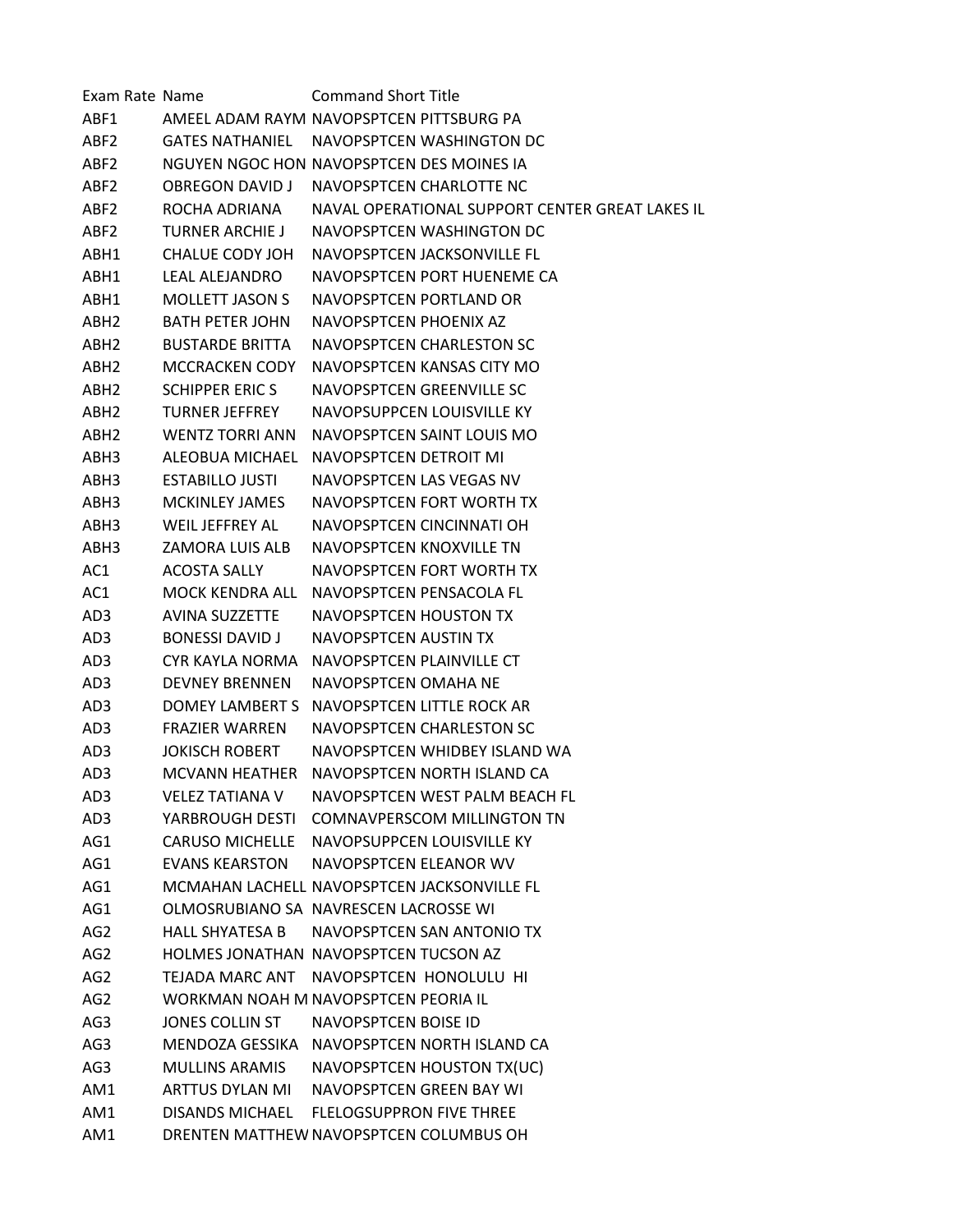| AM1              |                        | FILLMORE MAEGAN FLELOGSUPPRON FIVE FOUR     |
|------------------|------------------------|---------------------------------------------|
| AM1              | <b>HABLAS ABOUZAID</b> | <b>FLELOGSUPPRON FIVE SIX</b>               |
| AM1              | <b>HOLCOMB DENISE</b>  | NAVOPSPTCEN NORFOLK VA                      |
| AM1              | <b>KELLY CHRISTOPH</b> | <b>FLELOGSUPPRON FIVE ONE</b>               |
| AM1              | <b>KUDASIK ANDREW</b>  | NAVOPSPTCEN AVOCA PA                        |
| AM1              | LOPEZ MARIO A          | VAQRON TWO ZERO NINE                        |
| AM1              | PERRY CHRISTOPH        | <b>FLELOGSUPPRON SIX ONE</b>                |
| AM1              | <b>RYAN JUSTIN WIL</b> | <b>HSL SIX ZERO MAYPORT FL</b>              |
| AM1              | VANG MICHELLE D        | NAVOPSPTCEN AUSTIN TX                       |
| AM1              | ZUNIGA DANIEL C        | NAVOPSPTCEN EL PASO TX                      |
| AM3              |                        | ARMSTRONG AARON NAVOPSPTCEN NORTH ISLAND CA |
| AM3              | BABINSKI FRANK         | NAVOPSPTCEN ORLANDO FL                      |
| AM3              | <b>BAKER CHARLES E</b> | NAVOPSPTCEN NORFOLK VA                      |
| AM3              | <b>BANEZ ROBYN JAS</b> | NAVOPSPTCEN LAS VEGAS NV                    |
| AM3              | <b>BLAKE TRAVIS DA</b> | NAVOPSPTCEN MINNEAPOLIS MN                  |
| AM3              |                        | BURNETT SAMANTH NAVOPSPTCEN SAGINAW MI      |
| AM3              | <b>CASTROQUIHUIS J</b> | NAVOPSPTCEN LEMOORE CA                      |
| AM3              | <b>COOK JUSTIN DAV</b> | NAVOPSPTCEN WICHITA KS                      |
| AM3              | <b>FISCHERHURTADO</b>  | NAVOPSPTCEN BRONX NY                        |
| AM3              | <b>GURUNG MOHAN</b>    | NAVOPSPTCEN RALEIGH NC                      |
| AM3              | <b>HICKEY PATRICK</b>  | NAVOPSPTCEN AKRON OH                        |
| AM3              | <b>HORSTMEIER KELS</b> | NAVOPSPTCEN SAINT LOUIS MO                  |
| AM3              | <b>MARTINEZ APRIL</b>  | NAVOPSPTCEN NORTH ISLAND CA                 |
| AM3              | <b>NUNEZ SIMONJEAN</b> | NAVOPSPTCEN SAN JOSE CA                     |
| AM3              | PADILLA MELISA         | NAVOPSPTCEN OMAHA NE                        |
| AM3              | PEREZ PEDRO            | NAVOPSPTCEN PENSACOLA FL                    |
| AM3              | PLACHETA LELAND        | NAVOPSPTCEN ALAMEDA CA                      |
| AM3              | REYES FREDERICK        | NAVOPSPTCEN PORT HUENEME CA                 |
| AM3              | RUBI OMAR NAZAR        | NAVOPSPTCEN LAS VEGAS NV                    |
| AM3              |                        | STUHLEMMER BRAN NAVOPSPTCEN COLUMBUS OH     |
| AM3              | <b>TARTER SHAUN MI</b> | NAVOPSPTCEN ALBUQUERQUE NM                  |
| AM3              | <b>VU HANG</b>         | <b>FLELOGSUPPRON FIVE NINE</b>              |
| AM3              | <b>WALKER PHERNELL</b> | NAVOPSPTCEN WACO TX                         |
| AM3              | <b>WILKINS DONOVAN</b> | NAVOPSPTCEN ROANOKE VA                      |
| AM3              | <b>WILLIAMS JORDAN</b> | NAVOPSPTCFN ALBANY NY                       |
| AM3              | YATES RION WAYN        | NAVOPSPTCEN SALT LAKE CITY UT               |
| AM3              | <b>ZEVALLOS CARLA</b>  | NAVOPSPTCEN ORLANDO FL                      |
| AME2             | <b>BOCHNER CHASE A</b> | NAVOPSPTCEN PHOENIX AZ                      |
| AMF <sub>2</sub> |                        | HALL MATTHEW CH NAVOPSPTCEN PENSACOLA FL    |
| AME <sub>2</sub> |                        | ONOMOONOMO JOE NAVOPSPTCEN SAN ANTONIO TX   |
| AME3             | ADAME ANTHONY J        | NAVOPSPTCEN ALBUQUERQUE NM                  |
| AME3             | <b>ISABELL JASON J</b> | <b>NOSC ATLANTA</b>                         |
| AME3             | <b>MENCL JACOB STE</b> | NAVOPSPTCEN BATTLE CREEK MI                 |
| AME3             | RANJEET SUNAINA        | NAVOPSPTCEN FORT WORTH TX                   |
| AME3             | <b>SCHAFER MARLEY</b>  | NAVOPSPTCEN DENVER CO                       |
| ATI1             | <b>BABCOCK MICHAEL</b> | <b>PATRON SIX NINE</b>                      |
| ATI1             | LAROSE DEAN JAM        | NAVOPSPTCEN PLAINVILLE CT                   |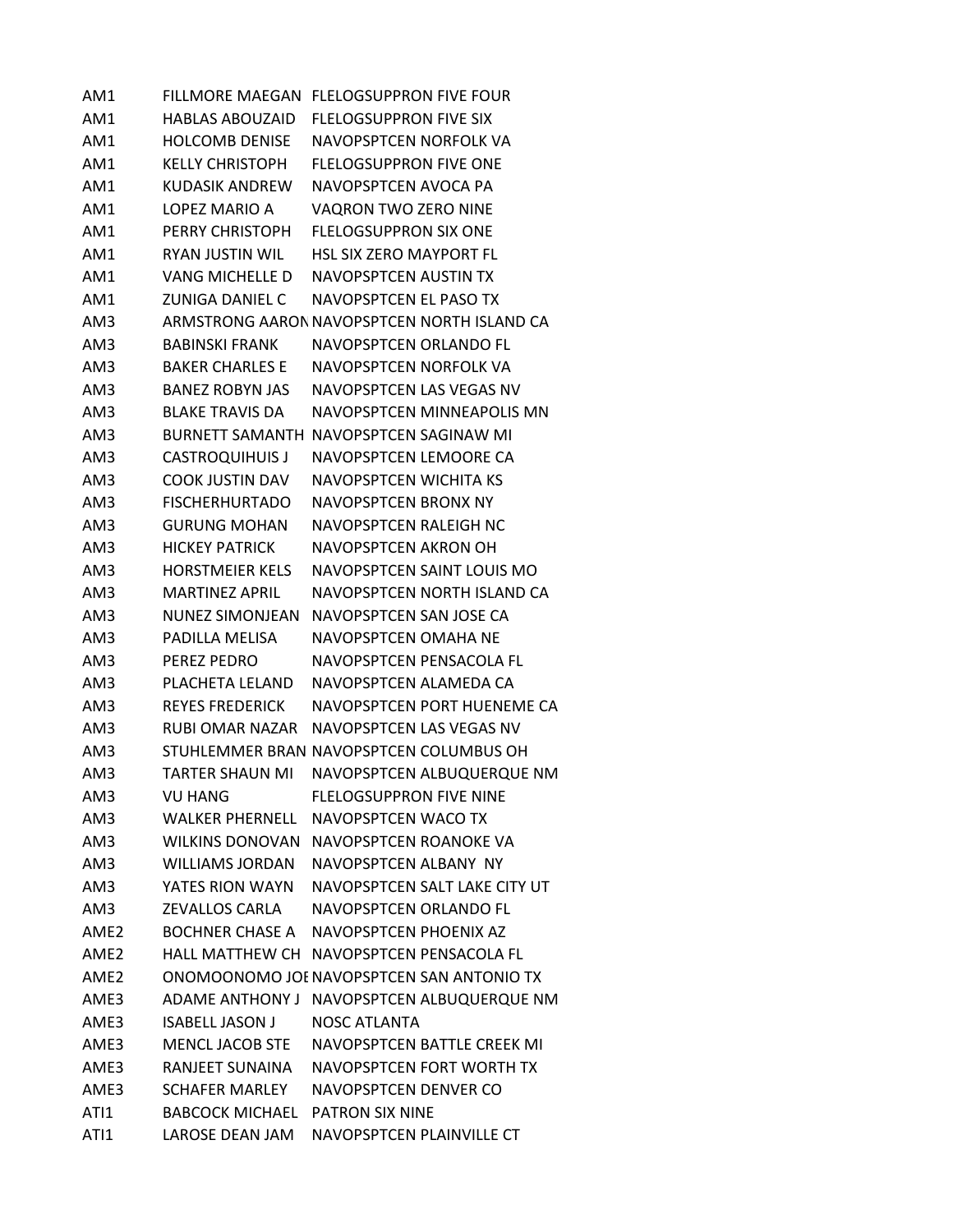ATI3 GLASS ELISHA CH NAVOPSPTCEN KNOXVILLE TN ATO1 MUISE AMANDA DA FLELOGSUPPRON SIX TWO ATO3 BLINCOE GARRETT NAVOPSPTCEN RICHMOND VA ATO3 DEROSA MEGAN RE NAVOPSPTCEN WASHINGTON DC ATO3 VO ANDY ANH FLELOGSUPPRON FIVE FOUR ATO3 WINDLE CATHERIN FLELOGSUPPRON SIX ONE AWF1 ALLAN KEVIN CHA NAVOPSPTCEN ALLENTOWN PA AWF1 BIRNEY DAVID NA FLELOGSUPPRON SIX ONE AWF1 CARREON RUBEN P FLELOGSUPPRON FIVE THREE AWF1 COLE MICHAEL KE NAVOPSPTCEN DENVER CO AWF1 HALBRITTER SHAW FLELOGSUPPRON FIVE NINE AWF1 HOLCOMB SARAH R FLELOGSUPPRON FIVE NINE AWF1 MENDOZA SCOTT O FLELOGSUPPRON FIVE ONE AWF1 MIZE MICHAEL JA NAVOPSPTCEN BESSEMER AL AWF1 REED CHANDLER S FLELOGSUPPRON SIX TWO AWF1 WEAVER PATRICK FLELOGSUPPRON FIVE SEVEN AWF2 ARTEAGA FABIAN FLELOGSUPPRON FIVE FIVE AWF2 ARTHUR JASON MI NAVOPSPTCEN PORTLAND OR AWF2 AVALOS ALEXIS A FLELOGSUPPRON FIVE SEVEN AWF2 BALDERRAMA MICH NAVOPSPTCEN EL PASO TX AWF2 BARTON VINCENT FLELOGSUPPRON FIVE FIVE AWF2 BETTS MICHAEL C NAVOPSPTCEN NEW LONDON CT AWF2 BRIGGS SHAWN MI FLTLOGSUPPSQD64 AWF2 BROWNE FORREST FLTLOGSUPPSQD64 AWF2 CASTANEDA SONIA FLELOGSUPPRON FIVE NINE AWF2 CHIODO EVAN MAT FLELOGSUPPRON SIX TWO AWF2 CRISCI LOUIS PA NAVOPSPTCEN NEW LONDON CT AWF2 GASKINHERRERA T PATRON SIX NINE AWF2 GOLDSMITH JUSTI NAVOPSPTCEN SAINT LOUIS MO AWF2 GUARDADO MACI D FLELOGSUPPRON SIX ONE AWF2 GUY BRANDI NICO FLELOGSUPPRON FIVE THREE AWF2 HARDMAN COMUS ENAVOPSPTCEN BRONX NY AWF2 HAYNES JAREEM M FLELOGSUPPRON FIVE SIX AWF2 KENT TAYLOR MOR FLELOGSUPPRON SIX ONE AWF2 LANE ALISHA MAR PERSUPP DET JACKSONVILLE FL AWF2 MCCLOREY PETER NAVOPSPTCEN BATTLE CREEK MI AWF2 MENDOZA VICTOR NAVOPSPTCEN TUCSON AZ AWF2 MURPHY JAKE WEY NAVOPSPTCEN MINNEAPOLIS MN AWF2 NAILL MYLES CHR NAVOPSPTCEN DENVER CO AWF2 NGUYEN ALEXANDE SEAL TEAM SEVENTEEN CORONADO CA AWF2 NICHOLAS IVER J NAVOPSPTCEN SACRAMENTO CA AWF2 PARKER ALEXAN N NAVOPSPTCEN COLUMBUS OH AWF2 REICHERT LOGAN NAVOPSPTCEN PHOENIX AZ AWF2 ROSEBERRY JUSTI NAVOPSPTCEN CINCINNATI OH AWF2 SIMPSON JARVIS NAVOPSPTCEN BANGOR ME AWF2 SPOONEMORE JARR NAVOPSPTCEN OKLAHOMA CITY OK AWF2 STELY TRAVIS ED FLELOGSUPPRON FIVE THREE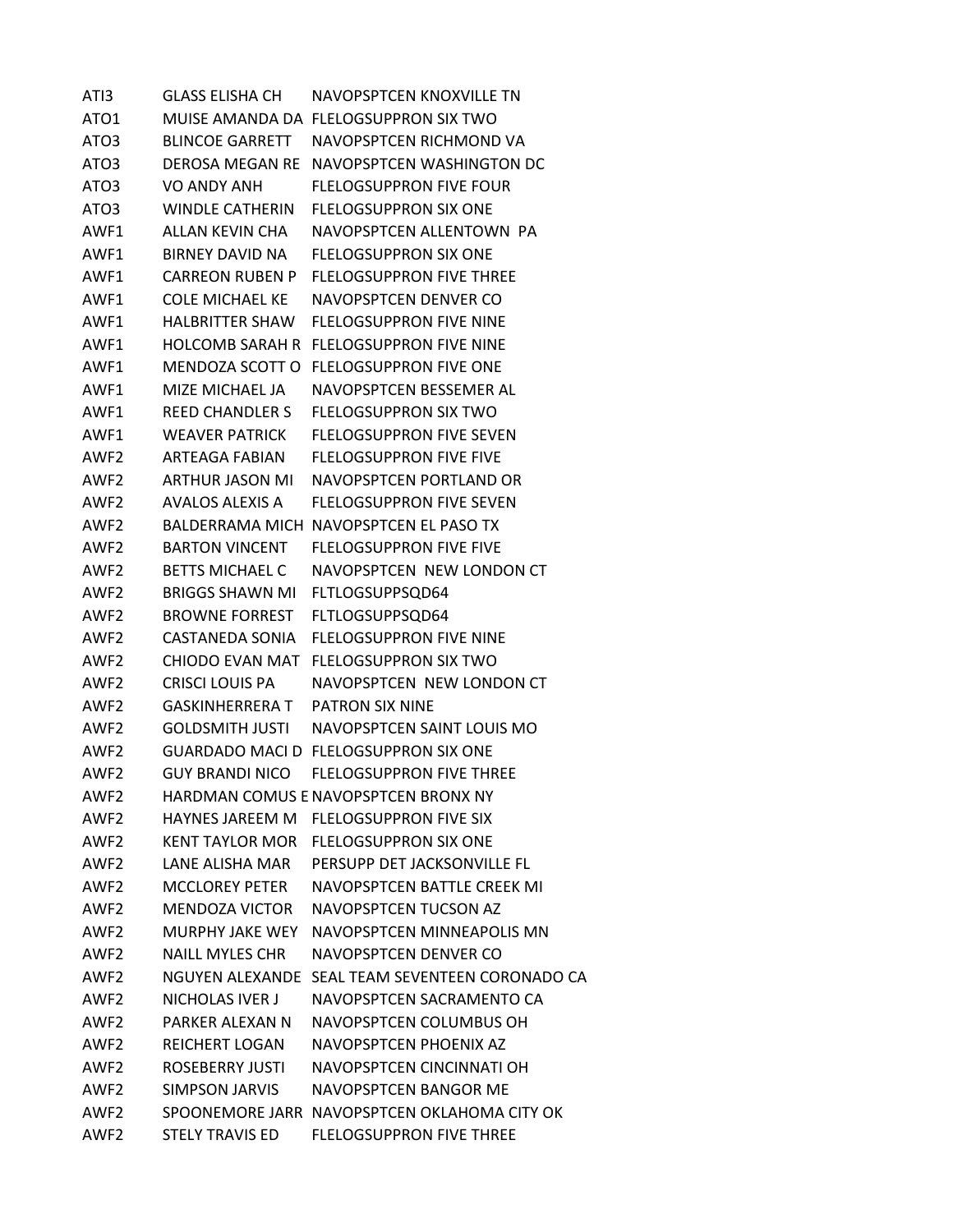AWF2 STILES BRYCE SC NAVOPSPTCEN WICHITA KS AWF2 STOCKDALE KEENA FLELOGSUPPRON FIVE SIX AWF2 WALKUP JOY JEZR FLELOGSUPPRON FIVE THREE AWF2 WHITTEN RICHARD NAVOPSPTCEN ALBUQUERQUE NM AWF3 ADAMS JOSHUA CO NAVOPSPTCEN AMITYVILLE NY AWF3 ADAMS KYLE WAYN NAVOPSPTCEN SAINT LOUIS MO AWF3 ANDERSON NICHOL NAVOPSPTCEN SALT LAKE CITY UT AWF3 AVILES NANCY NAVAL OPERATIONAL SUPPORT CENTER GREAT LAKES IL AWF3 BOATWRIGHT RYAN NAVOPSPTCEN OMAHA NE AWF3 BURROW BRANDON NAVOPSPTCEN PENSACOLA FL AWF3 DANSON JUSTIN D FLELOGSUPPRON SIX ONE AWF3 DIAZ BRITTANY L NAVOPSPTCEN CHARLESTON SC AWF3 DODD MARK CHRIS NAVAL OPERATIONAL SUPPORT CENTER GREAT LAKES IL AWF3 DRISCOLL MICHAE NAVOPSPTCEN ORLANDO FL AWF3 EBERHARDT AMONT NAVOPSPTCEN PITTSBURG PA AWF3 GRAHAM KYLE ALL NAVOPSPTCEN PHOENIX AZ AWF3 NAVARRO LUIS AL NAVOPSPTCEN GREEN BAY WI AWF3 NOBLES JASON MA NAVOPSPTCEN NORTH ISLAND CA AWF3 NORRIS MATHEW D FLELOGSUPPRON FIVE NINE AWF3 RODRIGUEZ BRIAN NAVOPSPTCEN MORENO VALLEY CA AWF3 SIM DAVID K NAVOPSPTCEN INDIANAPOLIS IN AWF3 SNYDER GUY RICH NAVOPSPTCEN PITTSBURG PA AWF3 TORRES ROMAN AN NAVOPSPTCEN FT DIX NJ AWF3 WEAVER CAMERON NAVOPSPTCEN KNOXVILLE TN AWO1 BURGESS DEVON M PATRON SIX NINE AWO1 DIAZVELAZQUEZ D NAVOPSPTCEN NORFOLK VA AWO1 HURT WILLIAM NI PERSUPP DET JACKSONVILLE FL AWO1 SELMAN JOSHUA J NAVOPSPTCEN HONOLULU HI AWO1 WOOD KYLE RICK NAVOPSPTCEN HONOLULU HI AWO3 CITTA KATHERINE NAVOPSPTCEN ORLANDO FL AWO3 LENOIR ANDREW W PERSUPP DET JACKSONVILLE FL AWO3 MERRICK DEVON M NAVOPSPTCEN QUINCY MA AWS1 BURROUGHS ROYCE NAVOPSPTCEN NORTH ISLAND CA AWS1 ESTRADA ALEX NAVOPSPTCEN BILLINGS MT AWS1 WALKER SCOTT FR NAVOPSPTCEN CHEYENNE WY AZ1 CENTENO PAULINA NAVOPSPTCEN PHOENIX AZ AZ1 KEAR ALLISON MA NAVOPSPTCEN NORFOLK VA AZ2 BABIN BRENDAN A STRKFITRON TWO ZERO FOUR AZ2 BERTEL JAMES RE NAVOPSPTCEN FT DIX NJ AZ2 BRANDON ALEXAND NAVOPSPTCEN MILWAKEE WI AZ2 DEPINTO MARCANT NAVOPSPTCEN EARLE COLTS NECK NJ AZ2 GRANT INDIA QUA NAVOPSPTCEN FORT WORTH TX AZ2 MEALING MADRICU NAVOPSPTCEN BESSEMER AL AZ2 NUNNENKAMP TIFF NAVOPSPTCEN OMAHA NE AZ3 DOSS DEMETRIUS NAVOPSPTCEN BESSEMER AL AZ3 FISCHER MARK FLTLOGSUPPSQD64 AZ3 SHI HANYU NAVOPSPTCEN ALAMEDA CA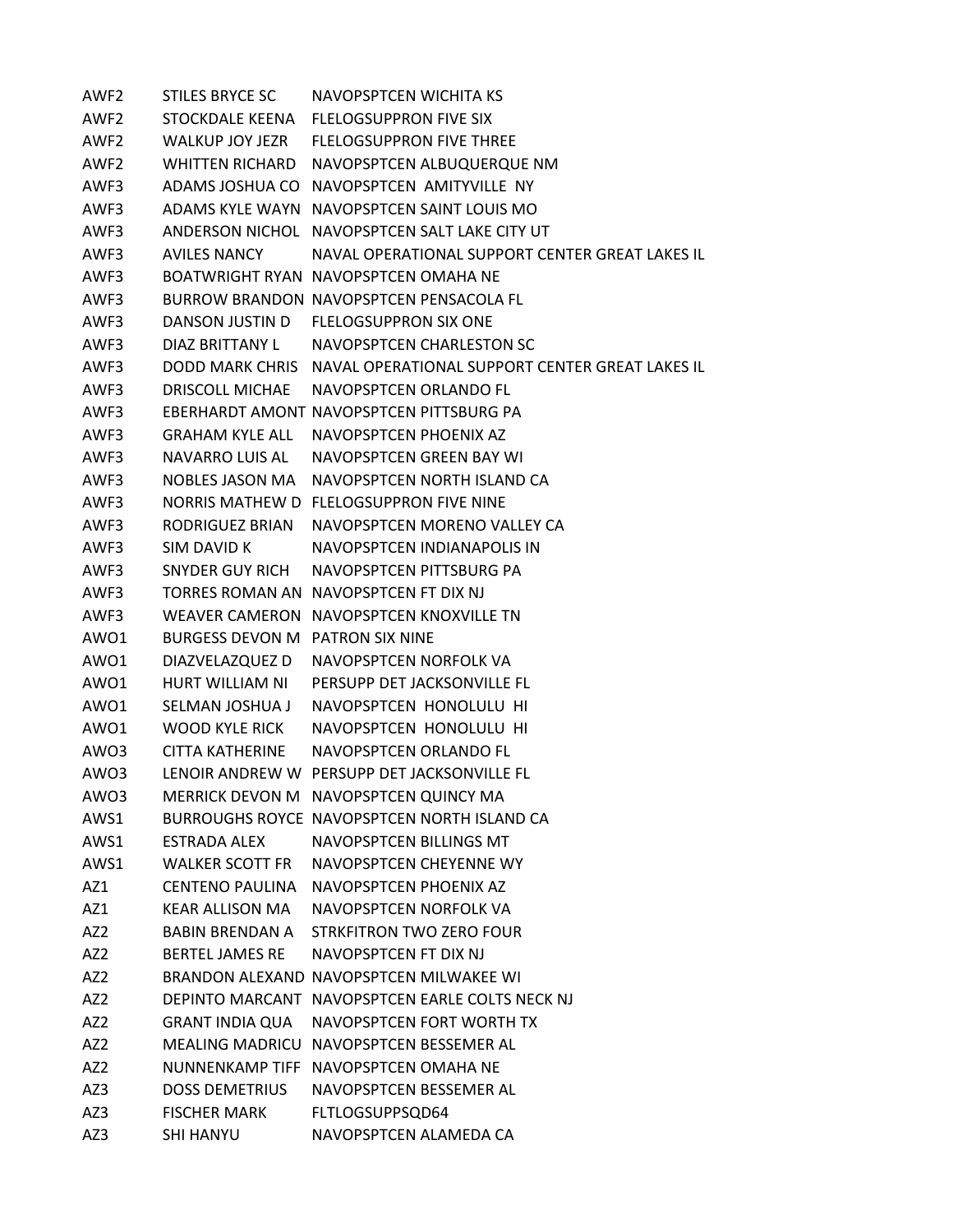AZ3 SMITH ESMERALDA NAVOPSPTCEN TAMPA FL AZ3 WILLIAMS TY RAY FLELOGSUPPRON FIVE THREE BM1 AMIAL FRANCISCO PERSUPP DET NAVSTA SAN DIEGO CA BM1 ANDERSON STEVE NAVOPSPTCEN PITTSBURG PA BM1 BLAIR CODY AUST NAVOPSPTCEN HOUSTON TX(UC) BM1 BOOMSMA JAMES A NAVOPSPTCEN BATTLE CREEK MI BM1 BROWN LEKISHA A NAVOPSPTCEN CHARLESTON SC BM1 BUCCERI ANTHONY NAVOPSPTCEN ORLANDO FL BM1 BYERS JEREMY MI NAVOPSPTCEN OMAHA NE BM1 GAFFANEY AMANDA NAVOPSPTCEN WACO TX BM1 GONZALEZVALENTI NAVOPSPTCEN GREEN BAY WI BM1 HITTER SCOTT MI NAVOPSPTCEN NORFOLK VA BM1 INGERSOLL JOSHU NAVOPSPTCEN CHEYENNE WY BM1 JACOBS DAVID S NAVOPSPTCEN AMITYVILLE NY BM1 JACQUET STEPHEN NAVOPSPTCEN NEWPORT RI BM1 LILLY THELMA MA NAVOPSPTCEN SHREVEPORT LA BM1 MACHEEL BRENT R NAVOPSPTCEN NORTH ISLAND CA BM1 MCDONALD JOSEPH NAVOPSPTCEN NEW LONDON CT BM1 MCLAUGHLIN ROY NAVOPSPTCEN PORT HUENEME CA BM1 MULLEN JAMES PA NAVOPSPTCEN INDIANAPOLIS IN BM1 NUNEZ WANDA TOL NAVOPSPTCEN NORFOLK VA BM1 OSHIELDS SEAN D PERSUPP DET WPNSTA CHARLESTON SC BM1 SANDERS SANDY S NAVOPSPTCEN HOUSTON TX(UC) BM1 SANDERSON BRAND NAVOPSPTCEN JACKSONVILLE FL BM1 SIRI CHRISTINA NAVOPSPTCEN FORT WORTH TX BM1 TAYLOR LAKEISHA NAVOPSPTCEN NORFOLK VA BM1 THOMAS NOAH MARNAVOPSPTCEN CHEYENNE WY BM1 TYLER JOSHUA WI NAVOPSPTCEN YOUNGSTOWN OH BM1 VANDERVOORD CRA NAVOPSPTCEN BATTLE CREEK MI BM1 VICTORIANO JUAN NAVOPSPTCEN PHOENIX AZ BM2 ABELLO FELIPE L NAVOPSPTCEN NEW LONDON CT BM2 ADESANOYE ADEMO NAVOPSPTCEN MINNEAPOLIS MN BM2 ALLISON BENJAMI NAVOPSPTCEN KNOXVILLE TN BM2 BABULA ALYSSA A NAVOPSPTCEN FT DIX NJ BM2 BERG KYLE JAMIS NAVAL OPERATIONAL SUPPORT CENTER GREAT LAKES IL BM2 BEVIS KAYLA MOR NAVOPSPTCEN MIAMI FL BM2 BIA DAMIAN NOTA NAVOPSPTCEN PHOENIX AZ BM2 BLAUCH CATHRYN NAVOPSPTCEN PITTSBURG PA BM2 BRANCH CHARLRIC NAVOPSPTCEN BRONX NY BM2 BRUAN ALBERT R NAVOPSPTCEN EARLE COLTS NECK NJ BM2 BULLARD JOYCELY NAVOPSPTCEN HOUSTON TX(UC) BM2 BUTLER ANTHONY COMNCWRON TWO ONE ADMIN NEWPORT RI BM2 CHRISTIAN SHALA NOSC ATLANTA BM2 COLER EMILY ERI NAVOPSPTCEN BANGOR WA BM2 COOPER JESSIE M NAVOPSPTCEN SAINT LOUIS MO BM2 CRENTSIL EBENEZ NAVOPSPTCEN PITTSBURG PA BM2 CRUMP BRUCE ANT NAVAL OPERATIONAL SUPPORT CENTER GREAT LAKES IL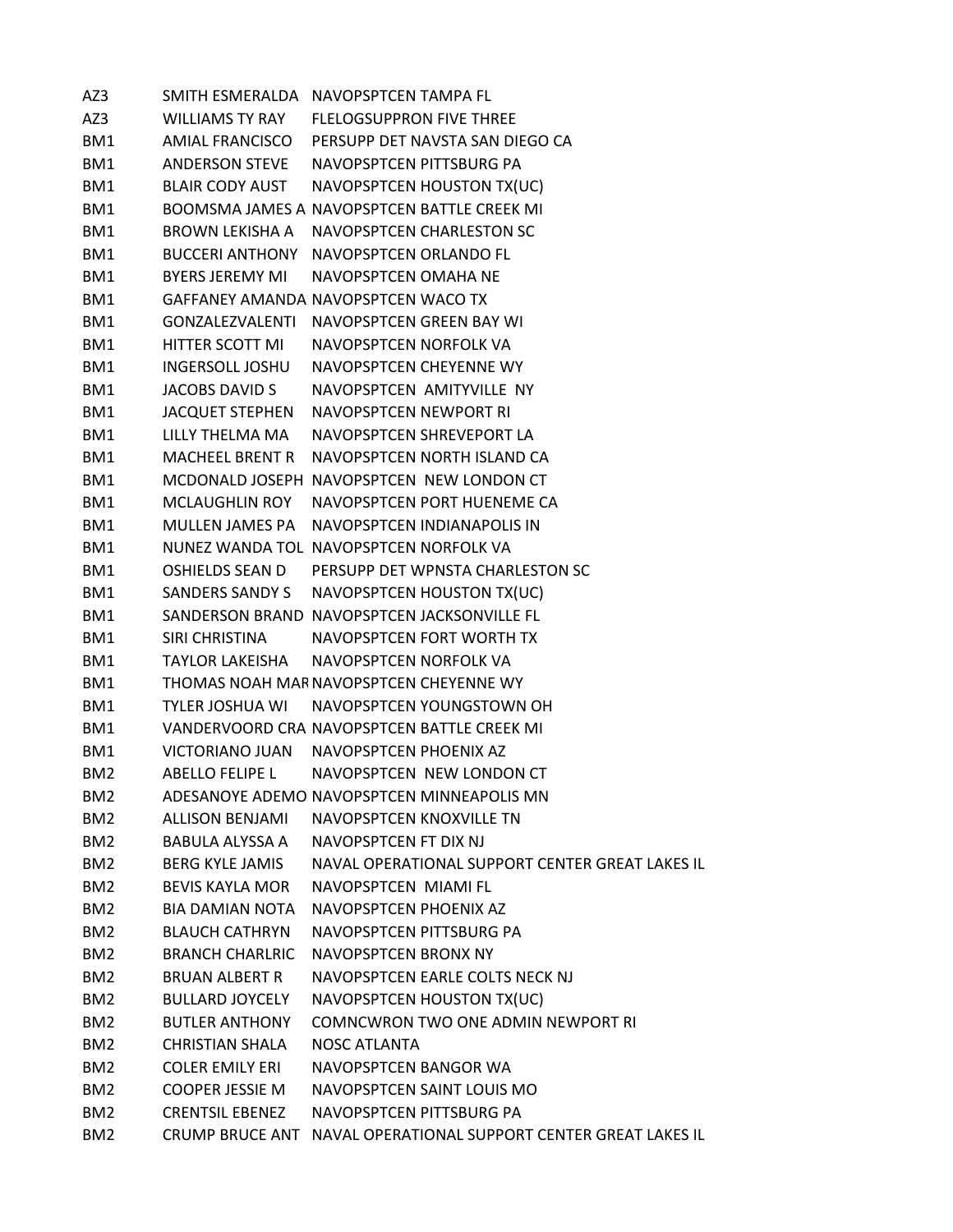| BM <sub>2</sub> |                        | DAWSON BRANDON NAVOPSPTCEN CHARLOTTE NC         |
|-----------------|------------------------|-------------------------------------------------|
| BM <sub>2</sub> | DUMINDIN KEVIN         | NAVOPSPTCFN PFNSACOLA FL                        |
| BM <sub>2</sub> | FINLEYVALYAN LA        | PERSUPP DET EVERETT WA                          |
| BM <sub>2</sub> | GIST REBA D            | NAVOPSPTCEN RALEIGH NC                          |
| BM <sub>2</sub> | <b>GRIJALVA ERICK</b>  | NAVOPSPTCEN LOS ANGELES CA                      |
| BM <sub>2</sub> | <b>HALL KATHRYN OL</b> | NAVOPSPTCEN RALEIGH NC                          |
| BM <sub>2</sub> | <b>HANKERSON INEZ</b>  | NAVOPSPTCEN BALTIMORE MD                        |
| BM <sub>2</sub> | <b>HOLLAND KAYF VA</b> | NAVAL OPERATIONAL SUPPORT CENTER GREAT LAKES IL |
| BM <sub>2</sub> |                        | HOPWOOD ARTHUR NAVOPSPTCEN MINNEAPOLIS MN       |
| BM <sub>2</sub> | JACKSON AQEE DA        | NAVOPSPTCEN NORFOLK VA                          |
| BM <sub>2</sub> | <b>JACOBS MITCHELL</b> | NAVOPSPTCEN MINNEAPOLIS MN                      |
| BM <sub>2</sub> | <b>KELLY PATRICK M</b> | NAVOPSPTCEN DES MOINES IA                       |
| BM <sub>2</sub> | KRATTIGER DAVID        | NAVOPSPTCEN EARLE COLTS NECK NJ                 |
| BM <sub>2</sub> | KUBIAK DUSTIN A        | NAVOPSPTCEN TOLEDO OH                           |
| BM <sub>2</sub> | MUHAMMED ALI           | NAVAL OPERATIONAL SUPPORT CENTER GREAT LAKES IL |
| BM <sub>2</sub> | OUTLAW KALIB JE        | NAVOPSPTCFN WASHINGTON DC                       |
| BM <sub>2</sub> | PATTERSON IRA P        | NAVOPSPTCEN RICHMOND VA                         |
| BM <sub>2</sub> | PEACE NATHANIEL        | NAVOPSPTCEN PITTSBURG PA                        |
| BM <sub>2</sub> | <b>ROBERTS MARIE</b>   | NAVOPSPTCEN FORT WORTH TX                       |
| BM <sub>2</sub> | RODRIGUEZ APRIL        | PERSUPP DET NAVSTA SAN DIEGO CA                 |
| BM <sub>2</sub> | RODRIGUEZ BO DA        | NAVAL OPERATIONAL SUPPORT CENTER GREAT LAKES IL |
| BM <sub>2</sub> | ROGERS JUSTIN A        | NAVOPSPTCEN BANGOR WA                           |
| BM <sub>2</sub> |                        | ROMANO JOSEPH F NAVOPSPTCEN FORT WORTH TX       |
| BM <sub>2</sub> | RUALES JONATHAN        | NAVOPSPTCEN ORLANDO FL                          |
| BM <sub>2</sub> | <b>SHANKSFOY LUCAS</b> | NAVOPSPTCEN BESSEMER AL                         |
| BM <sub>2</sub> | SIPP TREVOR CHA        | NAVOPSPTCEN HONOLULU HI                         |
| BM <sub>2</sub> | <b>TOVARSANTOS BRY</b> | NAVOPSPTCEN LEMOORE CA                          |
| BM <sub>2</sub> | TUTTLE BARBARA         | NAVOPSPTCEN HONOLULU HI                         |
| BM <sub>2</sub> | <b>WANG DENG</b>       | NAVOPSPTCEN EARLE COLTS NECK NJ                 |
| BM <sub>2</sub> | WU YAO                 | NAVOPSPTCEN LOS ANGELES CA                      |
| BM <sub>2</sub> |                        | ZAMEITO MICHAEL NAVOPSPTCEN NORFOLK VA          |
| BM <sub>2</sub> | <b>ZHOU RUI</b>        | NAVOPSPTCEN LOS ANGELES CA                      |
| BM3             | <b>ADAMS FREDERICK</b> | NAVOPSPTCEN SACRAMENTO CA                       |
| BM3             | ALLEN JAMES BRA        | NAVOPSPTCEN ORLANDO FL                          |
| BM3             | <b>ANDERSON SAIFIE</b> | NAVOPSPTCEN GULFPORT MS                         |
| BM3             | <b>ANNAK PATIPHAN</b>  | NAVOPSPTCEN ANCHORAGE AK                        |
| BM3             |                        | AYETOWO GBEWATC NAVOPSPTCEN NORFOLK VA          |
| BM3             | <b>BEDOLLA ANA ALI</b> | NAVOPSPTCEN WICHITA KS                          |
| BM3             |                        | BHARADWAJ ANUPA NAVOPSPTCEN BUFFALO NY          |
| BM3             | BRADLEY JOHN JA        | NAVOPSPTCEN JACKSONVILLE FL                     |
| BM3             | BRITTINGHAM ANT        | NAVOPSPTCEN BALTIMORE MD                        |
| BM3             | <b>BRITTINGHAM NAT</b> | NAVOPSPTCEN SAN DIEGO CA                        |
| BM3             | <b>BROOKS MICHAEL</b>  | NAVOPSPTCEN WACO TX                             |
| BM3             | <b>BUNDRAGE COREY</b>  | NAVOPSPTCEN SYRACUSE NY                         |
| BM3             | <b>BUTLER BEATRICE</b> | NAVOPSPTCEN HOUSTON TX(UC)                      |
| BM3             | <b>CADAHIA LUCAS D</b> | NAVOPSPTCEN QUINCY MA                           |
| BM3             |                        | CAMPBELL CONNER NAVOPSPTCEN PORT HUENEME CA     |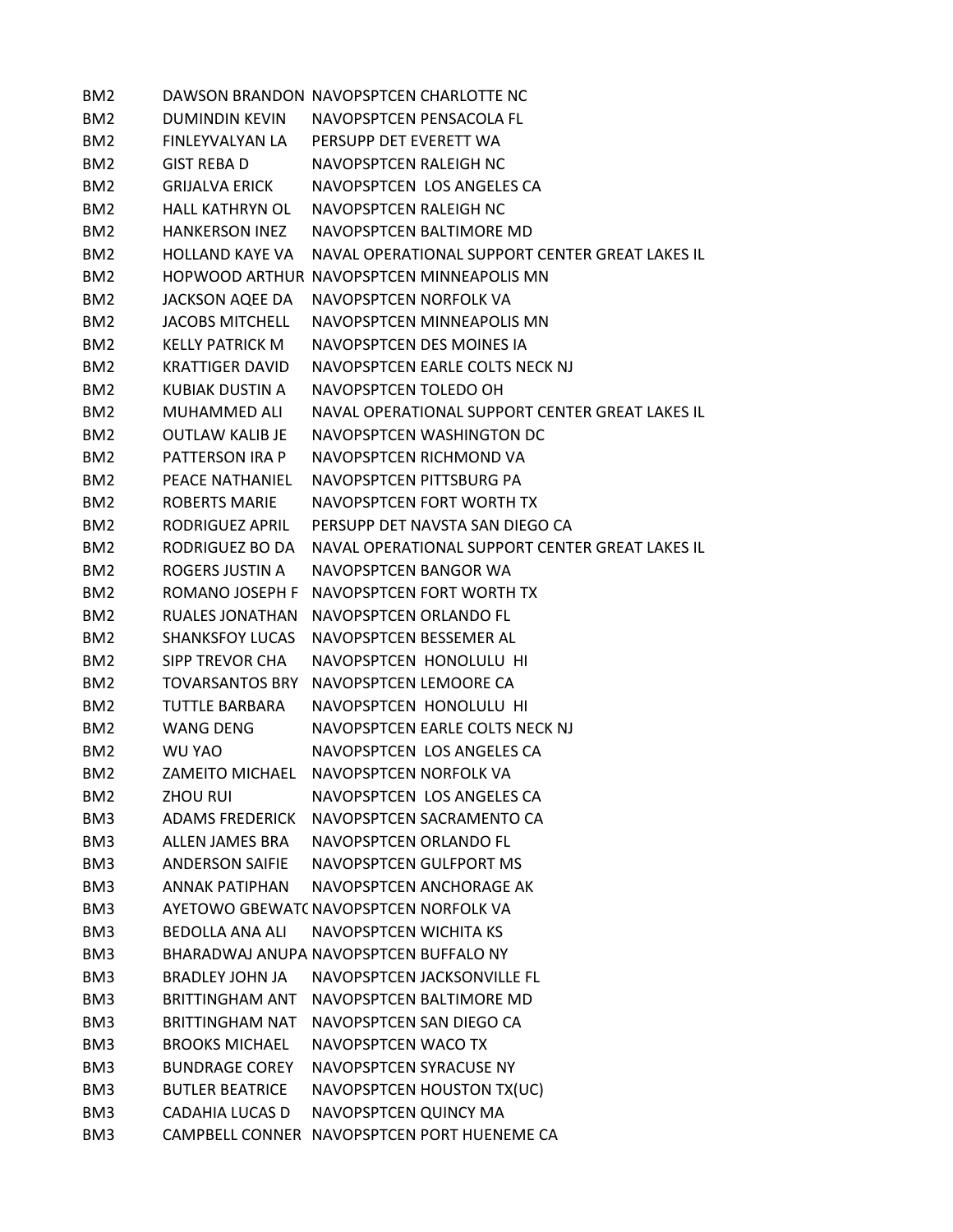| BM3 |                        | CARMICHAEL ANTH NAVOPSPTCEN ALLENTOWN PA        |
|-----|------------------------|-------------------------------------------------|
| BM3 | <b>CARRIER JOSEPH</b>  | NAVOPSPTCEN HOUSTON TX(UC)                      |
| BM3 | <b>CARROLL JOSIE C</b> | NAVOPSPTCEN PITTSBURG PA                        |
| BM3 | <b>CARSON KEIKO MO</b> | NAVOPSPTCEN CHARLOTTE NC                        |
| BM3 | <b>CHENG WILLIAM J</b> | NAVOPSPTCEN SYRACUSE NY                         |
| BM3 | COCA JEREMIAS A        | NAVOPSPTCEN RICHMOND VA                         |
| BM3 |                        | <b>COLVARD ANTHONY NAVOPSPTCEN DETROIT MI</b>   |
| BM3 | <b>CONTRERAS JOEL</b>  | NAVOPSPTCEN PLAINVILLE CT                       |
| BM3 | <b>CUELLAR FRANCIS</b> | NAVOPSPTCEN SAN JOSE CA                         |
| BM3 | DAVIS BRIANNA L        | NOSC AUGUSTA GA                                 |
| BM3 | DAVIS DANIEL LE        | NAVOPSPTCEN AKRON OH                            |
| BM3 | <b>DEPINA OMAR</b>     | NAVOPSPTCEN NEWPORT RI                          |
| BM3 |                        | DISHMON ANDREW NAVOPSPTCEN PHOENIX AZ           |
| BM3 | <b>DOTSON LILY ANN</b> | NAVOPSPTCEN SPOKANE WA                          |
| BM3 | <b>DRISCOLL TIMOTH</b> | NAVOPSPTCEN ALLENTOWN PA                        |
| BM3 | <b>ESPINOZA RUBEN</b>  | NAVOPSPTCEN WICHITA KS                          |
| BM3 |                        | EYANGOBAME BORI NAVOPSPTCEN BATTLE CREEK MI     |
| BM3 | FORD CHANELLE M        | <b>NOSC ATLANTA</b>                             |
| BM3 | <b>FORQUER CORBIN</b>  | NAVOPSPTCEN COLUMBUS OH                         |
| BM3 | <b>GARCIA BRIEANNA</b> | NAVOPSPTCEN HOUSTON TX(UC)                      |
| BM3 | <b>GARNER BRANCH E</b> | NAVOPSPTCEN OKLAHOMA CITY OK                    |
| BM3 | <b>GRIFFITH JASON</b>  | NAVOPSPTCEN YOUNGSTOWN OH                       |
| BM3 |                        | HANKE KURT EDWA NAVOPSPTCEN MANCHESTER NH       |
| BM3 | <b>HARRIS YANIQUE</b>  | NAVOPSPTCEN PENSACOLA FL                        |
| BM3 | <b>HARRISON KELSEY</b> | NAVOPSPTCEN KANSAS CITY MO                      |
| BM3 |                        | HICKMAN LAVONTE NAVOPSPTCEN KANSAS CITY MO      |
| BM3 | <b>HICKS CHRISTIAN</b> | NAVOPSPTCEN KNOXVILLE TN                        |
| BM3 | <b>HOLDER REBECCA</b>  | NAVOPSPTCEN OMAHA NE                            |
| BM3 | <b>HOOD YUSEF LATE</b> | NAVOPSPTCEN INDIANAPOLIS IN                     |
| BM3 | <b>IVORY CRAIG DEM</b> | NAVAL OPERATIONAL SUPPORT CENTER GREAT LAKES IL |
| BM3 |                        | IYOHAOARE IMOLO NAVOPSPTCEN HOUSTON TX(UC)      |
| BM3 |                        | JAMERSON DANESH NAVOPSPTCEN FORT WORTH TX       |
| BM3 | JOHNSON LYNDON         | NAVOPSPTCEN WASHINGTON DC                       |
| BM3 | JONES NICHOLAS         | NAVOPSPTCEN DETROIT MI                          |
| BM3 | <b>KAHELE LAAKEA K</b> | NAVOPSPTCEN LAS VEGAS NV                        |
| BM3 | KIMBLE JOSHUA K        | NAVOPSPTCEN HONOLULU HI                         |
| BM3 | KOKOS JASLYN CA        | NAVOPSPTCEN NORTH ISLAND CA                     |
| BM3 | <b>KURDZIEL HUNTER</b> | NAVOPSPTCFN BATTLF CRFFK MI                     |
| BM3 | <b>LAVERY KEVIN BR</b> | NAVAL OPERATIONAL SUPPORT CENTER GREAT LAKES IL |
| BM3 | LILE EMANUEL DO        | NAVAL OPERATIONAL SUPPORT CENTER GREAT LAKES IL |
| BM3 | LITTON SETH AUS        | NAVOPSPTCEN WICHITA KS                          |
| BM3 | LOPEZMEJIA SARA        | NAVOPSPTCEN ALAMEDA CA                          |
| BM3 | LUKE HABIB WAGI        | NAVOPSPTCEN RALEIGH NC                          |
| BM3 | LYMAN ANDREW D         | NAVOPSPTCEN FT DIX NJ                           |
| BM3 | <b>MACETCHU PHILBE</b> | NAVOPSPTCEN AMARILLO TX                         |
| BM3 | <b>MADSEN CHRISTOP</b> | NAVOPSPTCEN DES MOINES IA                       |
| BM3 |                        | MCCOY TAYLUR GA NAVOPSPTCEN DETROIT MI          |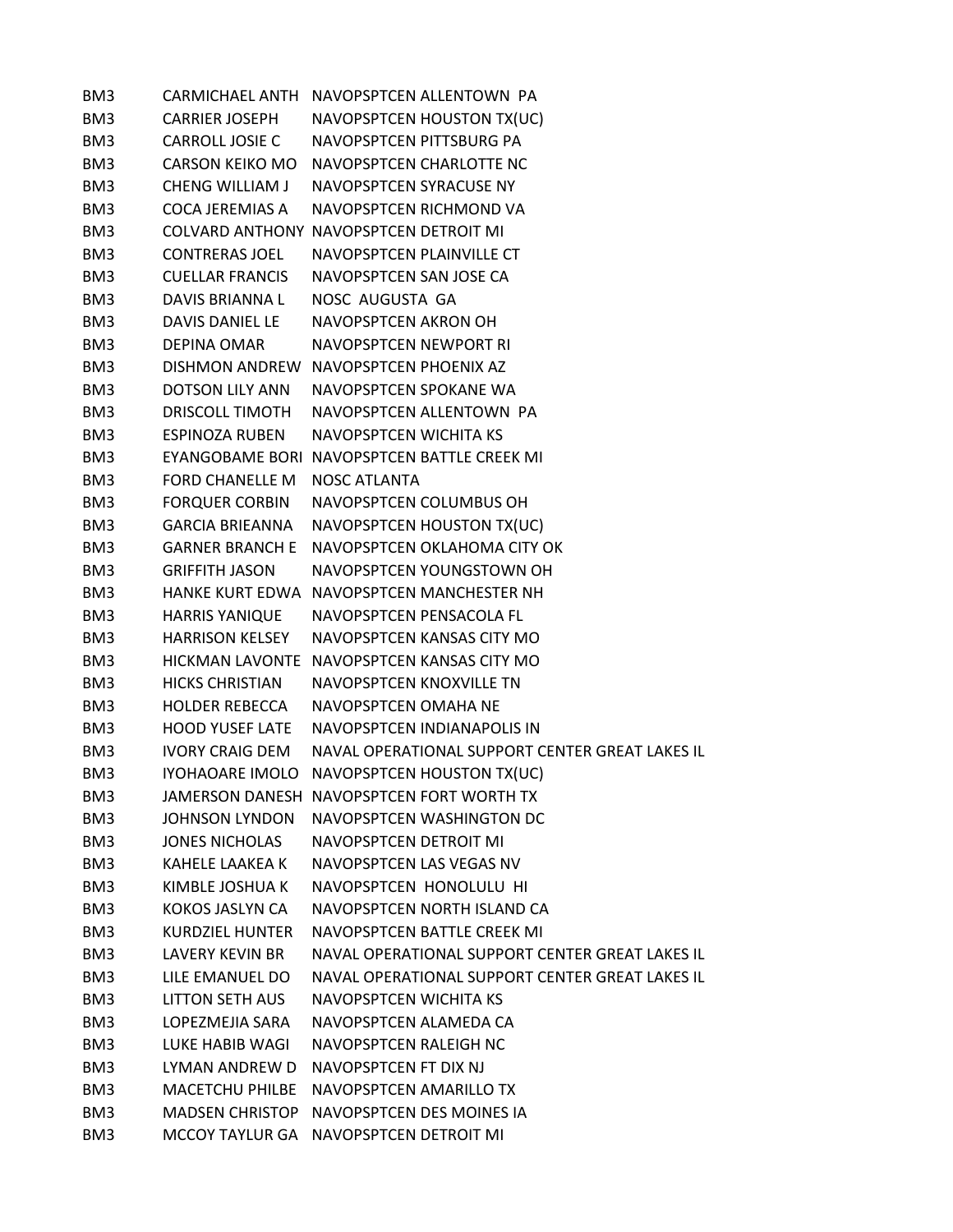BM3 MERRITT BOBBY J NAVOPSPTCEN TUCSON AZ BM3 MONTALVO ZULMARNAVOPSPTCEN NORFOLK VA BM3 MONTGOMERY MICHNAVOPSPTCEN MIAMI FL BM3 NELSON BRIAN VA NAVOPSPTCEN SHREVEPORT LA BM3 NEVARREZ MONICA NAVOPSPTCEN FT CARSON CO BM3 NIERE JOHNPHILL NAVOPSPTCEN KANSAS CITY MO BM3 NKATCHOUNGASSAMNAVOPSPTCEN BALTIMORE MD BM3 NOGAL DANIEL WO NAVAL OPERATIONAL SUPPORT CENTER GREAT LAKES IL BM3 OGEDENGBE FEMI NAVOPSPTCEN HOUSTON TX(UC) BM3 OLIVARES JUSTIN NAVOPSPTCEN SAN ANTONIO TX BM3 OZOG JAMES FITZ NAVAL OPERATIONAL SUPPORT CENTER GREAT LAKES IL BM3 PIEKARSKI MATTH NAVOPSPTCEN TAMPA FL BM3 PRADO LORENZO NAVAL OPERATIONAL SUPPORT CENTER GREAT LAKES IL BM3 PUTTBRESE CASSO NAVOPSPTCEN FARGO ND BM3 QUINTANILLA JUA NAVAL OPERATIONAL SUPPORT CENTER GREAT LAKES IL BM3 REICHERT WEI LI NAVOPSPTCEN HONOLULU HI BM3 REVILLA RICKY J NAVOPSPTCEN BATTLE CREEK MI BM3 REYNOSOHERNANDENAVOPSPTCEN EARLE COLTS NECK NJ BM3 RIGGS ZACHARY M NAVOPSPTCEN GREENVILLE SC BM3 RIVERA VALERIE NAVOPSPTCEN ORLANDO FL BM3 RODRIGUEZ FERNA NAVOPSPTCEN SACRAMENTO CA BM3 ROONEY CONNOR J NAVOPSPTCEN ALLENTOWN PA BM3 RUSSELL FRANK I NAVOPSPTCEN OKLAHOMA CITY OK BM3 SEITZ ALEXIS AN NAVOPSPTCEN MADISON WI BM3 SHIPPEY BASSETT NAVOPSPTCEN MIAMI FL BM3 SMITH COLTER MO NAVOPSPTCEN BILLINGS MT BM3 SPEARS NIGEL AL NAVOPSPTCEN LITTLE ROCK AR BM3 STANSBERRY ERNE NAVOPSPTCEN PHOENIX AZ BM3 STEWART SYDNEY NAVOPSPTCEN SAN DIEGO CA BM3 SVITENKO CALEB NAVOPSPTCEN MORENO VALLEY CA BM3 SWINGLE ROBERT NAVOPSPTCEN EVERETT WA BM3 TERRELL CONSTAN NAVOPSPTCEN HONOLULU HI BM3 THOMAS OLUWABUI NAVOPSPTCEN HOUSTON TX(UC) BM3 TOLENTINO FERDI NAVRESCEN ST PETERSBURG FL BM3 TURNER JAAVON K NAVOPSPTCEN KANSAS CITY MO BM3 VALDEZ JOSE MIG NAVOPSPTCEN HARLINGEN TX BM3 VICUNA ABBY M NAVOPSPTCEN BRONX NY BM3 WAKE KENNETH MI NAVOPSPTCEN FORT WORTH TX BM3 WARREN THEODORE NAVOPSPTCEN CHARLOTTE NC BM3 WOODS RAYNA MARNR NAS JACKSONVILLE ZERO ONE SIX SEVEN ATLANTA GA/ BM3 WU HAO NAVOPSPTCEN LOS ANGELES CA BU1 ACHTENBERG NATH NAVOPSPTCEN FARGO ND BU1 ADAME AURELIANO NAVOPSPTCEN COLUMBUS OH BU1 ANDREWS JONATHA NAVOPSPTCEN GULFPORT MS BU1 BOYLES LEE CHAR NAVOPSPTCEN MADISON WI BU1 BREITBACH JASON NAVOPSPTCEN ROCK ISLAND IL BU1 BRYAN JIMMIE LA NAVOPSPTCEN SHREVEPORT LA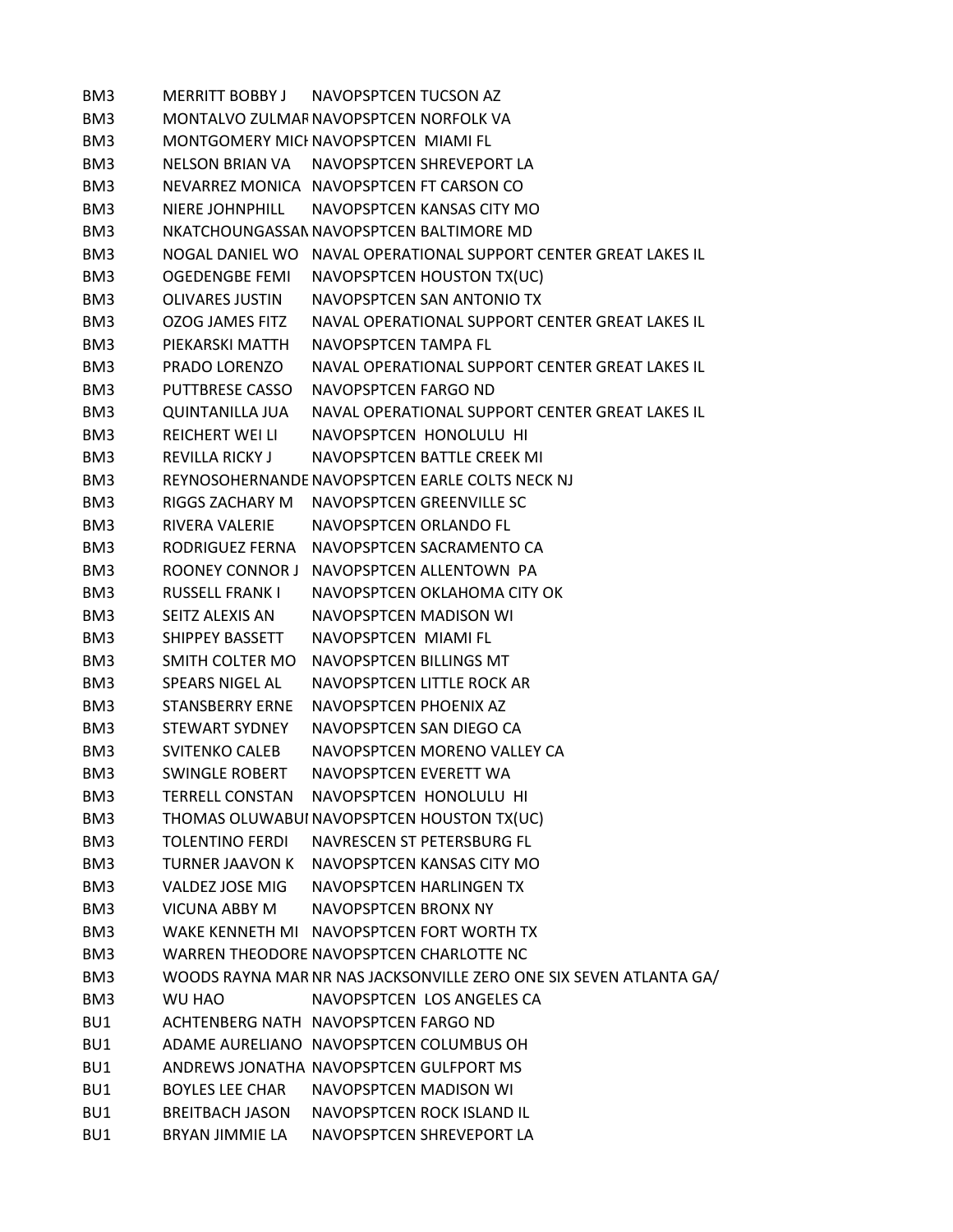| BU1             | <b>COOPER JOHN ROB</b> | NAVOPSPTCEN DENVER CO                         |
|-----------------|------------------------|-----------------------------------------------|
| BU1             | <b>CUMMINS CORY S</b>  | NAVOPSPTCEN PORTLAND OR                       |
| BU1             |                        | DOWEN CHARLES H NAVOPSPTCEN WILMINGTON NC     |
| BU1             | <b>FALVO GREGORY J</b> | NAVOPSPTCEN NORFOLK VA                        |
| BU1             | <b>HAMBLIN KEITH A</b> | NAVOPSPTCEN ROANOKE VA                        |
| BU1             |                        | HOMER MATTHEW L NAVOPSPTCEN NASHVILLE TN      |
| BU1             | HUTZENBILER SHA        | NAVOPSPTCEN BILLINGS MT                       |
| BU1             | <b>LAUCHER STEVEN</b>  | NAVOPSPTCEN AKRON OH                          |
| BU1             | <b>MCCREE DENNIS E</b> | NAVOPSPTCEN SHREVEPORT LA                     |
| BU1             | PETSINGER ZECHA        | NAVOPSPTCEN NEW LONDON CT                     |
| BU1             | RABAGO EILENE L        | NAVOPSPTCEN BANGOR WA                         |
| BU1             | <b>RELYEA BRANDEN</b>  | NAVOPSPTCEN GULFPORT MS                       |
| BU1             |                        | TAYLOR SHAWN PA NAVOPSPTCEN NORFOLK VA        |
| BU1             |                        | VAIAU DEEANNMAR NAVOPSPTCEN BRONX NY          |
| BU1             |                        | VILLANUEVA THOM NAVOPSPTCEN TAMPA FL          |
| BU1             |                        | WARNER RYAN MIC NAVOPSPTCEN GULFPORT MS       |
| BU1             | WATKINS BO JAME        | NAVOPSPTCEN WHIDBEY ISLAND WA                 |
| BU1             | WILLIAMS TIMOTH        | NAVOPSPTCEN KNOXVILLE TN                      |
| BU <sub>3</sub> |                        | HALEY SHANNON M NAVOPSPTCEN MADISON WI        |
| BU <sub>3</sub> | <b>HAYES MITCHELL</b>  | NAVOPSUPPCEN LOUISVILLE KY                    |
| BU <sub>3</sub> | HUIZAR RICHARD         | NAVOPSPTCEN SAN ANTONIO TX                    |
| BU <sub>3</sub> | <b>JONES HARLEY EM</b> | TWO ZERO SEABEE READINESS GROUP GULFPORT MS   |
| BU <sub>3</sub> | LINDBERG ALEXAN        | NAVOPSPTCEN PHOENIX AZ                        |
| BU <sub>3</sub> | <b>MILLER COREY AL</b> | NAVOPSPTCEN FORT WORTH TX                     |
| BU <sub>3</sub> | <b>MURPHY CHELSEA</b>  | NAVOPSPTCEN NEWPORT RI                        |
| BU <sub>3</sub> | <b>OTIENO CAROLINE</b> | NAVOPSPTCEN DENVER CO                         |
| CE1             | AROCHA MICHAEL         | TWO ZERO SEABEE READINESS GROUP GULFPORT MS   |
| CE <sub>1</sub> | <b>BARTEE JEREMIAH</b> | NAVOPSPTCEN RALEIGH NC                        |
| CE1             |                        | BRANHAM CHASE H NAVOPSPTCEN JACKSONVILLE FL   |
| CE <sub>1</sub> | CADATAL DENISE         | NAVOPSPTCEN SAN DIEGO CA                      |
| CE <sub>1</sub> | CANTU ALBERIO J        | NAVOPSPTCEN SAN ANTONIO TX                    |
| CE <sub>1</sub> | <b>CLONTZ PATRICK</b>  | NAVOPSPTCEN BESSEMER AL                       |
| CE1             | <b>HAUN CHARLES MI</b> | NAVOPSPTCEN PORT HUENEME CA                   |
| CE1             |                        | INMAN MARK DWAY NAVOPSPTCEN OKLAHOMA CITY OK  |
| CE1             | <b>KARKAU VINCENT</b>  | TWO ZERO SEABEE READINESS GROUP GULFPORT MS   |
| CE1             | MURRAY BRIAN JO        | NAVOPSPTCEN TALLAHASSEE FL                    |
| CE1             | SILLIMAN BENJAM        | NAVOPSPTCEN INDIANAPOLIS IN                   |
| CE1             | STERLING STEPHA        | <b>HELMINERON FOURTEEN</b>                    |
| CE1             | VANNI NICHOLAS         | NAVOPSPTCEN BRONX NY                          |
| CE1             | <b>WARNER EKENE OY</b> | NAVOPSPTCEN NORFOLK VA                        |
| CE1             |                        | WHITEHEAD JAMES NAVOPSPTCEN TALLAHASSEE FL    |
| CE1             |                        | ZUPANCIC MATTHE NAVOPSPTCEN SALT LAKE CITY UT |
| CE <sub>2</sub> | CORONA URIEL RE        | NAVOPSPTCEN EL PASO TX                        |
| CE <sub>2</sub> |                        | DELEONMALDONADI NAVOPSPTCEN PUERTO RICO       |
| CE <sub>2</sub> | <b>DORN BRIAN SCOT</b> | NAVOPSPTCEN BRONX NY                          |
| CE <sub>2</sub> |                        | FRIEDMAN ALEXAN NAVOPSPTCEN SAINT LOUIS MO    |
| CE <sub>2</sub> |                        | JARRETT AUGHTON NAVOPSPTCEN BRONX NY          |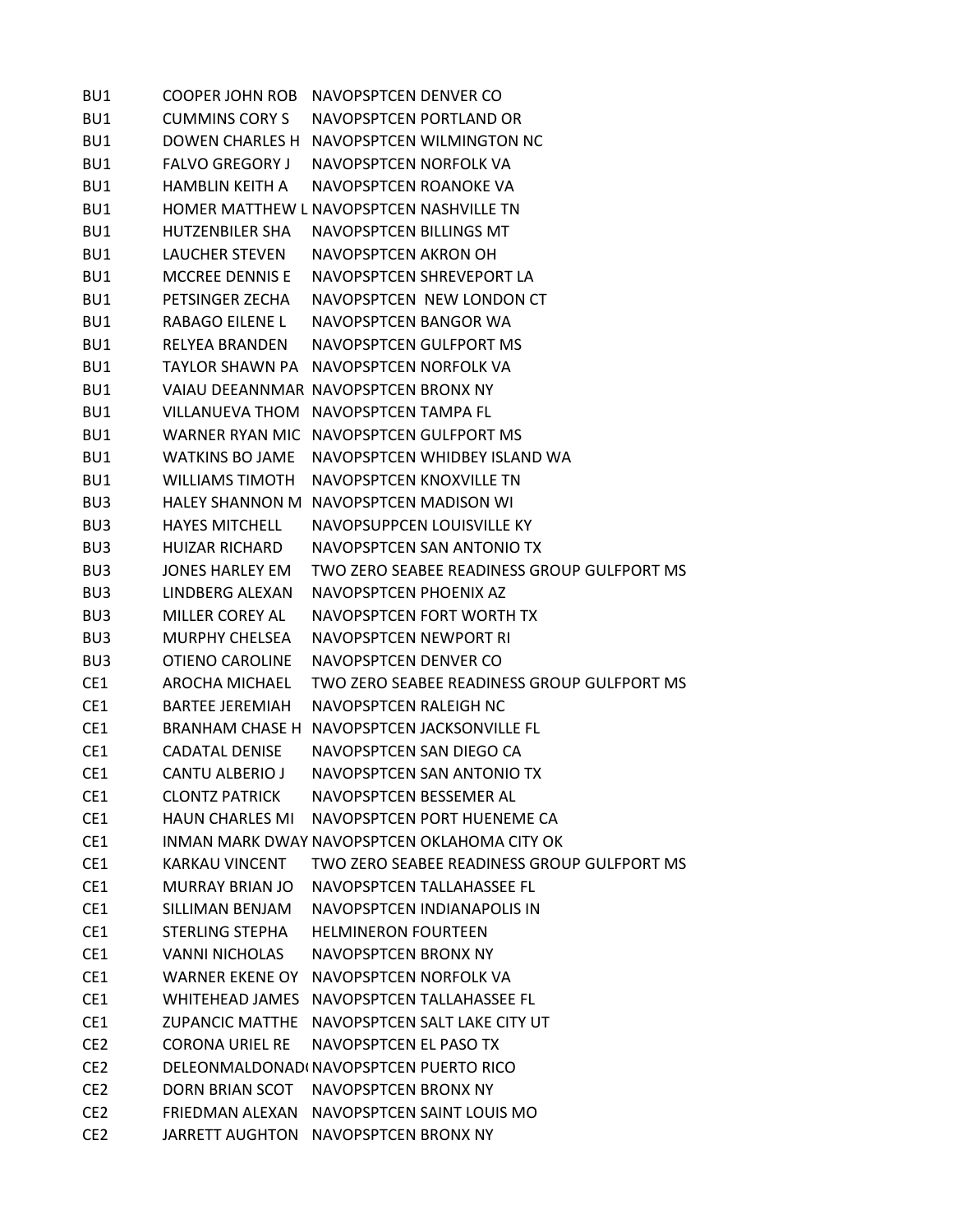| CE <sub>2</sub> | KEYSER KEVIN DU        | NAVOPSPTCEN JACKSONVILLE FL                               |
|-----------------|------------------------|-----------------------------------------------------------|
| CE <sub>2</sub> | MCLIN CHRISTOPH        | TWO ZERO SEABEE READINESS GROUP GULFPORT MS               |
| CE <sub>2</sub> | <b>MIZELL PHILLIP</b>  | NAVOPSPTCFN TALLAHASSFF FL                                |
| CE <sub>2</sub> |                        | MOGENSEN ASHEYA NAVOPSPTCEN SIOUX FALLS SD                |
| CE <sub>2</sub> | PADILLA ANTONIO        | TWO ZERO SEABEE READINESS GROUP GULFPORT MS               |
| CE3             | ALEXANDER ASANT        | NAVOPSPTCEN JACKSONVILLE FL                               |
| CE <sub>3</sub> | <b>CARTER BRADLEY</b>  | NAVOPSPTCEN DENVER CO                                     |
| CE <sub>3</sub> | CHANG SAMMY            | NAVOPSPTCFN MORFNO VALLFY CA                              |
| CE <sub>3</sub> | COBRAND NIESHIA        | NAVOPSPTCEN ROCHESTER NY                                  |
| CE <sub>3</sub> |                        | EDGINGTON RONAL NAVOPSPTCEN ALAMEDA CA                    |
| CE3             | <b>FOSTER JAYDEN T</b> | NAVOPSPTCEN SALT LAKE CITY UT                             |
| CE <sub>3</sub> | <b>GUAN YINGQI</b>     | NAVOPSPTCEN SAN JOSE CA                                   |
| CE <sub>3</sub> | KWONG SIU FUNG         | NAVOPSPTCEN SAN JOSE CA                                   |
| CE <sub>3</sub> | LE PHI NGUYEN          | NAVOPSPTCEN FORT WORTH TX                                 |
| CE <sub>3</sub> | <b>MACKIF VICTOR A</b> | <b>NOSC ATLANTA</b>                                       |
| CE <sub>3</sub> |                        | NORWOOD AMAND/TWO ZERO SEABEE READINESS GROUP GULFPORT MS |
| CE <sub>3</sub> | OLSEN ELLEN ROX        | NAVOPSPTCEN MIAMI FL                                      |
| CE <sub>3</sub> | <b>PARK SUNGJU</b>     | NAVOPSPTCEN BRONX NY                                      |
| CE <sub>3</sub> | <b>PATFL KISHAN K</b>  | TWO ZERO SEABEE READINESS GROUP GULFPORT MS               |
| CE <sub>3</sub> | PRATHER CHAD AN        | NAVOPSPTCEN CHARLOTTE NC                                  |
| CE <sub>3</sub> | WALL KAMIRIEL C        | NAVOPSPTCEN BESSEMER AL                                   |
| CE <sub>3</sub> | <b>WILSON JARRYL L</b> | NAVOPSPTCEN NASHVILLE TN                                  |
| CM <sub>1</sub> | AHL DAVID ALDRI        | NAVOPSPTCEN MINNEAPOLIS MN                                |
| CM <sub>1</sub> | ANDERS JASON AL        | NAVOPSPTCEN SAN ANTONIO TX                                |
| CM1             | <b>BAKER JOSIAH MI</b> | NAVOPSPTCEN FT CARSON CO                                  |
| CM <sub>1</sub> | BURGESS MICHAEL        | NAVOPSPTCEN COLUMBUS GA                                   |
| CM <sub>1</sub> | CLARK MICHAEL J        | NAVOPSPTCEN FT CARSON CO                                  |
| CM <sub>1</sub> |                        | COLE ANDREW EDW NAVOPSPTCEN GULFPORT MS                   |
| CM <sub>1</sub> |                        | CONN KEVIN WAYN NAVOPSPTCEN WICHITA KS                    |
| CM <sub>1</sub> |                        | CROOK JONATHAN NAVOPSPTCEN WICHITA KS                     |
| CM <sub>1</sub> |                        | DALLMAN ALAN WA NAVOPSPTCEN BILLINGS MT                   |
| CM1             | <b>DELISI ANTHONY</b>  | <b>NAVOPSPTCEN DETROIT MI</b>                             |
| CM <sub>1</sub> | <b>DEVRIES STACIE</b>  | TWO ZERO SEABEE READINESS GROUP GULFPORT MS               |
| CM1             | DZIAMSKI MARK F        | NAVOPSPTCEN PORT HUENEME CA                               |
| CM1             | <b>EVANS SHAWN D</b>   | NAVOPSPTCEN PORT HUENEME CA                               |
| CM1             | <b>GARCIA CHARLES</b>  | NAVOPSPTCEN ORLANDO FL                                    |
| CM1             |                        | <b>GORDY DONALD RA NAVOPSPTCEN WILMINGTON DE</b>          |
| CM <sub>1</sub> | <b>GRAYBEAL JUSTIN</b> | TWO ZERO SEABEE READINESS GROUP GULFPORT MS               |
| CM1             | <b>HEGELHEIMER TRE</b> | NAVOPSPTCEN PHOENIX AZ                                    |
| CM1             | <b>IGNACIO ALEXAND</b> | NAVOPSPTCEN LOS ANGELES CA                                |
| CM1             | <b>JACKSON BARRY G</b> | NAVOPSPTCEN MIAMI FL                                      |
| CM1             | <b>JACOBS DEMICTRI</b> | NAVOPSPTCEN SHREVEPORT LA                                 |
| CM <sub>1</sub> | LARSON ROBERT A        | NAVOPSPTCEN DENVER CO                                     |
| CM1             | LLAMASSALAZAR F        | COMMAREXSECRON ELEVEN SEAL BEACH CA                       |
| CM <sub>1</sub> |                        | LUMBROSO MARC O NAVOPSPTCEN QUINCY MA                     |
| CM1             | LUNA FRANCISCO         | NAVOPSPTCEN ORLANDO FL                                    |
| CM <sub>1</sub> |                        | MARRERODELACRUZ NAVOPSPTCEN NORTH ISLAND CA               |
|                 |                        |                                                           |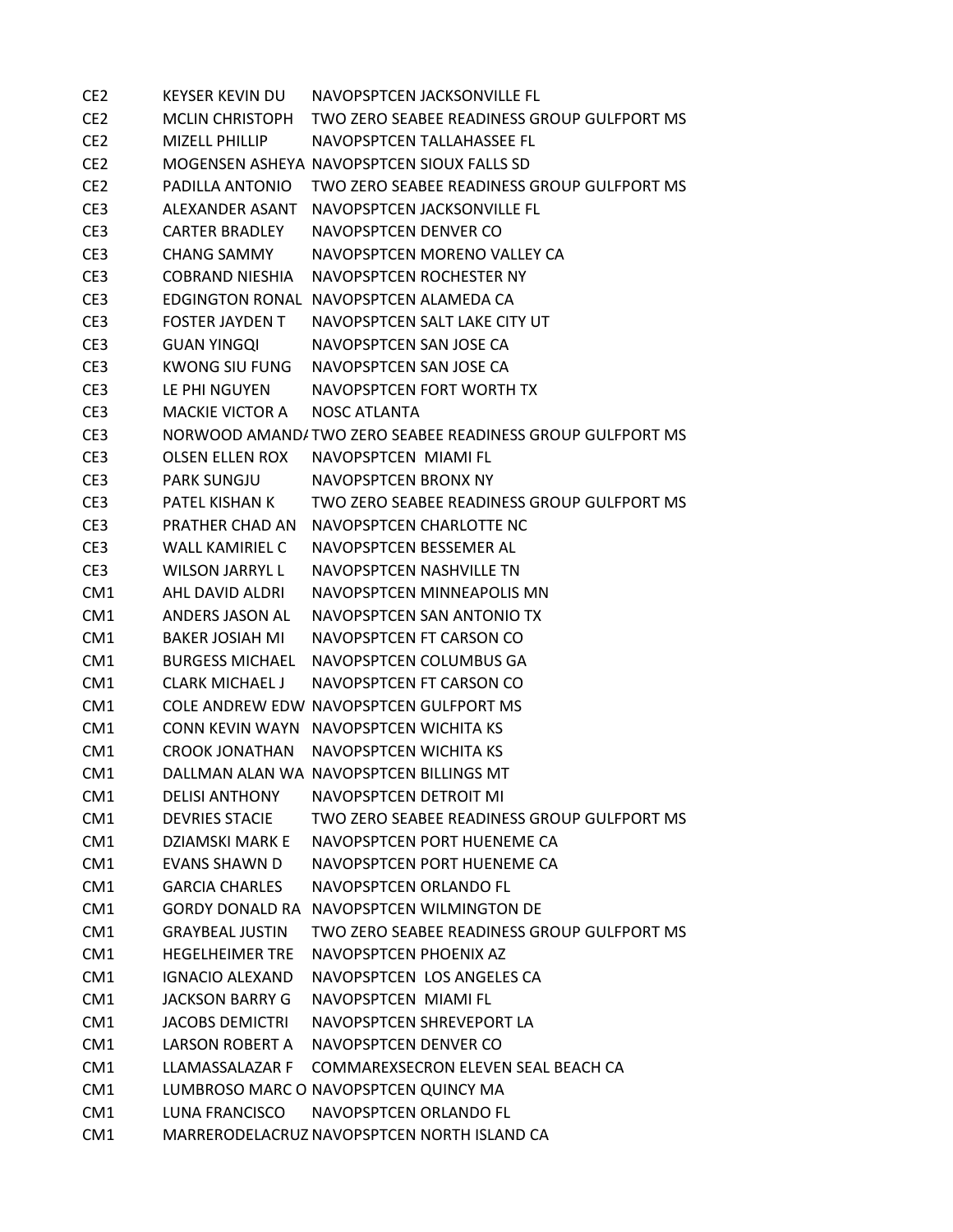| CM1             |                        | MCCARTHY DENNIS NAVOPSPTCEN SAN ANTONIO TX                      |
|-----------------|------------------------|-----------------------------------------------------------------|
| CM <sub>1</sub> |                        | PADIN GEORGE CA SEAL TEAM SEVENTEEN CORONADO CA                 |
| CM1             | RIEDINGER KARL         | TWO ZERO SEABEE READINESS GROUP GULFPORT MS                     |
| CM1             |                        | WHITSITT JOSHUA NAVOPSPTCEN SHREVEPORT LA                       |
| CM <sub>2</sub> | ANDERSON DYLAN         | NAVOPSPTCEN DETROIT MI                                          |
| CM <sub>2</sub> | ARIAS OBETH            | NAVOPSPTCEN FT DIX NJ                                           |
| CM <sub>2</sub> |                        | BALLINGHAM TREV NAVOPSPTCEN RENO NV                             |
| CM <sub>2</sub> | BATISTA LUIS AL        | NOSC ATLANTA                                                    |
| CM <sub>2</sub> | <b>COOK JAMES ERIC</b> | NAVOPSPTCEN GULFPORT MS                                         |
| CM <sub>2</sub> | GILLESPIE JAKOB        | NAVOPSPTCEN INDIANAPOLIS IN                                     |
| CM <sub>2</sub> | HOFFERT SEBASTI        | NAVOPSPTCEN JACKSONVILLE FL                                     |
| CM <sub>2</sub> | <b>JESSEN ANTHONY</b>  | NAVOPSPTCEN CINCINNATI OH                                       |
| CM <sub>2</sub> |                        | KNIGHT LAWRENCE NAVOPSPTCEN GULFPORT MS                         |
| CM <sub>2</sub> |                        | LANDAVERDE CARL NAVOPSPTCEN LOS ANGELES CA                      |
| CM <sub>2</sub> |                        | LOPEZ EDWARD RA NAVAL OPERATIONAL SUPPORT CENTER GREAT LAKES IL |
| CM <sub>2</sub> |                        | MARTIN GWENDLYN NAVOPSPTCEN HOUSTON TX(UC)                      |
| CM <sub>2</sub> |                        | MCGOWAN BOYD CHNAVOPSPTCEN SAN JOSE CA                          |
| CM <sub>2</sub> |                        | MCLAUGHLIN JOHN NAVOPSPTCEN MIAMI FL                            |
| CM <sub>2</sub> |                        | MONTGOMERY KEVI NAVOPSPTCEN CHARLESTON SC                       |
| CM <sub>2</sub> |                        | PANIAGUA RONALD NAVOPSPTCEN PORT HUENEME CA                     |
| CM <sub>2</sub> |                        | RICE JOHNNA MAR NAVOPSPTCEN DENVER CO                           |
| CM <sub>2</sub> |                        | RICHARDSON JAKO NAVOPSPTCEN GULFPORT MS                         |
| CM <sub>2</sub> | SAULS DARBY JOS        | <b>NOSC ATLANTA</b>                                             |
| CM <sub>2</sub> | TALLEY JUSTIN E        | NAVOPSPTCEN KNOXVILLE TN                                        |
| CM <sub>2</sub> | VADNAIS AUSTIN         | NAVOPSPTCEN PLAINVILLE CT                                       |
| CM <sub>2</sub> | <b>VALLILEE JACOB</b>  | NAVOPSPTCEN FORT WORTH TX                                       |
| CM <sub>2</sub> |                        | VIRAY MARKANGEL NAVOPSPTCEN NORFOLK VA                          |
| CM <sub>2</sub> | <b>WEINER ROBERT N</b> | NOSC AUGUSTA GA                                                 |
| CM <sub>2</sub> |                        | WELLS MARKUS PA PERSUPP DET NAVSTA SAN DIEGO CA                 |
| CM <sub>2</sub> | WILLIAMS SARAH         | NAVOPSPTCEN FORT WORTH TX                                       |
| CM <sub>2</sub> | WILLIBY ANTHONY        | NAVOPSPTCEN COLUMBUS OH                                         |
| CM <sub>3</sub> |                        | ALLISON MATTHEW NAVOPSPTCEN HOUSTON TX(UC)                      |
| CM <sub>3</sub> | ALTIERI IAN NIC        | NAVAL OPERATIONAL SUPPORT CENTER GREAT LAKES IL                 |
| CM <sub>3</sub> |                        | APAU FRANCIS WA NAVOPSPTCEN CHEYENNE WY                         |
| CM <sub>3</sub> | ARNOLD ELISHA J        | NAVOPSPTCEN BALTIMORE MD                                        |
| CM <sub>3</sub> | <b>BRANNOCK TRISTA</b> | NAVOPSPTCEN CHARLOTTE NC                                        |
| CM <sub>3</sub> | CARLISLE JOSHUA        | NAVOPSPTCEN AMARILLO TX                                         |
| CM <sub>3</sub> | <b>COLBURN ZAKARY</b>  | NAVOPSPTCEN BANGOR ME                                           |
| CM <sub>3</sub> | COPAS MALINA DA        | NAVOPSPTCEN CINCINNATI OH                                       |
| CM <sub>3</sub> | DONNELLY JAMES         | NAVOPSPTCEN EARLE COLTS NECK NJ                                 |
| CM <sub>3</sub> |                        | EDWARDS AMY NIC NAVOPSPTCEN KNOXVILLE TN                        |
| CM <sub>3</sub> | <b>FREEL ISAAC S</b>   | NAVOPSPTCEN GREEN BAY WI                                        |
| CM <sub>3</sub> | <b>GASCON MICHAEL</b>  | NAVOPSPTCEN LAS VEGAS NV                                        |
| CM <sub>3</sub> | <b>GONCALVES LIGIA</b> | NAVOPSPTCEN BRONX NY                                            |
| CM <sub>3</sub> | <b>HARVEY KENNETH</b>  | NAVOPSPTCEN SALT LAKE CITY UT                                   |
| CM <sub>3</sub> |                        | HOLTSCLAW JONAT NAVOPSPTCEN KNOXVILLE TN                        |
| CM <sub>3</sub> | <b>JIMENEZ DAVID</b>   | NAVOPSPTCEN PORT HUENEME CA                                     |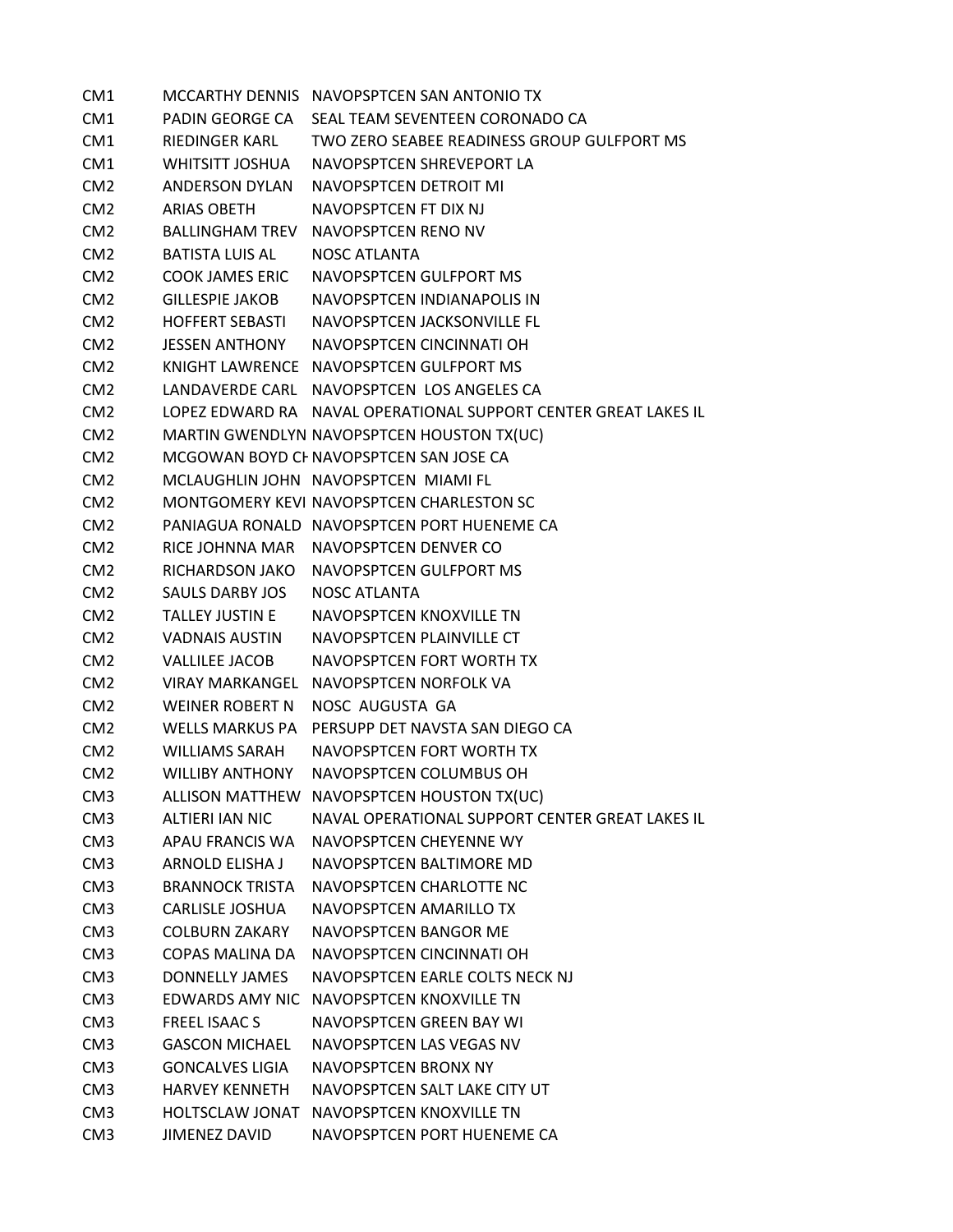CM3 KAMPMANN MICHAENAVOPSPTCEN SAINT LOUIS MO CM3 KELLY RYAN PATR NAVOPSPTCEN QUINCY MA CM3 KIRCHNER KATHER NAVOPSPTCEN ORLANDO FL CM3 LOCKHART MATTHE NAVOPSPTCEN GREEN BAY WI CM3 LOSLOS ELMER MA NAVOPSPTCEN SACRAMENTO CA CM3 MAY JOSHUA RAND NAVOPSPTCEN PORTLAND OR CM3 MCDONALD HOWAR NAVOPSPTCEN ALAMEDA CA CM3 MCLEMORE MARK A NAVOPSPTCEN DECATUR IL CM3 MILES AARON SHE NAVOPSPTCEN BANGOR ME CM3 MULLIGAN TONY J NAVOPSPTCEN CHARLOTTE NC CM3 PHUYAL KIRAN SH NAVRESCEN FT DIX NJ CM3 RICHARDSON JARE NAVOPSPTCEN JACKSONVILLE FL CM3 ROKES DARREN HO NAVOPSPTCEN SACRAMENTO CA CM3 SCHRIEVER RICHA NAVOPSPTCEN TAMPA FL CM3 SLONAKER BENJAM NAVOPSPTCEN COLUMBUS OH CM3 STEVENSON NICHO NAVOPSPTCEN TAMPA FL CM3 VANWIE NATHAN L NAVOPSPTCEN BRONX NY CM3 WANG YONGQIANG COMMAREXSECRON ELEVEN SEAL BEACH CA CM3 WHETSTONE MARY NAVOPSPTCEN ROCK ISLAND IL CM3 ZHU HAOMING NAVOPSPTCEN LOS ANGELES CA CS1 CEN BRIAN NAVOPSPTCEN ALAMEDA CA CS1 HARWARD ROBERT USS GRIDLEY CS1 MORGAN SEAN CHR NAVOPSPTCEN EARLE COLTS NECK NJ CS1 WIERMAN MARCUS NAVOPSPTCEN HARRISBURG PA CTI1 BARCROFT MICHAE NAVOPSPTCEN SAINT LOUIS MO CTI1 COURCELLE SETH NAVOPSPTCEN SYRACUSE NY CTI1 LOUIE DONNA NAVOPSPTCEN HONOLULU HI CTI1 VONZIRPOLO AMAN NAVOPSPTCEN MANCHESTER NH CTI3 REES CHARLES ED NAVOPSPTCEN BALTIMORE MD CTN1 CURRIE JARED HE NAVMARCORESCEN BATON ROUGE LA CTN1 GOINGS LARRY DA NAF WASHINGTON DC CTN1 JARRETT BRIAN C NAVAL OPERATIONAL SUPPORT CENTER GREAT LAKES IL CTN1 LABAN GIANNI NAVOPSPTCEN BALTIMORE MD CTN2 ASHER ZACHARY R NAVOPSPTCEN MANCHESTER NH CTN2 BARTHOLOMEW KARNAVOPSPTCEN BANGOR WA CTN2 BECWAR WYATT JA NAVOPSPTCEN DENVER CO CTN2 BLACKBURN JACOB NAVOPSPTCEN PHOENIX AZ CTN2 BOWDEN JACOB LE NAVOPSPTCEN DETROIT MI CTN2 DOMOKOS NICHOLA NAVOPSPTCEN PENSACOLA FL CTN2 GEORGI LAURA AN NAVOPSPTCEN ELEANOR WV CTN2 GRIFFITH REBECC NAVOPSPTCEN SYRACUSE NY CTN2 IRELAND MILAN D NOSC AUGUSTA GA CTN2 JUMPER ALEXANDE NOSC AUGUSTA GA CTN2 MARTIN KEVIN CA NAVOPSPTCEN BANGOR WA CTN2 MARTINEZ TANYA NAVOPSPTCEN PHOENIX AZ CTN2 MULLANEY SEAN M NAVOPSPTCEN COLUMBUS OH CTN2 NURSE JORDAN AN NAVOPSPTCEN MANCHESTER NH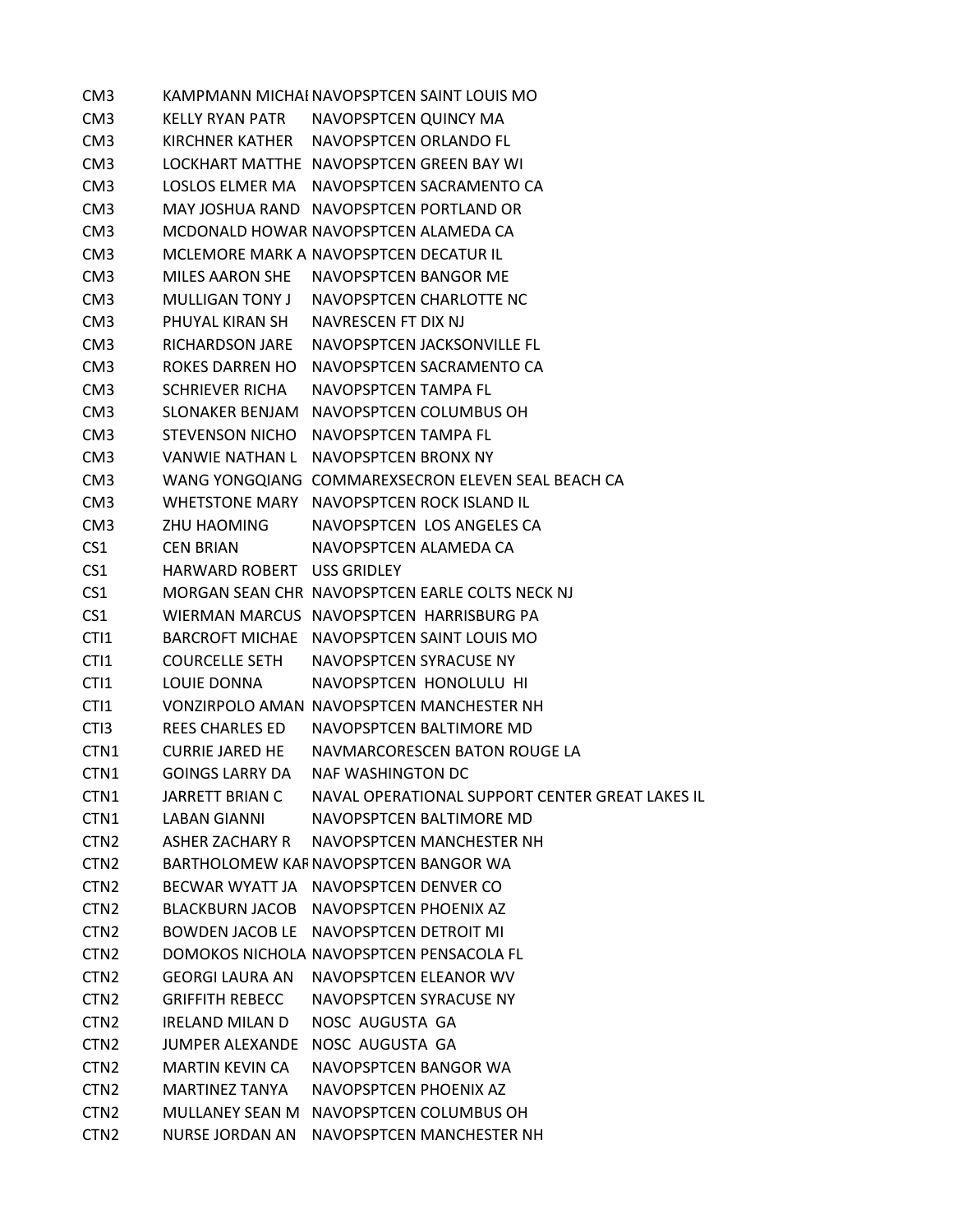CTN2 ONO SHANNON MAYNAVOPSPTCEN GREEN BAY WI CTN2 ORGANEK ANDREW NAVOPSPTCEN NEW LONDON CT CTN2 PARADY BRYAN A NR CVSE ZERO THREE SIX SEVEN ATLANTA GA CTN2 PARKER TYLER JO NAVOPSPTCEN COLUMBUS OH CTN2 PENTESCU SARAH NAVOPSPTCEN DETROIT MI CTN2 ROGERS HARLEY R NAVOPSPTCEN SYRACUSE NY CTN2 TRAVIS MICAH BE NAVOPSPTCEN FORT WORTH TX CTN2 WELLS JORDAN ER NAVOPSPTCEN COLUMBUS OH CTN3 CHAVEZ ANTHONY NAVOPSPTCEN PHOENIX AZ CTN3 CORBIN VERNON E NAVOPSPTCEN NORFOLK VA CTN3 DEBELLIS ROBERT NAVOPSPTCEN FT DIX NJ CTR1 CHAMBERLAIN WES NOSC AUGUSTA GA CTR1 CROUTCH AARON M NAVOPSPTCEN PHOENIX AZ CTR1 DOVER DAVID PAU NR SECGRU ATLANTA GA CTR1 HANDY LESLIE ET NAVOPSPTCEN SPRINGFIELD MO CTR1 JOHNSON MICHAEL NAVOPSPTCEN BANGOR ME CTR1 MOULTRY SHOMARI NAVOPSPTCEN DENVER CO CTR1 PELKEY SARA JOA NAVOPSPTCEN BALTIMORE MD CTR1 ZABUSKI BONNIE NAVOPSPTCEN SAINT LOUIS MO CTR2 BEAN BRANDON AL NAVOPSPTCEN MEMPHIS TN CTR2 CIESIELSKI ANDR NAVOPSPTCEN MANCHESTER NH CTR2 FREEMAN ELI JAM NOSC AUGUSTA GA CTR2 GAMBOA ADAM ANTNAVOPSPTCEN ALBUQUERQUE NM CTR2 HABERLI MEGAN N NAVOPSPTCEN SYRACUSE NY CTR2 HINTON HUNTER B NAVOPSPTCEN MEMPHIS TN CTR2 HONGSERMEIER HA NAVOPSPTCEN MEMPHIS TN CTR2 JORDAN ROBERT M NOSC AUGUSTA GA CTR2 KAROL SHERIDAN AFRICOM IKD-M MOLESWORTH UK CTR2 KLING MICHAEL A NAVOPSPTCEN ALAMEDA CA CTR2 LEE BRETT BURNE NAVOPSPTCEN PENSACOLA FL CTR2 LIVINGSTON CARL NAVOPSPTCEN NORTH ISLAND CA CTR2 LOWRY DAVID GAR NAVIOCOM FT GORDON GA CTR2 MCCLINTOCK LEWI NAVOPSPTCEN NORTH ISLAND CA CTR2 MILLER MICHAEL NAVIOCOM FT GORDON GA CTR2 OTTERBEIN ERICH NAVOPSPTCEN COLUMBUS OH CTR2 OUELLETTE STEVE NAVOPSPTCEN MANCHESTER NH CTR2 SHELTON ANDREW NAVOPSPTCEN SAINT LOUIS MO CTR2 SPONDER ANDREW NAVOPSPTCEN ORLANDO FL CTR2 WARNER JACOB AL NAVOPSPTCEN COLUMBUS OH CTR3 ADAMS SYDNEY M NAVOPSPTCEN HOUSTON TX CTR3 CESAR ANGELLA B NAVOPSPTCEN ORLANDO FL CTR3 CURTIS TYLER MA NAVOPSPTCEN SYRACUSE NY CTR3 GIBBS ROBERT LA NAVOPSPTCEN COLUMBUS OH CTR3 HAYES CHARLES A NAVOPSPTCEN FT DIX NJ CTR3 LAIRD DANIEL JA NAVOPSPTCEN PENSACOLA FL CTR3 MORRIS BILLIE D NAVAL OPERATIONAL SUPPORT CENTER GREAT LAKES IL CTR3 SPEARS WILLIAM NAVOPSPTCEN GREEN BAY WI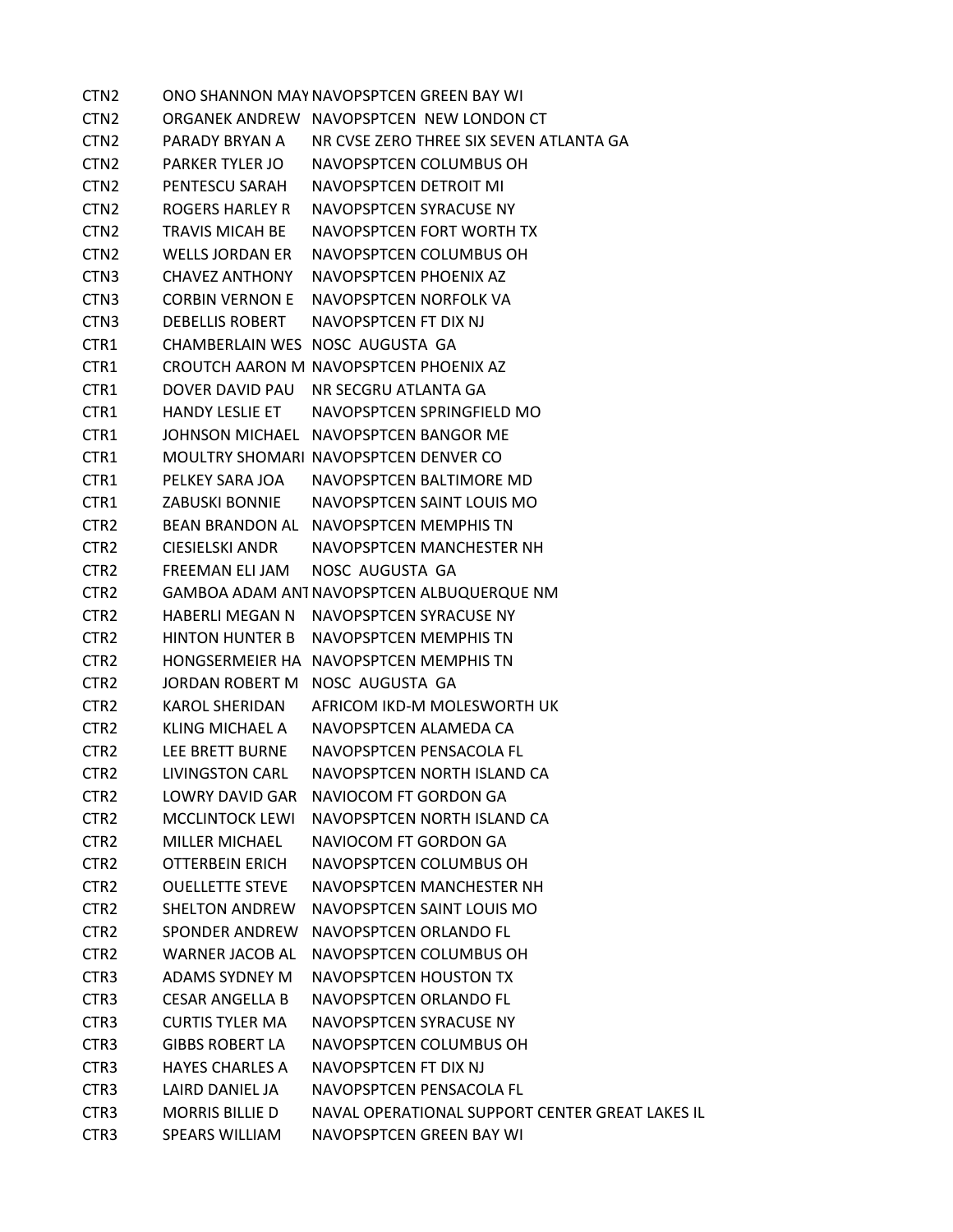CTT1 ANTOINE JOANNE NAVOPSPTCEN MIAMI FL CTT1 COX JOSEPH LEE NAVOPSPTCEN SAINT LOUIS MO CTT1 STOREY MCDONALD NAVIOCOM FT GORDON GA CTT1 VAUGHN DANIEL P NAVOPSPTCEN BANGOR WA CTT1 WOLOTKA RICHARD NAVAL OPERATIONAL SUPPORT CENTER GREAT LAKES IL CTT1 WRIGHT STEPHEN NAVOPSPTCEN MEMPHIS TN CTT2 CARRERA NICHOLA NAVOPSPTCEN ALAMEDA CA CTT2 DEGROOT PATRICI JAS RAF MOLESWORTH CTT2 DESANTIAGO GUST NAVOPSPTCEN SALT LAKE CITY UT CTT2 ELLING THOMAS D NAVOPSPTCEN SYRACUSE NY CTT2 HERGENREDER THO NAVAL OPERATIONAL SUPPORT CENTER GREAT LAKES IL CTT2 HILL JAMIE LEE NAVOPSPTCEN BANGOR WA CTT2 MOCK SAMUEL FRA NAVOPSPTCEN MEMPHIS TN CTT2 TILLSON GREGORY NAVOPSPTCEN SAN ANTONIO TX CTT2 TRIBBLE TYLER B NAVOPSPTCEN ROCK ISLAND IL CTT2 UNDERWOOD JUSTI NAVOPSPTCEN GREENSBORO NC CTT2 WALKER AARON TH NAVOPSPTCEN GREENSBORO NC CTT2 ZIKO KYLE DAVIS NAVOPSPTCEN COLUMBUS OH CTT3 BUMA ANDREW HARNAVOPSPTCEN NASHVILLE TN DC1 BLANC LEE MYLES NAVOPSPTCEN SAN DIEGO CA DC1 JACKSON GREGORY NAVOPSPTCEN NORFOLK VA DC1 KARETAS JAMES C NAVOPSPTCEN CHARLESTON SC DC1 TRAYLOR ANDREW NAVOPSPTCEN PHOENIX AZ DC1 WARREN CHANCE E NAVOPSPTCEN FORT WORTH TX DC2 BLAKE HAYDEE NAVOPSPTCEN JACKSONVILLE FL DC2 CHELL DAKOTA DA NAVOPSPTCEN DES MOINES IA DC2 DELIMAT MARIA A NAVAL OPERATIONAL SUPPORT CENTER GREAT LAKES IL DC3 OLAN JEREMYBLAK NAVOPSPTCEN LOS ANGELES CA EA1 AIRHART DANIEL NAVOPSPTCEN INDIANAPOLIS IN EA1 ALVARADOGONZALE NAVOPSPTCEN PUERTO RICO EA1 BARAKAT BASHAR NAVOPSPTCEN TUCSON AZ EA1 GLOSEK JULIA MA TWO ZERO SEABEE READINESS GROUP GULFPORT MS EA1 JANAK JUSTIN KY NAVOPSPTCEN SAN ANTONIO TX EA1 JIMENEZ JOSE D NAVOPSPTCEN ORLANDO FL EA1 MEACHAM MICHAEL NAVOPSPTCEN BESSEMER AL EA1 ZECHLIN ARTEUM TWO ZERO SEABEE READINESS GROUP GULFPORT MS EA2 MOLOD CLAIRE NU NAVOPSPTCEN AGANA GU EA2 XIA ZHOUYANG NAVOPSPTCEN PORT HUENEME CA EA3 RIVERA GRISELA NAVOPSPTCEN TAMPA FL EA3 STINSON IAN MIC PERSUPP DET EVERETT WA EM1 DELACRUZ ROVERD NAVOPSPTCEN HONOLULU HI EM1 FISCHER CHRISTO NAVOPSPTCEN SALT LAKE CITY UT EM1 GUANGA PETER PA NAVOPSPTCEN MORENO VALLEY CA EM1 HUNSAKER TREVOR NAVOPSPTCEN SPOKANE WA EM1 MARTIN PATRICK NAVOPSPTCEN SHREVEPORT LA EM1 RILEY PATRICK T NAVOPSPTCEN ALLENTOWN PA EM1 VANG TOM PERSUPP DET EVERETT WA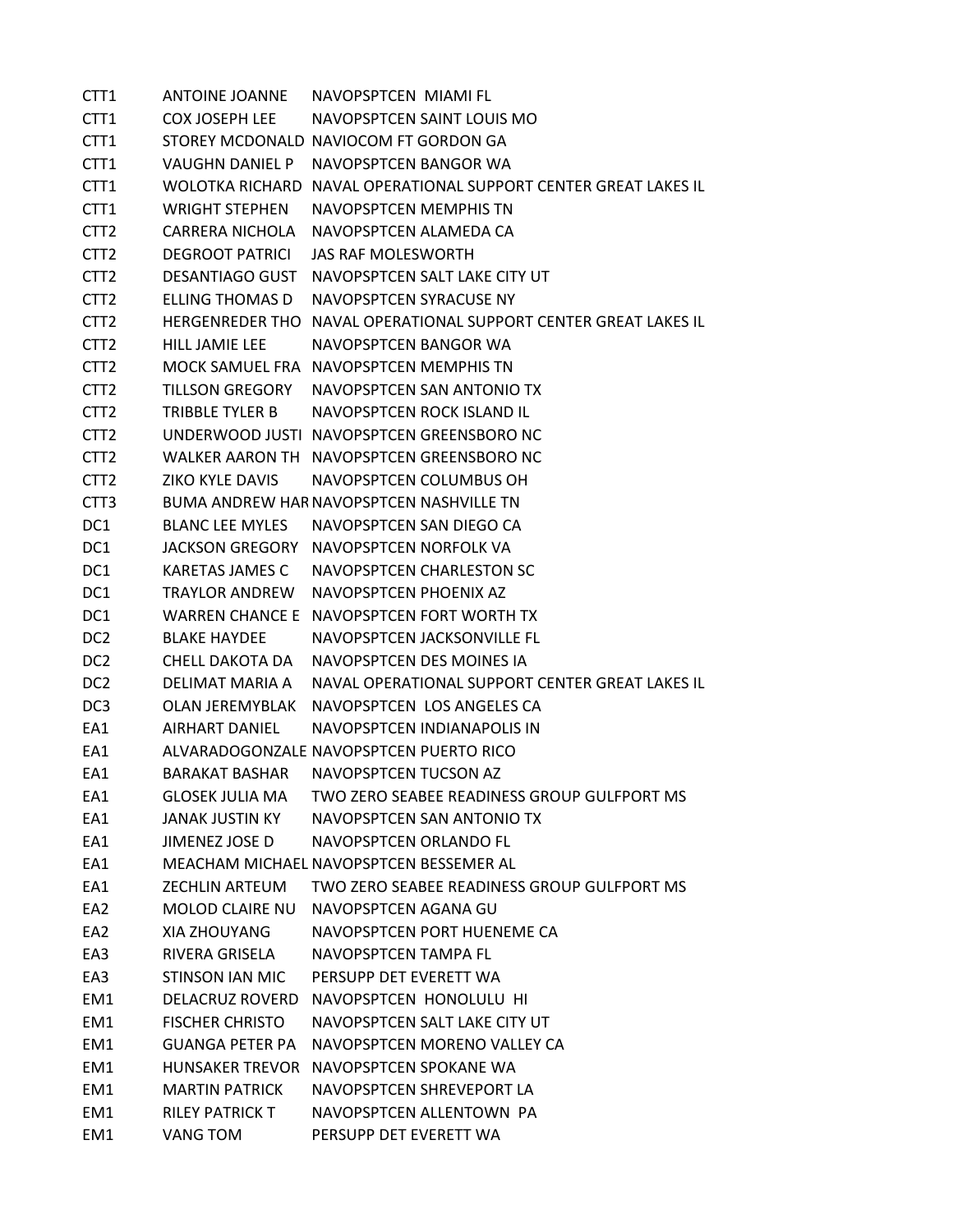| EM1             | <b>VOLKENING DUSTI</b> | NAVOPSPTCEN GREENSBORO NC                           |
|-----------------|------------------------|-----------------------------------------------------|
| EM <sub>2</sub> | <b>CARRASCOPEREZ R</b> | NAVOPSPTCEN NEW ORLEANS LA                          |
| EM <sub>2</sub> | <b>CARTER MALIK KY</b> | NAVOPSPTCEN DENVER CO                               |
| EM <sub>2</sub> | <b>CHALABI SARMAD</b>  | NAVOPSPTCEN DETROIT MI                              |
| EM <sub>2</sub> | <b>CHAMBERS RICHAR</b> | NAVOPSPTCEN KANSAS CITY MO                          |
| EM <sub>2</sub> | COLEMAN CHRISTO        | NAVOPSPTCEN SAN ANTONIO TX                          |
| EM <sub>2</sub> | DAVIS JOSHUA JA        | NAVOPSPTCEN KNOXVILLE TN                            |
| EM <sub>2</sub> | <b>ENGLE PATRICK J</b> | NAVOPSPTCEN SYRACUSE NY                             |
| EM <sub>2</sub> | <b>FEFEY CHARLES</b>   | NAVOPSPTCEN BRONX NY                                |
| EM <sub>2</sub> | <b>FLORANTE JOSEJU</b> | NAVOPSPTCEN SAN JOSE CA                             |
| EM <sub>2</sub> | HARRIS LEXIS AL        | NAVOPSPTCEN DETROIT MI                              |
| EM <sub>2</sub> | KLINE SARAH MEL        | NAVOPSPTCEN BANGOR WA                               |
| EM <sub>2</sub> | LOPEZ NOEL             | PERSUPP DET EVERETT WA                              |
| EM <sub>2</sub> | MENG YING              | <b>NOSC ATLANTA</b>                                 |
| EM <sub>2</sub> |                        | MORALES MONIQUE COMMAREXSECRON ELEVEN SEAL BEACH CA |
| EM <sub>2</sub> | MURPHY TIERRA D        | NAVOPSUPPCEN LOUISVILLE KY                          |
| EM <sub>2</sub> | MYERS KANISHA J        | NAVOPSPTCEN CHARLOTTE NC                            |
| EM <sub>2</sub> |                        | OWUSU KOFI AKO NAVOPSPTCEN BALTIMORE MD             |
| EM <sub>2</sub> | RAMIREZ ISAAC R        | NAVOPSPTCEN MIAMI FL                                |
| EM <sub>2</sub> |                        | REED DONTAE AMO NAVOPSPTCEN HOUSTON TX(UC)          |
| EM <sub>2</sub> | RODRIGUEZ MICHA        | NAVOPSPTCEN BRONX NY                                |
| EM <sub>2</sub> | STINGO JEREMY M        | NAVOPSPTCEN MIAMI FL                                |
| EM <sub>2</sub> | <b>WILLIAMS PATRIC</b> | NAVOPSPTCEN NORFOLK VA                              |
| EM3             | ADU EUNICE             | NAVOPSPTCEN RICHMOND VA                             |
| EM3             | ALHEIM MARY E          | NAVAL OPERATIONAL SUPPORT CENTER GREAT LAKES IL     |
| EM3             |                        | AZONNADOU LAURE NAVOPSPTCEN SAINT LOUIS MO          |
| EM3             | <b>BIAN JIAZHEN</b>    | NAVOPSPTCEN LOS ANGELES CA                          |
| EM3             |                        | CARNINE DARIEAN NAVOPSPTCEN CINCINNATI OH           |
| EM3             |                        | CATUNGAL CORNEL NAVOPSPTCEN SAN DIEGO CA            |
| EM3             |                        | CHINYOUNG KEVIN NAVOPSPTCEN FT DIX NJ               |
| EM3             |                        | DAGNON KOMLAN N NAVOPSPTCEN OMAHA NE                |
| EM <sub>3</sub> | DARNELL TESSA M        | NAVOPSPTCEN PENSACOLA FL                            |
| EM3             | <b>DESCHENES ALEXA</b> | NAVOPSPTCEN NEWPORT RI                              |
| EM3             | <b>FARMER ANTONIO</b>  | NAVOPSPTCEN RALEIGH NC                              |
| EM <sub>3</sub> | <b>FLORES JOSE</b>     | COMMAREXSECRON ELEVEN SEAL BEACH CA                 |
| EM3             | <b>FRANKLIN KESTON</b> | NAVOPSPTCEN FT DIX NJ                               |
| EM3             |                        | GONZALEZ CARLOS COMMAREXSECRON ELEVEN SEAL BEACH CA |
| EM3             |                        | MARION KISHANAN NAVOPSPTCEN MIAMI FL                |
| EM3             | MARTINFZZFPFDA         | NAVOPSPTCEN RALEIGH NC                              |
| EM3             | <b>MOORE LYDELL</b>    | NAVAL OPERATIONAL SUPPORT CENTER GREAT LAKES IL     |
| EM3             | <b>OCULIEN PETER J</b> | NAVOPSPTCEN ORLANDO FL                              |
| EM3             | <b>PELIOTES VANESS</b> | NAVOPSPTCEN BATTLE CREEK MI                         |
| EM3             | RICE DAVID LINC        | NAVOPSPTCEN COLUMBUS OH                             |
| EM3             | RODRIGUEZ VICTO        | NAVOPSPTCEN SAN ANTONIO TX                          |
| EM3             | <b>VELA BENJAMIN J</b> | NAVOPSPTCEN SAN ANTONIO TX                          |
| EM3             | <b>WEISNICHT JAMES</b> | NAVOPSPTCEN BALTIMORE MD                            |
| EN1             | BURBANK DANE FR        | NAVOPSPTCEN MINNEAPOLIS MN                          |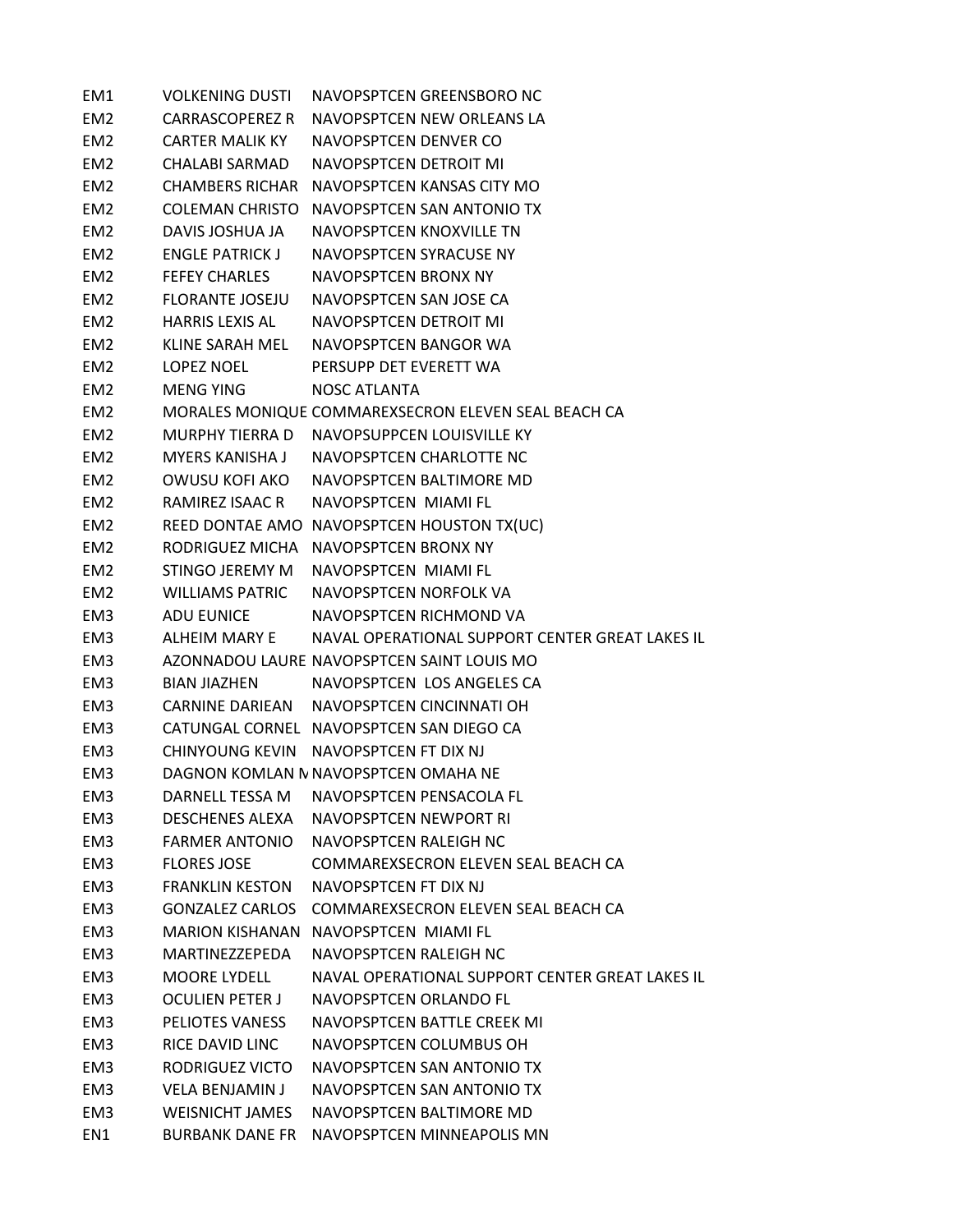| EN1             | DENIKE JUSTIN W        | PERSUPP DET EVERETT WA                             |
|-----------------|------------------------|----------------------------------------------------|
| EN1             | <b>DESROCHES DANIE</b> | NAVOPSPTCEN HOUSTON TX(UC)                         |
| EN1             | <b>GEMAR ERIC SAMU</b> | NAVOPSPTCEN MORENO VALLEY CA                       |
| EN1             |                        | <b>GRALEWSKI RAYMO NAVOPSPTCEN WILMINGTON DE</b>   |
| EN1             | <b>GRAVES RACHEL S</b> | NAVOPSPTCEN DENVER CO                              |
| EN1             | KABA SOULEMANE         | <b>SEAL TEAM EIGHTEEN</b>                          |
| EN1             | <b>MURT CLINTON JA</b> | NAVOPSPTCEN OKLAHOMA CITY OK                       |
| EN1             |                        | RASMUSSEN SHANE NAVOPSPTCEN NORFOLK VA             |
| EN1             | <b>SCHULTZ BRIAN R</b> | NAVOPSPTCEN AKRON OH                               |
| EN1             |                        | STEPHENSON ROBE NAVOPSPTCEN SAN DIEGO CA           |
| EN1             | SWANK JULIE LYN        | NAVOPSPTCEN CHARLESTON SC                          |
| EN <sub>2</sub> | AJAYI RICHARD B        | NAVOPSPTCEN HOUSTON TX(UC)                         |
| EN <sub>2</sub> |                        | ALZOUMA ADAMOU NAVOPSPTCEN BRONX NY                |
| EN <sub>2</sub> |                        | ANDERSEN VINCEN NAVOPSPTCEN BESSEMER AL            |
| EN <sub>2</sub> | BEER MICHAEL ST        | NAVOPSPTCEN COLUMBUS OH                            |
| EN <sub>2</sub> |                        | BROWN HAKEEM KA NAVOPSPTCEN CHARLESTON SC          |
| EN <sub>2</sub> |                        | BUETOWSTAPLES M NAVOPSPTCEN MINNEAPOLIS MN         |
| EN <sub>2</sub> |                        | CABONILAS MICHA NAVOPSPTCEN BRONX NY               |
| EN <sub>2</sub> | <b>CARTER GREGORY</b>  | NAVOPSPTCEN BALTIMORE MD                           |
| EN <sub>2</sub> | <b>CASTRO DAVID A</b>  | NAVOPSPTCEN MIAMI FL                               |
| EN <sub>2</sub> | <b>CHURCHSAPP KAYL</b> | MAREXBOAT DET ONE ZERO ONE ONE NORTH CHARLESTON SC |
| EN <sub>2</sub> | <b>COLLETT ADAM AN</b> | <b>NOSC ATLANTA</b>                                |
| EN <sub>2</sub> | <b>DRAKE LAUREN NI</b> | NAVOPSPTCEN KANSAS CITY MO                         |
| EN <sub>2</sub> | <b>ESPINAL ANTHONY</b> | NAVOPSPTCEN ORLANDO FL                             |
| EN <sub>2</sub> | <b>FELLER AUSTIN J</b> | NAVOPSPTCEN INDIANAPOLIS IN                        |
| EN <sub>2</sub> | <b>FENELON BASELAI</b> | NAVOPSPTCEN MIAMI FL                               |
| EN <sub>2</sub> | <b>FLOWER RACHELE</b>  | NAVOPSPTCEN SACRAMENTO CA                          |
| EN <sub>2</sub> | <b>FRANK COLLEEN M</b> | NAVOPSPTCEN NEW LONDON CT                          |
| EN <sub>2</sub> | <b>GUTIERREZ ARELI</b> | NAVOPSPTCEN CINCINNATI OH                          |
| EN <sub>2</sub> |                        | HAGENBUCH EMILY NAVOPSPTCEN KANSAS CITY MO         |
| EN <sub>2</sub> | <b>HALL TYRELL ANT</b> | NAVAL OPERATIONAL SUPPORT CENTER GREAT LAKES IL    |
| EN <sub>2</sub> | <b>HARRELL NICHOLA</b> | NAVOPSPTCEN GREENVILLE SC                          |
| EN <sub>2</sub> | <b>HODGE DAVIS JAM</b> | NAVOPSPTCEN PEORIA IL                              |
| EN <sub>2</sub> | JORDAN DANF RYA        | NAVOPSPTCEN ELEANOR WV                             |
| EN <sub>2</sub> | <b>JOSEPH QUIANA</b>   | NAVOPSPTCEN FORT WORTH TX                          |
| EN <sub>2</sub> | <b>JOSEPHANTONY NI</b> | NAVOPSPTCEN BRONX NY                               |
| EN <sub>2</sub> | <b>KYLE KHARY EUGE</b> | NAVOPSPTCEN JACKSONVILLE FL                        |
| EN <sub>2</sub> | <b>LACROIX TANFSHA</b> | NAVOPSPTCEN BRONX NY                               |
| EN <sub>2</sub> | <b>LEGASPI PATRICK</b> | COMMAREXSECRON ELEVEN SEAL BEACH CA                |
| EN <sub>2</sub> |                        | LOZADAROJAS OMA NAVOPSPTCEN ORLANDO FL             |
| EN <sub>2</sub> |                        | MENDOZAESTRADA NAVOPSPTCEN LOS ANGELES CA          |
| EN <sub>2</sub> | <b>MOORE OSCAR E</b>   | NAVOPSPTCEN CHARLESTON SC                          |
| EN <sub>2</sub> | NAJMABADI NICKO        | NAVOPSPTCEN BOISE ID                               |
| EN <sub>2</sub> | <b>NEILL MITCHELL</b>  | NAVOPSPTCEN GREENSBORO NC                          |
| EN <sub>2</sub> | <b>NGUYEN KEN</b>      | COMMAREXSECRON ELEVEN SEAL BEACH CA                |
| EN <sub>2</sub> |                        | OLANREWAJU ODUN NAVOPSPTCEN AUSTIN TX              |
| EN <sub>2</sub> |                        | OWUSUBANAHENE E NAVOPSPTCEN BRONX NY               |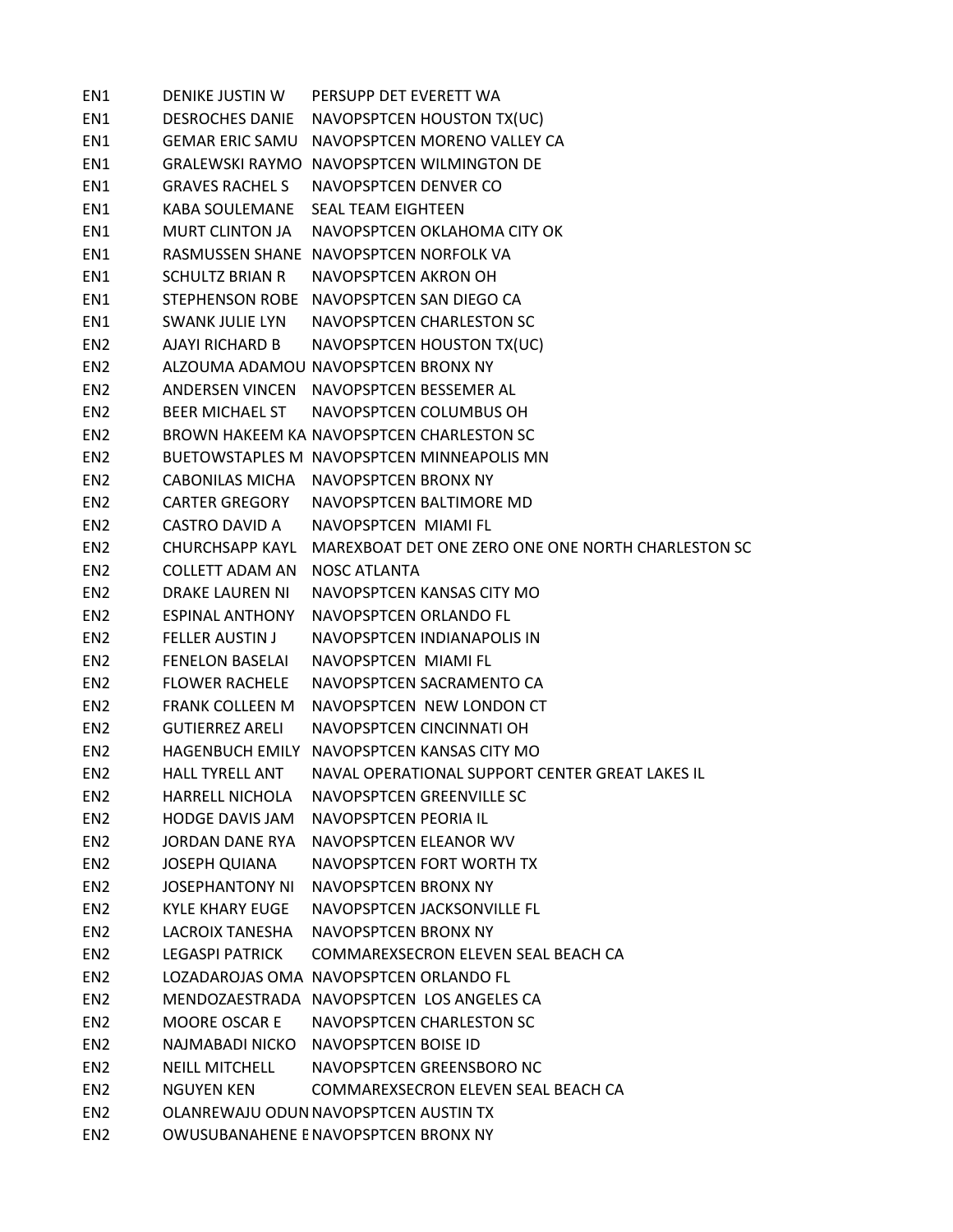| EN <sub>2</sub> | PAULEY LINDA DE              | NAVOPSPTCEN HARRISBURG PA                           |
|-----------------|------------------------------|-----------------------------------------------------|
| EN <sub>2</sub> | PAULK KEVIN MIT              | NAVOPSPTCEN FT CARSON CO                            |
| EN2             | PEDRAZA LUIS OS              | NAVOPSPTCEN BALTIMORE MD                            |
| EN2             | PERAZAGALLARDO               | COMMAREXSECRON ELEVEN SEAL BEACH CA                 |
| EN <sub>2</sub> | PEREZ ENRIQUE S              | NAVOPSPTCEN FORT WORTH TX                           |
| EN <sub>2</sub> | PHELPS COLTON L              | NAVOPSPTCEN WACO TX                                 |
| EN <sub>2</sub> | POLLARD HAILEY               | NAVOPSPTCEN MANCHESTER NH                           |
| EN2             | PORTILLOVILLATO              | NAVOPSPTCFN WEST PALM BEACH FL                      |
| EN2             |                              | RALAT JESSE ALE NAVOPSPTCEN DECATUR IL              |
| EN <sub>2</sub> |                              | RAMIREZSALOM VI NAVOPSPTCEN BRONX NY                |
| EN <sub>2</sub> | ROBINSON LAVONN NOSC ATLANTA |                                                     |
| EN <sub>2</sub> |                              | SHELLBERG MATTH NAVOPSPTCEN NORTH ISLAND CA         |
| EN2             |                              | SMITH BRIAN CHR NAVOPSPTCEN CHARLOTTE NC            |
| EN2             |                              | SPAULDING ERIC NAVOPSPTCEN SAN DIEGO CA             |
| EN <sub>2</sub> |                              | SYLVA RAISHAUN NAVOPSPTCFN NFW ORLFANS LA           |
| EN <sub>2</sub> |                              | TANYAG ROSOLUDA COMMAREXSECRON ELEVEN SEAL BEACH CA |
| EN <sub>2</sub> |                              | TRAORE ABOUBAKA NAVOPSPTCEN WASHINGTON DC           |
| EN <sub>2</sub> |                              | TROUP DANIEL TH NAVOPSPTCEN SAN ANTONIO TX          |
| EN <sub>2</sub> |                              | VALVERDE NAUTIL NAVOPSPTCEN NORFOLK VA              |
| EN <sub>2</sub> |                              | VAPOR ANTHONY H COMMAREXSECRON ELEVEN SEAL BEACH CA |
| EN <sub>2</sub> |                              | VODOUNON KOMLAI NAVOPSPTCEN PITTSBURG PA            |
| EN2             |                              | WAGNER BRENT MA NAVOPSPTCEN ROANOKE VA              |
| EN <sub>2</sub> |                              | WALKER ANDREW V PERSUPP DET JACKSONVILLE FL         |
| EN <sub>2</sub> | WANG SONG <b>WANG</b>        | NAVOPSPTCEN MILWAKEE WI                             |
| EN <sub>2</sub> |                              | WOODARD JOSEPH NAVOPSPTCEN JACKSONVILLE FL          |
| EN <sub>2</sub> |                              | WYNN FRANCES LA NAVOPSPTCEN FORT WORTH TX           |
| EN3             | AFIFELOUAZZANI               | NAVOPSPTCEN BRONX NY                                |
| EN3             |                              | ARTEMYEV SERGEY NAVOPSPTCEN MIAMI FL                |
| EN3             | BASILIOGARCIA J              | NAVOPSPTCEN WILMINGTON NC                           |
| EN3             |                              | BENOIT WESLEY G NAVOPSPTCEN SIOUX FALLS SD          |
| EN3             |                              | BERBERMACIAS OB NAVOPSPTCEN PITTSBURG PA            |
| EN <sub>3</sub> | <b>BOYNTON ROBERT</b>        | NAVOPSPTCEN MIAMI FL                                |
| EN3             | <b>BRETTHAUER CLIF</b>       | NAVOPSPTCEN NORTH ISLAND CA                         |
| EN <sub>3</sub> | <b>BURTON ELISABET</b>       | PERSUPP DET EVERETT WA                              |
| EN3             | <b>BUTLER BRYAN MI</b>       | NAVOPSPTCEN NEWPORT RI                              |
| EN <sub>3</sub> | <b>CABLE KAITLIN J</b>       | NAVOPSPTCEN BATTLE CREEK MI                         |
| EN <sub>3</sub> | <b>CARVAJAL VICTOR</b>       | NAVOPSPTCEN BRONX NY                                |
| EN3             | <b>CAZARESMUNIZ SE</b>       | NAVOPSPTCEN FORT WORTH TX                           |
| EN <sub>3</sub> | CERDA RAFAEL GI              | NAVOPSPTCEN PUERTO RICO                             |
| EN <sub>3</sub> | <b>CHENDI FIDELIS</b>        | NAVOPSPTCEN HOUSTON TX(UC)                          |
| EN <sub>3</sub> | <b>CLOUTIER KEITH</b>        | NAVOPSPTCEN NEWPORT RI                              |
| EN <sub>3</sub> |                              | COLEMAN MICHAEL NAVOPSPTCEN INDIANAPOLIS IN         |
| EN <sub>3</sub> | <b>CONFER TYLER JO</b>       | NAVOPSPTCEN PITTSBURG PA                            |
| EN <sub>3</sub> | <b>COX IAN MATHEW</b>        | NAVOPSPTCEN OKLAHOMA CITY OK                        |
| EN <sub>3</sub> |                              | CRAWFORD KWAME NAVOPSPTCEN WASHINGTON DC            |
| EN <sub>3</sub> | <b>CUELLAR JOCELYN</b>       | PERSUPP DET NAVSTA SAN DIEGO CA                     |
| EN3             | ETAMA RAYMOND                | NAVOPSPTCEN WASHINGTON DC                           |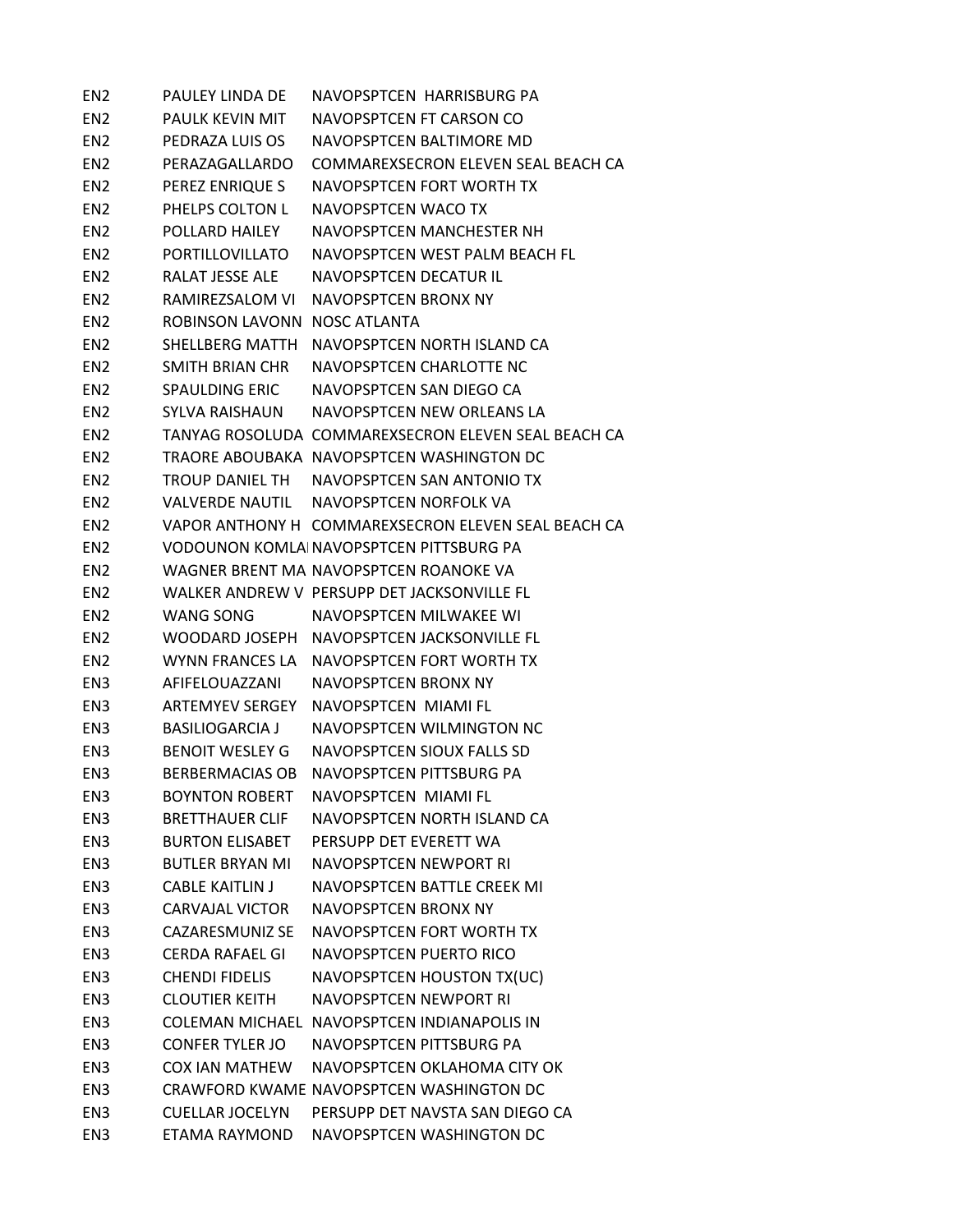EN3 FALLA GEORGE NAVOPSPTCEN LAS VEGAS NV EN3 FERNANDEZBURGOS NAVOPSPTCEN CHARLESTON SC EN3 FETSKO STEPHANI NAVOPSPTCEN PHOENIX AZ EN3 FLORES JUNNEL C NAVOPSPTCEN BANGOR WA EN3 GALEANO DAVID G NAVOPSPTCEN HOUSTON TX(UC) EN3 GALVEZVEGA JONA NAVOPSPTCEN TUCSON AZ EN3 GARCIA MATTHEW NAVOPSPTCEN SAINT LOUIS MO EN3 GARCIA RICKY NAVOPSPTCEN TAMPA FL EN3 GONZALES JUAN P NAVOPSPTCEN WASHINGTON DC EN3 HA HALONG QUOC COMMAREXSECRON ELEVEN SEAL BEACH CA EN3 HIGUEROS JORGE NAVOPSPTCEN ALLENTOWN PA EN3 JETER DALLAS MA NAVOPSPTCEN QUINCY MA EN3 JONES SERINA SA NAVOPSPTCEN ALBUQUERQUE NM EN3 KIM BRANDON DON NAVOPSPTCEN LOS ANGELES CA EN3 KOMOLAFE MATHEWNAVOPSPTCEN FORT WORTH TX EN3 KUMAR ASHEESH NAVOPSPTCEN MORENO VALLEY CA EN3 KUMAWU MABEL YANAVOPSPTCEN CHARLOTTE NC EN3 LAWS ERRICKA YV COMMAREXSECRON ELEVEN SEAL BEACH CA EN3 MAKOKHA LAWRAN(NAVOPSPTCEN BANGOR WA EN3 MARTIN KIERA CH NAVOPSPTCEN RALEIGH NC EN3 MCCANN DEVYN J NAVOPSPTCEN FT DIX NJ EN3 MCGUIRE SHAUN K NAVOPSPTCEN NEWPORT RI EN3 NGWA MARION BER NAVOPSPTCEN HOUSTON TX(UC) EN3 NIEVES STEVEN J NAVOPSPTCEN BRONX NY EN3 OKEH IKECHUKWU NAVOPSPTCEN FORT WORTH TX EN3 PATONI EDMUNDO NAVOPSPTCEN SAN ANTONIO TX EN3 PENADO KATHERIN NAVOPSPTCEN LOS ANGELES CA EN3 PORTER DAVID AL NAVOPSPTCEN KNOXVILLE TN EN3 PUPOLOPEZ ALBER NAVOPSPTCEN MIAMI FL EN3 ROSENSTEEL JOHN NAVOPSPTCEN MINNEAPOLIS MN EN3 SEGURAHERMOZA MNAVOPSPTCEN SAN JOSE CA EN3 SMALL CHAD LORE NAVOPSPTCEN PORT HUENEME CA EN3 SMITH ABRIAHNA NAVOPSPTCEN PORTLAND OR EN3 SMITH ARTIS DES COMMAREXSECRON ELEVEN SEAL BEACH CA EN3 STUHAAN AARON R COMMAREXSECRON ELEVEN SEAL BEACH CA EN3 TELEAGA TUDOR C NAVOPSPTCEN PLAINVILLE CT EN3 TOVAR ANGELICA NAVOPSPTCEN EL PASO TX EN3 VLAD VLADYSLAV NAVOPSPTCEN BRONX NY EN3 WALCOTT TIFFANY NAVOPSPTCEN BRONX NY EN3 WHITE LOGAN ALE NAVOPSPTCEN ORLANDO FL EO2 AVERY KATHERINE NAVOPSPTCEN WICHITA KS EO2 BROUS SETH ROBE NAVOPSPTCEN NORFOLK VA EO2 CABRAL JESUS ED NAVOPSPTCEN PORT HUENEME CA EO2 CORKERY BREA NI NAVOPSPTCEN GULFPORT MS EO2 DESAUSSEA YERBY NAVOPSPTCEN CHARLESTON SC EO2 DUNCAN ALEXANDE NAVOPSPTCEN FORT WORTH TX EO2 FLYNN COLTON EL NAVOPSPTCEN BOISE ID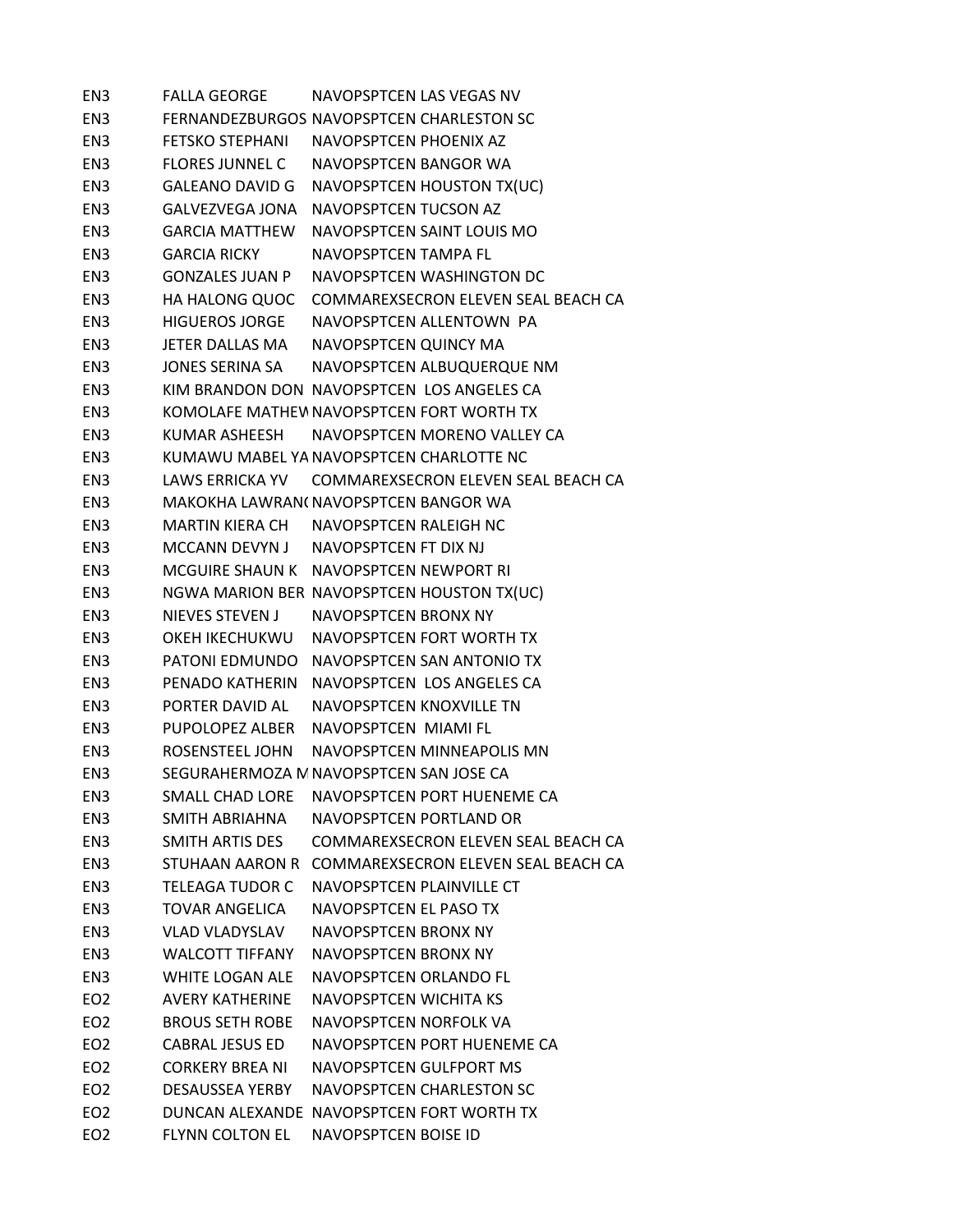| EO <sub>2</sub> | <b>HAHN STEPHEN AN</b> | NAVOPSPTCEN MINNEAPOLIS MN                      |
|-----------------|------------------------|-------------------------------------------------|
| EO <sub>2</sub> | HAUSCHILDT JOSH        | TWO ZERO SEABEE READINESS GROUP GULFPORT MS     |
| EO <sub>2</sub> | <b>HOLTMEIER KYLIE</b> | NAVOPSPTCEN SAINT LOUIS MO                      |
| EO <sub>2</sub> |                        | JOHNSON GREGORY NAVOPSPTCEN SPRINGFIELD OR      |
| EO <sub>2</sub> | <b>KENGLE DWIGHT N</b> | NAVOPSPTCEN RENO NV                             |
| EO <sub>2</sub> | LEWIS RYAN FRED        | NAVOPSPTCEN SAGINAW MI                          |
| EO <sub>2</sub> | LUJAN GIOVANI N        | NAVOPSPTCEN NORTH ISLAND CA                     |
| EO <sub>2</sub> | MILSTEAD CHARLE        | NAVOPSPTCEN OKLAHOMA CITY OK                    |
| EO <sub>2</sub> | NICHOSON ARIEL         | NAVAL OPERATIONAL SUPPORT CENTER GREAT LAKES IL |
| EO <sub>2</sub> |                        | OBIACORO JUNOVE NAVOPSPTCEN ALAMEDA CA          |
| EO <sub>2</sub> | OCHOA TRASIE CH        | NAVOPSPTCEN PHOENIX AZ                          |
| EO <sub>2</sub> |                        | OERDING AARON D NAVOPSPTCEN NORTH ISLAND CA     |
| EO <sub>2</sub> |                        | ROMO NOLAN JAME NAVOPSPTCEN HOUSTON TX(UC)      |
| EO <sub>2</sub> | <b>TAYLOR VERONIA</b>  | <b>NAVOPSPTCEN BRONX NY</b>                     |
| EO <sub>2</sub> | VALTIERRA DAISY        | NAVOPSPTCEN SAN DIEGO CA                        |
| EO <sub>2</sub> | WADA ALYSSA EVE        | NAVOPSPTCEN DENVER CO                           |
| EO <sub>3</sub> | AMWAYI PATRICK         | NAVOPSPTCEN SAN ANTONIO TX                      |
| EO <sub>3</sub> | <b>BETSINGER SARAH</b> | NAVOPSPTCEN DENVER CO                           |
| EO <sub>3</sub> | <b>CARRANZA OSCAR</b>  | NAVOPSPTCEN EL PASO TX                          |
| EO <sub>3</sub> | DIPP BRITTNEY N        | NAVOPSPTCEN HOUSTON TX(UC)                      |
| EO <sub>3</sub> | <b>GOLDSBY CHANAL</b>  | NAVOPSPTCEN LOS ANGELES CA                      |
| EO <sub>3</sub> | <b>HARRIS JACQUIS</b>  | NAVOPSPTCEN MEMPHIS TN                          |
| EO <sub>3</sub> | <b>HIGHT ERIC BRAN</b> | NAVOPSPTCEN SAN DIEGO CA                        |
| EO <sub>3</sub> |                        | KUNTZ ANTHONY M NAVOPSPTCEN BILLINGS MT         |
| EO <sub>3</sub> | <b>MARTINEZREYES N</b> | NAVOPSPTCEN PORT HUENEME CA                     |
| EO <sub>3</sub> | <b>MCHENRY BROOKE</b>  | NAVOPSPTCEN COLUMBUS OH                         |
| EO <sub>3</sub> | PETERSON CALEB         | NAVOPSPTCEN OKLAHOMA CITY OK                    |
| EO <sub>3</sub> | SIGALA IRVIN AU        | NAVOPSPTCEN EL PASO TX                          |
| EO <sub>3</sub> |                        | WIMSATT AMANDA NAVOPSPTCEN CINCINNATI OH        |
| ET1             |                        | CANTLEBERRY MIC NAVOPSPTCEN PEORIA IL           |
| ET1             | CENTENOESTEVEZ         | NAVOPSPTCEN PUERTO RICO                         |
| ET1             | <b>GILLIES JOHN BA</b> | NAVOPSPTCEN HOUSTON TX(UC)                      |
| ET1             | <b>HARRIS DEAN AND</b> | NAVOPSPTCEN OMAHA NE                            |
| ET1             | <b>HENDRICKS JIM B</b> | NAVOPSPTCEN NORFOLK VA                          |
| ET1             |                        | KOOP AARON DEAN NAVOPSPTCEN SPRINGFIELD MO      |
| ET1             | <b>MARKLEY ROSS AN</b> | NAVOPSPTCEN AMARILLO TX                         |
| ET1             | MENDOZA CHRISTI        | NAVOPSPTCEN ALAMEDA CA                          |
| ET1             | MILAN MICHAEL P        | NAVOPSPTCEN BANGOR WA                           |
| ET1             |                        | NOAH JASON ROBE NAVOPSPTCEN SALT LAKE CITY UT   |
| ET1             | <b>PARKISON CHRIST</b> | NAVOPSPTCEN DETROIT MI                          |
| ET1             | PESTANA NATIVID        | NAVOPSPTCEN SAN DIEGO CA                        |
| ET1             | PRATTO CORY PAT        | NAVOPSPTCEN LOS ANGELES CA                      |
| ET <sub>2</sub> | <b>BACHELDER JAMES</b> | NAVAL OPERATIONAL SUPPORT CENTER GREAT LAKES IL |
| ET <sub>2</sub> | <b>BALA GAGANDEEP</b>  | NAVOPSPTCEN BRONX NY                            |
| ET <sub>2</sub> |                        | BARDENWERPER BR NAVOPSPTCEN MILWAKEE WI         |
| ET <sub>2</sub> | <b>BELLAVIA STEVEN</b> | NAVAL OPERATIONAL SUPPORT CENTER GREAT LAKES IL |
| ET <sub>2</sub> | <b>BURLEY MONICA C</b> | NAVOPSPTCEN DENVER CO                           |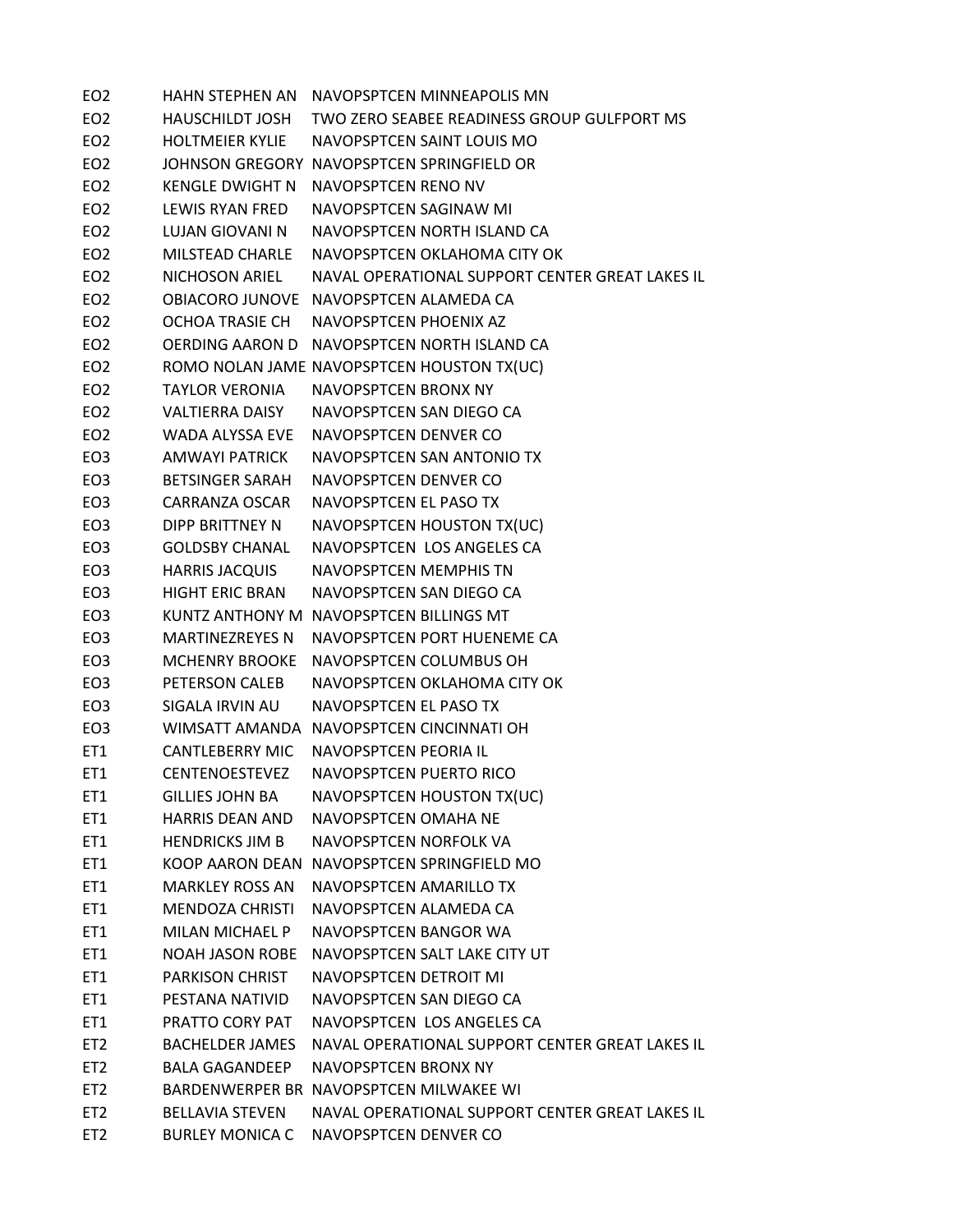| ET <sub>2</sub> |                        | CARLOS TOMMICHA SEAL TEAM EIGHTEEN                  |
|-----------------|------------------------|-----------------------------------------------------|
| ET <sub>2</sub> | CARTER TAYLOR P        | NAVOPSPTCEN FORT WORTH TX                           |
| ET <sub>2</sub> | COX ROSEMARIE W        | NAVOPSPTCFN BALTIMORF MD                            |
| ET <sub>2</sub> | DUVAL FRANCE ST        | NAVOPSPTCEN WHITE RIVER JUNCTION VT                 |
| ET <sub>2</sub> | ELLIOTT SCOTT C        | COMMAREXSECRON ELEVEN SEAL BEACH CA                 |
| ET <sub>2</sub> | <b>FONSECA NICHOLA</b> | NAVOPSPTCEN MIAMI FL                                |
| ET <sub>2</sub> | <b>FRANCIS JENNIFE</b> | NAVOPSPTCEN PHOENIX AZ                              |
| ET <sub>2</sub> | <b>FULTZ BRIAN COD</b> | NAVOPSPTCEN INDIANAPOLIS IN                         |
| ET <sub>2</sub> | <b>GREEN NICHOLAS</b>  | NAVOPSPTCEN COLUMBUS OH                             |
| ET <sub>2</sub> | <b>GUNN STACFY KAT</b> | NAVOPSPTCEN WASHINGTON DC                           |
| ET <sub>2</sub> | <b>HARDY MITCHELL</b>  | NAVOPSPTCEN SAGINAW MI                              |
| ET <sub>2</sub> | HATHEWAYBEERS N        | NAVOPSPTCEN SALT LAKE CITY UT                       |
| ET <sub>2</sub> | <b>HAYDEN JACOB LE</b> | NAVOPSPTCEN FORT WORTH TX                           |
| ET <sub>2</sub> | <b>HILL GABRIEL RA</b> | NOSC ATLANTA                                        |
| ET <sub>2</sub> | <b>HORNE CARL FRED</b> | NAVOPSPTCEN FORT WORTH TX                           |
| ET <sub>2</sub> | HUMAN JOHN CLAY        | NAVOPSPTCEN KNOXVILLE TN                            |
| ET <sub>2</sub> | JOHNSON JESSICA        | PERSUPP DET WPNSTA CHARLESTON SC                    |
| ET <sub>2</sub> | KOUMEDJRO KOFFI        | NAVOPSPTCEN MINNEAPOLIS MN                          |
| ET <sub>2</sub> | <b>LACOURSIERE JES</b> | NAVOPSPTCEN ROCHESTER NY                            |
| ET <sub>2</sub> | LOZADAKELCH THA        | <b>CORIVRON TEN</b>                                 |
| ET <sub>2</sub> | MASTROGIANNI JE        | NAVOPSPTCEN CHARLOTTE NC                            |
| ET <sub>2</sub> | MAY JULIUN DEVO        | NAVOPSPTCEN NORFOLK VA                              |
| ET <sub>2</sub> |                        | MCCUE DEEADRA M NAVOPSPTCEN HOUSTON TX(UC)          |
| ET <sub>2</sub> | <b>MCMULLEN DANIEL</b> | NAVOPSUPPCEN LOUISVILLE KY                          |
| ET <sub>2</sub> | MENDEZ EWALL JO        | NAVOPSPTCEN PUERTO RICO                             |
| ET <sub>2</sub> | <b>MILLER KENNETH</b>  | <b>NAVOPSPTCEN MEMPHIS TN</b>                       |
| ET <sub>2</sub> | <b>MONEY RICHARD A</b> | NAVOPSPTCEN COLUMBUS GA                             |
| ET <sub>2</sub> | <b>NGUYEN LIAM ANT</b> | NAVOPSPTCEN PHOENIX AZ                              |
| ET <sub>2</sub> | <b>NGUYEN SARAH</b>    | NAVOPSPTCEN SAINT LOUIS MO                          |
| ET <sub>2</sub> | NTAKIRUTIMANA J        | NAVOPSPTCEN SAN DIEGO CA                            |
| ET <sub>2</sub> | <b>QUERY WILLIAM M</b> | NAVOPSPTCEN DENVER CO                               |
| ET <sub>2</sub> | <b>RIVERA JORGE ER</b> | NAVOPSPTCEN HOUSTON TX(UC)                          |
| ET <sub>2</sub> | ROCKETT JESSE K        | NAVOPSPTCEN FORT WORTH TX                           |
| ET <sub>2</sub> | <b>SCHLUETER MATTH</b> | NAVOPSPTCEN SAINT LOUIS MO                          |
| ET <sub>2</sub> | SMALL KESHA AND        | NAVOPSPTCEN FORT WORTH TX                           |
| ET <sub>2</sub> | SMITH STEPHEN C        | NAVOPSPTCEN INDIANAPOLIS IN                         |
| ET <sub>2</sub> | SORIANO KARNABY        | NAVOPSPTCEN AGANA GU                                |
| ET <sub>2</sub> | <b>STEPHENS CHARLE</b> | <b>NAVOPSPTCEN AUSTIN TX</b>                        |
| ET <sub>2</sub> | THOMAS JACHEL M        | NAVOPSPTCEN BALTIMORE MD                            |
| ET <sub>2</sub> |                        | THONGCHAROEN TH COMMAREXSECRON ELEVEN SEAL BEACH CA |
| ET <sub>2</sub> | <b>TOLLEY AMETHYST</b> | NAVOPSPTCEN ROANOKE VA                              |
| ET <sub>2</sub> | <b>WALTHOUR INDIA</b>  | NAVOPSPTCEN JACKSONVILLE FL                         |
| ET <sub>2</sub> | WARWICK ANDREW         | NAVOPSPTCEN FORT WORTH TX                           |
| ET <sub>2</sub> | <b>WEISS JAMES VIN</b> | NAVOPSPTCEN ALLENTOWN PA                            |
| ET <sub>2</sub> | <b>WIEGAND HUNTER</b>  | NAVOPSPTCEN OMAHA NE                                |
| ET <sub>2</sub> | <b>WILLEY LUCAS TO</b> | NAVOPSPTCEN BALTIMORE MD                            |
| ET <sub>2</sub> |                        | WONG NATHAN KIN NAVOPSPTCEN BOISE ID                |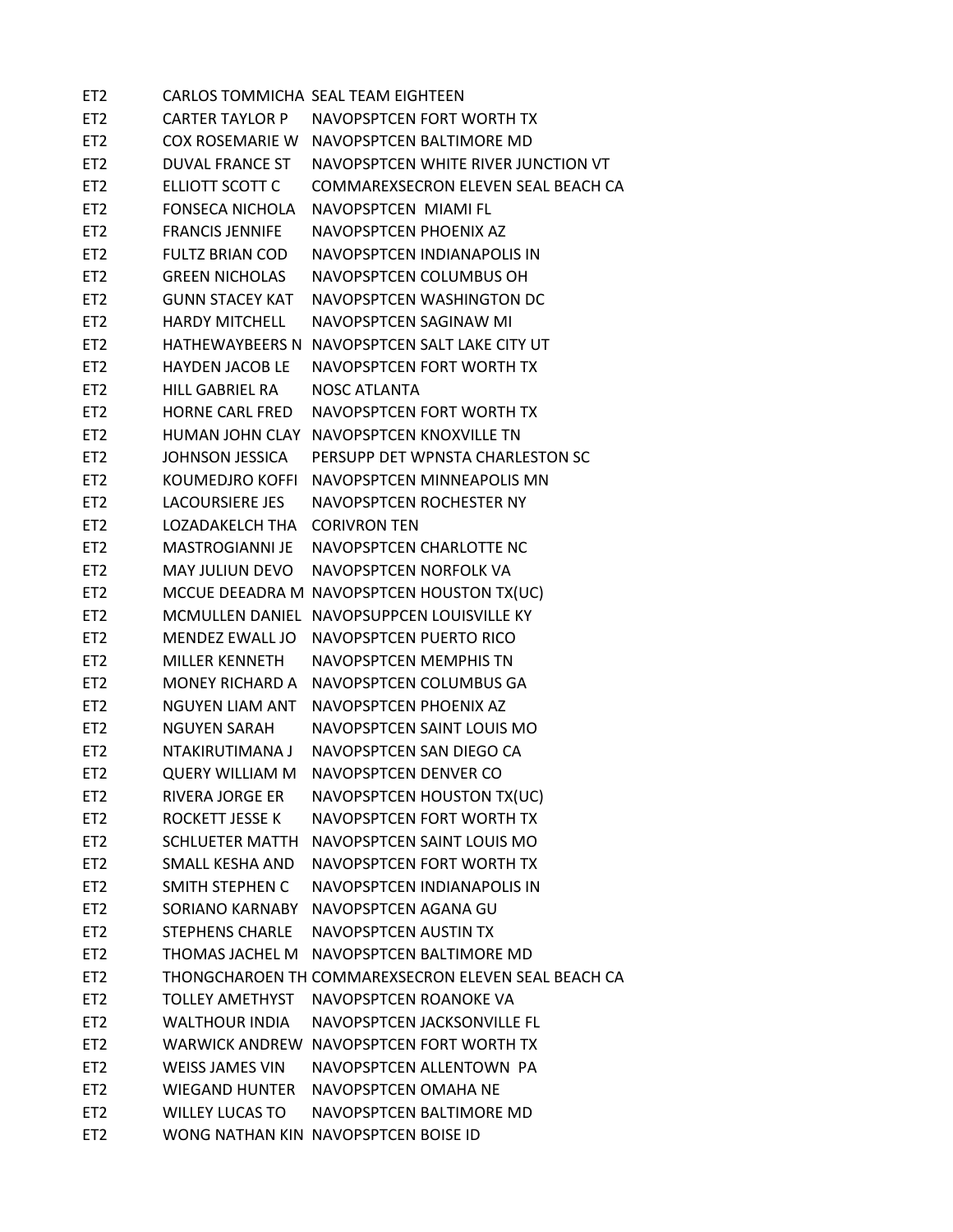| ET <sub>2</sub> |                        | WOOSTER CODY BR NAVOPSPTCEN NORFOLK VA             |
|-----------------|------------------------|----------------------------------------------------|
| ET <sub>2</sub> | WRIGHT CORY BEN        | NAVOPSPTCEN ROANOKE VA                             |
| ET <sub>3</sub> | <b>BEAULIEU CODY C</b> | NAVOPSPTCEN MANCHESTER NH                          |
| ET3             | <b>BRITTON WILLIAM</b> | NAVOPSPTCEN SAN ANTONIO TX                         |
| ET3             | <b>GALLEGOS ERIC N</b> | NAVOPSPTCEN EL PASO TX                             |
| ET <sub>3</sub> |                        | <b>GEORGESON COREY NAVOPSPTCEN MADISON WI</b>      |
| ET3             | POWELL ZACHARY         | <b>NAVOPSPTCEN WICHITA KS</b>                      |
| ET3             | <b>TURNER DEANDRE</b>  | NOSC AUGUSTA GA                                    |
| ETR1            | LINTON KHAFANI         | NAVOPSPTCEN HONOLULU HI                            |
| ETV1            | <b>STAUB KEVIN FRA</b> | NAVOPSPTCEN BANGOR WA                              |
| GM1             | AGOSTO JAVIER          | NAVOPSPTCEN WEST PALM BEACH FL                     |
| GM1             | <b>AGUNOS RHEA HIP</b> | NAVOPSPTCEN LAS VEGAS NV                           |
| GM1             | ANINZO ROBERT A        | NAVOPSPTCEN SACRAMENTO CA                          |
| GM1             | <b>BEASLEY VIRGIL</b>  | PERSUPP DET NORTH ISLAND CA                        |
| GM1             | <b>BENJAMIN MARK C</b> | NAVOPSPTCEN JACKSONVILLE FL                        |
| GM1             | <b>BOIRE CHRISTOPH</b> | NAVAL OPERATIONAL SUPPORT CENTER GREAT LAKES IL    |
| GM1             | BOJORQUEZ ADRIA        | NAVOPSPTCEN ALAMEDA CA                             |
| GM1             |                        | CASAVANT MICHAE NAVOPSPTCEN BANGOR ME              |
| GM1             | <b>COBOS JESSE</b>     | SEAL TEAM SEVENTEEN CORONADO CA                    |
| GM1             |                        | DESAMOUR ELISAB NAVOPSPTCEN NORFOLK VA             |
| GM1             | DORGAN ORRIN JA        | NAVOPSPTCEN HOUSTON TX(UC)                         |
| GM1             | <b>FISHER SCOTT TH</b> | NAVOPSPTCEN CHARLESTON SC                          |
| GM1             | <b>GARCIA JESUS J</b>  | NAVOPSPTCEN LEMOORE CA                             |
| GM1             |                        | GOWER DUSTIN OW NAVOPSPTCEN NORFOLK VA             |
| GM1             |                        | HAJDYSZ SHAWN M NAVOPSPTCEN MANCHESTER NH          |
| GM1             | <b>HALCOTT HARVEY</b>  | NAVOPSPTCEN KNOXVILLE TN                           |
| GM1             | <b>HAMILTON HILLIA</b> | NAVIODET DAM NECK VA                               |
| GM1             | <b>HAWLEY DANIEL P</b> | NAVOPSPTCEN PLAINVILLE CT                          |
| GM1             | <b>JOINES CORWIN L</b> | NAVOPSPTCEN COLUMBUS GA                            |
| GM1             |                        | MCEWEN JOEY ADA NAVOPSPTCEN BALTIMORE MD           |
| GM1             | <b>MCGRIFF DENNIS</b>  | PERSUPP DET EVERETT WA                             |
| GM1             |                        | MEASON DILLON R NAVOPSPTCEN PHOENIX AZ             |
| GM1             |                        | NGUYEN MORGAN D PERSUPP DET NAVSTA SAN DIEGO CA    |
| GM1             |                        | OCONNOR MURREY NAVOPSPTCEN TUCSON AZ               |
| GM1             |                        | RAFIQUE MUHAMM/ NAVOPSPTCEN BRONX NY               |
| GM1             | RODRIGUEZ JOSEP        | NAVOPSPTCEN NORFOLK VA                             |
| GM1             | ROSS DANIEL CHA        | TWO ZERO SEABEE READINESS GROUP GULFPORT MS        |
| GM1             | RUIZ SARA LINDA        | COMNCWRON TWO ONE ADMIN NEWPORT RI                 |
| GM1             | SMITH RYAN VINC        | NAVOPSPTCEN GREENVILLE SC                          |
| GM1             | STEPHENS HENRY         | <b>NOSC ATLANTA</b>                                |
| GM1             | THODE JOEL BRYA        | <b>NAVOPSPTCEN WICHITA KS</b>                      |
| GM1             | <b>TURNER XAVIER F</b> | NAVOPSPTCEN GREENSBORO NC                          |
| GM1             | WHITTAKER BRAND        | MAREXBOAT DET ONE ZERO ONE ONE NORTH CHARLESTON SC |
| GM1             | YEGGE KARL DAVI        | NAVOPSPTCEN DENVER CO                              |
| GM1             |                        | ZHANG ALEXANDER NAVOPSPTCEN BANGOR WA              |
| GM <sub>2</sub> |                        | ALEXANDER ANDRE NAVOPSPTCEN SAN DIEGO CA           |
| GM <sub>2</sub> | ALEXANDER MELIN        | NAVOPSPTCEN CINCINNATI OH                          |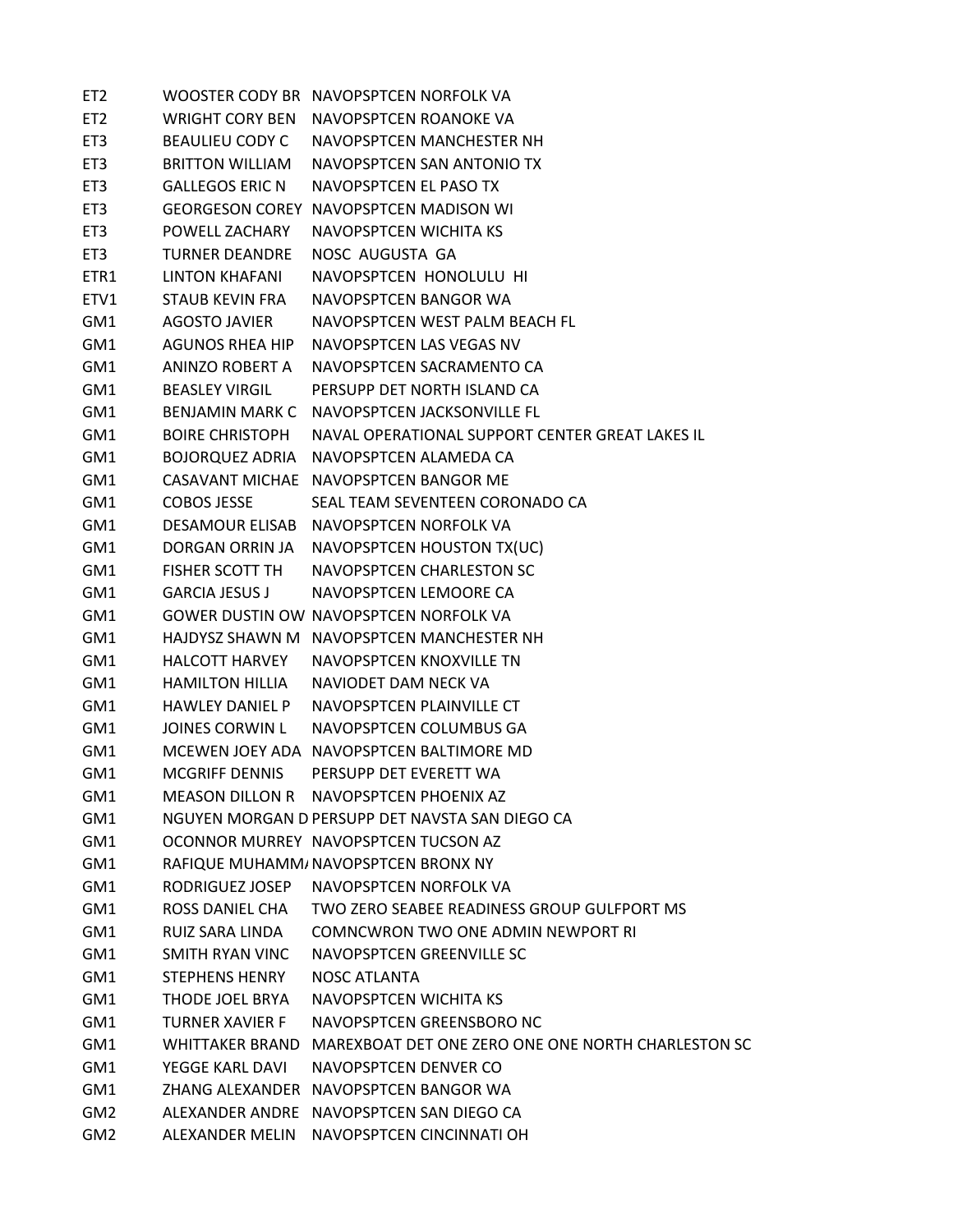GM2 BARELA NICHOLAS NAVOPSPTCEN HOUSTON TX(UC) GM2 BARRIGA ALFREDO NAVOPSPTCEN LEMOORE CA GM2 BOUREN COREY AL NAVOPSPTCEN WASHINGTON DC GM2 CERRITO JENNIE NAVOPSPTCEN EARLE COLTS NECK NJ GM2 COLLINS LILLIAN NAVOPSPTCEN HONOLULU HI GM2 DONAHUE CHRISTO NAVOPSPTCEN ROCHESTER NY GM2 FRIESNER ANTHON NAVOPSPTCEN LEMOORE CA GM2 GAMBOA JOSE ANT NAVOPSPTCEN EL PASO TX GM2 GOODSELL MICHAE NAVAL OPERATIONAL SUPPORT CENTER GREAT LAKES IL GM2 HAMMOND CHRISTONAVOPSPTCEN MEMPHIS TN GM2 HOLMES JEREMY D NAVOPSPTCEN BESSEMER AL GM2 HOPPER EVA AUGU NAVOPSPTCEN PHOENIX AZ GM2 HOWARD THEODORENAVOPSPTCEN NORFOLK VA GM2 JAZWINSKI BRUCE NAVOPSPTCEN PLAINVILLE CT GM2 LIGGETT WAYNE R NAVOPSPTCEN COLUMBUS OH GM2 LONGMAN BENJAMI NAVOPSPTCEN SALT LAKE CITY UT GM2 LUNA JACOB CHRI NAVOPSPTCEN AUSTIN TX GM2 MAGILL ADRIENNE NAVOPSPTCEN BESSEMER AL GM2 MANNING MARION NAVOPSPTCEN NORFOLK VA GM2 NEPHEW ANDREW J PERSUPP DET EVERETT WA GM2 NIESEN ADAM NAVOPSPTCEN MILWAKEE WI GM2 OSZMANSKI STEVE NAVOPSPTCEN BRONX NY GM2 PADDOCK SKYLAR NAVOPSPTCEN PHOENIX AZ GM2 PETYO JASON AND NAVOPSPTCEN TAMPA FL GM2 PICKETT MARK AN NAVOPSPTCEN YOUNGSTOWN OH GM2 POLOGE DEAN ALB NAVOPSPTCEN ALBANY NY GM2 QUINLAN THOMAS NAVOPSPTCEN SYRACUSE NY GM2 RAMIREZ JASON E NAVOPSPTCEN FORT WORTH TX GM2 RIANO ANNE IVET NAVOPSPTCEN LEMOORE CA GM2 RIVERAHALLOCK R NAVOPSPTCEN ORLANDO FL GM2 ROBBINS KATHERI NAVOPSPTCEN NORFOLK VA GM2 ROBERTS JEREMY NAVOPSPTCEN FORT WORTH TX GM2 RODGERS STEVEN NAVOPSPTCEN DETROIT MI GM2 ROSALES DANIEL NAVOPSPTCEN GREEN BAY WI GM2 RUETER THOMAS S NAVOPSPTCEN DETROIT MI GM2 SCOTT BRADFORD NAVOPSPTCEN DETROIT MI GM2 SHAW KELVIN HEN NAVOPSPTCEN DETROIT MI GM2 SINE KYLE JOSEP NAVOPSPTCEN GREENSBORO NC GM2 SNELL HEATHER N NAVOPSPTCEN HOUSTON TX(UC) GM2 SOTO CHRISTOPHE NAVOPSPTCEN LEMOORE CA GM2 SPRINGER DAVID NAVOPSPTCEN SAGINAW MI GM2 SUGABO BRENT BA NAVOPSPTCEN ANCHORAGE AK GM2 TAYLOR MAURICE NAVOPSPTCEN WHIDBEY ISLAND WA GM2 THOMA ZACHARY P NAVOPSPTCEN FT CARSON CO GM2 USRY STEFEN WAY NOSC ATLANTA GM2 WINSTEAD NATHAN NAVOPSPTCEN ROANOKE VA GM2 YEATER JEREMIAH NAVOPSUPPCEN LOUISVILLE KY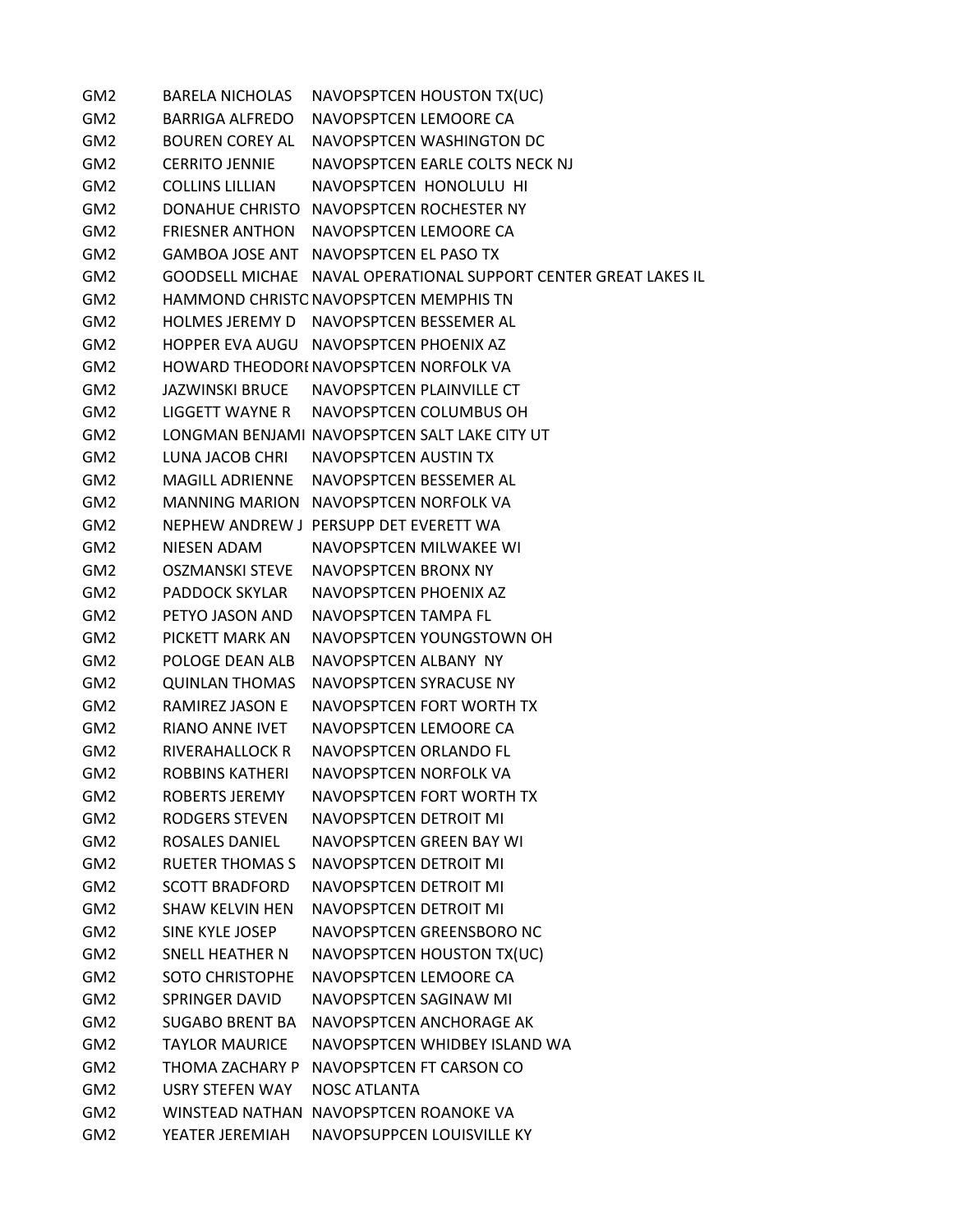GM2 ZERMENO EMMANU NAVOPSPTCEN AUSTIN TX GM3 ABELLARD GIORAN NAVOPSPTCEN NEWPORT RI GM3 ADAMS BRANDON J NAVOPSPTCEN PORTLAND OR GM3 AVENDANO CARLOS NAVOPSPTCEN MIAMI FL GM3 BAKER MELISSA L NAVOPSPTCEN HELENA MT GM3 BARROGA MICHAEL NAVOPSPTCEN RENO NV GM3 BILLS KAYCEE LY NAVOPSPTCEN KNOXVILLE TN GM3 BRAND CALEB JAM NAVOPSPTCEN HOUSTON TX(UC) GM3 BRUNBENDER ARTU NAVOPSPTCEN PORT HUENEME CA GM3 BUMBACA VINCENT NAVOPSPTCEN INDIANAPOLIS IN GM3 CAOILE MITCHELL NAVOPSPTCEN CHARLOTTE NC GM3 CASTILLO CHRIST NAVOPSPTCEN BANGOR WA GM3 CHHUN ORIEN SET NAVOPSPTCEN MANCHESTER NH GM3 CLARKEBYRD TORI NAVOPSPTCEN RALEIGH NC GM3 CRAFT ANITA SHA NAVOPSPTCEN CHARLOTTE NC GM3 CULBERTSON TIMO NAVOPSPTCEN FORT WORTH TX GM3 DYE HASSAN NAVOPSPTCEN BRONX NY GM3 ERICKSON AARON NAVOPSPTCEN OMAHA NE GM3 ESGUERRA PATRIC NAVOPSPTCEN PORT HUENEME CA GM3 FASHANU MICHAEL NAVOPSPTCEN HARRISBURG PA GM3 GALVAN RICARDO NAVOPSPTCEN HARLINGEN TX GM3 GAUDIN ANNA CLA NAVOPSPTCEN NEW ORLEANS LA GM3 GREEN ALEX JAME NAVOPSPTCEN AKRON OH GM3 GREEN AMANDA AM NAVOPSPTCEN PENSACOLA FL GM3 GUERRIERO NICHO NAVOPSPTCEN PLAINVILLE CT GM3 HAGAN JOSHUA LY NAVOPSPTCEN SPOKANE WA GM3 HAMILTON JOHN D NAVOPSPTCEN CHARLOTTE NC GM3 HAND STEVEN MIC NAVOPSPTCEN TOLEDO OH GM3 HARTLEY KURIN M NAVOPSPTCEN PHOENIX AZ GM3 HERNANDEZ BETHZ NAVOPSPTCEN NASHVILLE TN GM3 HILLIARD MURIEL NAVOPSPTCEN CHARLOTTE NC GM3 HUBBARD DANIEL NAVOPSPTCEN BESSEMER AL GM3 HUBER MATTHEW G NAVOPSPTCEN COLUMBUS OH GM3 HUFF MATTHEW RI NAVOPSPTCEN NEWPORT RI GM3 JOHNSON BRYANA COMMAREXSECRON ELEVEN SEAL BEACH CA GM3 JOHNSON DUSTIN NAVOPSPTCEN TUCSON AZ GM3 JOHNSON VICTOR NOSC ATLANTA GM3 JOY ETHAN MICHA NAVOPSPTCEN MANCHESTER NH GM3 KIZER RYAN ALEX NAVOPSPTCEN FORT WORTH TX GM3 LEWIS GABRIELLE NOSC ATLANTA GM3 LOCKETT FRANK K NAVOPSPTCEN FT DIX NJ GM3 MADRIGAL GUILLE COMMAREXSECRON ELEVEN SEAL BEACH CA GM3 MARTE ALELDA NAVOPSPTCEN WILMINGTON DE GM3 MARTINEZ DIEGO NAVOPSPTCEN MORENO VALLEY CA GM3 MARTINEZTRINIDA NAVOPSPTCEN PUERTO RICO GM3 MCCALL JAMES ED NAVOPSPTCEN NASHVILLE TN GM3 MCCARTNEY DESTI NAVOPSPTCEN TAMPA FL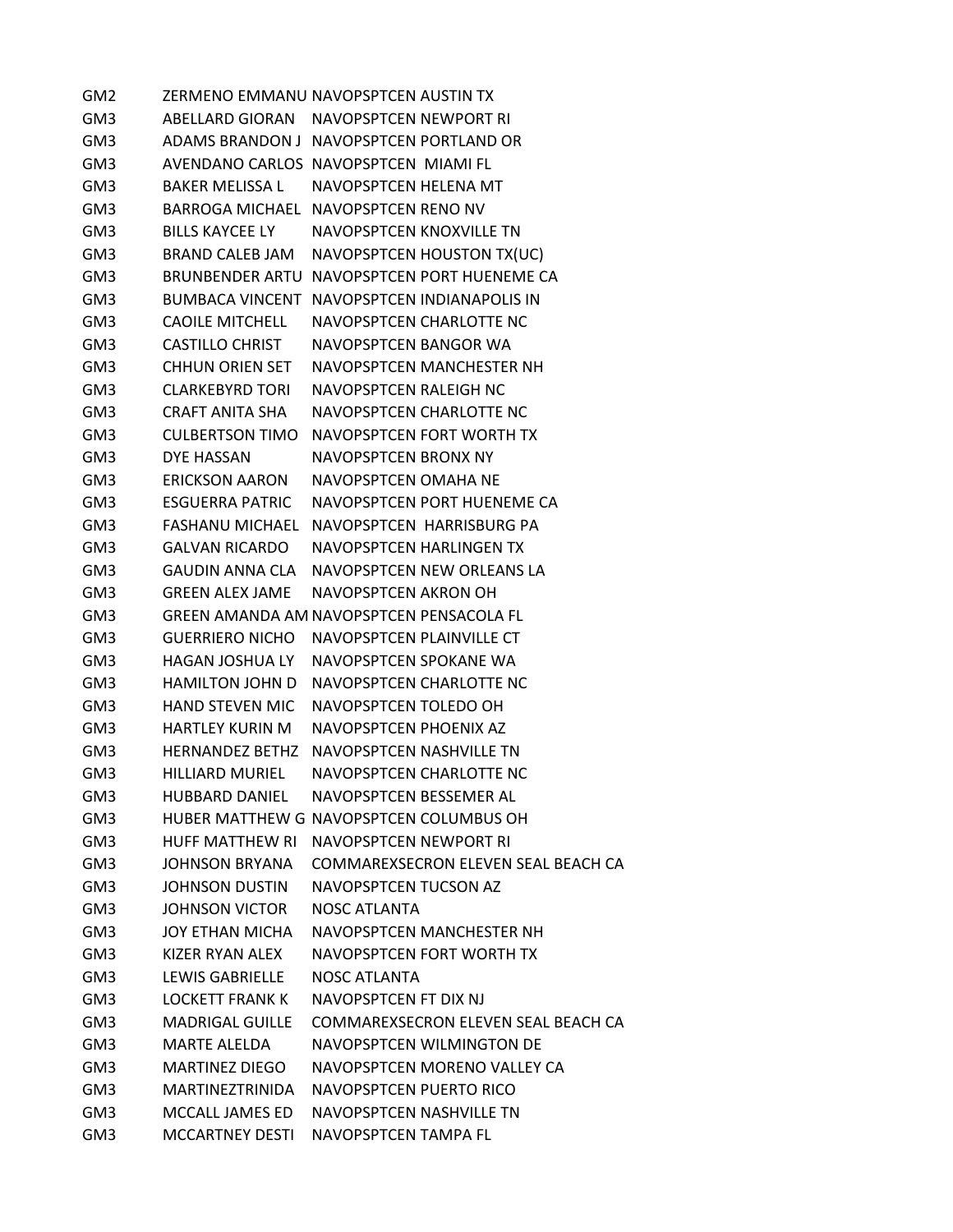| GM3             |                        | MCCLELLEN RONAL NAVOPSPTCEN HOUSTON TX(UC)    |
|-----------------|------------------------|-----------------------------------------------|
| GM3             | MCNEILL KEYON T        | NAVOPSPTCEN GREENSBORO NC                     |
| GM3             | MERZ KEVIN BRAD        | NAVOPSPTCEN SPRINGFIELD MO                    |
| GM3             |                        | MILHOMME REBEKA NAVOPSPTCEN ALLENTOWN PA      |
| GM3             | <b>MITCHELL ALEXAN</b> | NAVOPSPTCEN DETROIT MI                        |
| GM3             | MONNIN DANIEL M        | NAVOPSPTCEN BUFFALO NY                        |
| GM3             | <b>OGDEN JARED TYL</b> | NAVOPSPTCEN ALBUQUERQUE NM                    |
| GM3             | OZYCZ KYLE SAMU        | NAVOPSPTCEN NEWPORT RI                        |
| GM3             | PALMER JOSHUA L        | <b>COMMAREXSECRON ELEVEN SEAL BEACH CA</b>    |
| GM3             | <b>PARKER ROBERT L</b> | NAVOPSPTCEN MANCHESTER NH                     |
| GM3             | PENFIL MICHAEL         | NAVOPSPTCEN DETROIT MI                        |
| GM3             | PORRAZ ANTHONY         | NAVOPSPTCEN HOUSTON TX(UC)                    |
| GM3             | PROSPERO VALERY        | NAVOPSPTCEN EL PASO TX                        |
| GM3             | <b>QUILES LUIS ALF</b> | NAVOPSPTCEN WEST PALM BEACH FL                |
| GM3             | RANDOLPH ELISHA        | NAVOPSPTCEN NORFOLK VA                        |
| GM3             | <b>REID NOAH RANSO</b> | NAVOPSPTCEN ORLANDO FL                        |
| GM3             | RIVERA JOSEPH P        | NAVOPSPTCEN MIAMI FL                          |
| GM3             | ROBSON TYLER RE        | NAVOPSPTCEN WILMINGTON NC                     |
| GM3             | RODRIGUEZ OMAR         | NAVOPSPTCEN HARLINGEN TX                      |
| GM3             | <b>SCHOLZ STEPHANI</b> | NAVOPSPTCEN COLUMBUS OH                       |
| GM3             |                        | SCHOUWEILER SAM NAVOPSPTCEN RENO NV           |
| GM3             | <b>SELF DAVID CHAR</b> | NAVOPSPTCEN MEMPHIS TN                        |
| GM3             |                        | SHARLOW JOHNATH NAVOPSPTCEN RICHMOND VA       |
| GM3             |                        | SHERMAN ALAN GA NAVOPSPTCEN SALT LAKE CITY UT |
| GM3             | SHIRAR CONRAD W        | NAVOPSPTCEN LITTLE ROCK AR                    |
| GM3             | SMITH KORTNI NI        | NAVOPSPTCEN LITTLE ROCK AR                    |
| GM3             | SMITH LILIANA S        | NAVOPSPTCEN FORT WORTH TX                     |
| GM3             | SMITH TYREE MAR        | NAVOPSPTCEN BUFFALO NY                        |
| GM3             | SOLOE ALEX THOM        | NAVOPSPTCEN ALLENTOWN PA                      |
| GM3             | <b>STRANGE STEVEN</b>  | NAVOPSPTCEN GREENVILLE SC                     |
| GM3             | <b>TAUBMAN JAIDON</b>  | NAVOPSPTCEN SAN JOSE CA                       |
| GM3             | <b>TAYLOR JENELLE</b>  | NAVOPSPTCEN TAMPA FL                          |
| GM3             | <b>TEAGUE JACOBY G</b> | NAVOPSPTCEN FORT WORTH TX                     |
| GM3             | THAO SANDRA            | NAVOPSPTCEN SACRAMENTO CA                     |
| GM3             | <b>TKAC BRANDON GE</b> | NAVOPSPTCEN NEWPORT RI                        |
| GM3             | <b>VANCLEAVE KASSA</b> | NAVOPSPTCEN DENVER CO                         |
| GM <sub>3</sub> | <b>WALLER PRESTON</b>  | NAVOPSPTCEN WACO TX                           |
| GM3             | <b>WILKIF JORDON T</b> | NAVOPSPTCFN CHARLOTTF NC                      |
| GM3             | <b>WILLIAMS JOSIAH</b> | NAVOPSPTCEN COLUMBUS OH                       |
| GM3             |                        | WOODBURY DELAIO NAVOPSPTCEN CHARLESTON SC     |
| GSM1            | <b>SONG BYUNG S</b>    | NAVOPSPTCEN BRONX NY                          |
| HM1             | ACEVIZ OMAR ADA        | NAVOPSPTCEN ROCK ISLAND IL                    |
| HM1             |                        | ALANO ANGELOPAU NAVOPSPTCEN WASHINGTON DC     |
| HM1             | ALLEN JOHN CLAR        | NAVOPSPTCEN DETROIT MI                        |
| HM1             | <b>ATCHLEY CHRISTI</b> | NAVOPSPTCEN KNOXVILLE TN                      |
| HM1             | <b>AVERY ANGIE LIZ</b> | NAVOPSPTCEN BRONX NY                          |
| HM1             | BARBERAN REINAR        | NAVOPSPTCEN SAN DIEGO CA                      |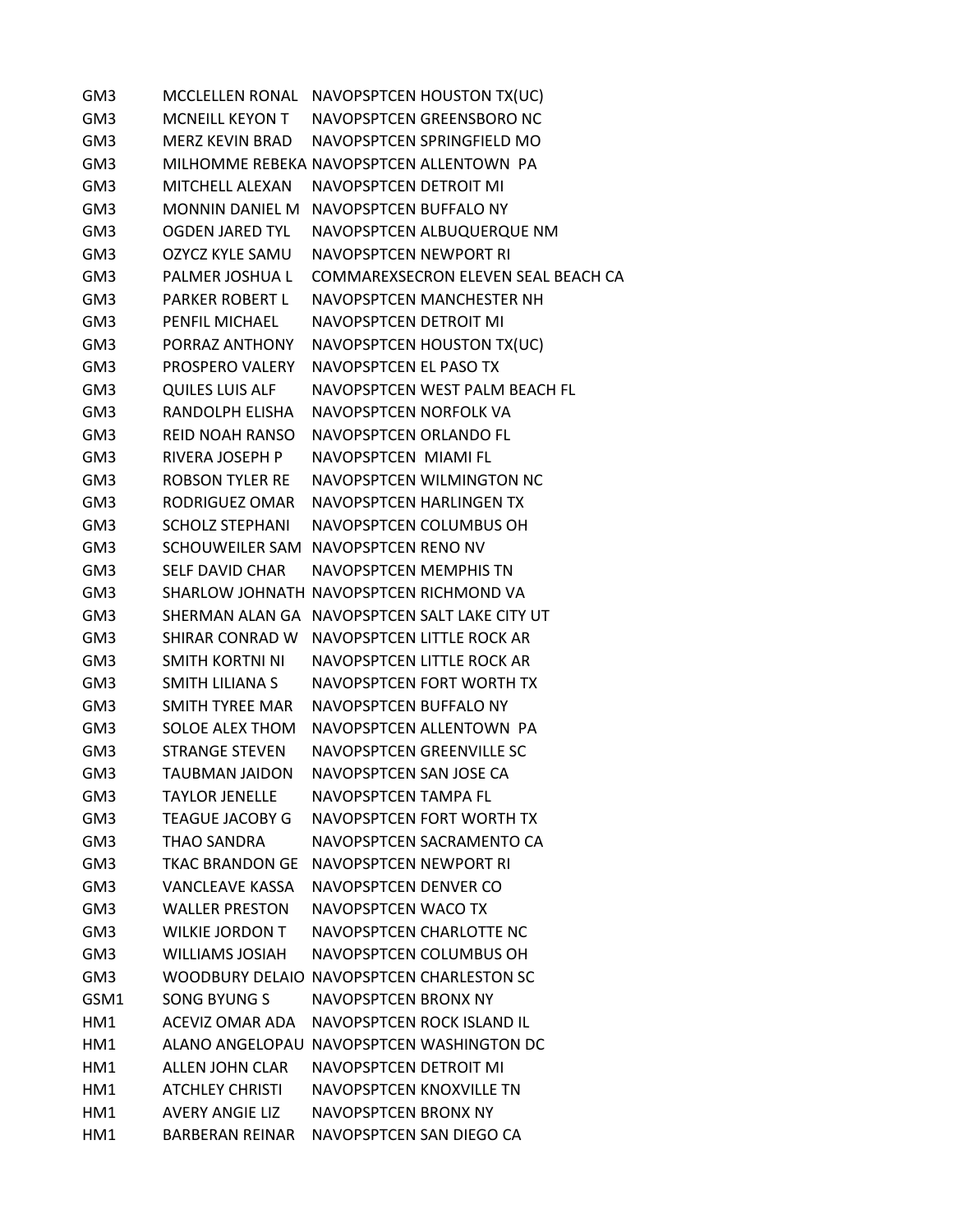| HM1 | <b>BARRON ESTELIZA</b> | NAVOPSPTCEN HONOLULU HI                         |
|-----|------------------------|-------------------------------------------------|
| HM1 | <b>BATISTE MEGGAN</b>  | NAVOPSPTCEN HOUSTON TX(UC)                      |
| HM1 | <b>BATTLE WILLIE G</b> | NAVOPSPTCEN JACKSONVILLE FL                     |
| HM1 | <b>BELL MICHAEL DA</b> | NAVOPSPTCEN KANSAS CITY MO                      |
| HM1 | BERNARDINO RYAN        | NAVOPSPTCEN WASHINGTON DC                       |
| HM1 | <b>BINDER TAMARA L</b> | NAVOPSPTCEN DENVER CO                           |
| HM1 | <b>BISSELL CHRISTO</b> | NAVOPSPTCEN ALAMEDA CA                          |
| HM1 | <b>BLEVINS HEATHER</b> | NAVOPSPTCEN FORT WORTH TX                       |
| HM1 | <b>BOHRER AMY ELIZ</b> | NAVOPSPTCEN DENVER CO                           |
| HM1 | <b>BREITBARTH DAIS</b> | NAVAL OPERATIONAL SUPPORT CENTER GREAT LAKES IL |
| HM1 | <b>BROOKS CHRISTOP</b> | NAVOPSPTCEN TALLAHASSEE FL                      |
| HM1 | BROWDER JOSHUA         | NAVOPSPTCEN JACKSONVILLE FL                     |
| HM1 | <b>BROWN DESTINY J</b> | NAVOPSPTCEN HOUSTON TX(UC)                      |
| HM1 | BROWN ROBERT LE        | NAVOPSPTCEN NORFOLK VA                          |
| HM1 |                        | BRYANT LAQUANZA NAVOPSPTCEN WASHINGTON DC       |
| HM1 | <b>BUCHALSKI BRIAN</b> | NAVOPSPTCEN FT DIX NJ                           |
| HM1 | <b>BURTON HEATHER</b>  | NAVOPSPTCEN BOISE ID                            |
| HM1 | <b>BUSTO GEORGE JE</b> | NAVOPSPTCEN NORTH ISLAND CA                     |
| HM1 | <b>CARBONELL LUIS</b>  | NAVAL OPERATIONAL SUPPORT CENTER GREAT LAKES IL |
| HM1 | <b>CHARTIER NICHOL</b> | NAVOPSPTCEN NEW LONDON CT                       |
| HM1 |                        | CONARCHYMCCORM NAVOPSPTCEN WICHITA KS           |
| HM1 |                        | COWARD LATRISHA NAVOPSPTCEN FORT WORTH TX       |
| HM1 | <b>CRAIG SURVILLE</b>  | NAVOPSPTCEN BESSEMER AL                         |
| HM1 | DAVALOS JORGE A        | NAVOPSPTCEN LAS VEGAS NV                        |
| HM1 | <b>DOBBINS CASEY M</b> | NAVOPSPTCEN WILMINGTON NC                       |
| HM1 | <b>DOLNICK MICHAEL</b> | NAVOPSPTCEN WEST PALM BEACH FL                  |
| HM1 | <b>DOTSON WILLIAM</b>  | <b>NAVOPSPTCEN HONOLULU HI</b>                  |
| HM1 |                        | DRUMMOND JEENA NAVOPSPTCEN NEW ORLEANS LA       |
| HM1 | <b>EARLS TARA ROSE</b> | NAVOPSPTCEN TAMPA FL                            |
| HM1 | ELLER BETHANY A        | NAVOPSPTCEN COLUMBUS OH                         |
| HM1 | <b>FACTEAU GARY MI</b> | NAVOPSPTCEN BALTIMORE MD                        |
| HM1 | <b>FLOOD JAMES AND</b> | NAVOPSPTCEN BATTLE CREEK MI                     |
| HM1 | <b>FLORES MICHAEL</b>  | NAVOPSPTCEN WASHINGTON DC                       |
| HM1 | <b>FLOYD RACHEL DI</b> | PERSUPP DET EVERETT WA                          |
| HM1 |                        | FONTENOT KENNET NAVOPSPTCEN TUCSON AZ           |
| HM1 |                        | FREEMAN LAWRENC NAVOPSPTCEN HOUSTON TX(UC)      |
| HM1 | <b>GARCIA GREGORY</b>  | NAVOPSPTCEN BESSEMER AL                         |
| HM1 | <b>GARLING JOSEPH</b>  | NAVOPSPTCEN ALBUQUERQUE NM                      |
| HM1 | <b>GOLDSTEIN NEIL</b>  | NAVOPSUPPCEN LOUISVILLE KY                      |
| HM1 | <b>GONZALES TRISTA</b> | NAVOPSPTCEN AKRON OH                            |
| HM1 | <b>GRAB CHRISTOPHE</b> | NAVOPSPTCEN PITTSBURG PA                        |
| HM1 | <b>GUTIERREZ GILBE</b> | NAVOPSPTCEN AGANA GU                            |
| HM1 | <b>HANNON RUSSELL</b>  | NAVOPSPTCEN OMAHA NE                            |
| HM1 | HARPER TINA LOU        | NAVOPSPTCEN AUSTIN TX                           |
| HM1 | <b>HARVEY ERIC LAM</b> | NAVOPSPTCEN NASHVILLE TN                        |
| HM1 |                        | HEFFERNAN EDWAR NAVOPSPTCEN ORLANDO FL          |
| HM1 | HILLEGEIST CARL        | NAVOPSPTCEN GREENVILLE SC                       |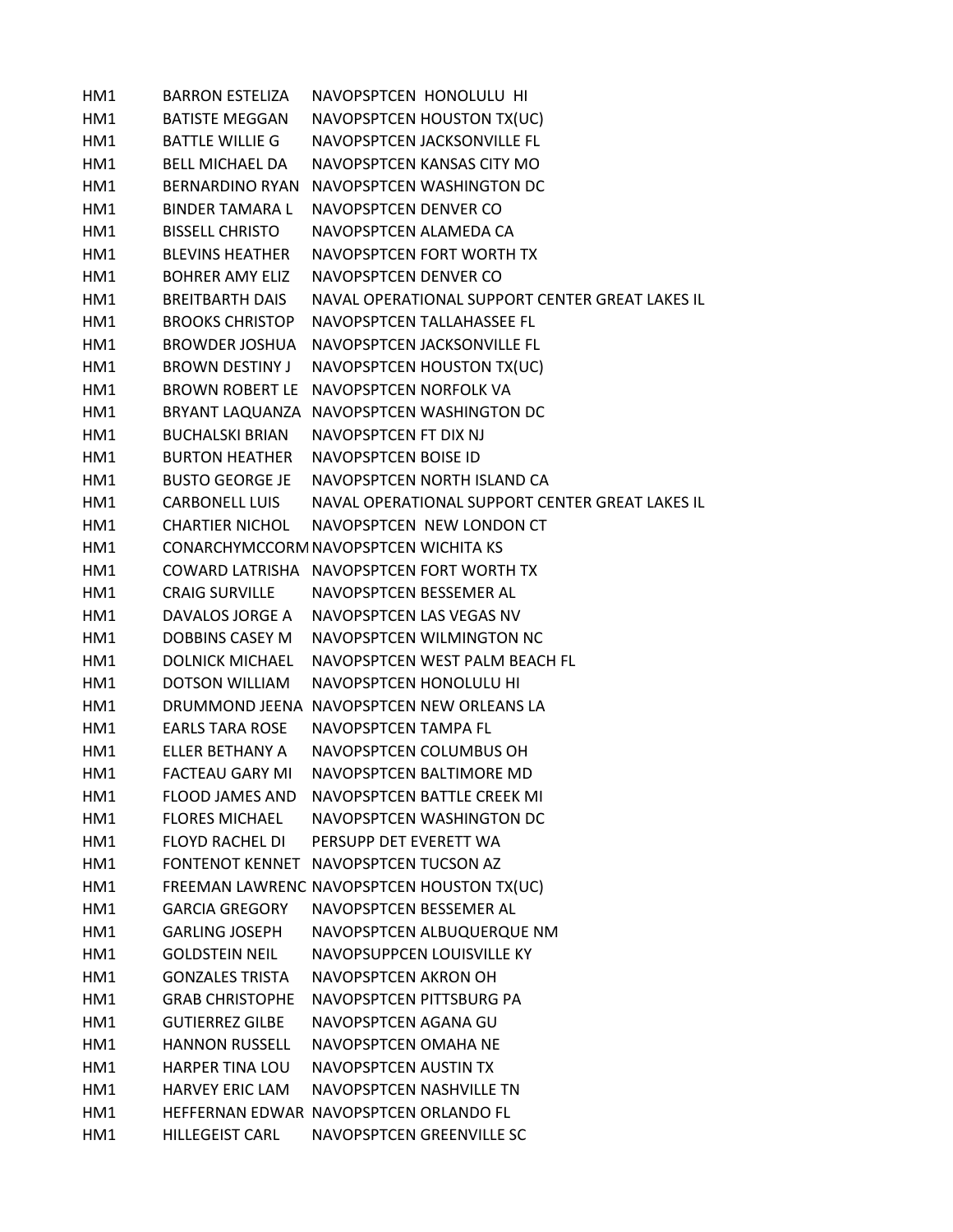HM1 HUSTON KERRY SC NAVOPSPTCEN RICHMOND VA HM1 JAMES SYDNEY SH NAVOPSPTCEN EBENSBURG PA HM1 JEANCHARLES SAL NAVOPSPTCEN BANGOR WA HM1 JIMENEZ SHANNON NAVOPSPTCEN SAN DIEGO CA HM1 JOHNSON BRYAN S NAVOPSPTCEN RENO NV HM1 KATZMAN BENJAMI NAVOPSPTCEN YOUNGSTOWN OH HM1 KLEIB JUAN CARL NAVOPSPTCEN PORT HUENEME CA HM1 LAZAROMORENO M/NAVOPSPTCEN BRONX NY HM1 LICKTEIG PAUL D NAVOPSPTCEN KANSAS CITY MO HM1 LOGSDON HEATHER NAVAL OPERATIONAL SUPPORT CENTER GREAT LAKES IL HM1 MACMURCHY BRIAN NAVAL OPERATIONAL SUPPORT CENTER GREAT LAKES IL HM1 MAI MASON TU NAVOPSPTCEN DENVER CO HM1 MAKUS BENJAMIN NAVOPSPTCEN PHOENIX AZ HM1 MANUEL JEFFREY NAVOPSPTCEN PITTSBURG PA HM1 MARNICK JENNIFE NAVOPSPTCEN NEW ORLEANS LA HM1 MASCARINA CHRIS NAVOPSPTCEN SAN JOSE CA HM1 MCCARTNEY SPENC NAVOPSPTCEN SPOKANE WA HM1 MCKENZIE ANDRE NAVOPSPTCEN CHARLESTON SC HM1 MCKENZIE NORBER NAVOPSPTCEN JACKSONVILLE FL HM1 MENAGER KELLY P NAVOPSPTCEN FT DIX NJ HM1 MILLER CHRISTOP NAVOPSPTCEN ANCHORAGE AK HM1 MOJICA BRIANNEA NAVOPSPTCEN WASHINGTON DC HM1 MONTGOMERY JENNNAVOPSPTCEN PORTLAND OR HM1 MUTISYA RICHARD NAVOPSPTCEN COLUMBUS GA HM1 NAZAROVA OLGA S NAVOPSPTCEN JACKSONVILLE FL HM1 NEWTON KEVIN JA NAVOPSPTCEN SPRINGFIELD MO HM1 NITTERAUER WALT NAVOPSPTCEN AVOCA PA HM1 ODEN REGINALD B NAVOPSPTCEN LOS ANGELES CA HM1 ODONNELL KAREN NAVOPSPTCEN NEW LONDON CT HM1 PIRKLE DALE JAC NAVOPSPTCEN GREENVILLE SC HM1 PON MARLA E NAVOPSPTCEN BALTIMORE MD HM1 RANDLE CHRISTIN NAVOPSPTCEN SACRAMENTO CA HM1 RAY JOHANNA DES NOSC AUGUSTA GA HM1 RISMILLER AMIE NAVOPSPTCEN INDIANAPOLIS IN HM1 ROBERTSON STEPH NAVOPSPTCEN HOUSTON TX(UC) HM1 ROMERO BRYAN PE NAVOPSPTCEN EARLE COLTS NECK NJ HM1 ROSE PHUONG NGO NAVOPSPTCEN HOUSTON TX(UC) HM1 SARGENT VICI JU NAVOPSPTCEN SAN DIEGO CA HM1 SECHE PIERRE RI NAVOPSPTCEN WEST PALM BEACH FL HM1 SHIROMA KENJI D NAVOPSPTCEN SPRINGFIELD OR HM1 SHIVER JUSTIN D CDRJCSE MACDILL AFB FL HM1 SIMPSON NICKOLA NAVOPSPTCEN NASHVILLE TN HM1 SINCLAIR JOHN A NAVOPSPTCEN INDIANAPOLIS IN HM1 SOTHERDEN SCOTT NAVOPSPTCEN SYRACUSE NY HM1 STEPNEY SONJA T NAVOPSPTCEN WACO TX HM1 STONE RACHEL EL NAVOPSPTCEN ALLENTOWN PA HM1 TABBS REBECCA S NAVOPSPTCEN LEMOORE CA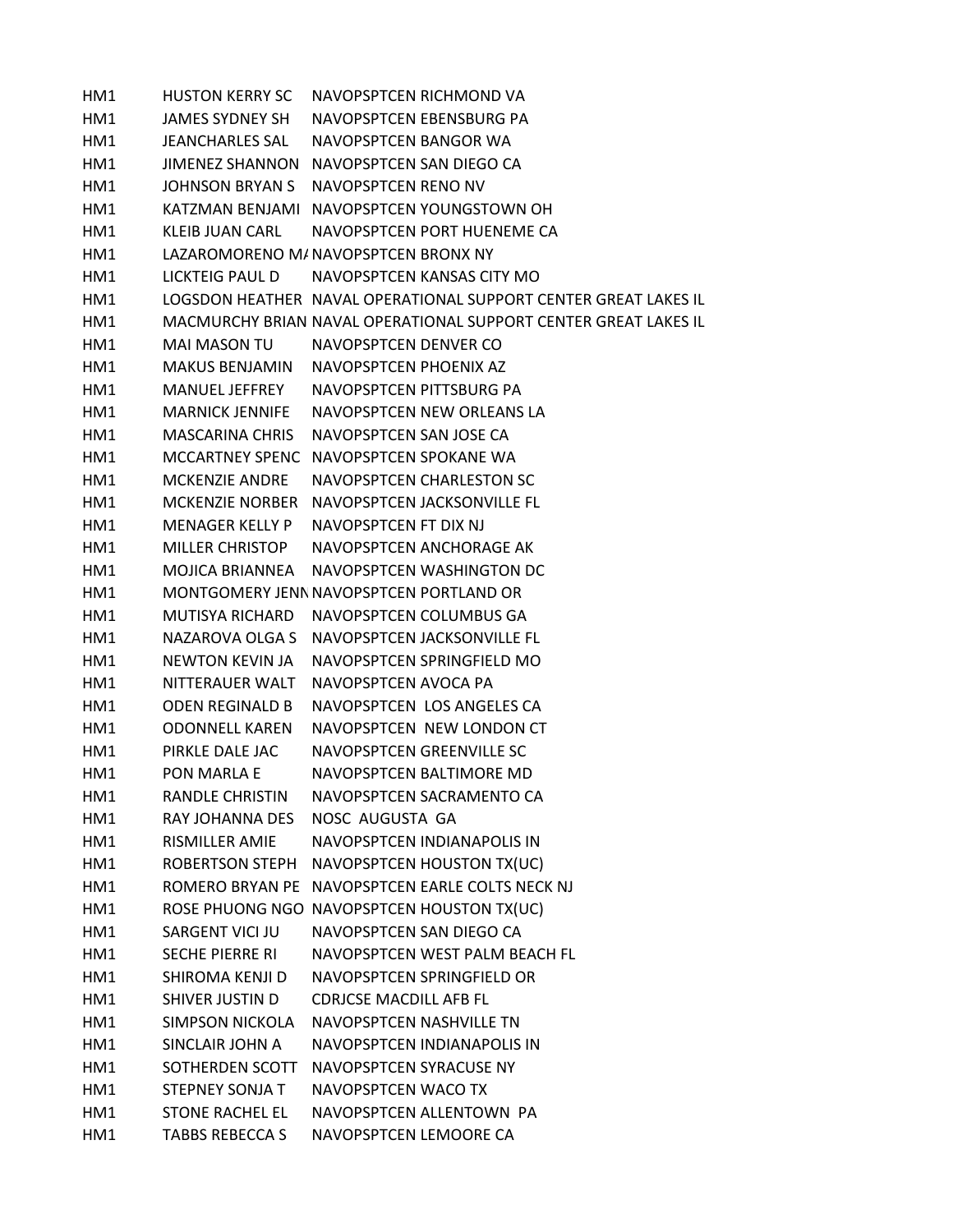| HM1             | TUMACDER REY PA        | NAVOPSPTCEN HONOLULU HI                         |
|-----------------|------------------------|-------------------------------------------------|
| HM1             | <b>TURNER VERA DEL</b> | NAVOPSPTCEN MERIDIAN MS                         |
| HM1             |                        | VERGARA SALVADO NAVOPSPTCEN HONOLULU HI         |
| HM1             | WALLER SAMUEL A        | NAVOPSPTCEN SPRINGFIELD OR                      |
| HM1             | <b>WATTS ERICA SHE</b> | NAVOPSPTCEN PENSACOLA FL                        |
| HM1             | WIDMER NICHOLAS        | NAVOPSPTCEN CHARLESTON SC                       |
| HM1             | <b>WILLIAMS LINDA</b>  | NAVOPSPTCEN WACO TX                             |
| HM1             | YEUNG WESLEY KW        | NAVOPSPTCEN SAN JOSE CA                         |
| HM1             | ZEB ADNAN JEHAN        | NAVOPSPTCEN HOUSTON TX(UC)                      |
| HM1             | ZHANG WINNIE YO        | NAVOPSPTCEN SAN DIEGO CA                        |
| HM <sub>2</sub> | ALDAZ JULIAN AL        | NAVOPSPTCEN JACKSONVILLE FL                     |
| HM <sub>2</sub> | <b>ALLEN TYLER BRA</b> | NAVOPSPTCEN PENSACOLA FL                        |
| HM <sub>2</sub> | ALLMAN KIRK AUB        | NAVOPSPTCEN PLAINVILLE CT                       |
| HM <sub>2</sub> | <b>ASSELSTINE DAZE</b> | NAVOPSPTCEN RALEIGH NC                          |
| HM <sub>2</sub> | <b>AUSTIN BENJAMIN</b> | NAVOPSPTCEN AKRON OH                            |
| HM <sub>2</sub> | <b>BARNES ALYSANN</b>  | NAVOPSPTCEN CINCINNATI OH                       |
| HM <sub>2</sub> | BASHAW ROBERT R        | NAVOPSPTCEN PORTLAND OR                         |
| HM <sub>2</sub> | <b>BATISTA MARIA E</b> | NAVOPSPTCEN MIAMI FL                            |
| HM <sub>2</sub> | <b>BAUTISTA ROLAND</b> | NAVOPSPTCEN LEMOORE CA                          |
| HM2             | <b>BENAVITZ KEMBER</b> | NAVOPSPTCEN HONOLULU HI                         |
| HM <sub>2</sub> | BIERMANN SETH W        | NAVOPSPTCEN MILWAKEE WI                         |
| HM2             | <b>BLACK JOYCE FER</b> | NAVOPSPTCEN SAN DIEGO CA                        |
| HM <sub>2</sub> |                        | BLACKWOOD BRIAN NAVOPSPTCEN BANGOR WA           |
| HM <sub>2</sub> | <b>BOLTON ANTHONY</b>  | <b>JTF GTMO</b>                                 |
| HM <sub>2</sub> | <b>BORUM BENJAMIN</b>  | CAMP LEMONNIER DJIBOUTI                         |
| HM <sub>2</sub> | <b>BOWLER BRENT AL</b> | NAVOPSPTCEN INDIANAPOLIS IN                     |
| HM <sub>2</sub> | <b>BRADLEY ZACKARY</b> | NAVOPSPTCEN GREENVILLE SC                       |
| HM <sub>2</sub> | <b>BREE JESSICA LY</b> | NAVOPSPTCEN MORENO VALLEY CA                    |
| HM <sub>2</sub> | BROWN BRADLEY S        | NAVOPSPTCEN NORFOLK VA                          |
| HM <sub>2</sub> | <b>BRUNINK KEVIN J</b> | PERSUPP DET EVERETT WA                          |
| HM <sub>2</sub> | <b>BURGESS WHITNEY</b> | NAVOPSPTCEN WILMINGTON NC                       |
| HM <sub>2</sub> | <b>BURKE ELLIOT C</b>  | NAVOPSPTCEN GREENSBORO NC                       |
| HM <sub>2</sub> | <b>CABALLEROS KATR</b> | NAVOPSPTCEN BESSEMER AL                         |
| HM <sub>2</sub> |                        | CARMONAPEREZ LU NAVOPSPTCEN BRONX NY            |
| HM <sub>2</sub> | <b>CARR COURTNEY N</b> | NAVOPSPTCEN PHOENIX AZ                          |
| HM2             | <b>CARTER JOSHUA D</b> | NAVAL OPERATIONAL SUPPORT CENTER GREAT LAKES IL |
| HM2             | <b>CARTER KENNETH</b>  | NAVOPSPTCEN PLAINVILLE CT                       |
| HM <sub>2</sub> | CHESKIE DREW AL        | NAVOPSPTCEN SIOUX CITY                          |
| HM2             | <b>CHOI JUSTIN YOO</b> | COMMAREXSECRON ELEVEN SEAL BEACH CA             |
| HM <sub>2</sub> | <b>CODDING ZACHARY</b> | NAVOPSPTCEN HOUSTON TX(UC)                      |
| HM <sub>2</sub> | <b>COLEMAN MARVIN</b>  | NOSC AUGUSTA GA                                 |
| HM <sub>2</sub> | <b>COOL TIMOTHY LE</b> | NAVOPSPTCEN WASHINGTON DC                       |
| HM <sub>2</sub> | <b>CORRO KYLE JOSE</b> | NAVOPSPTCEN LOS ANGELES CA                      |
| HM <sub>2</sub> | <b>CORTES JOSE HUM</b> | NAVOPSPTCEN ANCHORAGE AK                        |
| HM2             | <b>CRUZ CASEYJAMES</b> | NAVOPSPTCEN AGANA GU                            |
| HM <sub>2</sub> | DAVIS CRYSTAL L        | NAVOPSPTCEN LITTLE ROCK AR                      |
| HM <sub>2</sub> | DAVIS GLENN ZAC        | NAVOPSPTCEN FORT WORTH TX                       |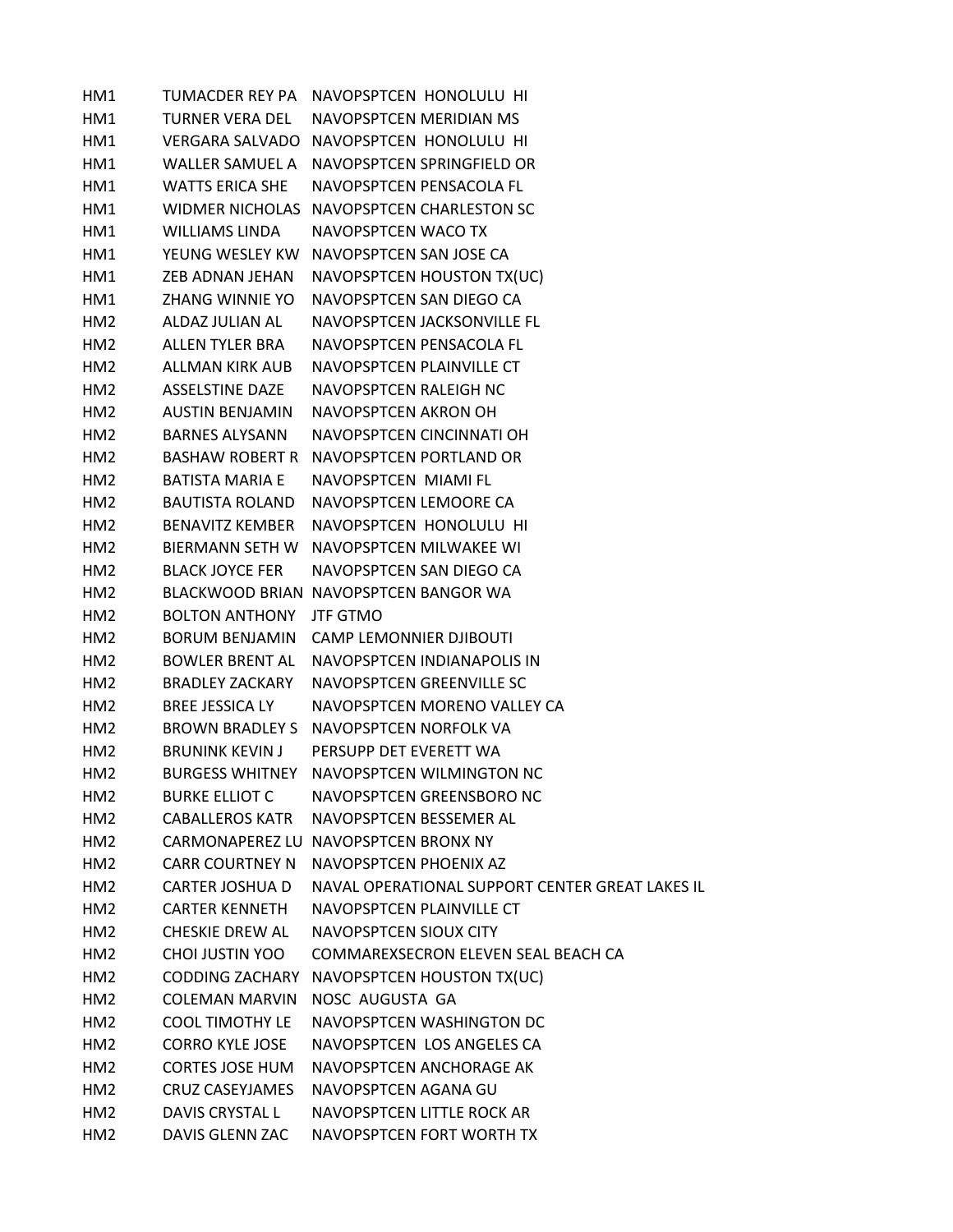HM2 DENNIS WARREN H MAREXBOAT DET ONE ZERO ONE ONE NORTH CHARLESTON SC HM2 DIEM REBECCA HE NAVOPSPTCEN BALTIMORE MD HM2 DIETRICH GARRET NAVOPSPTCEN WEST PALM BEACH FL HM2 DUQUEROMERO JUANAVOPSPTCEN LOS ANGELES CA HM2 DZIOK CHRISTOPH NAVOPSPTCEN DENVER CO HM2 ENSIGN JACOB MI NAVOPSPTCEN MORENO VALLEY CA HM2 ESPANOLA ERIC L NAVOPSPTCEN SAN JOSE CA HM2 ESQUEDA JOSHUA NAVOPSPTCEN EL PASO TX HM2 FAHEY PHILIP SE NAVOPSPTCEN BRONX NY HM2 FARRELL BRANDON NAVOPSPTCEN HONOLULU HI HM2 FLETCHER LARHON NAVOPSPTCEN WASHINGTON DC HM2 FLORES KELLAN J NAVOPSPTCEN PORT HUENEME CA HM2 FREDREGILL DANI NAVOPSPTCEN HELENA MT HM2 GAGERN MATTHEW NAVOPSPTCEN WASHINGTON DC HM2 GAINER ALLEN JE NAVOPSPTCEN MIAMI FL HM2 GALVAN KAREN LI NAVOPSPTCEN PHOENIX AZ HM2 GARBER CALEB AL NAVOPSPTCEN PEORIA IL HM2 GARDUNO DAVID NAVOPSPTCEN LOS ANGELES CA HM2 GICHANA FRED NY NAVOPSPTCEN ALAMEDA CA HM2 GIOULIS KONSTAN NAVOPSPTCEN BRONX NY HM2 GIST NATALIA LA NAVOPSPTCEN ORLANDO FL HM2 GLASCOE MARCEL NAVOPSPTCEN COLUMBUS GA HM2 GONZALES ROBERT NAVOPSPTCEN LOS ANGELES CA HM2 GONZALEZ HERNAN NAVOPSPTCEN BRONX NY HM2 GRANT GARFIELD JTF GTMO HM2 GRAY MATTHEW XA NAVOPSPTCEN FT DIX NJ HM2 GREENAWALT JASO NAVOPSPTCEN TUCSON AZ HM2 GROTZER CHRISTO NAVOPSPTCEN ALBANY NY HM2 GUNNERSEN WILLI NAVOPSPTCEN BUFFALO NY HM2 HAIR JOSHUA DAV NAVOPSPTCEN TULSA OK HM2 HALL ANDREW III NAVOPSPTCEN HOUSTON TX(UC) HM2 HARRIS ASHLEE N NAVOPSPTCEN BESSEMER AL HM2 HASSELBRING JAN NAVOPSPTCEN MINNEAPOLIS MN HM2 HAWKINS AUSTIN NAVOPSPTCEN PHOENIX AZ HM2 HEARON MICHAEL NAVOPSPTCEN BUFFALO NY HM2 HENDERSON MATTH NAVOPSPTCEN QUINCY MA HM2 HUDSON DEVIN GE NAVOPSPTCEN WILMINGTON NC HM2 HUSBAND SHELBY NAVOPSPTCEN MERIDIAN MS HM2 HVIZDOS MATTHEW NAVAL OPERATIONAL SUPPORT CENTER GREAT LAKES IL HM2 IHEANACHO FELIX NAVOPSPTCEN GREENVILLE SC HM2 JAMES GEORGE AN NAVOPSPTCEN WASHINGTON DC HM2 JEWELL KENNETH NAVOPSPTCEN GREENSBORO NC HM2 JONES FRED ALLE NAVOPSPTCEN KANSAS CITY MO HM2 JONES MICAH RAY NAVOPSPTCEN OKLAHOMA CITY OK HM2 JUAN BRYAN NAVOPSPTCEN HONOLULU HI HM2 JULES ANTOINE NAVOPSPTCEN FT DIX NJ HM2 KANU CHUKWUEMEI NAVOPSPTCEN BESSEMER AL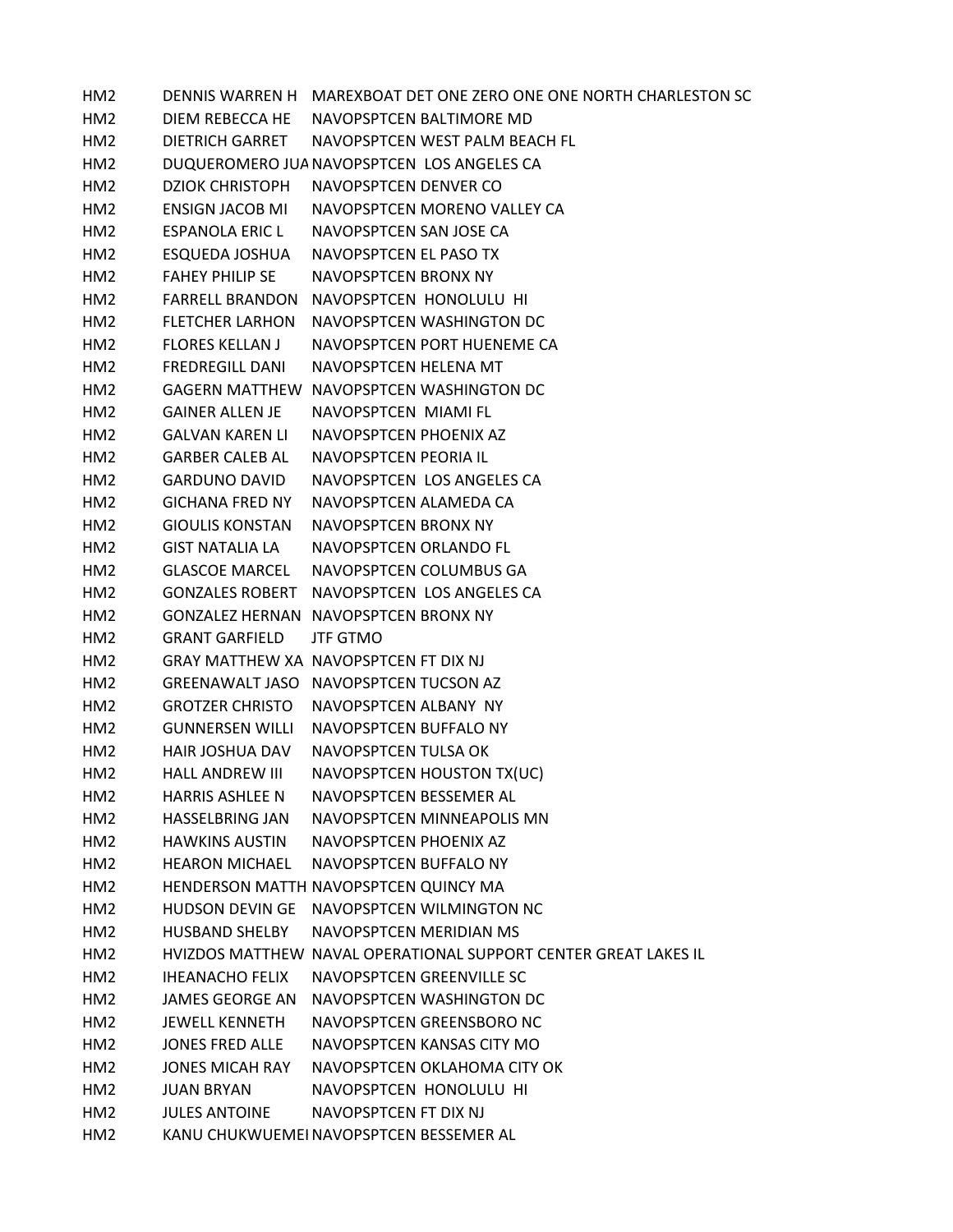| HM <sub>2</sub> | KNIGHT KYLE SHE        | NAVOPSPTCEN SPRINGFIELD MO                  |
|-----------------|------------------------|---------------------------------------------|
| HM <sub>2</sub> | KNIGHTES KEVIN         | NAVOPSPTCFN BRONX NY                        |
| HM <sub>2</sub> | KRAFMFR PRISCIL        | NAVOPSPTCFN MADISON WI                      |
| HM <sub>2</sub> | <b>KRUSE JACOB AAR</b> | NAVOPSPTCEN DECATUR IL                      |
| HM <sub>2</sub> | KUBALA ANDREW G        | NAVOPSPTCEN EBENSBURG PA                    |
| HM <sub>2</sub> | KUROSAKI MARK          | NAVOPSPTCEN PORT HUENEME CA                 |
| HM <sub>2</sub> | LAMBERT ANNA           | NAVOPSPTCEN NEW ORLEANS LA                  |
| HM <sub>2</sub> | <b>LAMPHIER BRANDO</b> | NAVOPSPTCEN CHATTANOOGA TN                  |
| HM <sub>2</sub> | LIGONZALEZ REI         | NAVOPSPTCEN MADISON WI                      |
| HM <sub>2</sub> | <b>LIVINGSTON SAMU</b> | NAVOPSPTCEN GREEN BAY WI                    |
| HM2             | <b>LOPER JOHNATHAN</b> | NAVOPSPTCEN WASHINGTON DC                   |
| HM <sub>2</sub> | LOPEZ EDZELJOHN        | <b>FLELOGSUPPRON FIVE SEVEN</b>             |
| HM <sub>2</sub> | LUTEN JORDAN NI        | NAVOPSPTCEN JACKSONVILLE FL                 |
| HM <sub>2</sub> | <b>MAAG KRISTEN RO</b> | NAVOPSPTCEN COLUMBUS OH                     |
| HM <sub>2</sub> | <b>MCCAFFREY SEAN</b>  | NAVOPSPTCEN LAS VEGAS NV                    |
| HM <sub>2</sub> | <b>MCCALLISTER DON</b> | NH BREBERTON DET O                          |
| HM <sub>2</sub> | <b>MCCLEARY STEPHA</b> | NAVOPSPTCEN LITTLE ROCK AR                  |
| HM <sub>2</sub> | MCNAMARA KAITLI        | NAVOPSPTCEN HONOLULU HI                     |
| HM <sub>2</sub> | <b>MEIER VICTOR MA</b> | NAVOPSPTCEN CORPUS CHRISTI TX               |
| HM <sub>2</sub> | <b>MERCADO CRISTOP</b> | NAVOPSPTCEN LEMOORE CA                      |
| HM <sub>2</sub> | MILLAN ABRAHAM         | NAVOPSPTCEN AMITYVILLE NY                   |
| HM <sub>2</sub> |                        | MOORE STEPHON A NAVOPSPTCEN JACKSONVILLE FL |
| HM <sub>2</sub> |                        | MURPHEY TIMOTHY NAVOPSPTCEN FORT WORTH TX   |
| HM <sub>2</sub> | NDUNGU LARRY KI        | NAVOPSPTCEN SAINT LOUIS MO                  |
| HM <sub>2</sub> | NEW TYLER WILLI        | NAVOPSPTCEN WACO TX                         |
| HM <sub>2</sub> | <b>NGUYEN TINA THI</b> | <b>JTF GTMO</b>                             |
| HM <sub>2</sub> | NICHOLS THOMAS         | NAVOPSPTCEN INDIANAPOLIS IN                 |
| HM <sub>2</sub> |                        | ODIMEGWU IFEOMA NAVOPSPTCEN DETROIT MI      |
| HM <sub>2</sub> | <b>OLIVE WILLIAM C</b> | NAVOPSPTCEN HOUSTON TX(UC)                  |
| HM <sub>2</sub> | OPPONGKYEKYEKU         | NAVOPSPTCEN EARLE COLTS NECK NJ             |
| HM <sub>2</sub> |                        | OWOEYE OLADIMEJ NAVOPSPTCEN BRONX NY        |
| HM <sub>2</sub> | PEDROSO JESUS A        | <b>NAVOPSPTCEN PUERTO RICO</b>              |
| HM <sub>2</sub> | PFRDOMO RAUL AR        | NAVOPSPTCEN FORT WORTH TX                   |
| HM <sub>2</sub> | PYNE RYAN OGILV        | NAVOPSPTCEN BRONX NY                        |
| HM2             | RAMFAU RICHARD         | NAVOPSPTCEN MANCHESTER NH                   |
| HM <sub>2</sub> | RAMIREZ RICHARD        | NAVOPSPTCEN NORFOLK VA                      |
| HM2             | <b>RAY RACHEL RENE</b> | NAVOPSPTCEN DECATUR IL                      |
| HM <sub>2</sub> | RED JONATHAN A         | NAVOPSPTCEN LOS ANGELES CA                  |
| HM <sub>2</sub> | RENALDI ADRIAN         | NAVOPSPTCEN ROANOKE VA                      |
| HM <sub>2</sub> | <b>REYES ELIJAH</b>    | NAVOPSPTCEN BRONX NY                        |
| HM <sub>2</sub> | RICHARDS DOUGLA        | NAVOPSPTCEN YOUNGSTOWN OH                   |
| HM2             | RIGOTTI NICHOLA        | NAVOPSPTCEN AKRON OH                        |
| HM <sub>2</sub> | <b>ROBERTS CAYLAN</b>  | NAVOPSPTCEN TALLAHASSEE FL                  |
| HM <sub>2</sub> | ROJAS SEAN MICH        | NAVOPSPTCEN FORT WORTH TX                   |
| HM <sub>2</sub> |                        | ROMANKOWSKI JER NAVOPSPTCEN PORT HUENEME CA |
| HM <sub>2</sub> |                        | ROONEY AMANDA V NAVOPSPTCEN TAMPA FL        |
| HM <sub>2</sub> | ROSALEZ ETHAN J        | NAVOPSPTCEN DES MOINES IA                   |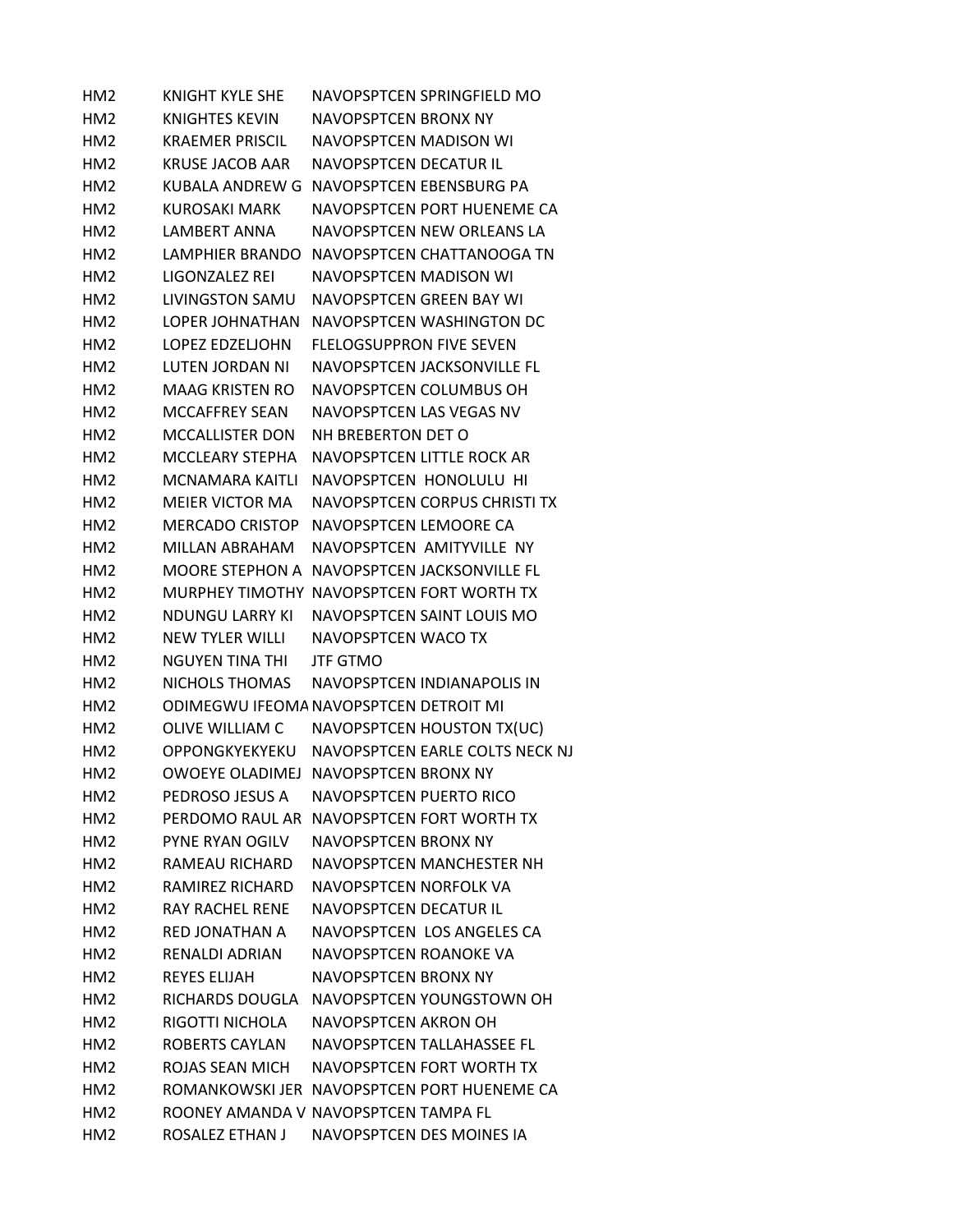| HM <sub>2</sub> |                              | SACKSCHEWSKY BA NAVOPSPTCEN CORPUS CHRISTI TX                   |
|-----------------|------------------------------|-----------------------------------------------------------------|
| HM2             |                              | SALINAS GUADALU NAVOPSPTCEN PORT HUENEME CA                     |
| HM2             |                              | SAMARNMITR ALVI NAVOPSPTCEN LOS ANGELES CA                      |
| HM2             | SANTANA CRISTIN              | NAVOPSPTCEN JACKSONVILLE FL                                     |
| HM <sub>2</sub> |                              | SARLOW DALTON G NAVOPSPTCEN FORT WORTH TX                       |
| HM <sub>2</sub> | <b>SCHILLER ROBERT</b>       | <b>NOSC ATLANTA</b>                                             |
| HM2             | SCHLOTT ZACHARY              | NAVAL OPERATIONAL SUPPORT CENTER GREAT LAKES IL                 |
| HM <sub>2</sub> | SERGENT CARL D               | NAVOPSPTCEN TAMPA FL                                            |
| HM2             | <b>SHEN NAN</b>              | NAVOPSPTCEN NORTH ISLAND CA                                     |
| HM <sub>2</sub> | SHIRLEE JAREESE              | <b>NOSC ATLANTA</b>                                             |
| HM <sub>2</sub> | SIRICO RYAN MIC              | NAVOPSPTCEN PORT HUENEME CA                                     |
| HM <sub>2</sub> |                              | SMITH AMANDA LY NAVOPSPTCEN SPOKANE WA                          |
| HM <sub>2</sub> | SMITH JARED ARN              | NAVOPSPTCEN BESSEMER AL                                         |
| HM <sub>2</sub> | SOOKLAL JOSHUA               | NAVOPSPTCEN AMITYVILLE NY                                       |
| HM <sub>2</sub> | <b>SOTO ABEL BARRE</b>       | NAVOPSPTCEN TUCSON AZ                                           |
| HM <sub>2</sub> | <b>STABLES RANDY L</b>       | NAVOPSPTCEN ALAMEDA CA                                          |
| HM2             |                              | STEPHEN BRUCE R NAVOPSPTCEN COLUMBUS OH                         |
| HM2             |                              | SUHAKA JESSE AL NAVOPSPTCEN WHITE RIVER JUNCTION VT             |
| HM <sub>2</sub> |                              | SVATEK RHONDA K NAVOPSPTCEN HOUSTON TX(UC)                      |
| HM <sub>2</sub> |                              | TANGONAN IANLEO NAVOPSPTCEN SACRAMENTO CA                       |
| HM2             |                              | THOMAS REMI MOA NAVOPSPTCEN NORTH ISLAND CA                     |
| HM <sub>2</sub> |                              | THOMPSON JOHN W NAVOPSPTCEN PENSACOLA FL                        |
| HM <sub>2</sub> |                              | TIMMONS SHANTEL NAVOPSPTCEN AUSTIN TX                           |
| HM <sub>2</sub> |                              | TODD ADAM OLIVE NAVOPSPTCEN PORTLAND OR                         |
| HM <sub>2</sub> |                              | TORUNO JACQUELI NAVOPSPTCEN BRONX NY                            |
| HM <sub>2</sub> |                              | TRUONG ROCKY TH NAVOPSPTCEN SAN DIEGO CA                        |
| HM <sub>2</sub> |                              | UNGOS ULYSSES R NAVOPSPTCEN GREENSBORO NC                       |
| HM2             |                              | URBAS MATTHEW S NAVOPSPTCEN AKRON OH                            |
| HM2             |                              | VANVALKENBURGH NAVOPSPTCEN PORTLAND OR                          |
| HM <sub>2</sub> | VARGAS SYLVAIN               | <b>CAMP LEMONNIER DJIBOUTI</b>                                  |
| HM <sub>2</sub> | VASQUEZ RENE A               | NAVOPSPTCEN BALTIMORE MD                                        |
| HM <sub>2</sub> | <b>VAUGHN ERIC ROB</b>       | NAVOPSPTCEN SPRINGFIELD OR                                      |
| HM2             | <b>VINZON GILBERT</b>        | NAVOPSPTCEN HONOLULU HI                                         |
| HM2             | WEAVER ANDREW F NOSC ATLANTA |                                                                 |
| HM2             | WEIGEL ALEXANDE              | NAVOPSPTCEN BUFFALO NY                                          |
| HM <sub>2</sub> | WIENSKI KYLE PH              | NAVAL OPERATIONAL SUPPORT CENTER GREAT LAKES IL                 |
| HM2             | <b>WILLEY RAYCHEL</b>        | NAVOPSPTCEN NEW ORLEANS LA                                      |
| HM2             | <b>WILLIAMS AKISHA</b>       | NAVOPSPTCEN NORFOLK VA                                          |
| HM <sub>2</sub> | <b>WILLIAMS ERIC J</b>       | NAVOPSPTCEN RALEIGH NC                                          |
| HM2             | <b>WILLIAMS ZACKAR</b>       | NAVOPSPTCEN INDIANAPOLIS IN                                     |
| HM <sub>2</sub> | <b>WILSON MICHELLE</b>       | NAVOPSPTCEN CHATTANOOGA TN                                      |
| HM2             |                              | WINTERINK MICHA NAVAL OPERATIONAL SUPPORT CENTER GREAT LAKES IL |
| HM2             |                              | WOLDING CHAD CH NAVOPSPTCEN MADISON WI                          |
| HM2             |                              | WOO WARREN BLAK NAVOPSPTCEN LAS VEGAS NV                        |
| HM <sub>2</sub> | ZEPEDA JUAN PAB              | NAVOPSPTCEN WEST PALM BEACH FL                                  |
| HM3             | AITKEN PAUL WIL              | <b>NOSC ATLANTA</b>                                             |
| HM <sub>3</sub> | ANDERSON LEVON               | NAVOPSPTCEN SHREVEPORT LA                                       |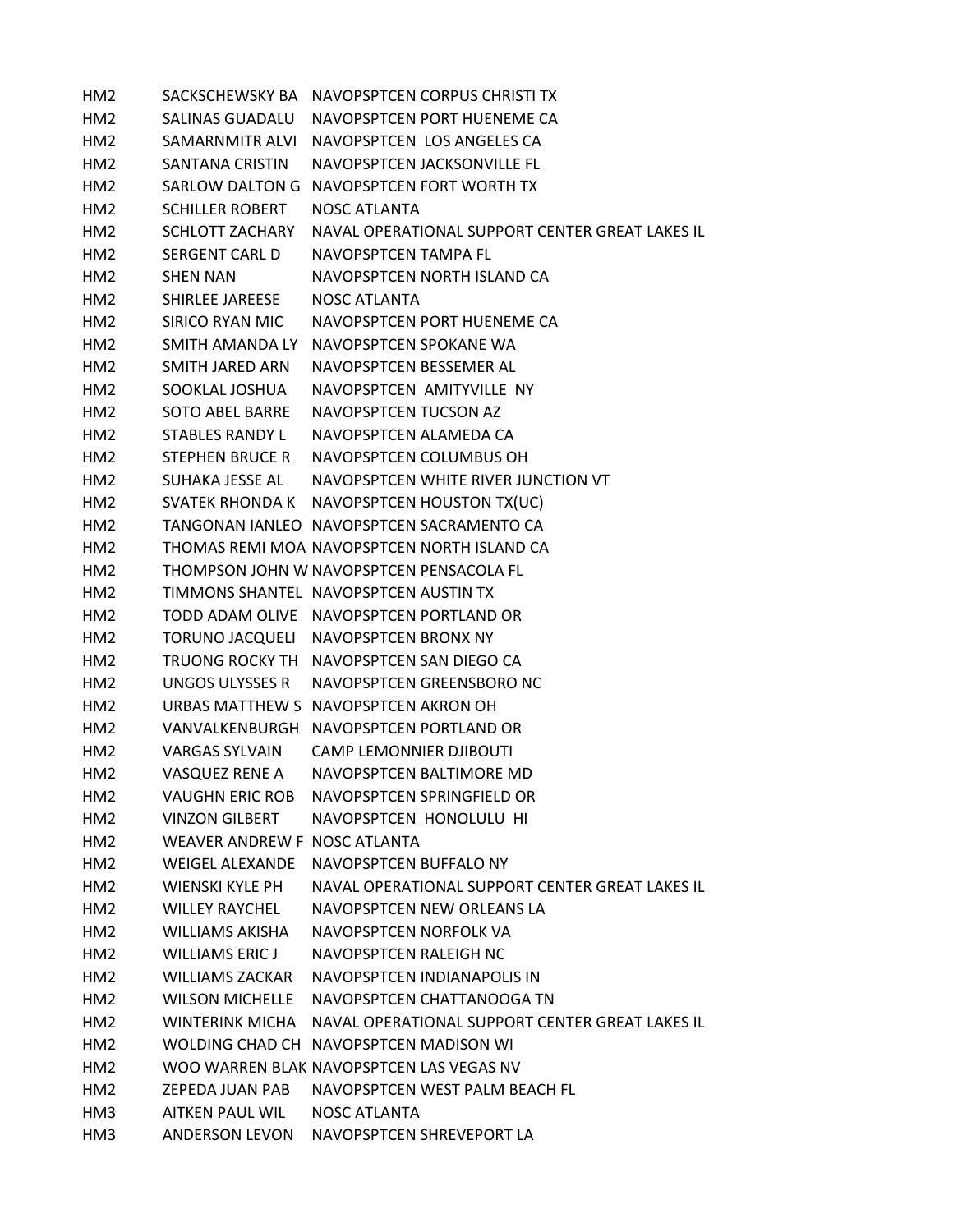HM3 ANDERSON THOMAS NAVOPSPTCEN MINNEAPOLIS MN HM3 APONTEGOMEZ ORL NAVOPSPTCEN BRONX NY HM3 ARMFIELD WILLIA NAVOPSPTCEN INDIANAPOLIS IN HM3 ARRIETA CAMDEN NAVOPSPTCEN MORENO VALLEY CA HM3 BABINEC GARRETT NAVOPSPTCEN RALEIGH NC HM3 BAEZ EDNA SARAI NAVOPSPTCEN GREENSBORO NC HM3 BAILEY TIA NICH NOSC ATLANTA HM3 BANKS COURTNEY NAVOPSPTCEN JACKSONVILLE FL HM3 BEATSON CULLEN NAVOPSPTCEN WILMINGTON DE HM3 BEVERLY RYAN CO NAVOPSPTCEN AUSTIN TX HM3 BLAYECOOK CAMIL NAVOPSPTCEN SAN DIEGO CA HM3 BROSZ AUTUMN LE NAVOPSPTCEN BATTLE CREEK MI HM3 BURNS COLIN M NAVOPSPTCEN CHARLESTON SC HM3 BURTON JOHN EDW NAVOPSPTCEN BALTIMORE MD HM3 BUSARI NURUDEEN NAVOPSPTCEN BRONX NY HM3 BUTLER SHAWNA M NAVOPSPTCEN FORT WORTH TX HM3 CAI RENJIE NAVOPSPTCEN RENO NV HM3 CAMERON JACOB L NAVOPSPTCEN KANSAS CITY MO HM3 CAMPBELL SHAWAY NAVOPSPTCEN MANCHESTER NH HM3 CARLS DEREK ANT NAVOPSPTCEN AUSTIN TX HM3 CHARLESBROWN AB NAVOPSPTCEN BRONX NY HM3 CHAVIRA YVETTE NAVOPSPTCEN LEMOORE CA HM3 CHUA EDWIN LAWR NAVAL OPERATIONAL SUPPORT CENTER GREAT LAKES IL HM3 COLEMAN BRIAN D NAVOPSPTCEN LITTLE ROCK AR HM3 COLUCCI ERIK MI NAVOPSPTCEN SAN ANTONIO TX HM3 CONDE CLARISSA NAVOPSPTCEN HARLINGEN TX HM3 CRAWFORD TAMEKA NAVOPSPTCEN JACKSONVILLE FL HM3 DANGELO ANTHONY NAVOPSPTCEN QUINCY MA HM3 DANOWSKI ZACHAR NAVOPSPTCEN RALEIGH NC HM3 DELEON ARANY NAVOPSPTCEN SAN DIEGO CA HM3 DJINGUIMAVIA BR NAVOPSPTCEN RICHMOND VA HM3 DOAN PETER CONG NAVOPSPTCEN LOS ANGELES CA HM3 DURANT SHALENAH NAVOPSPTCEN FORT WORTH TX HM3 EDWARDS MICHAEL NAVAL OPERATIONAL SUPPORT CENTER GREAT LAKES IL HM3 ESTEP COLTON LA NAVOPSPTCEN ELEANOR WV HM3 FESTA AMANDA MA NAVOPSPTCEN QUINCY MA HM3 FONTANEZ JORGE NAVOPSPTCEN AKRON OH HM3 FOOTE ALEXANDER NAVOPSPTCEN DETROIT MI HM3 FRANCE DOUGLAS NAVOPSPTCEN NORFOLK VA HM3 FRANCO LORENZO NAVOPSPTCEN LEMOORE CA HM3 FREY MAYCEE MAR NAVOPSPTCEN DETROIT MI HM3 GALARZA IVER AD NAVOPSPTCEN PLAINVILLE CT HM3 GAMBLE KAMBRALL NAVOPSPTCEN FORT WORTH TX HM3 GATHERU SAMUEL NAVOPSPTCEN BANGOR WA HM3 GRANADOS SAMUEL NAVOPSPTCEN FORT WORTH TX HM3 GRANT CHRISTOPH NAVOPSPTCEN QUINCY MA HM3 GRAY JESSICA LY NAVOPSPTCEN RALEIGH NC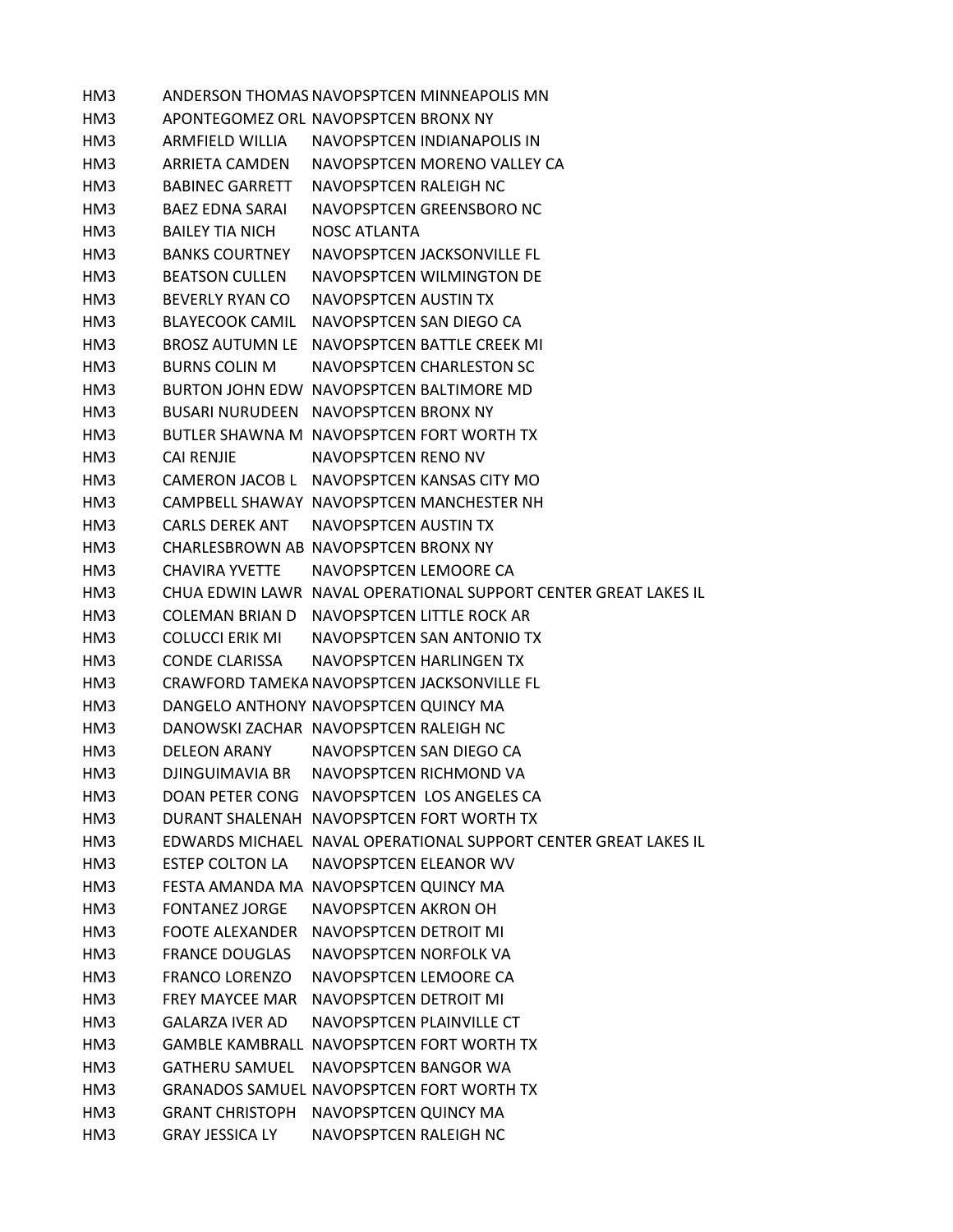HM3 GRAYKOWSKI MEGA NAVAL OPERATIONAL SUPPORT CENTER GREAT LAKES IL HM3 GUTIERREZ LUIS NAVOPSPTCEN ORLANDO FL HM3 HARKNESS ALEXIS NAVOPSPTCEN CORPUS CHRISTI TX HM3 HASSELER ANDERS NAVOPSPTCEN BRONX NY HM3 HEITER TY JAY NAVOPSPTCEN SAN DIEGO CA HM3 HERR TRENTON JA NAVOPSPTCEN SPRINGFIELD MO HM3 HICARTE ALVIN S NAVOPSPTCEN AGANA GU HM3 HODGE BRIAN KEI NAVOPSPTCEN KNOXVILLE TN HM3 HODGES AARON DA NOSC AUGUSTA GA HM3 HODGKINS BRIAN NAVOPSPTCEN ORLANDO FL HM3 HOLMES AUBRIEL NOSC ATLANTA HM3 JENKINS RANDALL NAVOPSPTCEN SAINT LOUIS MO HM3 JOHNSON MAURISH NAVOPSPTCEN SHREVEPORT LA HM3 KENNEDY MARCUS NAVOPSPTCEN WILMINGTON DE HM3 KOSICKI KRISTOP NAVOPSPTCEN TOLEDO OH HM3 LEON REYES JR NAVAL OPERATIONAL SUPPORT CENTER GREAT LAKES IL HM3 LIBRANDO JUFER NAVOPSPTCEN MORENO VALLEY CA HM3 LOWE BRYAN ONEA NAVOPSPTCEN CHARLOTTE NC HM3 MACHUCA HASMEEDNAVOPSPTCEN WASHINGTON DC HM3 MADRID MANUEL G NAVOPSPTCEN TUCSON AZ HM3 MAHMOUD ASAAD SNAVOPSPTCEN DETROIT MI HM3 MAKEPEACE CHASE NAVOPSPTCEN BALTIMORE MD HM3 MARTINSON CHRIS NAVOPSPTCEN WHITE RIVER JUNCTION VT HM3 MCCABE QUINTIN NAVOPSPTCEN DECATUR IL HM3 MCCLINTON KEMON NAVOPSPTCEN SHREVEPORT LA HM3 MCDOUGALL CHRIS NAVOPSPTCEN JACKSONVILLE FL HM3 MEJIA PABLO RIG NAVOPSPTCEN CHATTANOOGA TN HM3 MENDOZA GUILLER NAVOPSPTCEN LOS ANGELES CA HM3 MIRANDARODRIGUE NAVOPSPTCEN ORLANDO FL HM3 MORRIS KYLE AUS NAVOPSPTCEN PENSACOLA FL HM3 MOURE CYNTHIA B NAVOPSPTCEN PORT HUENEME CA HM3 MU XIAODI NAVOPSPTCEN SAN JOSE CA HM3 NGUYEN HIEU KIM NAVOPSPTCEN RICHMOND VA HM3 NIXON JAMES OSW NAVOPSPTCEN MIAMI FL HM3 NOGALES DANIELL NAVOPSPTCEN SAN DIEGO CA HM3 NORDQUIST ERIK PERSUPP DET EVERETT WA HM3 OACHS BROOKE EL NAVOPSPTCEN MINNEAPOLIS MN HM3 ORTIZ CHRISTAL NAVOPSPTCEN CHARLOTTE NC HM3 OZAETA DANIELA NAVOPSPTCEN DENVER CO HM3 PARR SAMUEL JAM NAVOPSPTCEN OMAHA NE HM3 PATRON CHRISTOP NAVOPSPTCEN SAN DIEGO CA HM3 PAYNE CHRISTOPH NAVOPSPTCEN ALAMEDA CA HM3 PEIRIS SHAUN SU NAVOPSPTCEN PORTLAND OR HM3 PEREZMORA MICHA NAVOPSPTCEN MORENO VALLEY CA HM3 PITTS MARCUS DE NAVOPSPTCEN GULFPORT MS HM3 PLANK DUSTIN CA NAVOPSPTCEN BATTLE CREEK MI HM3 REBAMONTE CHRIS NAVOPSPTCEN PORT HUENEME CA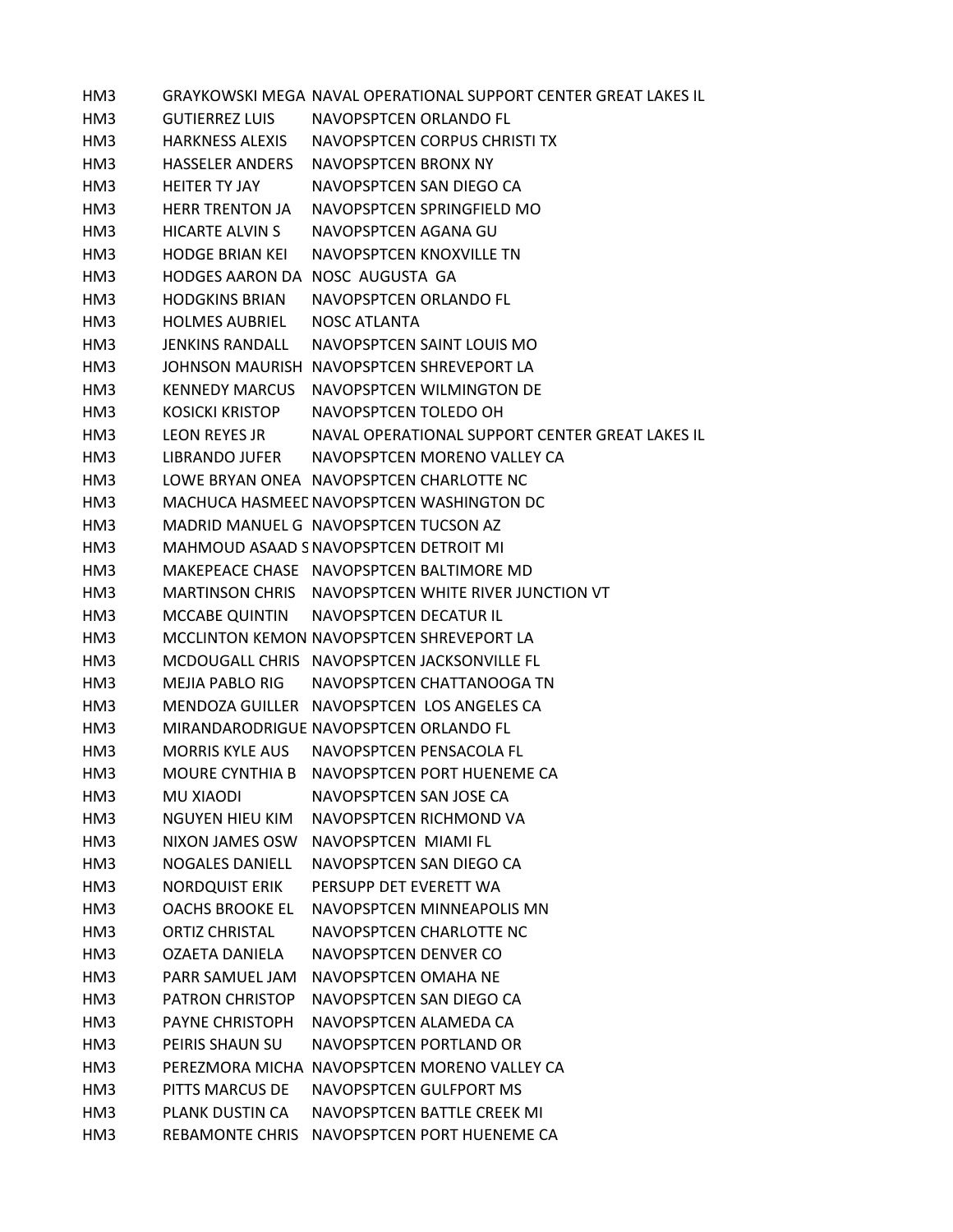HM3 REDDING BRANNON NAVOPSPTCEN GREENSBORO NC HM3 REYNA ERNESTO NAVOPSPTCEN SAN ANTONIO TX HM3 RIVERALAZARO IS NAVOPSPTCEN EL PASO TX HM3 RODBOON SOMCHAI NAVOPSPTCEN NEW ORLEANS LA HM3 RODRIGUEZ JENIF NAVOPSPTCEN FORT WORTH TX HM3 RODRIGUEZ JOSE NAVOPSPTCEN MORENO VALLEY CA HM3 ROGERS DESMOND NOSC ATLANTA HM3 SAHLEMARIAM BRO NAVOPSPTCEN ALAMEDA CA HM3 SALANDANAN REX NAVOPSPTCEN PHOENIX AZ HM3 SALONIA TYLOR J NAVOPSPTCEN EARLE COLTS NECK NJ HM3 SANCHEZ ASHLEY NAVOPSPTCEN NORTH ISLAND CA HM3 SANSEVIERI DANI NAVOPSPTCEN SYRACUSE NY HM3 SANTIAGO JESUS NAVAL OPERATIONAL SUPPORT CENTER GREAT LAKES IL HM3 SOLIS ANIKA KET NAVOPSPTCEN AGANA GU HM3 SOZA PHILIP TRO NAVOPSPTCEN SAN DIEGO CA HM3 STEPHEN SHERVON NAVOPSPTCEN BRONX NY HM3 STOWERS DAVID B NAVOPSPTCEN DETROIT MI HM3 SUTANTO AUDREY NAVOPSPTCEN MORENO VALLEY CA HM3 TANGMATITAM PAWNAVOPSPTCEN LOS ANGELES CA HM3 TOMPKINS RYAN B NAVOPSPTCEN SACRAMENTO CA HM3 TORRESMOSQUEDA NAVOPSPTCEN CHATTANOOGA TN HM3 VERA JEAMPEAR L NAVOPSPTCEN ORLANDO FL HM3 VERLEY CAMERON NAVOPSPTCEN LEMOORE CA HM3 WALKER TERRA AN NAVOPSPTCEN CHATTANOOGA TN HM3 WAYMAN BROOKE J NAVOPSPTCEN SPOKANE WA HM3 WENDEL TORI RAH NAVOPSPTCEN SAN ANTONIO TX HM3 WESOLOWSKI ALEX NAVOPSPTCEN ALBUQUERQUE NM HM3 WHITE JACOB TAY NAVOPSPTCEN NORTH ISLAND CA HM3 WILLIAMS CARY S NAVOPSPTCEN WASHINGTON DC HM3 WOOTEN JORDAN A NAVOPSPTCEN RALEIGH NC HM3 YTURRALDE ROBER NAVOPSPTCEN SACRAMENTO CA HM3 ZUNIGA ALAN ARI NAVOPSPTCEN ALAMEDA CA HT1 BRANSON JOSEPH NAVOPSPTCEN SAN DIEGO CA HT1 CAWLEY JAMES MI NAVOPSPTCEN NEWPORT RI HT1 MEGEE MATTHEW C NAVOPSPTCEN DENVER CO HT1 MELLO VERNON EU NAVOPSPTCEN SACRAMENTO CA HT1 MURRAY JAMES RO NAVOPSPTCEN SALT LAKE CITY UT HT1 PELZER TYLER LY NAVOPSPTCEN OKLAHOMA CITY OK HT1 ROUSSEAU RYAN R NAVOPSPTCEN GREEN BAY WI HT1 SANDIFER EDWARD NAVOPSPTCEN NASHVILLE TN HT1 SCHULTZ TIMOTHY NAVOPSPTCEN DETROIT MI HT1 SHILLING MATTHE NAVOPSPTCEN NORFOLK VA HT1 SWARTZ JAYSEN P NAVOPSPTCEN AUSTIN TX HT1 TAKLA ANDREW AT NAVOPSPTCEN RALEIGH NC HT1 TENNEY JACOB T NAVOPSPTCEN SPOKANE WA HT1 WEATHERFORD LUC PERSUPP DET EVERETT WA HT2 BOGLE JOSHUA AL NOSC ATLANTA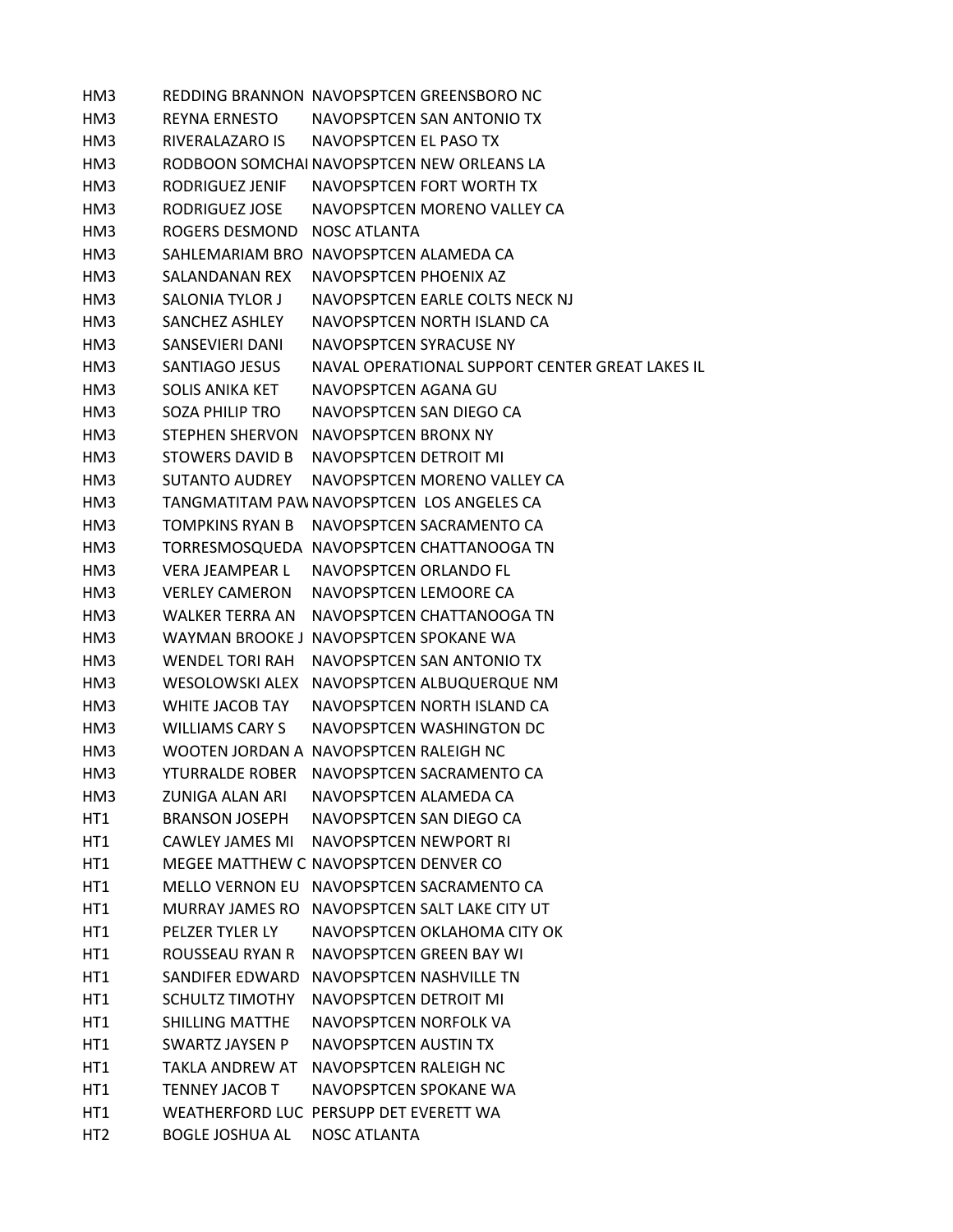HT2 CHAPMAN TOSHA M NAVAL OPERATIONAL SUPPORT CENTER GREAT LAKES IL HT2 DOUGHERTY SHANE NAVOPSPTCEN BATTLE CREEK MI HT2 HARRIS DYLAN CA NAVOPSPTCEN SAINT LOUIS MO HT2 HILL WESTLEE SH NAVOPSPTCEN ALBUQUERQUE NM HT2 KERSEY ZACHARY NAVOPSPTCEN CHEYENNE WY HT2 OATES JACK ETTR NAVOPSPTCEN FORT WORTH TX HT2 SANCHEZORTEGA M NAVOPSPTCEN NEWPORT RI HT2 SANTOS DAKOTAHR NAVOPSPTCEN HONOLULU HI HT3 BEACHAM ALAN DO NAVOPSPTCEN ANCHORAGE AK HT3 BROWN BILLY GOR NAVOPSPTCEN CHARLESTON SC HT3 GUZMAN HERNAN D NAVOPSPTCEN MIAMI FL HT3 HATHAWAY ASHLEY COMMAREXSECRON ELEVEN SEAL BEACH CA HT3 IMPASTATOTILEY PERSUPP DET EVERETT WA HT3 INTRIAGO FABIAN NAVOPSPTCEN CHARLOTTE NC HT3 KOKELU EKENECHU NAVOPSPTCEN SAINT LOUIS MO HT3 LATTIMORETERREL NAVOPSPTCEN DENVER CO HT3 LAWSON RYAN ROB NAVOPSPTCEN AKRON OH HT3 MASON VERNISHIA NAVAL OPERATIONAL SUPPORT CENTER GREAT LAKES IL HT3 MIRANDA DANIEL NAVOPSPTCEN MIAMI FL HT3 MOSBY CHASITY C NOSC ATLANTA HT3 NICHOLS BRANDYN NAVOPSPTCEN WILMINGTON DE HT3 ROBERTS ERICA F NAVOPSPTCEN FORT WORTH TX HT3 ROYAL MICHAEL D NAVOPSPTCEN CINCINNATI OH HT3 SPENCE BENJAMIN NAVOPSPTCEN KNOXVILLE TN HT3 VANNOY PRISCILL NAVOPSPTCEN CHARLESTON SC HT3 WALLS ZACHERY S NAVOPSPTCEN COLUMBUS OH HT3 WASSMANN MICHAEPERSUPP DET EVERETT WA HT3 XU MICHAEL JAME NAVOPSPTCEN AMITYVILLE NY IS1 ACEVES TERAH D NAVOPSPTCEN WASHINGTON DC IS1 ANGERS NATALIE NAVOPSPTCEN BANGOR WA IS1 ARMSTRONG LANCE NAVOPSPTCEN SAN ANTONIO TX IS1 BABB BRIAN KENN NAVOPSPTCEN COLUMBUS OH IS1 BAELLOW BENJAMI NAVOPSPTCEN OMAHA NE IS1 BARKER NICHOLAS SEAL TEAM EIGHTEEN IS1 BARKUS TRENT NE NAVOPSPTCEN FARGO ND IS1 BARNES JEREMY W NAVOPSPTCEN COLUMBUS OH IS1 BARRUZZA BRIAN COMJSOC FT BRAGG NC IS1 BARTOLOTTA JODI NAVOPSPTCEN FT DIX NJ IS1 BAXLEY KEVIN PA NAVOPSPTCEN COLUMBUS OH IS1 BIGGS CRYSTAL I NAVOPSPTCEN NORFOLK VA IS1 BRETTELL JAMES NAVOPSPTCEN WASHINGTON DC IS1 BRISCOE RYAN PI NAVOPSPTCEN MIAMI FL IS1 BROWN MICHAEL D NAVOPSPTCEN WASHINGTON DC IS1 BURNETT MATTHEW NAVOPSPTCEN AKRON OH IS1 CAMPBELL BRIAN NAVOPSPTCEN JACKSONVILLE FL IS1 CAMPBELL MARK V NAVOPSPTCEN FT DIX NJ IS1 CAREY LAUREN MI NAVOPSPTCEN FORT WORTH TX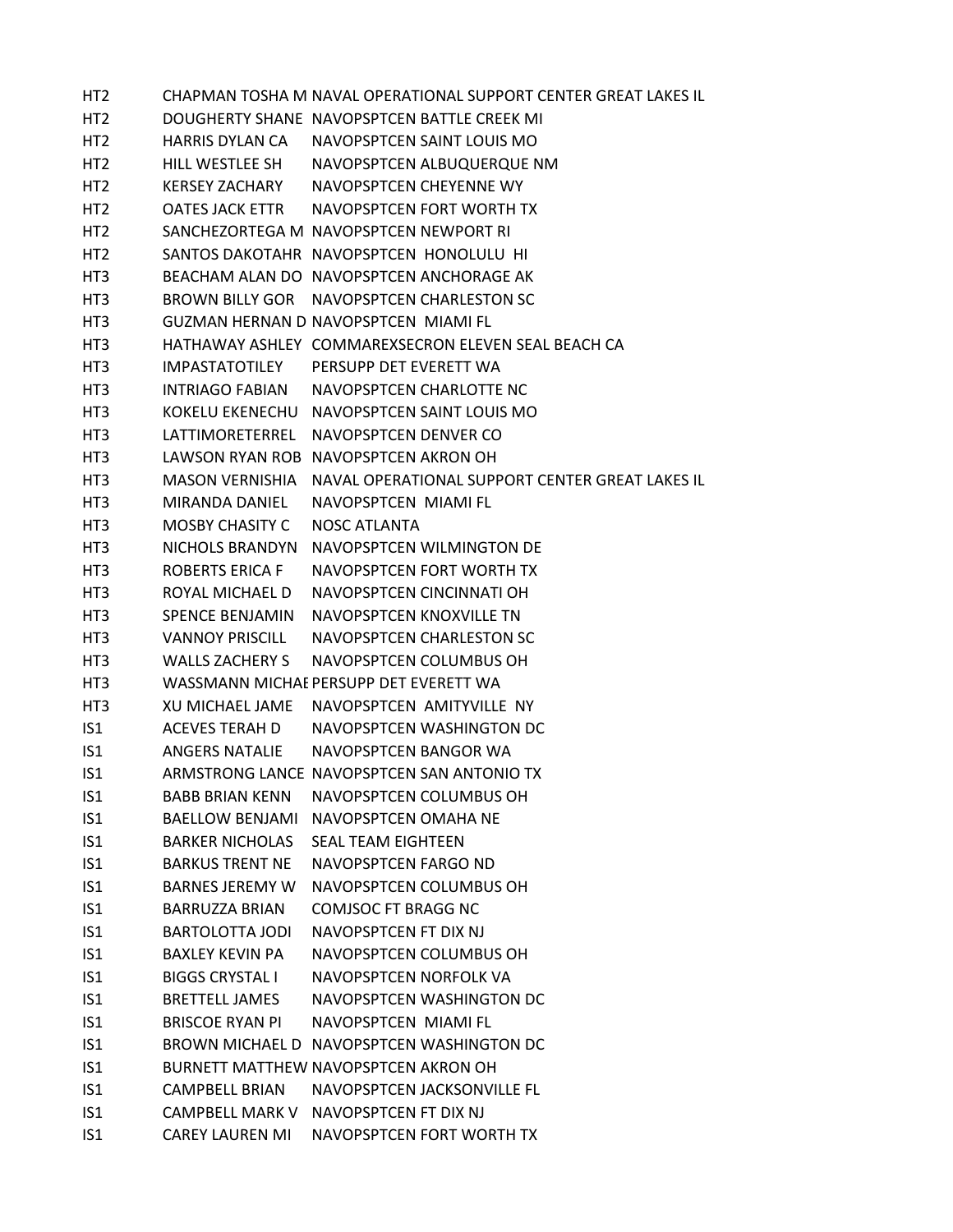| IS <sub>1</sub> |                             | CARMOUCHE ARETH NAS JRB NEW ORLEANS LA        |
|-----------------|-----------------------------|-----------------------------------------------|
| IS1             |                             | CHAY PONNAREAY NAVOPSPTCEN NORTH ISLAND CA    |
| IS <sub>1</sub> | CICHEWICZ ADRIA             | NAVOPSPTCEN JACKSONVILLE FL                   |
| IS1             | <b>CONNELLY CHRIST</b>      | NAVOPSPTCEN FT DIX NJ                         |
| IS1             | <b>COX TYLER WILSO</b>      | NAVOPSPTCEN NORFOLK VA                        |
| IS <sub>1</sub> | CROOM SEAN R M              | NAVOPSPTCEN BANGOR WA                         |
| IS1             | <b>CROWE JASON ERI</b>      | NOSC ATLANTA                                  |
| IS1             |                             | CUNNINGHAM SHAW NAVOPSPTCEN WASHINGTON DC     |
| IS1             | DAVIS TREMAYNE              | NAVOPSPTCEN WASHINGTON DC                     |
| IS1             | <b>DEVITTO PAUL FR</b>      | NAVOPSPTCEN TAMPA FL                          |
| IS1             | DOLLAR GREGORY              | NAVOPSPTCEN AUGUSTA GA                        |
| IS1             | EARNEST JEFFREY             | NAVOPSPTCEN NORFOLK VA                        |
| IS1             |                             | ECKHARDT AMANDA NAVOPSPTCEN MINNEAPOLIS MN    |
| IS1             | EVERS KRISTEN D             | <b>CAMP LEMONNIER DJIBOUTI</b>                |
| IS <sub>1</sub> | <b>FAHEY PATRICK C</b>      | NAVOPSPTCEN NORFOLK VA                        |
| IS1             |                             | FLOWERS KANDACE NAVOPSPTCEN NORFOLK VA        |
| IS1             | <b>FURR JOHNATHAN</b>       | NAVOPSPTCEN ALAMEDA CA                        |
| IS1             | <b>GIBSON JOE DEAN</b>      | <b>NOSC ATLANTA</b>                           |
| IS1             | <b>GOLDSTEIN ROBER</b>      | NAVOPSPTCEN WASHINGTON DC                     |
| IS1             |                             | <b>GONZALEZ ROXANN NAVOPSPTCEN PHOENIX AZ</b> |
| IS1             | <b>GRAVESON KYLE E</b>      | NAVOPSPTCEN TAMPA FL                          |
| IS1             | <b>GRENIER ERIN MA</b>      | NAVOPSPTCEN WASHINGTON DC                     |
| IS1             | <b>GROVE EMILY ANN</b>      | <b>COMJSOC FT BRAGG NC</b>                    |
| IS1             |                             | HACKETT MATTHEW NAVOPSPTCEN BALTIMORE MD      |
| IS1             | HALLSTROM KYLE              | NAVOPSPTCEN RALEIGH NC                        |
| IS1             | <b>HART SHELBY MIC</b>      | NR JAC MOLESWORTH ZERO ONE SIX SEVEN          |
| IS1             | <b>HERZNER TIFFANI</b>      | NAVOPSPTCEN COLUMBUS OH                       |
| IS1             | <b>HOWE TRAVIS MIC</b>      | NAVOPSPTCEN MANCHESTER NH                     |
| IS1             | INGLE RYAN MART             | NAVOPSPTCEN SAINT LOUIS MO                    |
| IS1             |                             | JOHNSON ARGAN N NAVOPSPTCEN SALT LAKE CITY UT |
| IS <sub>1</sub> |                             | JOHNSON MICHAEL NAVOPSPTCEN MINNEAPOLIS MN    |
| IS1             | <b>JOHNSON STEPHEN</b>      | NAVOPSPTCEN DETROIT MI                        |
| IS1             | <b>JONES CLINT HAY</b>      | NAVOPSPTCEN DENVER CO                         |
| IS1             | JOSEPH RALPH                | <b>COMJSOC FT BRAGG NC</b>                    |
| IS1             | KINDIG ALEXIS N             | NAVOPSPTCEN NORTH ISLAND CA                   |
| IS1             | LEWIS ADAM WHIT             | NAVOPSPTCEN PHOENIX AZ                        |
| IS1             | LOPEZ JOSEPH E              | NAVOPSPTCEN WASHINGTON DC                     |
| IS1             | <b>LOVERA MICHAEL</b>       | NAVOPSPTCEN TAMPA FL                          |
| IS <sub>1</sub> | LOWERY MATTHEW NOSC ATLANTA |                                               |
| IS1             |                             | MASKEVICH NATHA NAVOPSPTCEN MINNEAPOLIS MN    |
| IS1             | <b>MASSEY GARRETT</b>       | NAVOPSPTCEN BANGOR WA                         |
| IS1             | <b>MCKINNON JOSEPH</b>      | <b>JTF GTMO</b>                               |
| IS1             | MEDINA BRIAN                | NAVOPSPTCEN WASHINGTON DC                     |
| IS1             | MIRACLE JOSEPH              | NAVOPSPTCEN WASHINGTON DC                     |
| IS1             | MOTLEY ANTHONY              | NAVOPSPTCEN WASHINGTON DC                     |
| IS <sub>1</sub> |                             | MURRAY CHAD ROB NAVOPSPTCEN WASHINGTON DC     |
| IS1             |                             | OWENS JAMES ART COMJSOC FT BRAGG NC           |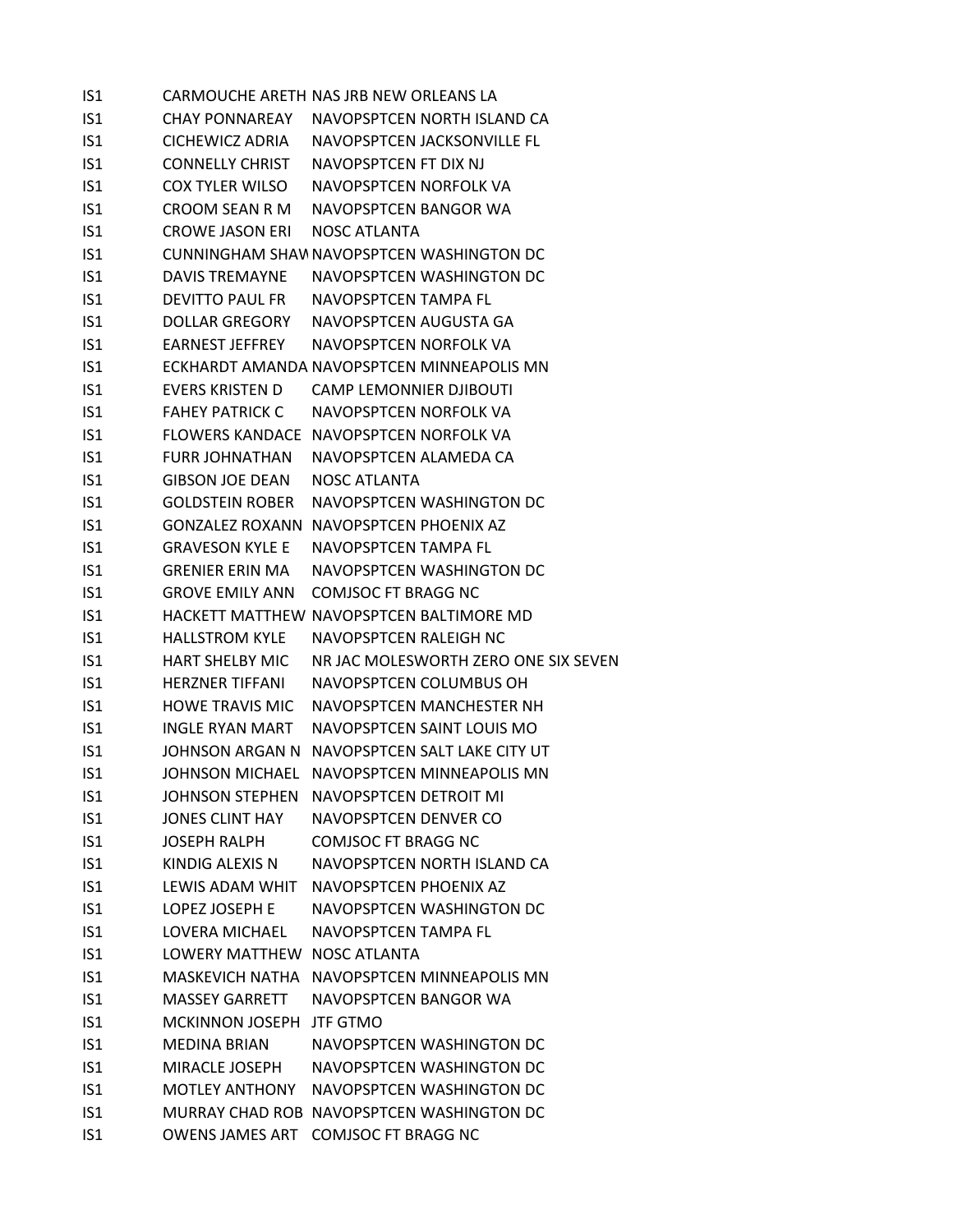| IS1             | PEREZ ALEXANDER        | NAVOPSPTCEN FT DIX NJ                                           |
|-----------------|------------------------|-----------------------------------------------------------------|
| IS <sub>1</sub> | PERRY GUSTAV M         | <b>CAMP LEMONNIER DJIBOUTI</b>                                  |
| IS1             | PERRY NICHOLAS         | NAVOPSPTCFN FT DIX NJ                                           |
| IS <sub>1</sub> |                        | PILATO ANDREW M NAVOPSPTCEN SAN DIEGO CA                        |
| IS1             | PLACE ADAM WILL        | NAVOPSPTCEN BALTIMORE MD                                        |
| IS1             |                        | PROCKNOW STEWAF NAVAL OPERATIONAL SUPPORT CENTER GREAT LAKES IL |
| IS1             | RAFFENSBERGER K        | NAVOPSPTCEN FT DIX NJ                                           |
| IS <sub>1</sub> |                        | RAMOS ARNOLD GA NAVOPSPTCEN HONOLULU HI                         |
| IS1             | RAWLINGS JOSEPH        | NAVOPSPTCEN TAMPA FL                                            |
| IS1             | RICHARDSON NICH        | NAVOPSPTCEN COLUMBUS OH                                         |
| IS <sub>1</sub> | RIVAS RUBEN VAL        | NAVOPSPTCEN NORFOLK VA                                          |
| IS1             | <b>ROBBINS STEPHAN</b> | NAVOPSPTCEN MANCHESTER NH                                       |
| IS <sub>1</sub> | ROMERO RICARDO         | NAVOPSPTCEN SALT LAKE CITY UT                                   |
| IS1             | ROWE ZACHARY N         | NAVOPSPTCEN SAN ANTONIO TX                                      |
| IS <sub>1</sub> | SARTE EMERSON G        | NAVOPSPTCEN NORTH ISLAND CA                                     |
| IS <sub>1</sub> | <b>SHANKLAND JOHN</b>  | NAVOPSPTCEN FT CARSON CO                                        |
| IS <sub>1</sub> | SMITH ANDREW ST        | NOSC ATLANTA                                                    |
| IS <sub>1</sub> | SMITH GARRY LAM        | NAVOPSPTCEN WASHINGTON DC                                       |
| IS <sub>1</sub> | <b>STEELE HANNAH E</b> | NAVIODET DAM NECK VA                                            |
| IS <sub>1</sub> |                        | UFFORD ANDREW L NAVOPSPTCEN WASHINGTON DC                       |
| IS <sub>1</sub> | <b>UPKES TUCKER BE</b> | NAVOPSPTCEN MINNEAPOLIS MN                                      |
| IS <sub>1</sub> | <b>VALLES KELLEN B</b> | NAVOPSPTCEN RENO NV                                             |
| IS1             |                        | WANG DOUGLAS TY NAVOPSPTCEN FT DIX NJ                           |
| IS1             | <b>WINDELL STEPHEN</b> | NAVOPSPTCEN WASHINGTON DC                                       |
| IS <sub>1</sub> | YAGER RATHE JUS        | NAVAIRESCEN SELFRIDGE ANGB MI                                   |
| IS <sub>2</sub> | ALLEN MICHAEL J        | NAVOPSPTCEN COLUMBUS OH                                         |
| IS <sub>2</sub> | ANDERSON COLE K        | AFRICOM IKD-M MOLESWORTH UK                                     |
| IS <sub>2</sub> | APONTE FELIX LO        | NAVOPSPTCEN SYRACUSE NY                                         |
| IS <sub>2</sub> | <b>ASHING BETHANY</b>  | NAVOPSPTCEN FORT WORTH TX                                       |
| IS <sub>2</sub> | <b>BABCOCK NATHANI</b> | NAVOPSPTCEN MANCHESTER NH                                       |
| IS <sub>2</sub> | <b>BARNETT CLINTON</b> | NAVOPSPTCEN KANSAS CITY MO                                      |
| IS <sub>2</sub> |                        | BARTON MATTHEW NAVOPSPTCEN MANCHESTER NH                        |
| IS <sub>2</sub> | <b>BENDER CHRISTIA</b> | NAVOPSPTCEN LOS ANGELES CA                                      |
| IS <sub>2</sub> |                        | BLANCO SAMANTHA NAVOPSPTCEN SAINT LOUIS MO                      |
| IS <sub>2</sub> |                        | BOWE AUGUSTUS S NAVOPSPTCEN PHOENIX AZ                          |
| IS <sub>2</sub> | <b>BOYD WESLEY DIL</b> | NAVOPSPTCEN SYRACUSE NY                                         |
| IS <sub>2</sub> | <b>BRICKNER DANIEL</b> | NAVOPSPTCEN BANGOR WA                                           |
| IS <sub>2</sub> | <b>BROOKS TAYLOR C</b> | NAVOPSPTCEN KANSAS CITY MO                                      |
| IS <sub>2</sub> | <b>CHILSON DANIELL</b> | NAVOPSPTCEN MINNEAPOLIS MN                                      |
| IS <sub>2</sub> | <b>CHURCH NICHOLAS</b> | NAVOPSPTCEN DENVER CO                                           |
| IS <sub>2</sub> | <b>CLARK EVA JANE</b>  | NAVOPSPTCEN BANGOR WA                                           |
| IS <sub>2</sub> | COLE SAMUEL JAC        | NAVOPSPTCEN WASHINGTON DC                                       |
| IS <sub>2</sub> | <b>CORDERO JESSE T</b> | NAVOPSPTCEN NORTH ISLAND CA                                     |
| IS <sub>2</sub> | <b>COWLES SYDNEY L</b> | NAVOPSPTCEN TAMPA FL                                            |
| IS <sub>2</sub> |                        | DAVENPORT ELWOO NAVOPSPTCEN NORFOLK VA                          |
| IS <sub>2</sub> |                        | DEMPSEY BRONSON NAVOPSPTCEN ALAMEDA CA                          |
| IS <sub>2</sub> | <b>DEVETSKI ROBERT</b> | NAVOPSPTCEN INDIANAPOLIS IN                                     |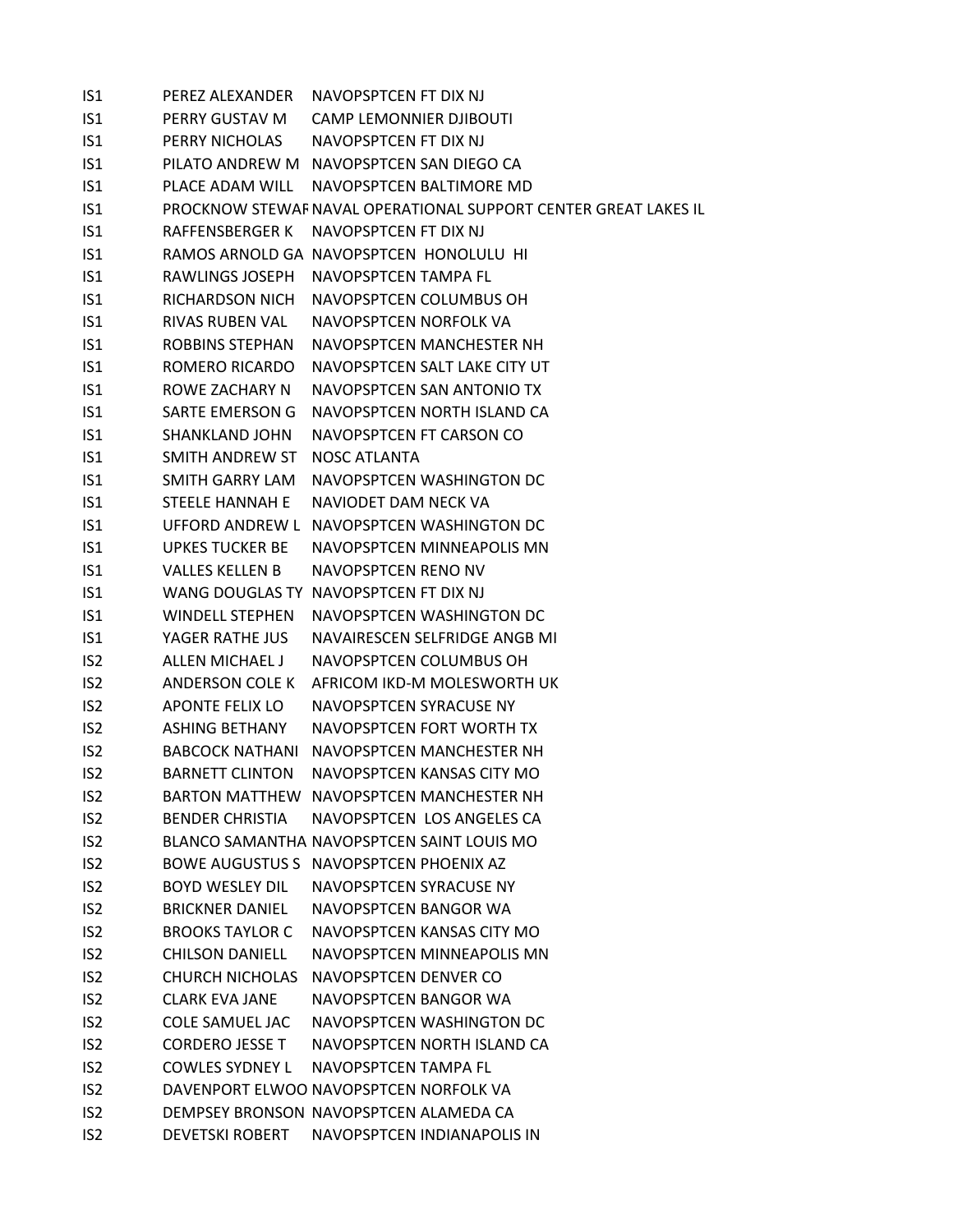| IS <sub>2</sub> |                        | DONLON DYLAN PA NAVOPSPTCEN WASHINGTON DC                       |
|-----------------|------------------------|-----------------------------------------------------------------|
| IS <sub>2</sub> | EDDY ZACHARY GL        | NAVOPSPTCEN DETROIT MI                                          |
| IS <sub>2</sub> | <b>ESPOSITO MICHAE</b> | NAVOPSPTCEN WASHINGTON DC                                       |
| IS <sub>2</sub> | <b>FABEROWSKI NICH</b> | NAVOPSPTCEN DENVER CO                                           |
| IS <sub>2</sub> | <b>FAIRMAN JACQUEL</b> | NAVOPSPTCEN MINNEAPOLIS MN                                      |
| IS <sub>2</sub> | FERRAZZI JOHN M        | NAVOPSPTCEN MANCHESTER NH                                       |
| IS <sub>2</sub> | <b>FRANKLIN COLTON</b> | NAVOPSPTCEN DENVER CO                                           |
| IS <sub>2</sub> | <b>GALBISO ERIC FR</b> | NAVOPSPTCEN DENVER CO                                           |
| IS <sub>2</sub> |                        | GARRETTPATTERSO NAVOPSPTCEN INDIANAPOLIS IN                     |
| IS <sub>2</sub> |                        | GLASFORD DUNCAN NAVAL OPERATIONAL SUPPORT CENTER GREAT LAKES IL |
| IS <sub>2</sub> | <b>HAMILTON KARLI</b>  | NAVOPSPTCEN CORPUS CHRISTI TX                                   |
| IS <sub>2</sub> | HARRISON ROBYN         | NAVOPSPTCEN SAINT LOUIS MO                                      |
| IS <sub>2</sub> | HEINRICH AIMEE         | NAVAL OPERATIONAL SUPPORT CENTER GREAT LAKES IL                 |
| IS <sub>2</sub> |                        | HILL MATTHEW MA NAVOPSPTCEN MADISON WI                          |
| IS <sub>2</sub> | <b>HOLEWINSKI MATT</b> | NAVAL OPERATIONAL SUPPORT CENTER GREAT LAKES IL                 |
| IS <sub>2</sub> |                        | HUDSON RYLEE MA NAVOPSPTCEN SALT LAKE CITY UT                   |
| IS <sub>2</sub> | <b>HUNTER SHERRY A</b> | NAVOPSPTCEN BALTIMORE MD                                        |
| IS <sub>2</sub> | INTHISONE TEIN         | NAVOPSPTCEN MEMPHIS TN                                          |
| IS <sub>2</sub> | <b>JENNINGS DANE I</b> | NAVOPSPTCEN LOS ANGELES CA                                      |
| IS <sub>2</sub> | JONES JAYLON LA        | <b>NAVOPSPTCEN MEMPHIS TN</b>                                   |
| IS <sub>2</sub> | <b>JONES ROCHELLE</b>  | NAVOPSPTCEN FT DIX NJ                                           |
| IS <sub>2</sub> | KAISER BRYAN AN        | NAVOPSPTCEN MINNEAPOLIS MN                                      |
| IS <sub>2</sub> | <b>KERRICK CARLOS</b>  | NAVOPSPTCEN LOS ANGELES CA                                      |
| IS <sub>2</sub> |                        | KING MATTHEW CH NAVOPSPTCEN DETROIT MI                          |
| IS <sub>2</sub> | LACKEY KYLE NAT        | NAVOPSPTCEN BANGOR WA                                           |
| IS <sub>2</sub> | <b>LENZEN CAROLYN</b>  | NAVOPSPTCEN MINNEAPOLIS MN                                      |
| IS <sub>2</sub> | LOMAX MICHAEL A        | NAVOPSPTCEN MEMPHIS TN                                          |
| IS <sub>2</sub> | LOSCH LYDIA JAN        | NAVOPSPTCEN GULFPORT MS                                         |
| IS <sub>2</sub> |                        | MARQUEZ LUIS MA NAVOPSPTCEN ALAMEDA CA                          |
| IS <sub>2</sub> | <b>MARTIN GRACE KA</b> | NAVOPSPTCEN TULSA OK                                            |
| IS <sub>2</sub> | <b>MARTINEFSKI NAK</b> | NAVOPSPTCEN DENVER CO                                           |
| IS <sub>2</sub> |                        | MASTROPASQUA PH NAVOPSPTCEN FT DIX NJ                           |
| IS <sub>2</sub> | MILLER LEAH MAR        | NAVOPSPTCEN MINNEAPOLIS MN                                      |
| IS <sub>2</sub> | <b>MOORE BRITTNEY</b>  | NAVAL OPERATIONAL SUPPORT CENTER GREAT LAKES IL                 |
| IS <sub>2</sub> |                        | MORZELEWSKI PRE NAVOPSPTCEN SALT LAKE CITY UT                   |
| IS <sub>2</sub> |                        | MOULD CHRISTOPH NAVOPSPTCEN NEWPORT RI                          |
| IS <sub>2</sub> | <b>MULLINAX DUSTIN</b> | NAVOPSPTCEN TULSA OK                                            |
| IS <sub>2</sub> | <b>NORIEGA NOELANI</b> | NAVOPSPTCEN LOS ANGELES CA                                      |
| IS <sub>2</sub> | OLSON REBECCA L        | NAVOPSPTCEN BILLINGS MT                                         |
| IS <sub>2</sub> | <b>ORFAN CHRISTOPH</b> | NAVOPSPTCEN SYRACUSE NY                                         |
| IS <sub>2</sub> | PENISTON SHELTO        | NOSC AUGUSTA GA                                                 |
| IS <sub>2</sub> | PEREZ BRYZEN VA        | NAVOPSPTCEN CORPUS CHRISTI TX                                   |
| IS <sub>2</sub> | PIERCE JENNIFER        | NAVOPSPTCEN WASHINGTON DC                                       |
| IS <sub>2</sub> | POTTRATZ JENNIF        | NAVOPSPTCEN BESSEMER AL                                         |
| IS <sub>2</sub> | RICHARDS MICHAE        | NAVOPSPTCEN JACKSONVILLE FL                                     |
| IS <sub>2</sub> | <b>RODGERS JILLIAN</b> | NAVAL OPERATIONAL SUPPORT CENTER GREAT LAKES IL                 |
| IS <sub>2</sub> | RODRIGUEZ STEPH        | NAVOPSPTCEN LOS ANGELES CA                                      |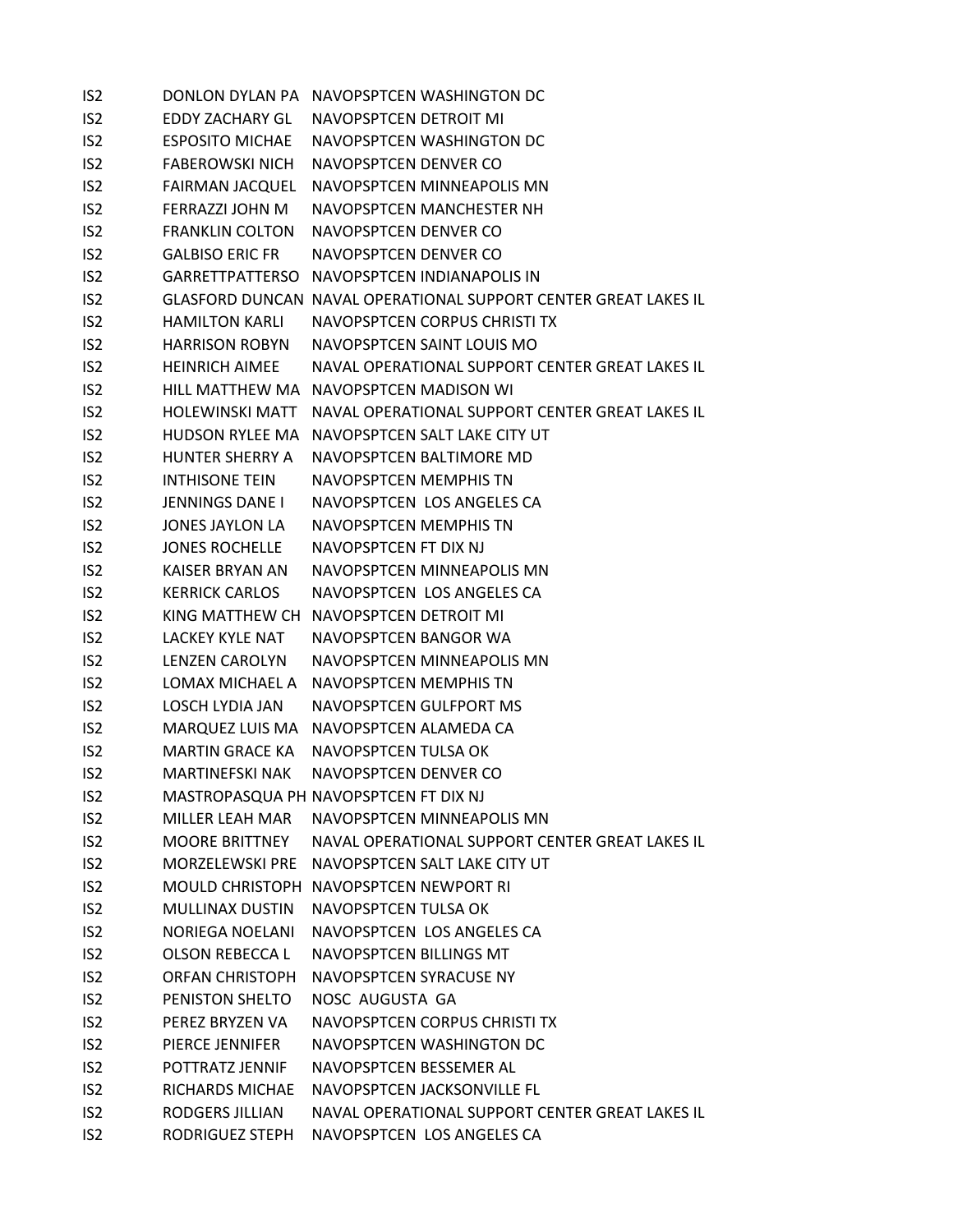| IS <sub>2</sub> | ROMAN VALERIA E              | NAVAL OPERATIONAL SUPPORT CENTER GREAT LAKES IL |
|-----------------|------------------------------|-------------------------------------------------|
| IS <sub>2</sub> | <b>SCARFONE NICHOL</b>       | NAVOPSPTCEN PITTSBURG PA                        |
| IS <sub>2</sub> | SCHMALFELT MICH              | NAVAL OPERATIONAL SUPPORT CENTER GREAT LAKES IL |
| IS <sub>2</sub> |                              | SCHMIDT EMMA JO NAVOPSPTCEN MINNEAPOLIS MN      |
| IS <sub>2</sub> | <b>STORELLI FRANK</b>        | NAVOPSPTCEN SYRACUSE NY                         |
| IS <sub>2</sub> | <b>TESSIER DEREK S</b>       | NAVOPSPTCEN DETROIT MI                          |
| IS <sub>2</sub> |                              | THOMPSON PATRIC NAVOPSPTCEN RICHMOND VA         |
| IS <sub>2</sub> | <b>TOSCO GEORGINA</b>        | NAVOPSPTCEN BALTIMORE MD                        |
| IS <sub>2</sub> |                              | TRYGSTAD GUNNAR NAVOPSPTCEN BANGOR WA           |
| IS <sub>2</sub> | <b>WALKER SLADE TO</b>       | NAVOPSPTCEN COLUMBUS OH                         |
| IS <sub>2</sub> | <b>WALLACE MILES E</b>       | NAVAL OPERATIONAL SUPPORT CENTER GREAT LAKES IL |
| IS <sub>2</sub> | <b>WATERS ERIC JAS</b>       | NAVOPSPTCEN WASHINGTON DC                       |
| IS <sub>2</sub> | WELLS TYESHA NI              | NAVOPSPTCEN SAN ANTONIO TX                      |
| IS <sub>2</sub> | WHEELER DEREK J              | NAVOPSPTCEN BATTLE CREEK MI                     |
| IS <sub>2</sub> | <b>WINGET MANDI JO</b>       | NAVOPSPTCEN COLUMBUS OH                         |
| IS <sub>2</sub> | WRIGHT CORY JAM              | NAVOPSPTCFN NEWPORT RI                          |
| IS <sub>2</sub> | <b>XIONG CHRISTOPH</b>       | NAVOPSPTCEN ALAMEDA CA                          |
| IS <sub>3</sub> |                              | ADAMS TERRY WAY NAVOPSPTCEN HONOLULU HI         |
| IS <sub>3</sub> | <b>BLAIR AMANDA GR</b>       | NAVOPSPTCEN ROCHESTER NY                        |
| IS <sub>3</sub> |                              | BURWELL JENNAMA NAVOPSPTCEN BANGOR WA           |
| IS <sub>3</sub> | <b>HARRIS MICHAEL</b>        | NAVOPSPTCEN PENSACOLA FL                        |
| IS <sub>3</sub> | JACKSON JESSYKA              | NAVOPSPTCEN NEW ORLEANS LA                      |
| IS <sub>3</sub> | <b>JACQUES RYAN AN</b>       | NAVOPSPTCEN MIAMI FL                            |
| IS <sub>3</sub> | LICATA CHRISTIA              | NAVOPSPTCEN BUFFALO NY                          |
| IS <sub>3</sub> | PHILLIPS SHAYNE              | NAVOPSPTCEN ALAMEDA CA                          |
| IS <sub>3</sub> | <b>VERELIEN BRIANN</b>       | <b>NOSC ATLANTA</b>                             |
| IT <sub>1</sub> |                              | ANDERSON CHETAR NAVOPSPTCEN JACKSONVILLE FL     |
| IT <sub>1</sub> |                              | BLANCHARD ANDRE NAVOPSPTCEN TAMPA FL            |
| IT1             |                              | BURRELL LAWRENC NAVOPSPTCEN JACKSONVILLE FL     |
| IT1             |                              | CHARLES GUYLAND COMJSOC FT BRAGG NC             |
| IT1             | <b>CURTIS KIMBERLY</b>       | PERSUPP DET WPNSTA CHARLESTON SC                |
| IT1             | DAIGLE ALEX GRA              | PERSUPP DET NAVSTA SAN DIEGO CA                 |
| IT1             | DOMINGUEZ HUGO               | COMMAREXSECRON ELEVEN SEAL BEACH CA             |
| IT1             | <b>FAY HAROLD EUGE</b>       | NAVOPSPTCEN NORTH ISLAND CA                     |
| IT1             | <b>GAINEY JAQUANA</b>        | NAVOPSPTCEN GREENSBORO NC                       |
| IT1             | <b>GOMAN BENJAMIN</b>        | NOSC AUGUSTA GA                                 |
| IT1             | <b>HAJJAR ELISABET</b>       | NAVOPSPTCEN EARLE COLTS NECK NJ                 |
| IT1             | <b>HALL MYRTLE BRE</b>       | NAVAL OPERATIONAL SUPPORT CENTER GREAT LAKES IL |
| IT1             | HASSAN YUSEF OM              | NAVOPSPTCEN ALAMEDA CA                          |
| IT <sub>1</sub> | <b>HODO GEOFFREY E</b>       | NAVOPSPTCEN BANGOR WA                           |
| IT1             | <b>IBANEZ DUSTIN Q</b>       | NAVOPSPTCEN PORTLAND OR                         |
| IT1             | <b>JACKSON DAVID E</b>       | NAVOPSPTCEN ELEANOR WV                          |
| IT1             | <b>KOELZER STEPHEN</b>       | NAVOPSPTCEN KANSAS CITY MO                      |
| IT1             | <b>KRANE MITCHELL</b>        | NAVOPSPTCEN PHOENIX AZ                          |
| IT1             | <b>LAMBRIGHT CHRIS</b>       | NAVOPSPTCEN GREENVILLE SC                       |
| IT1             | MCNAIR BRYAN DO CORIVRON TEN |                                                 |
| IT <sub>1</sub> |                              | MOORE NATHANIEL NAVOPSPTCEN SIOUX FALLS SD      |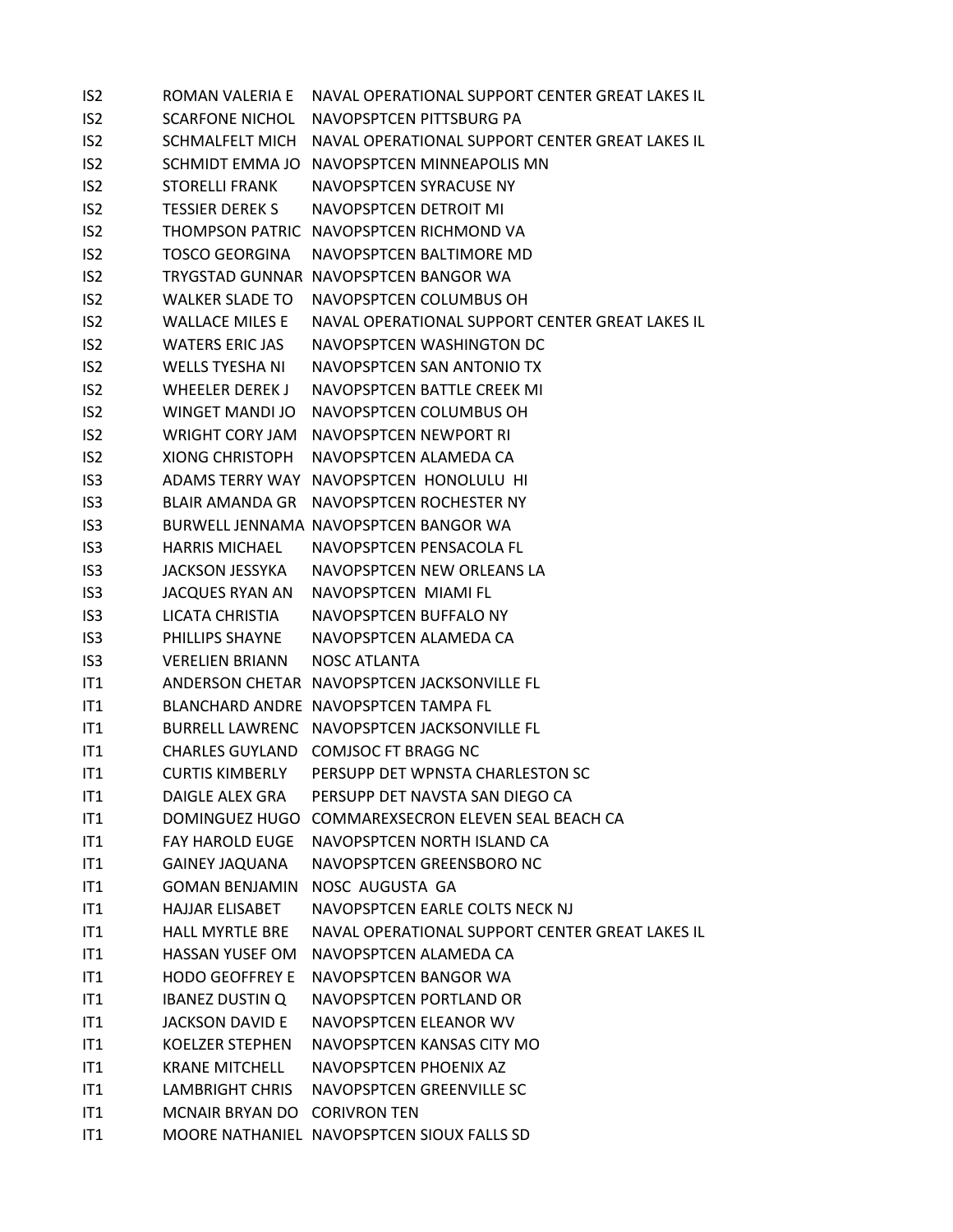| IT1             | <b>MYERS CHRISTOPH</b> | NAVOPSPTCEN SPRINGFIELD MO                                      |
|-----------------|------------------------|-----------------------------------------------------------------|
| IT1             | NATION JAMES CH        | NAVOPSPTCEN NORTH ISLAND CA                                     |
| IT1             |                        | NOBLE TANYA REB NAVOPSPTCEN SAN JOSE CA                         |
| IT <sub>1</sub> | PARKER RICKEY V        | NAVOPSPTCEN SAN DIEGO CA                                        |
| IT1             | PAUL DANIEL C          | <b>CAMP LEMONNIER DJIBOUTI</b>                                  |
| IT1             | PAYNE MARIA CRI        | NOSC ATLANTA                                                    |
| IT1             | <b>PLATTE ALEXIS N</b> | NAVIODET DAM NECK VA                                            |
| IT1             | QUINN KUIANA JU        | NAVOPSPTCEN JACKSONVILLE FL                                     |
| IT <sub>1</sub> |                        | RAMIREZ GUSTAVO NAVOPSPTCEN LOS ANGELES CA                      |
| IT1             | <b>REMNET LISA SIN</b> | NAVOPSPTCEN COLUMBUS OH                                         |
| IT <sub>1</sub> | RHINES KEENAN G        | NAVOPSPTCEN BALTIMORE MD                                        |
| IT1             | RICHARDS KEVIN         | NAVOPSPTCEN PLAINVILLE CT                                       |
| IT <sub>1</sub> |                        | RODRIGUE JOSHUA NAVOPSPTCEN SACRAMENTO CA                       |
| IT <sub>1</sub> | RUDSINSKI CHASE        | NAVAL OPERATIONAL SUPPORT CENTER GREAT LAKES IL                 |
| IT1             | RUSSELL SHERI E        | NAVOPSPTCEN NORFOLK VA                                          |
| IT1             |                        | SANDERS BRANDON CAMP LEMONNIER DJIBOUTI                         |
| IT <sub>1</sub> |                        | SCOTT MARCUS LA NAVOPSPTCEN FORT WORTH TX                       |
| IT <sub>1</sub> | SULLIVAN JACY A        | NAVOPSPTCEN SYRACUSE NY                                         |
| IT <sub>1</sub> | SULLIVAN MICHAE        | NAVOPSPTCEN BESSEMER AL                                         |
| IT1             | <b>WALKER MAURICE</b>  | NAVOPSPTCEN TUCSON AZ                                           |
| IT1             | WILLIS TAYLOR M        | PERSUPP DET NEW LONDON CT                                       |
| IT1             |                        | WINN ELIZABETH NAVOPSPTCEN NORFOLK VA                           |
| IT <sub>1</sub> |                        | WOOD DANIELA NAVOPSPTCEN WASHINGTON DC                          |
| IT <sub>1</sub> |                        | WOOTEN CARLANDR CAMP LEMONNIER DJIBOUTI                         |
| IT1             |                        | WORNICK CHASE M NAVOPSPTCEN NORTH ISLAND CA                     |
| IT1             |                        | YARBROUGH NICHO NAVOPSPTCEN LITTLE ROCK AR                      |
| IT <sub>2</sub> |                        | ALONSO ALEJANDR NAVOPSPTCEN EL PASO TX                          |
| IT <sub>2</sub> |                        | ANDREW TONY EDW NAVOPSPTCEN CHARLESTON SC                       |
| IT <sub>2</sub> | ARMOTO JC              | NAVOPSPTCEN INDIANAPOLIS IN                                     |
| IT <sub>2</sub> |                        | BAAS SEAN JONAT NAVOPSPTCEN NEW ORLEANS LA                      |
| IT <sub>2</sub> |                        | BARKLEY MATTHEW NAVOPSPTCEN NASHVILLE TN                        |
| IT <sub>2</sub> | <b>BARTLETT TATE N</b> | NAVOPSPTCEN WICHITA KS                                          |
| IT <sub>2</sub> | <b>BEIERSDORF JONA</b> | NAVOPSPTCEN PORTLAND OR                                         |
| IT <sub>2</sub> |                        | BOWDRY DERRICK NAVAL OPERATIONAL SUPPORT CENTER GREAT LAKES IL  |
| IT <sub>2</sub> |                        | BROWN HUNTER JA NAVOPSPTCEN MEMPHIS TN                          |
| IT <sub>2</sub> |                        | BUENO MANUEL JU NAVAL OPERATIONAL SUPPORT CENTER GREAT LAKES IL |
| IT <sub>2</sub> | <b>BURT WILLIAM MI</b> | NAVOPSPTCEN WILMINGTON DE                                       |
| IT <sub>2</sub> |                        | CARMASSI ANTHON NAVOPSPTCEN PITTSBURGH PA                       |
| IT <sub>2</sub> |                        | CARPENTER SCOTT NAVOPSPTCEN INDIANAPOLIS IN                     |
| IT <sub>2</sub> |                        | CASTROSANCHEZ M NAVOPSPTCEN PUERTO RICO                         |
| IT <sub>2</sub> | <b>CENSKY CAMERON</b>  | NAVOPSPTCEN WASHINGTON DC                                       |
| IT <sub>2</sub> |                        | CHANEY ANDREW P NAVOPSPTCEN TALLAHASSEE FL                      |
| IT <sub>2</sub> | <b>CLAYTONLUCE PET</b> | NAVOPSPTCEN RALEIGH NC                                          |
| IT <sub>2</sub> |                        | COLEMAN CHANCE NAVOPSPTCEN EVERETT WA                           |
| IT <sub>2</sub> | COOPER RAMZEE A        | <b>NOSC ATLANTA</b>                                             |
| IT <sub>2</sub> | <b>CURRY DEVIN EAR</b> | <b>CORIVRON TEN</b>                                             |
| IT <sub>2</sub> | DAVIS MICHAEL C        | NAVOPSPTCEN MEMPHIS TN                                          |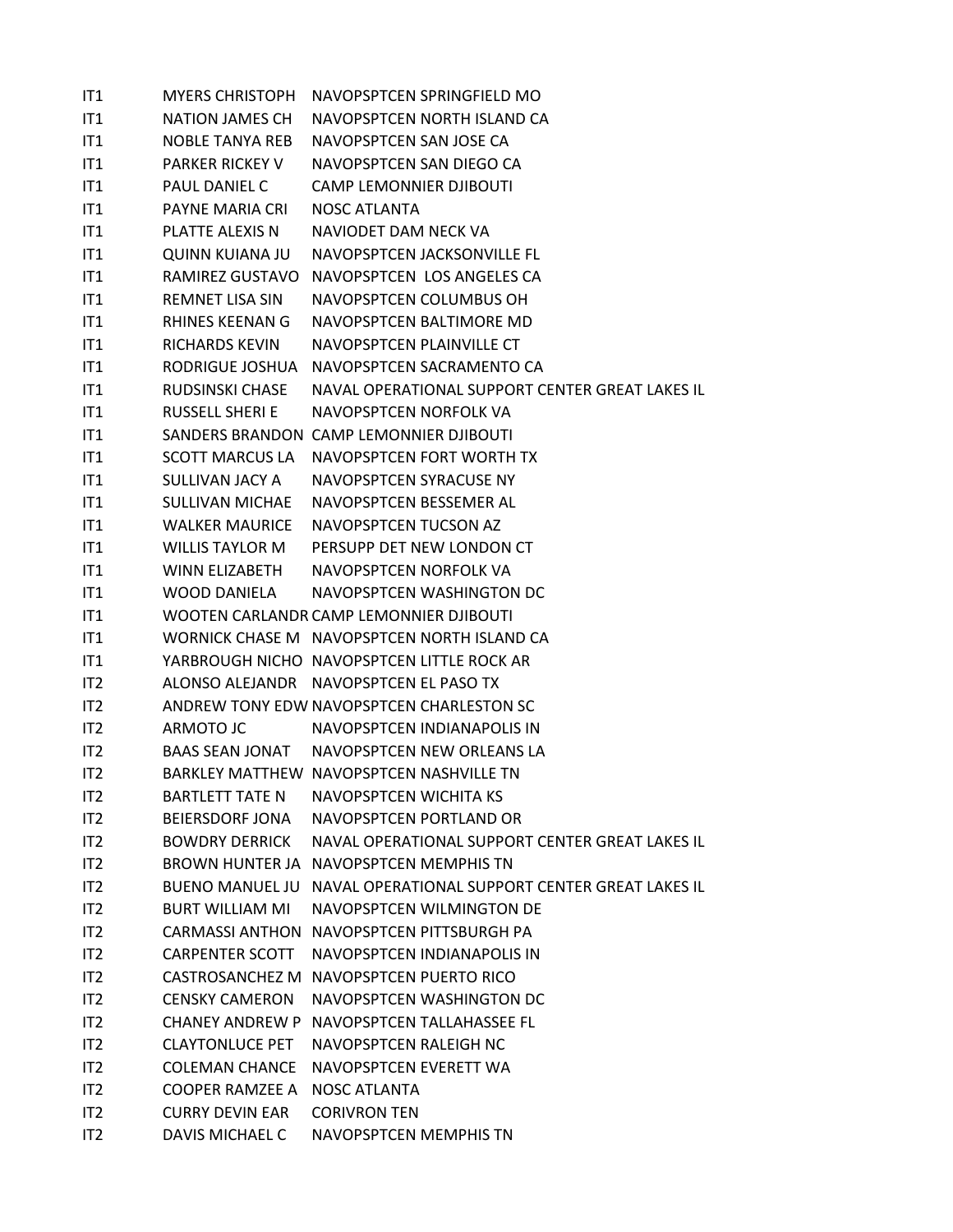| IT <sub>2</sub> |                        | DELEON EDWINA M NAVOPSPTCEN NORFOLK VA           |
|-----------------|------------------------|--------------------------------------------------|
| IT2             |                        | DICESARE JOSHUA NAVOPSPTCEN NEWPORT RI           |
| IT2             |                        | DIMAYUGA MICHAE NAVOPSPTCEN AMITYVILLE NY        |
| IT <sub>2</sub> |                        | DOMINGUEZ DIXIE NAVOPSPTCEN BRONX NY             |
| IT <sub>2</sub> |                        | DOSCHER JESSICA NAVOPSPTCEN FT DIX NJ            |
| IT <sub>2</sub> | EDWARDS KIDANI         | NAVOPSPTCEN HOUSTON TX(UC)                       |
| IT <sub>2</sub> | ELLIS JACOB FRA        | NAVOPSPTCEN PORTLAND OR                          |
| IT2             |                        | ELROD CODY TODD PERSUPP DET GULFPORT MS          |
| IT <sub>2</sub> | FERGUSON ISIAH         | NAVOPSPTCEN GULFPORT MS                          |
| IT2             |                        | FESTA ROCCO JAM NAVOPSPTCEN QUINCY MA            |
| IT2             | <b>GANIBE ZACHARY</b>  | NAVOPSPTCEN HONOLULU HI                          |
| IT2             |                        | GEOFFREY TYLER NAVOPSPTCEN COLUMBUS GA           |
| IT2             |                        | GLEASON WILLIAM NAVOPSPTCEN EARLE COLTS NECK NJ  |
| IT <sub>2</sub> |                        | GOEMANS LAURA A NAVOPSPTCEN HONOLULU HI          |
| IT2             |                        | GOMEZ ANDREW IS NAVOPSPTCEN MORENO VALLEY CA     |
| IT <sub>2</sub> |                        | GREER JOHN TYLO NAVOPSPTCEN PITTSBURG PA         |
| IT2             |                        | HAMILTON MATTHE NAVOPSPTCEN AKRON OH             |
| IT2             |                        | HARDY RYAN MARK NAVOPSPTCEN BUFFALO NY           |
| IT <sub>2</sub> |                        | HEMMERT DAKOTA NAVOPSPTCEN OKLAHOMA CITY OK      |
| IT <sub>2</sub> |                        | HERNANDEZ ABRAH NAVOPSPTCEN MIAMI FL             |
| IT <sub>2</sub> |                        | HOLMES MICHAELA PERSUPP DET WPNSTA CHARLESTON SC |
| IT2             |                        | HUFFMAN ERICH H NAVOPSPTCEN LEMOORE CA           |
| IT2             |                        | ILANO MIKEEDWAR NAVOPSPTCEN NORTH ISLAND CA      |
| IT <sub>2</sub> |                        | JOHNSON MICHAH NAVOPSPTCEN SHREVEPORT LA         |
| IT <sub>2</sub> | KIELTSCH SKYLAR        | NAVOPSPTCEN FORT WORTH TX                        |
| IT <sub>2</sub> | LAWSON DANIEL E        | NAVOPSPTCEN PENSACOLA FL                         |
| IT2             | LEE GARRETT PAT        | NAVAL OPERATIONAL SUPPORT CENTER GREAT LAKES IL  |
| IT <sub>2</sub> |                        | MARTINEZ NELSON NAVOPSPTCEN PHOENIX AZ           |
| IT <sub>2</sub> |                        | MCCLIMANS KAITL FLELOGSUPPRON SIX ONE            |
| IT <sub>2</sub> |                        | MCNEIL FRENCHON NAVOPSPTCEN BANGOR WA            |
| IT <sub>2</sub> | MITRA CHESMIRE         | PERSUPP DET NAVSTA SAN DIEGO CA                  |
| IT <sub>2</sub> | <b>MORALES ALLYEN</b>  | NAVOPSPTCEN HARLINGEN TX                         |
| IT <sub>2</sub> | <b>MORALES GABRIEL</b> | NAVOPSPTCEN PORTLAND OR                          |
| IT <sub>2</sub> | <b>MORROW JASON P</b>  | NAVOPSPTCEN GREEN BAY WI                         |
| IT <sub>2</sub> | MUNOZ RUBEN            | NAVOPSPTCEN BALTIMORE MD                         |
| IT <sub>2</sub> | NEIN MATTHEW ST        | NAVOPSPTCEN PORTLAND OR                          |
| IT <sub>2</sub> | <b>NETHON KN ANTE</b>  | NAVOPSPTCEN AGANA GU                             |
| IT <sub>2</sub> | <b>OWENS SHANTAY L</b> | NAVOPSPTCEN NORFOLK VA                           |
| IT <sub>2</sub> | PARSONS ALYSHA         | NAVOPSPTCEN NORFOLK VA                           |
| IT <sub>2</sub> | PEREZ NATHANIEL        | <b>FLELOGSUPPRON FIVE FIVE</b>                   |
| IT <sub>2</sub> | PFEIFFER JEREMY        | NAVOPSPTCEN COLUMBUS OH                          |
| IT <sub>2</sub> | PHILLIPS MELISS        | NAVOPSPTCEN OKLAHOMA CITY OK                     |
| IT <sub>2</sub> | RAMIREZ ANA MAR        | NAVOPSPTCEN PORT HUENEME CA                      |
| IT <sub>2</sub> | RIOSSANCHEZ GEN        | NAVOPSPTCEN PUERTO RICO                          |
| IT <sub>2</sub> | ROBERTSON KIRA         | NAVOPSPTCEN PENSACOLA FL                         |
| IT <sub>2</sub> | ROLAND JEAN MAR        | NAVOPSPTCEN ALBUQUERQUE NM                       |
| IT <sub>2</sub> | ROMO MAURICIO          | NAVOPSPTCEN PHOENIX AZ                           |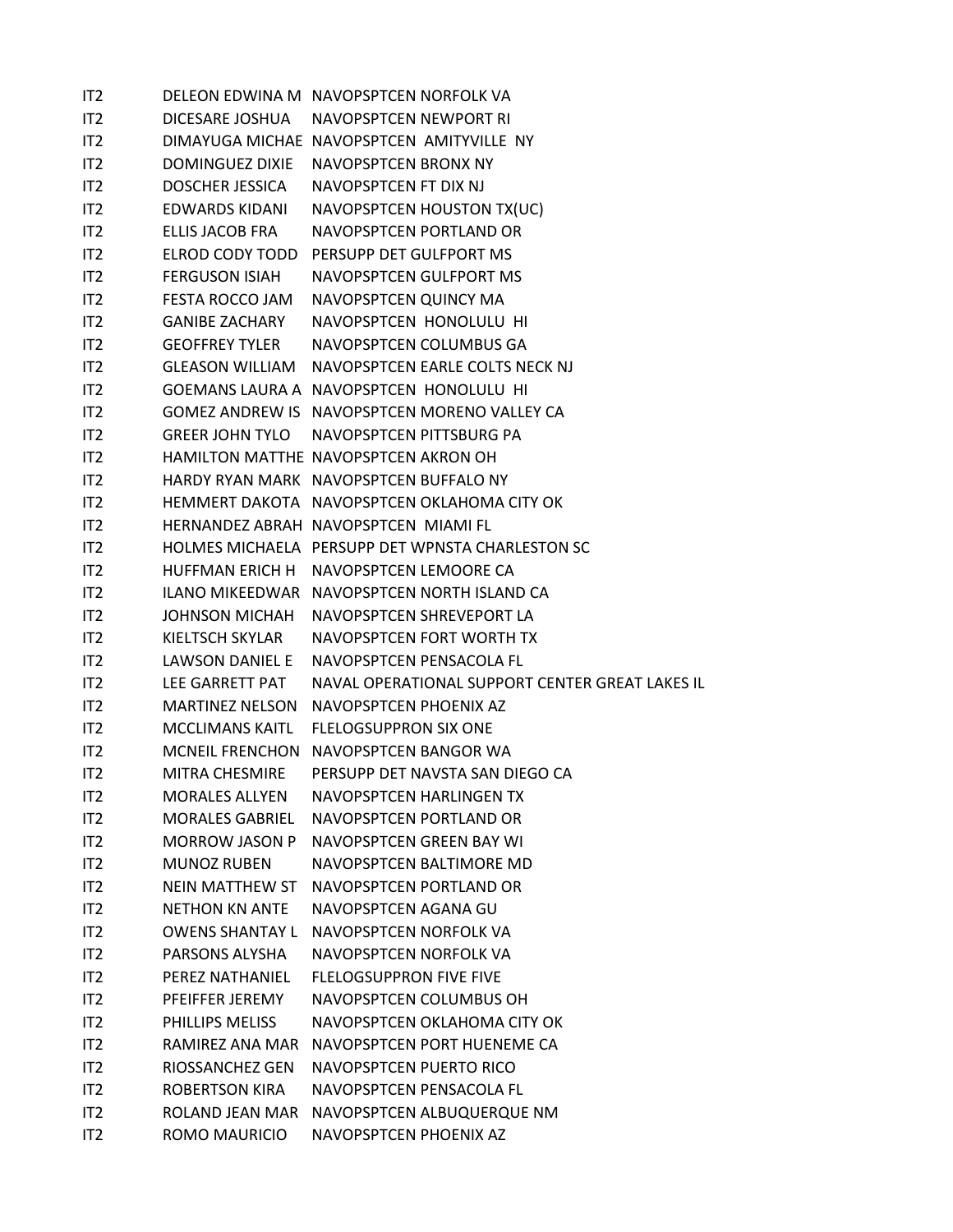| IT2             | <b>SCHIPPER ROBIN</b>  | NAVOPSPTCEN DENVER CO                            |
|-----------------|------------------------|--------------------------------------------------|
| IT <sub>2</sub> | <b>SCHRICKEL JACKS</b> | NAVOPSPTCEN KANSAS CITY MO                       |
| IT <sub>2</sub> | SMITH TIANA ISH        | NAVOPSPTCEN COLUMBUS GA                          |
| IT <sub>2</sub> | SPIEGELBLATT JE        | NAVOPSPTCEN BALTIMORE MD                         |
| IT <sub>2</sub> | <b>STEPHAN BRIAN R</b> | NAVOPSPTCEN PITTSBURG PA                         |
| IT <sub>2</sub> | <b>STOUT JAMES BRE</b> | NAVOPSPTCEN PENSACOLA FL                         |
| IT <sub>2</sub> | SWALLOWJONES TY        | NAVOPSPTCEN PORTLAND OR                          |
| IT <sub>2</sub> | <b>TAFT MARTIN SFA</b> | NAVOPSPTCEN TUCSON AZ                            |
| IT <sub>2</sub> | <b>TAYLOR BLAKE AN</b> | NAVOPSPTCEN KANSAS CITY MO                       |
| IT <sub>2</sub> | <b>TAYLOR JACKSON</b>  | NAVOPSPTCEN KANSAS CITY MO                       |
| IT <sub>2</sub> | <b>TAYLOR JUSTIN M</b> | NAVOPSPTCEN PHOENIX AZ                           |
| IT2             | <b>TRUJILLO JAIME</b>  | NAVOPSPTCEN DENVER CO                            |
| IT <sub>2</sub> | <b>VOLTZ MARKEITH</b>  | NAVOPSPTCEN DENVER CO                            |
| IT2             | <b>WATKINS LARRY A</b> | NAVOPSPTCEN WASHINGTON DC                        |
| IT <sub>2</sub> |                        | WHEELUS TIMOTHY NAVOPSPTCEN TAMPA FL             |
| IT <sub>2</sub> |                        | WORSENCROFT ZAN NAVOPSPTCEN LITTLE ROCK AR       |
| IT3             | <b>AGUIRRE ISAIAH</b>  | NAVAL OPERATIONAL SUPPORT CENTER GREAT LAKES IL  |
| IT <sub>3</sub> | ALLEN ZACHARY S        | NAVOPSPTCEN CHEYENNE WY                          |
| IT <sub>3</sub> | ANAYA IVAN AZAF        | NAVOPSPTCEN FORT WORTH TX                        |
| IT <sub>3</sub> | <b>BAKER JUSTIN LE</b> | NAVOPSPTCEN SHREVEPORT LA                        |
| IT <sub>3</sub> | BARAJAS BRANDON        | NAVOPSPTCEN PHOENIX AZ                           |
| IT <sub>3</sub> | <b>BARRETT TAYLOR</b>  | NAVOPSPTCEN CHATTANOOGA TN                       |
| IT3             | <b>BELL DKEMBE NAS</b> | NAVOPSPTCEN BRONX NY                             |
| IT <sub>3</sub> | <b>BOLLINGER ALEK</b>  | NAVOPSPTCEN PITTSBURG PA                         |
| IT <sub>3</sub> |                        | BOWERS ALEXANDE PERSUPP DET EVERETT WA           |
| IT3             | <b>BRADLEY JONATHA</b> | NAVOPSPTCEN ADELPHI MD                           |
| IT <sub>3</sub> | <b>BRADY CODY ALEX</b> | NAVOPSPTCEN WASHINGTON DC                        |
| IT <sub>3</sub> | <b>BRYANT ZACKERY</b>  | NAVOPSPTCEN OKLAHOMA CITY OK                     |
| IT3             | <b>BURKE JUSTIN PA</b> | NAVOPSPTCEN NEWPORT RI                           |
| IT <sub>3</sub> | <b>CASWELL TRAVIS</b>  | NAVOPSPTCEN BESSEMER AL                          |
| IT <sub>3</sub> | CHARVAT JEREMIA        | NAVOPSPTCEN PENSACOLA FL                         |
| IT3             |                        | COMPEAU TRENTON NAVOPSPTCEN PHOENIX AZ           |
| IT <sub>3</sub> | <b>COPE DALTON ALE</b> | NAVOPSPTCFN INDIANAPOLIS IN                      |
| IT <sub>3</sub> |                        | CROSTHWAITE JAC NAVOPSPTCEN TAMPA FL             |
| IT3             | DALTON SHANNAH         | NAVOPSPTCEN SAN DIEGO CA                         |
| IT3             |                        | DEJESUS EMMANUE PERSUPP DET WPNSTA CHARLESTON SC |
| IT3             | <b>DIGGS GAGE CHRI</b> | NAVOPSPTCEN KANSAS CITY MO                       |
| IT3             | DISHMAN NICHOLA        | NAVOPSPTCFN KNOXVILLF TN                         |
| IT <sub>3</sub> | <b>DUNN DANIEL RAY</b> | NAVOPSPTCEN KNOXVILLE TN                         |
| IT3             | <b>EASTER JOSHUA A</b> | NAVOPSPTCEN OKLAHOMA CITY OK                     |
| IT <sub>3</sub> | EINHAUS JAMES S        | NAVOPSPTCEN DECATUR IL                           |
| IT3             | <b>FELIX SHANNON C</b> | <b>NOSC ATLANTA</b>                              |
| IT3             | FERNANDEZCACHO         | NAVOPSPTCEN SACRAMENTO CA                        |
| IT3             | <b>FREDRICHSEN JON</b> | NAVOPSPTCEN HOUSTON TX(UC)                       |
| IT <sub>3</sub> | <b>FULGER LARAJAY</b>  | NAVOPSPTCEN TAMPA FL                             |
| IT <sub>3</sub> | <b>GARCIA ALAN JOS</b> | FLELOGSUPPRON FIVE EIGHT                         |
| IT <sub>3</sub> | <b>GORMAN SHANE F</b>  | NAVOPSPTCEN FT DIX NJ                            |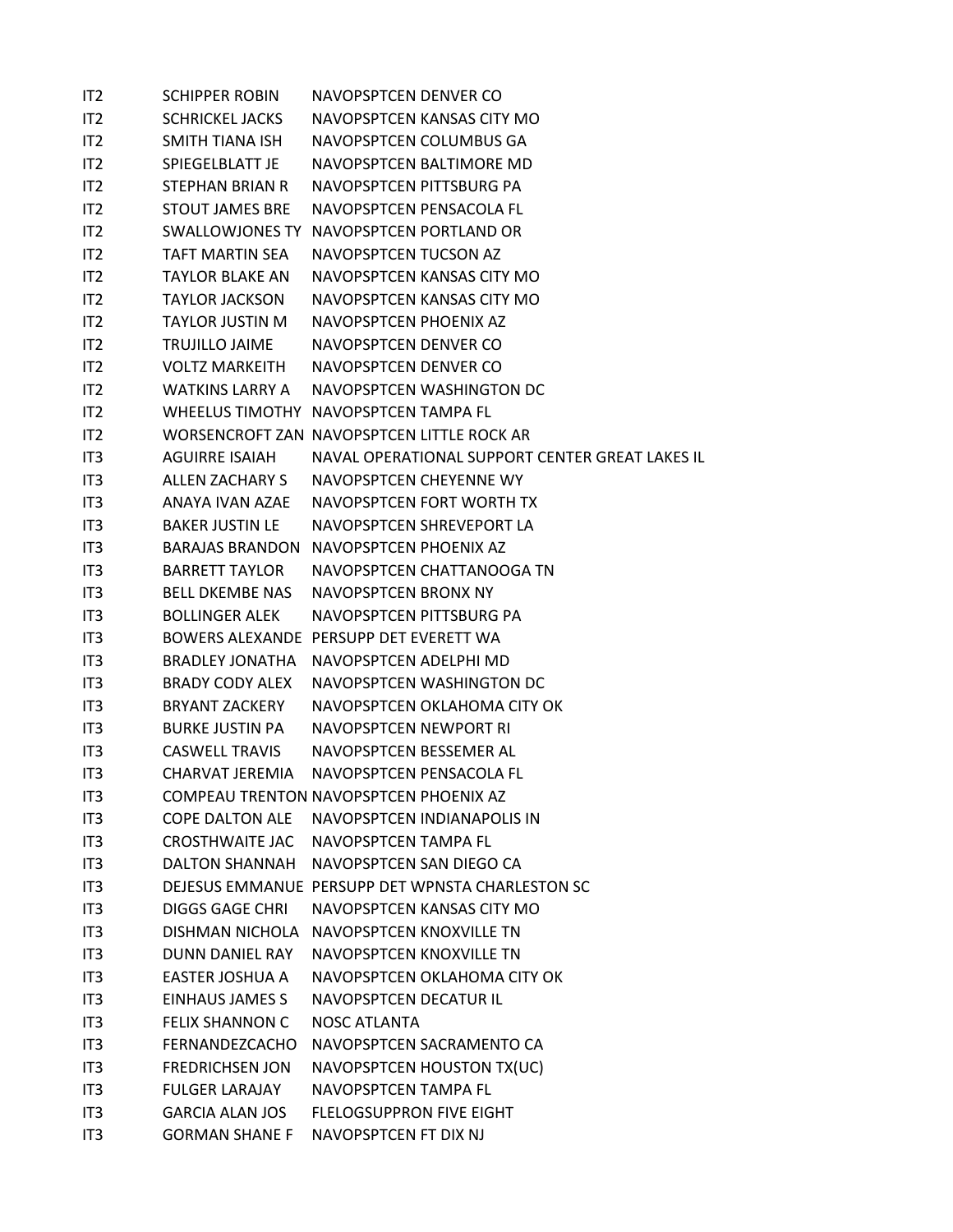| IT3             | HAYNES ANTHONY         | PERSUPP DET JACKSONVILLE FL                                     |
|-----------------|------------------------|-----------------------------------------------------------------|
| IT <sub>3</sub> | HERNANDEZ JUAN         | NAVOPSPTCEN BALTIMORE MD                                        |
| IT3             |                        | HERRERA ERNESTO NAVOPSPTCEN SAN ANTONIO TX                      |
| IT3             |                        | HINSON SAMONE M NAVAL OPERATIONAL SUPPORT CENTER GREAT LAKES IL |
| IT3             |                        | HUBBARD ADAM DE NAVOPSPTCEN BANGOR WA                           |
| IT3             |                        | HUNTER CHRISTOP NAVOPSPTCEN PLAINVILLE CT                       |
| IT3             | JOINER KENNETH         | NAVOPSPTCEN ALLENTOWN PA                                        |
| IT3             | JONES TIARA MON        | <b>CORIVRON TEN</b>                                             |
| IT3             | KINDRED JOSHUA         | NAVOPSPTCEN ORLANDO FL                                          |
| IT3             | KREKLAU ZACHARY        | NAVOPSPTCEN DETROIT MI                                          |
| IT3             | KROK JOHN ZACHA        | COMMAREXSECRON ELEVEN SEAL BEACH CA                             |
| IT3             | LAWSON KHYRE JA        | NAVOPSPTCEN PEORIA IL                                           |
| IT3             | LENZ NATHAN BRA        | NAVOPSPTCEN PHOENIX AZ                                          |
| IT3             |                        | LEON MATTHEW JA NAVOPSPTCEN OKLAHOMA CITY OK                    |
| IT3             | LISCO KYLE MICH        | NAVOPSPTCEN CINCINNATI OH                                       |
| IT3             | LUTZ SAMUEL FLE        | NAVOPSPTCEN NORFOLK VA                                          |
| IT3             | <b>MARTINEZ DAISY</b>  | NAVOPSPTCEN ORLANDO FL                                          |
| IT3             | MARTINEZ FRANCI        | NAVOPSPTCEN PHOENIX AZ                                          |
| IT3             | <b>MATHIS HAKEEN I</b> | PERSUPP DET WPNSTA CHARLESTON SC                                |
| IT3             |                        | MEREDITH ALEXAN NAVOPSPTCEN INDIANAPOLIS IN                     |
| IT3             | MILLER JAISON M        | NAVOPSPTCEN NORTH ISLAND CA                                     |
| IT3             |                        | MONTESRODRIGUEZ NAVOPSPTCEN NORTH ISLAND CA                     |
| IT3             |                        | MORAN LUIS OMAR NAVOPSPTCEN BRONX NY                            |
| IT3             |                        | MOREL PABLO SER NAVOPSPTCEN ALLENTOWN PA                        |
| IT3             |                        | MUANA ANDREW JA NAVOPSPTCEN CHARLOTTE NC                        |
| IT3             | NAVARRO NICHOL         | NAVOPSPTCEN AMITYVILLE NY                                       |
| IT3             | NELSON DARREN J        | NAVOPSPTCEN SAGINAW MI                                          |
| IT3             | <b>OSHIRO QUINCY T</b> | NAVOPSPTCEN EL PASO TX                                          |
| IT3             | PETERSON DARIUS        | NAVOPSPTCEN PENSACOLA FL                                        |
| IT <sub>3</sub> | PRASERTSITH ATT        | COMMAREXSECRON ELEVEN SEAL BEACH CA                             |
| IT <sub>3</sub> |                        | RAKESTRAW JACOB NAVOPSPTCEN INDIANAPOLIS IN                     |
| IT3             | <b>RIVAS GABRIEL</b>   | COMMAREXSECRON ELEVEN SEAL BEACH CA                             |
| IT3             |                        | RODGERS ZACHARY NAVOPSPTCEN ALBUQUERQUE NM                      |
| IT3             | RON THALYA CECI        | NAVOPSPTCEN AMITYVILLE NY                                       |
| IT3             | SANCHEZ LIAM GI        | NAVOPSPTCEN PHOENIX AZ                                          |
| IT3             |                        | SHEPHERD JORDON NAVOPSPTCEN CHARLOTTE NC                        |
| IT <sub>3</sub> | SIGARROBA ADRIA        | NAVOPSPTCEN PHOENIX AZ                                          |
| IT3             |                        | SMITH BRANDON M NOSC AUGUSTA GA                                 |
| IT3             | <b>SMITH FREDRICK</b>  | NAVOPSPTCEN MORENO VALLEY CA                                    |
| IT3             | SMITH SHANE THO        | NAVOPSPTCEN HOUSTON TX(UC)                                      |
| IT3             | <b>STEELE AUSTIN J</b> | NAVOPSPTCEN TOLEDO OH                                           |
| IT3             | <b>SYBRANDY TRAVIS</b> | PERSUPP DET EVERETT WA                                          |
| IT3             | TRACER DAKOTA D        | NAVOPSPTCEN PORTLAND OR                                         |
| IT <sub>3</sub> |                        | UNDERWOOD SPENC NAVOPSPTCEN BATTLE CREEK MI                     |
| IT3             | <b>WEBER JUSTIN TI</b> | NAVOPSPTCEN MEMPHIS TN                                          |
| IT3             | <b>WIDTFELDT JEREM</b> | NAVOPSPTCEN SAN DIEGO CA                                        |
| IT3             | <b>WILLIAMS DANIEL</b> | NAVOPSPTCEN FORT WORTH TX                                       |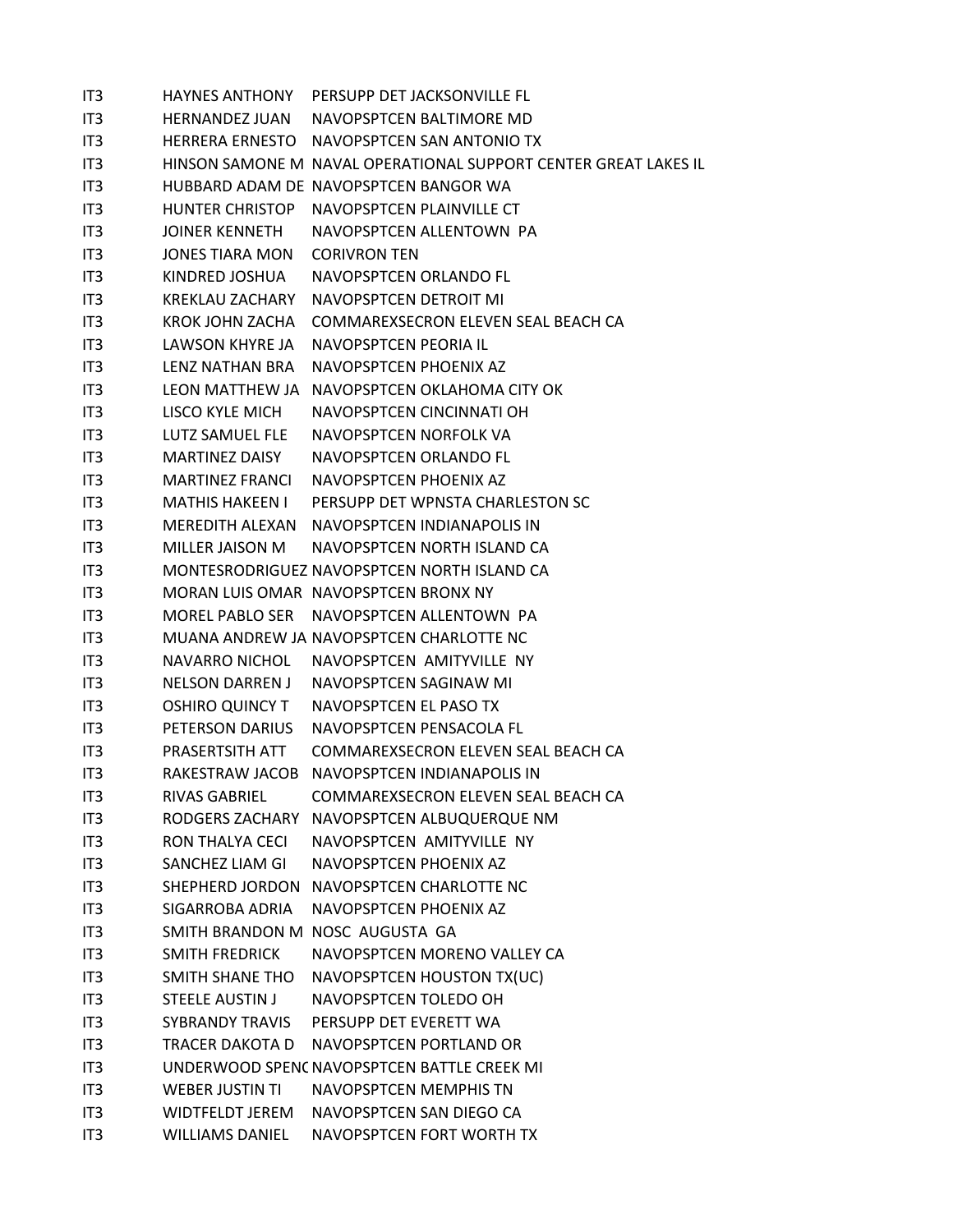LN1 BROWN DAWAYNE S NAVOPSPTCEN JACKSONVILLE FL LN1 MONTGOMERY GEOINAVOPSPTCEN FORT WORTH TX LN1 MORALES PEADROL NAVOPSPTCEN MIAMI FL LN1 THOMAS KEVIN NAVAL OPERATIONAL SUPPORT CENTER GREAT LAKES IL LN1 VELILLA KARLA C NAVOPSPTCEN JACKSONVILLE FL LN2 LAMAR MARIO TER NAVOPSPTCEN ALAMEDA CA LS1 ALCIUS DIEUDONN NAVOPSPTCEN NORFOLK VA LS1 BAILEY BARBARA NAVOPSPTCEN MORENO VALLEY CA LS1 BELYEA ERIC ARM NAVOPSPTCEN WASHINGTON DC LS1 BETANCUR EDISON NAVOPSPTCEN JACKSONVILLE FL LS1 BORDERS MAYRA L NAVOPSPTCEN FORT WORTH TX LS1 BRIGGS BRANDON NAVOPSPTCEN ALBANY NY LS1 CONROY SEAN JOS FLTLOGSUPPSQD64 LS1 CRUZ NELSON NAVOPSPTCEN ORLANDO FL LS1 CRUZ RYAN B NAVOPSPTCEN PITTSBURG PA LS1 CUEVASGONZALES NAVOPSPTCEN BRONX NY LS1 DENG ZHEN C NAVOPSPTCEN BRONX NY LS1 GALVIN ROBERT J NAVOPSPTCEN NEWPORT RI LS1 HAWLEY JOSHUA C NAVOPSPTCEN TUCSON AZ LS1 HELLER ANA JACQ NAVOPSPTCEN FT DIX NJ LS1 HICKS JAY KENT NAVOPSPTCEN ORLANDO FL LS1 HILL BYRON ULYS NAVOPSPTCEN FORT WORTH TX LS1 KUCHENBROD PAUL NAVOPSPTCEN EBENSBURG PA LS1 LEVELLECOMBS CH NAVOPSPTCEN WEST PALM BEACH FL LS1 MALLORY MARSHAL NAVOPSPTCEN SAN DIEGO CA LS1 MANLAPAZ ALAN PERSUPP DET GULFPORT MS LS1 MOLINE MEGAN GA PERSUPP DET EVERETT WA LS1 MURRY SCOTT MAR NAVOPSPTCEN ALLENTOWN PA LS1 OSAGIEDE EDWARD NAVOPSPTCEN BRONX NY LS1 POTTER CHARMAIN NAVOPSPTCEN TAMPA FL LS1 REYES MIGUEL AN NAVOPSPTCEN BUFFALO NY LS1 SCHNEGELBERGER TWO ZERO SEABEE READINESS GROUP GULFPORT MS LS1 SESSION ERIC WE PERSUPP DET WPNSTA CHARLESTON SC LS1 SITZMANN JENNIF NAVOPSPTCEN DENVER CO LS1 TABIOS JETRIX S NAVOPSPTCEN LAS VEGAS NV LS1 URBAN SOFIA GAB NAVOPSPTCEN SAN DIEGO CA LS1 WILLIAMS STEVEN NAVOPSPTCEN HOUSTON TX(UC) LS1 YU HELEN ROSE NAVOPSPTCEN HONOLULU HI LS2 DJAMPOUOP SUZY NAVOPSPTCEN WASHINGTON DC LS2 EGUNJOBI BOLAJI NAVOPSPTCEN HONOLULU HI LS2 GUTIERREZSTECKL NAVOPSPTCEN DETROIT MI LS2 NGUYEN DAVID AN NAVOPSPTCEN HOUSTON TX(UC) LS2 ODEKUNLE OLUSEG CAMP LEMONNIER DJIBOUTI LS2 SESSING CLAUDIA NAVOPSPTCEN WEST PALM BEACH FL LS2 TELLORAMIREZ WI NAVOPSPTCEN ORLANDO FL LS2 UDOH ENOBONG DA NAVOPSPTCEN FT DIX NJ LS2 WAGNER BRANDON NAVOPSPTCEN BESSEMER AL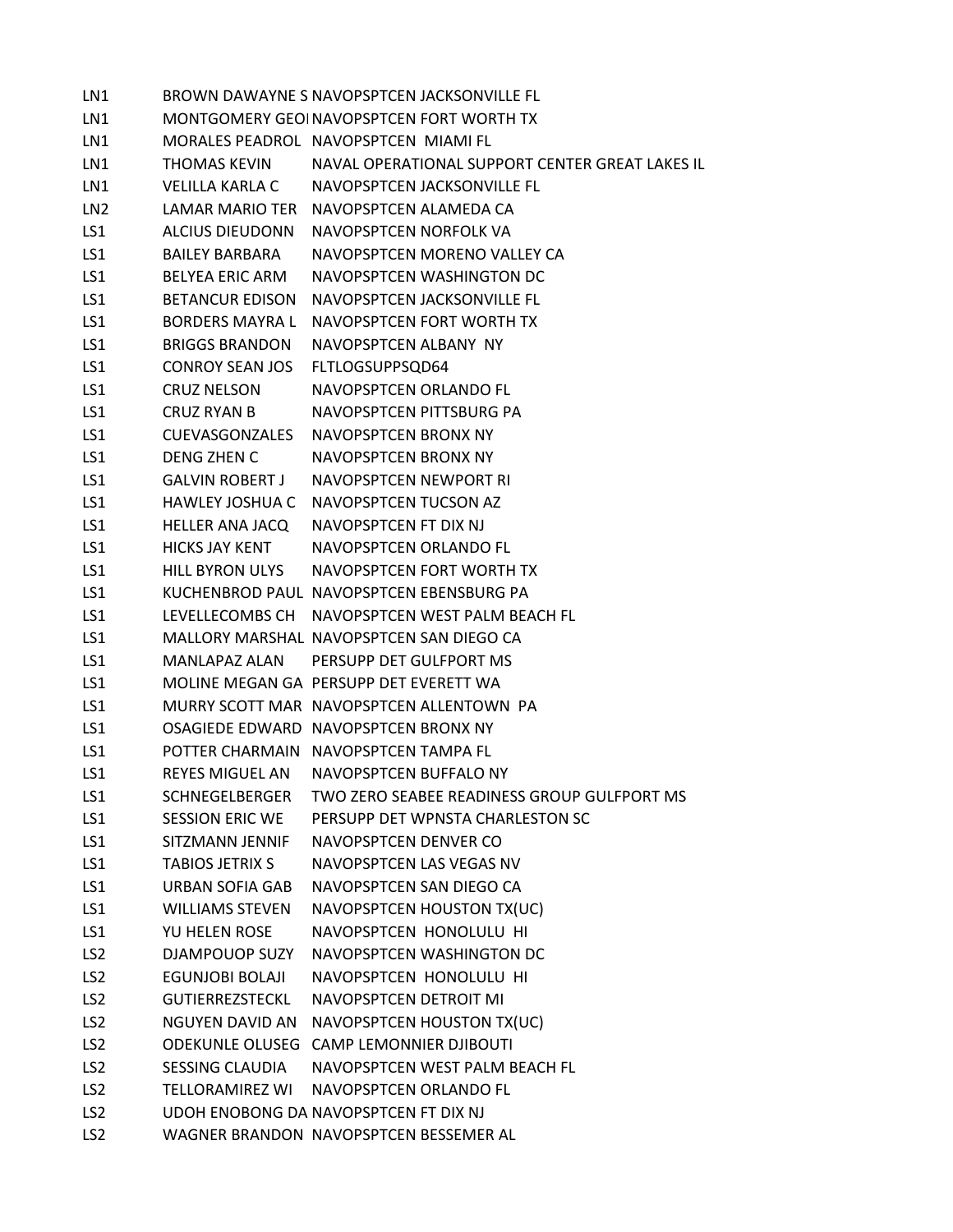| LS3 | ABELLANEDA JADE               | NAVOPSPTCEN PORT HUENEME CA                     |
|-----|-------------------------------|-------------------------------------------------|
| LS3 | ARYAL NAVARAJ                 | NAVOPSPTCEN FORT WORTH TX                       |
| LS3 |                               | AYALAAPONTE NOE NAVOPSPTCEN PUERTO RICO         |
| LS3 | BAMANA WONSOW(FLTLOGSUPPSQD64 |                                                 |
| LS3 | BROCKS JEANETRA               | NAVOPSPTCEN HOUSTON TX(UC)                      |
| LS3 | CAMPBELL JUSTIN               | NAVOPSPTCEN CHARLESTON SC                       |
| LS3 | ESPINOSACHAVEZ                | NAVOPSPTCEN HARRISBURG PA                       |
| LS3 | ETIENNE KWAMI E               | NAVOPSPTCEN ORLANDO FL                          |
| LS3 | <b>FESILI ROSA</b>            | NAVOPSPTCEN SAN DIEGO CA                        |
| LS3 | <b>FRENCH MILES GR</b>        | NAVOPSPTCEN HONOLULU HI                         |
| LS3 | GARZA MARISSA A               | NAVOPSPTCEN PHOENIX AZ                          |
| LS3 | <b>HARRISON APRIL</b>         | NAVOPSUPPCEN LOUISVILLE KY                      |
| LS3 |                               | HAWTHORNE LAKEI NAVOPSPTCEN SAN ANTONIO TX      |
| LS3 |                               | HERDMAN RONALD NAVOPSPTCEN SAINT LOUIS MO       |
| LS3 |                               | HERNANDEZ MAIRY NAVOPSPTCEN PUERTO RICO         |
| LS3 | <b>HIGGINS DUSTIN</b>         | NOSC ATLANTA                                    |
| LS3 |                               | JOHNSON JAWANDO NAVOPSPTCEN PHOENIX AZ          |
| LS3 |                               | KAYDOO NICHOLAS NAVOPSPTCEN MIAMI FL            |
| LS3 | KING BRITTNEY T               | <b>NOSC ATLANTA</b>                             |
| LS3 | LI JINHUA                     | NAVOPSPTCEN ALAMEDA CA                          |
| LS3 | LLOYD JARET CLI               | NAVOPSPTCEN BALTIMORE MD                        |
| LS3 |                               | LUNKIN HAKEEM R NAVOPSPTCEN MERIDIAN MS         |
| LS3 | <b>MALONE AMELIA R</b>        | NAVOPSPTCEN FORT WORTH TX                       |
| LS3 |                               | MARSHALL MELVIN NAVOPSPTCEN CHARLESTON SC       |
| LS3 | MARTIN JAKE RYA               | NAVOPSPTCEN JACKSONVILLE FL                     |
| LS3 |                               | OMOSEBI OLUWAFE NAVOPSPTCEN FORT WORTH TX       |
| LS3 |                               | PADRON MELYNA D NAVOPSPTCEN SAN ANTONIO TX      |
| LS3 | PASSAH YAWO                   | NAVOPSPTCEN FT DIX NJ                           |
| LS3 | PATZEK LUKE MAR               | NAVOPSPTCEN FT DIX NJ                           |
| LS3 | PERNELL ANTWUAN NOSC ATLANTA  |                                                 |
| LS3 | <b>REN ZHIHENG</b>            | NAVOPSPTCEN PORTLAND OR                         |
| LS3 | RUHANA EDDY KAS               | NAVOPSPTCEN FORT WORTH TX                       |
| LS3 | SALIH AWAT MUST               | NAVOPSPTCEN RICHMOND VA                         |
| LS3 |                               | SCOTT GORDON DE NAVOPSPTCEN HOUSTON TX(UC)      |
| LS3 | SOSA ALEX JR                  | NAVOPSPTCEN FORT WORTH TX                       |
| LS3 | TRADER JORDON M               | NAVOPSPTCEN RICHMOND VA                         |
| LS3 | VICTORIA PAUL A               | NAVOPSPTCEN BRONX NY                            |
| LS3 | <b>WANG YUE</b>               | NAVOPSPTCEN BRONX NY                            |
| LS3 | WILLOW AUSTIN L               | NAVOPSPTCEN HARRISBURG PA                       |
| MA1 | AHERN GAVIN OWE               | NAVOPSPTCEN SAN JOSE CA                         |
| MA1 | <b>AHERN STANLEY J</b>        | NAVOPSPTCEN SPRINGFIELD MO                      |
| MA1 | AIRD ANESHA                   | NAVOPSPTCEN NORTH ISLAND CA                     |
| MA1 |                               | ANDERSON JOSHUA NAVOPSPTCEN FORT WORTH TX       |
| MA1 | <b>BAKOGIANNIS ZAC</b>        | NAVOPSPTCEN TAMPA FL                            |
| MA1 | BEDNARSKI JAMES               | NAVOPSPTCEN HONOLULU HI                         |
| MA1 | <b>BRINLEY WILSON</b>         | NAVAL OPERATIONAL SUPPORT CENTER GREAT LAKES IL |
| MA1 |                               | BROWN DAVID JAM NAVOPSPTCEN TALLAHASSEE FL      |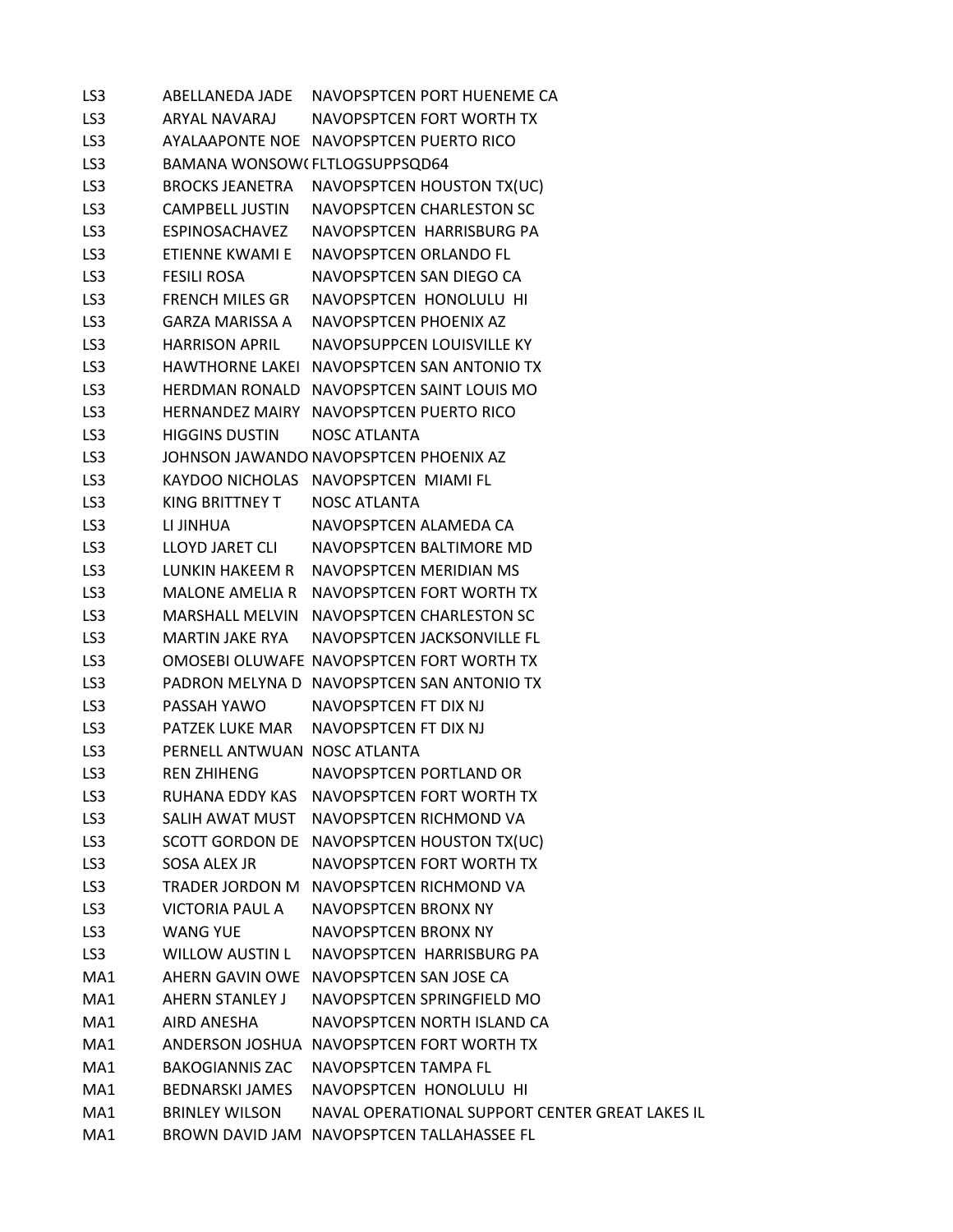| MA1 | <b>BUSTILLOS SETH</b>               | NAVIODET DAM NECK VA                            |
|-----|-------------------------------------|-------------------------------------------------|
| MA1 | CARABALLO JOEL                      | NAVOPSPTCEN AMITYVILLE NY                       |
| MA1 | CHIAPPINELLI KI                     | NAVOPSPTCEN ALBANY NY                           |
| MA1 | <b>CHILDRESS MATTH</b>              | NAVOPSPTCEN SHREVEPORT LA                       |
| MA1 | CONSIGLIO COLIN                     | NAVOPSPTCEN DETROIT MI                          |
| MA1 | <b>COX BRIAN DAVID</b>              | NAVOPSPTCEN SACRAMENTO CA                       |
| MA1 | <b>DONALDSON CORY</b>               | <b>CORIVRON TEN</b>                             |
| MA1 | <b>FRAZIFR PHILLIP</b>              | NAVRESREDCOM MIDLANT NORFOLK VA                 |
| MA1 | <b>GIPE PATRICK AL</b>              | NAVOPSPTCEN WASHINGTON DC                       |
| MA1 | <b>GODERSTAD ROY J</b>              | NAVOPSPTCEN WEST PALM BEACH FL                  |
| MA1 | <b>GRABILL JORDAN</b>               | NAVOPSPTCEN OMAHA NE                            |
| MA1 | <b>HAMILTON JAMIE</b>               | NAVOPSPTCEN GREENSBORO NC                       |
| MA1 | <b>HARDY KIMBERLY</b>               | PERSUPP DET EVERETT WA                          |
| MA1 |                                     | HELDMAN DWAN LA NAVOPSPTCEN SACRAMENTO CA       |
| MA1 | <b>HERRERA JUAN CA</b>              | NAVOPSPTCEN JACKSONVILLE FL                     |
| MA1 | <b>HIGGINS CALLUM</b>               | NAVOPSPTCEN EARLE COLTS NECK NJ                 |
| MA1 | <b>IBLE KENNETH HO</b>              | NAVOPSPTCEN SPOKANE WA                          |
| MA1 | <b>IBSEN MICHAEL R</b>              | NAVOPSPTCEN CHARLESTON SC                       |
| MA1 | <b>JOHNSON THOMAS</b>               | NAVOPSPTCEN CHARLESTON SC                       |
| MA1 | JONES BRIAN WIL                     | NAVOPSPTCEN ALAMEDA CA                          |
| MA1 | JONES LESLEY DA                     | NAVOPSPTCEN MEMPHIS TN                          |
| MA1 | <b>JUTKOFSKY JENNI</b>              | NAVRESREDCOM MIDLANT NORFOLK VA                 |
| MA1 | LAUFERSWEILER N                     | NAVOPSPTCEN INDIANAPOLIS IN                     |
| MA1 | LAURENTUS RYAN                      | NAVOPSPTCEN NEW LONDON CT                       |
| MA1 | <b>LEAHY PATRICK J</b>              | NAVOPSPTCEN NEWPORT RI                          |
| MA1 | LILLY JUSTIN WH                     | NAVOPSPTCEN BANGOR ME                           |
| MA1 |                                     | LOONEY JOE EDWA NAVOPSPTCEN OKLAHOMA CITY OK    |
| MA1 | MARTIN VICTOR V                     | NAVAL OPERATIONAL SUPPORT CENTER GREAT LAKES IL |
| MA1 | MARTINEZ JOE JO                     | NAVOPSPTCEN SAN DIEGO CA                        |
| MA1 |                                     | MCCARROLL MICHA NAVOPSPTCEN TALLAHASSEE FL      |
| MA1 |                                     | MCCONNELL DAVID NAVOPSPTCEN HARRISBURG PA       |
| MA1 | <b>MERCADO ANTHONY NOSC ATLANTA</b> |                                                 |
| MA1 |                                     | MORGAN BRANDON NAVOPSPTCEN KNOXVILLE TN         |
| MA1 | NILES ERIN LYNN                     | 84212                                           |
| MA1 |                                     | ODEN RANDOLPH S NAVOPSPTCEN FT DIX NJ           |
| MA1 |                                     | PONA KEITH THOM NAVOPSPTCEN SAINT LOUIS MO      |
| MA1 | POOLEY WALTER J                     | NAVOPSPTCEN TAMPA FL                            |
| MA1 | <b>PRESLEY JOSEPH</b>               | NAVOPSPTCEN PENSACOLA FL                        |
| MA1 | PUSKARIK JOHN J                     | NAVOPSPTCEN MANCHESTER NH                       |
| MA1 | REVETTE JOSHUA                      | NAVOPSPTCEN EARLE COLTS NECK NJ                 |
| MA1 | <b>RILEY BRIAN STE</b>              | NAVOPSPTCEN BALTIMORE MD                        |
| MA1 | <b>SCHLEINKOFER ER</b>              | NAVOPSPTCEN AUSTIN TX                           |
| MA1 | <b>SCHUTTE ERIC J</b>               | NAVOPSPTCEN SPOKANE WA                          |
| MA1 | SCOTT DAVID JAM                     | NAVOPSPTCEN WHIDBEY ISLAND WA                   |
| MA1 | <b>STIPANOVICHURD</b>               | NAVOPSPTCEN SPRINGFIELD MO                      |
| MA1 | <b>SUEDEKUM JUSTIN</b>              | NAVOPSPTCEN CHEYENNE WY                         |
| MA1 | THERIEN SHEENA                      | NAVOPSPTCEN PORT HUENEME CA                     |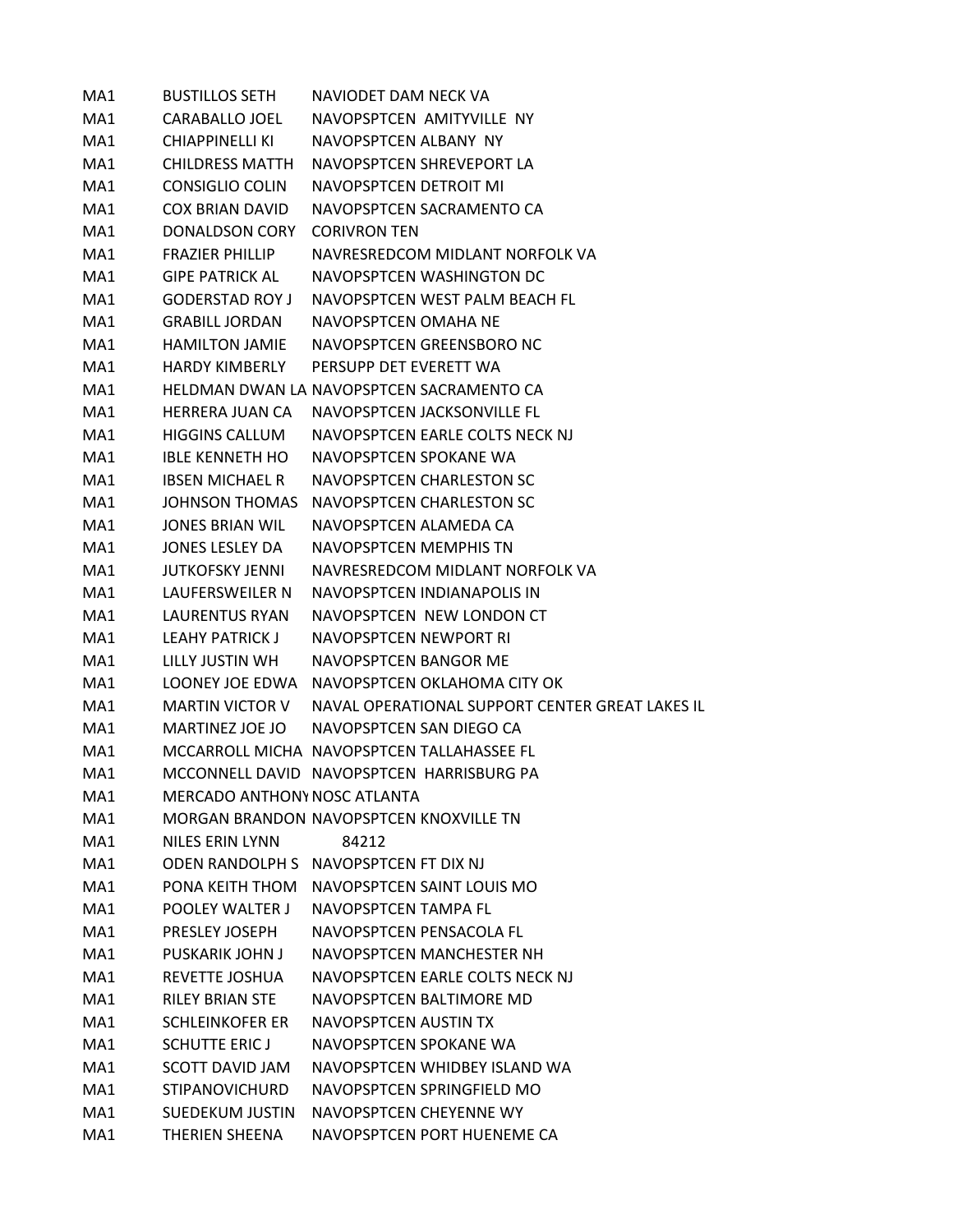| MA1             | <b>TULLIS NADIA EL</b> | NAVOPSPTCEN LOS ANGELES CA                         |
|-----------------|------------------------|----------------------------------------------------|
| MA1             |                        | VELAZQUEZDELGAD NAVOPSPTCEN PUERTO RICO            |
| MA1             | <b>WATSON AMEER</b>    | NAVIODET DAM NECK VA                               |
| MA1             | WENINGER JAMES         | NAVOPSPTCEN CHARLESTON SC                          |
| MA1             | <b>WETZEL GEORGE J</b> | NAVOPSPTCEN CHARLESTON SC                          |
| MA1             | WHITFIELD PATRI        | NAVOPSPTCEN SAINT LOUIS MO                         |
| MA1             | <b>WILTON DANIELLE</b> | NAVOPSPTCEN NASHVILLE TN                           |
| MA1             | <b>WINTER NATALIE</b>  | NAVOPSPTCEN PHOENIX AZ                             |
| MA1             |                        | WOWK NICHOLAS G NAVOPSPTCEN AVOCA PA               |
| MA <sub>2</sub> | ABRIFL ANTHONY         | <b>CAMP LEMONNIER DJIBOUTI</b>                     |
| MA <sub>2</sub> | ADAMS DANIELLE         | NAVAL OPERATIONAL SUPPORT CENTER GREAT LAKES IL    |
| MA <sub>2</sub> |                        | AMBLER JONATHAN NAVOPSPTCEN EARLE COLTS NECK NJ    |
| MA <sub>2</sub> | ANZUETA SUSAN J        | NAVOPSPTCEN JACKSONVILLE FL                        |
| MA <sub>2</sub> |                        | ARMSTRONG SCOTT COMNCWRON TWO ONE ADMIN NEWPORT RI |
| MA <sub>2</sub> | AVONDOLIO EMILY        | NAVOPSPTCEN ROCHESTER NY                           |
| MA <sub>2</sub> | <b>BALL HAILEE NIC</b> | NAVOPSPTCEN PHOENIX AZ                             |
| MA <sub>2</sub> | <b>BANGAS BRETT LU</b> | NAVOPSPTCEN AKRON OH                               |
| MA2             | <b>BELL KIARA ANAI</b> | NAVAL OPERATIONAL SUPPORT CENTER GREAT LAKES IL    |
| MA <sub>2</sub> | <b>BENDOKAITIS MAT</b> | NAVOPSPTCEN PHOENIX AZ                             |
| MA <sub>2</sub> | <b>BRANDEL WILLIAM</b> | NAVOPSPTCEN BUFFALO NY                             |
| MA <sub>2</sub> |                        | BURGESS MASON W NAVOPSPTCEN PENSACOLA FL           |
| MA <sub>2</sub> | <b>CHAPTMAN KEITH</b>  | NAVOPSPTCEN TAMPA FL                               |
| MA2             | CHRISTENSEN DYL        | NAVOPSPTCEN NEW LONDON CT                          |
| MA <sub>2</sub> |                        | CONNEARNEY BREN NAVOPSPTCEN MANCHESTER NH          |
| MA <sub>2</sub> | <b>COOPER PHILLIP</b>  | NAVOPSPTCEN MANCHESTER NH                          |
| MA <sub>2</sub> | CORONADO TIFFAN        | NAVOPSPTCEN NORTH ISLAND CA                        |
| MA <sub>2</sub> | DAY LANCE M            | NAVOPSPTCEN DENVER CO                              |
| MA <sub>2</sub> | DELANEY DAVID M        | NAVOPSPTCEN SAN DIEGO CA                           |
| MA <sub>2</sub> | DEMERS AARON SH        | NAVOPSPTCEN MADISON WI                             |
| MA <sub>2</sub> | DIAZ ASHLEY VAN        | <b>CAMP LEMONNIER DJIBOUTI</b>                     |
| MA <sub>2</sub> | EADS RYAN ALEXA        | NAVOPSPTCEN ALAMEDA CA                             |
| MA2             |                        | FEATHERMAN JOSH NAVIODET DAM NECK VA               |
| MA2             |                        | FRAME MATTHEW P NAVOPSPTCEN MEMPHIS TN             |
| MA <sub>2</sub> | GABRIEL JOSEPH         | NAVOPSPTCEN HARRISBURG PA                          |
| MA2             | GALANTI JEFFREY        | NAVOPSPTCEN LEMOORE CA                             |
| MA <sub>2</sub> | GONZALFZ JUAN M        | NAVOPSPTCEN NASHVILLE TN                           |
| MA <sub>2</sub> |                        | HANNAM NICHOLAS NAVOPSPTCEN BUFFALO NY             |
| MA2             | <b>HAUCK FRANK CHA</b> | NAVOPSPTCEN TAMPA FL                               |
| MA2             | <b>HINES CHRISTOPH</b> | NAVOPSPTCEN WEST PALM BEACH FL                     |
| MA2             | <b>IBANEZ MICHELLE</b> | NAVOPSPTCEN SAN JOSE CA                            |
| MA <sub>2</sub> | <b>JACKS BENJAMIN</b>  | NAVOPSPTCEN TOLEDO OH                              |
| MA2             | <b>JARVIS MICHAEL</b>  | NAVOPSPTCEN TUCSON AZ                              |
| MA <sub>2</sub> | JENKINS BRIANNA        | NAVOPSPTCEN SALT LAKE CITY UT                      |
| MA <sub>2</sub> | JOHNSON CHRISTO        | NAVOPSUPPCEN LOUISVILLE KY                         |
| MA <sub>2</sub> |                        | KOLANOWSKI DAMO NAVOPSPTCEN TAMPA FL               |
| MA <sub>2</sub> | LAZALAJOSE WILM        | NAVOPSPTCEN BRONX NY                               |
| MA <sub>2</sub> | <b>MARTINEZ YVETTE</b> | NAVOPSPTCEN LEMOORE CA                             |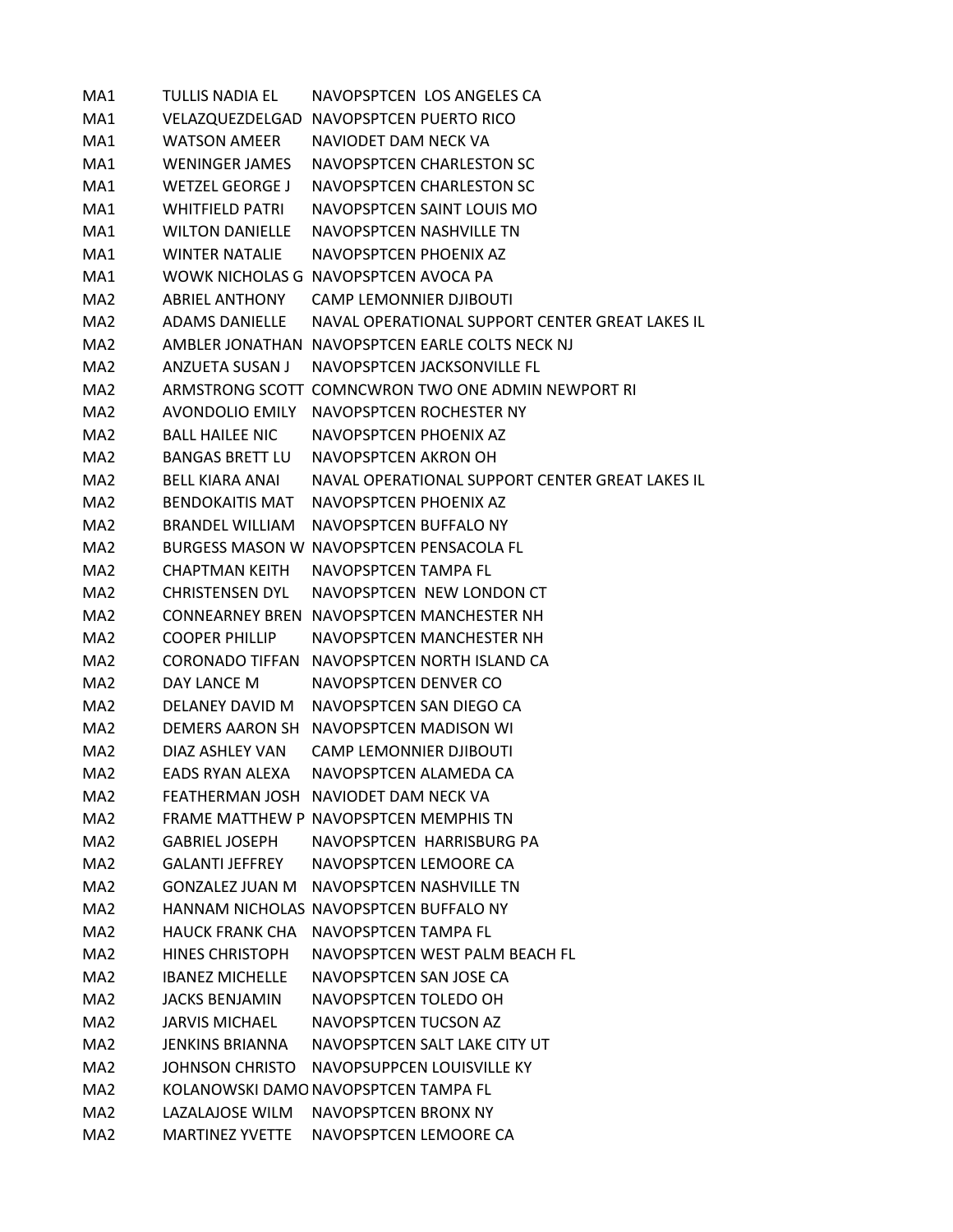| MA <sub>2</sub> | <b>MASSIE KATHERIN</b> | NAVOPSPTCEN SACRAMENTO CA                       |
|-----------------|------------------------|-------------------------------------------------|
| MA2             | <b>MCCONNELLHILL T</b> | NAVAL OPERATIONAL SUPPORT CENTER GREAT LAKES IL |
| MA <sub>2</sub> | <b>MENESES EDDIE R</b> | NAVOPSPTCEN LOS ANGELES CA                      |
| MA <sub>2</sub> | <b>MILLER EMERSON</b>  | NAVOPSPTCEN BANGOR ME                           |
| MA <sub>2</sub> | <b>MILLER LOGAN SE</b> | NAVOPSPTCEN SPRINGFIELD MO                      |
| MA <sub>2</sub> | MOORE KATEIA CH        | NAVOPSPTCEN COLUMBUS GA                         |
| MA <sub>2</sub> | MURPHY ASHLEY S        | NAVOPSPTCEN JACKSONVILLE FL                     |
| MA <sub>2</sub> | NYF ZACHARY CLA        | NAVIODET DAM NECK VA                            |
| MA <sub>2</sub> | OGLESBY HERSHEL        | NOSC AUGUSTA GA                                 |
| MA <sub>2</sub> |                        | OSMAN YUSUF ABD NAVOPSPTCEN BALTIMORE MD        |
| MA <sub>2</sub> |                        | OWEN MATTHEW LA NAVOPSPTCEN WEST PALM BEACH FL  |
| MA <sub>2</sub> |                        | PACE JAMES AUGU NAVOPSPTCEN ERIE PA             |
| MA2             |                        | PEOPLES TONIA A NAVOPSPTCEN PITTSBURG PA        |
| MA <sub>2</sub> | <b>REGRUT TIMOTHY</b>  | NAVOPSPTCEN PITTSBURG PA                        |
| MA <sub>2</sub> |                        | REHER ALEXANDER NAVOPSPTCEN PORTLAND OR         |
| MA <sub>2</sub> |                        | RIDGEWAY SAMUEL NAVOPSPTCEN NORFOLK VA          |
| MA2             | ROGERS DAVID JE        | <b>CAMP LEMONNIER DJIBOUTI</b>                  |
| MA <sub>2</sub> |                        | ROMAN MICHAEL A NAVOPSPTCEN ORLANDO FL          |
| MA <sub>2</sub> | <b>SCHROEDER EVAN</b>  | NAVOPSPTCEN INDIANAPOLIS IN                     |
| MA <sub>2</sub> | SEDDO JOHN JOSE        | NAVOPSPTCEN AMITYVILLE NY                       |
| MA <sub>2</sub> | <b>SHEARER COREY S</b> | NAVOPSPTCEN FORT WORTH TX                       |
| MA2             | SING JEFFREY AL        | NAVAL OPERATIONAL SUPPORT CENTER GREAT LAKES IL |
| MA <sub>2</sub> | SMITH ABREL SHE        | <b>STRKFITRON TWO ZERO FOUR</b>                 |
| MA <sub>2</sub> | <b>SPARKS SETH BRI</b> | NAVOPSPTCEN SAN ANTONIO TX                      |
| MA <sub>2</sub> | STEINBRECHER JA        | NAVOPSPTCEN GREEN BAY WI                        |
| MA2             | <b>STRUBLE STEVEN</b>  | NAVOPSPTCEN TAMPA FL                            |
| MA <sub>2</sub> | SWINDELL SEAN L        | NAVOPSPTCEN JACKSONVILLE FL                     |
| MA <sub>2</sub> | <b>TAYLOR KYLE STE</b> | NAVOPSPTCEN MORENO VALLEY CA                    |
| MA <sub>2</sub> | <b>THOMPKINS TIFFA</b> | NAVOPSPTCEN WASHINGTON DC                       |
| MA <sub>2</sub> |                        | TONOSLUCIANO RO NAVOPSPTCEN ERIE PA             |
| MA <sub>2</sub> | <b>TURNBULL STEPHE</b> | <b>NOSC ATLANTA</b>                             |
| MA2             | <b>WILLS MICHAEL J</b> | NAVOPSPTCEN EARLE COLTS NECK NJ                 |
| MA <sub>2</sub> | <b>WISNOSKY JESSIC</b> | NAVOPSPTCEN SAN DIEGO CA                        |
| MA <sub>2</sub> | WOODS KYLE LEE         | NAVOPSPTCEN BALTIMORE MD                        |
| MA3             | BANNASCH JOHN P        | NAVOPSPTCEN NORTH ISLAND CA                     |
| MA3             | <b>BENSLEY JOSHUA</b>  | NAVOPSPTCEN DES MOINES IA                       |
| MA3             | BIGGINS ASHLEY         | NAVOPSPTCEN CHARLESTON SC                       |
| MA3             | <b>BLAIR OMARI PAT</b> | NAVOPSPTCEN OKLAHOMA CITY OK                    |
| MA3             |                        | BLANCHARD THOMA NAVOPSPTCEN TUCSON AZ           |
| MA3             |                        | BORDENS ANTHONY NAVOPSPTCEN LEMOORE CA          |
| MA3             |                        | BROWN EMILY MAR NAVOPSPTCEN TULSA OK            |
| MA3             | <b>BUSSELL KEEGAN</b>  | NAVOPSPTCEN BATTLE CREEK MI                     |
| MA3             | <b>CANE JOEY LEAND</b> | NAVOPSPTCEN SACRAMENTO CA                       |
| MA3             | <b>CLARK GAVIN</b>     | NAVOPSPTCEN SALT LAKE CITY UT                   |
| MA3             | <b>CLARY GEOFFRY D</b> | NAVOPSPTCEN DETROIT MI                          |
| MA3             | <b>CLAYTON JACORY</b>  | NAVOPSPTCEN MERIDIAN MS                         |
| MA3             | <b>COLE ROBERT ZAC</b> | NAVOPSPTCEN WASHINGTON DC                       |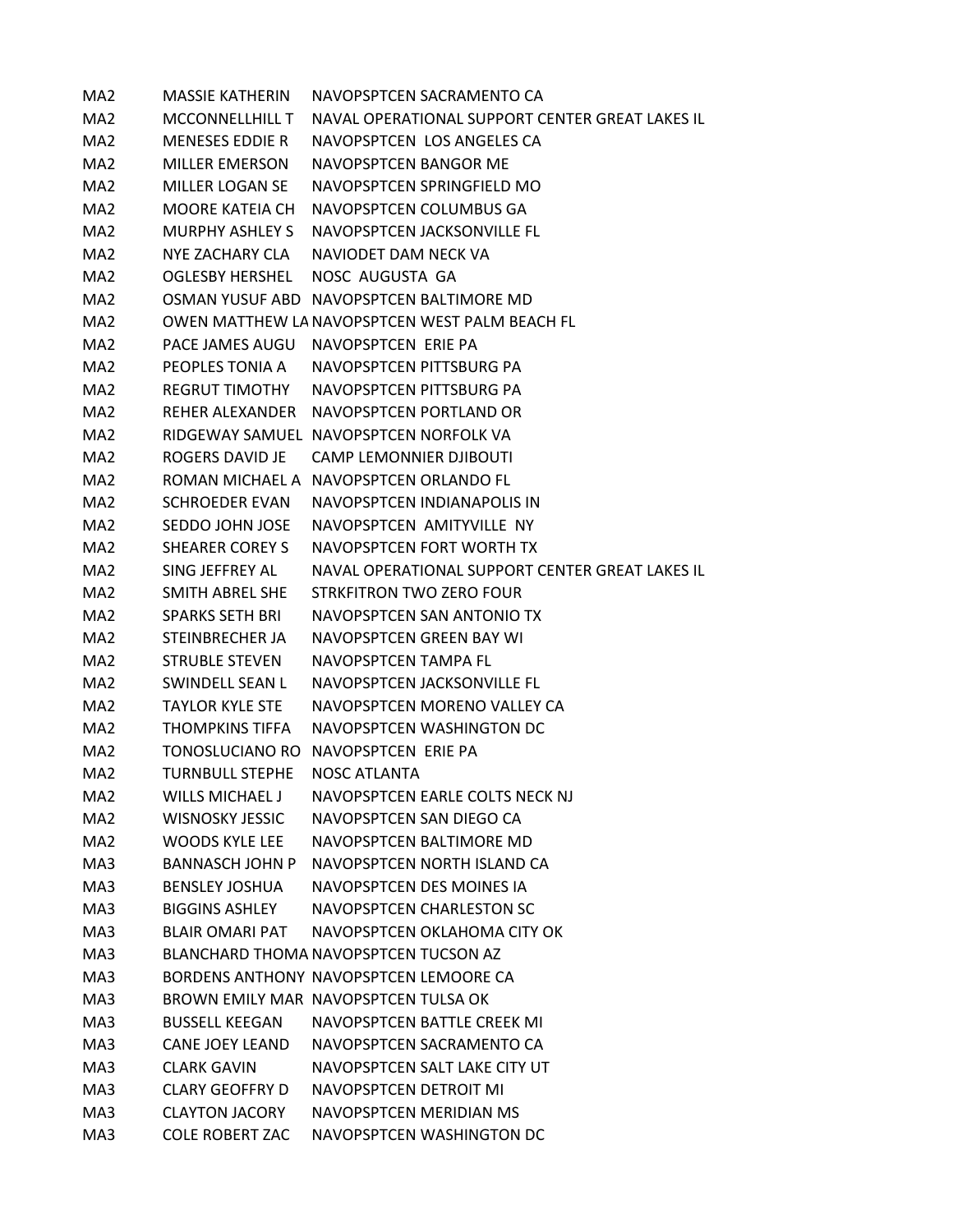| MA3 | <b>COLLIER BRIANNA</b>       | NOSC ATLANTA                                                    |
|-----|------------------------------|-----------------------------------------------------------------|
| MA3 | DAVIDSON BRIANN              | NAVOPSPTCEN COLUMBUS OH                                         |
| MA3 | DEMPSEY JOHN CA              | NOSC ATLANTA                                                    |
| MA3 | EBINGER EMILY M              | NAVOPSPTCEN SAINT LOUIS MO                                      |
| MA3 | <b>ESCOBAR MICHAEL</b>       | NAVOPSPTCEN AMARILLO TX                                         |
| MA3 | <b>FROSINO MICHAEL</b>       | NAVOPSPTCEN ROCHESTER NY                                        |
| MA3 | <b>GANSBURG NEVIN</b>        | NAVOPSPTCEN MANCHESTER NH                                       |
| MA3 | <b>GARCIA COLIN MI</b>       | NAVOPSPTCEN SHREVEPORT LA                                       |
| MA3 | <b>GARCIA JACOB VI</b>       | NAVOPSPTCEN SAN ANTONIO TX                                      |
| MA3 | <b>GIBBONS SHERINA</b>       | <b>NOSC ATLANTA</b>                                             |
| MA3 | <b>GRAY KEEGAN ROB</b>       | NAVOPSPTCEN PITTSBURG PA                                        |
| MA3 |                              | GREENWALD CHRIS NAVOPSPTCEN PITTSBURG PA                        |
| MA3 | <b>HERNANDEZ FELIP</b>       | NAVOPSPTCEN NORTH ISLAND CA                                     |
| MA3 | <b>HERNANDEZ WILLI</b>       | NAVOPSPTCEN AMITYVILLE NY                                       |
| MA3 | <b>HOFFMAN JEFFREY</b>       | NAVOPSPTCEN FORT WORTH TX                                       |
| MA3 | <b>HOLLIS KYLF M</b>         | NAVOPSPTCEN FT DIX NJ                                           |
| MA3 |                              | HOWELL ANDREW C NAVOPSPTCEN PITTSBURG PA                        |
| MA3 |                              | HUELBIG ALEXAND NAVOPSPTCEN WASHINGTON DC                       |
| MA3 | JAMIESON CHELSE              | NAVOPSPTCEN KNOXVILLE TN                                        |
| MA3 |                              | LOPEZMONTEALEGR NAVOPSPTCEN EARLE COLTS NECK NJ                 |
| MA3 |                              | LUNA TONY LEE NAVOPSPTCEN AUSTIN TX                             |
| MA3 |                              | LYNCH JAMIE LEE NAVOPSPTCEN MIAMI FL                            |
| MA3 | MARSHALL MARVIN NOSC ATLANTA |                                                                 |
| MA3 |                              | MARTINEZ MANUEL NAVOPSPTCEN PORTLAND OR                         |
| MA3 |                              | MATHEWS GARRETT NAVOPSPTCEN LITTLE ROCK AR                      |
| MA3 |                              | MCCLUNEY XAVIER NAVOPSPTCEN BESSEMER AL                         |
| MA3 |                              | MCCOMBS KYLE MI NAVOPSPTCEN SPOKANE WA                          |
| MA3 | MILLER DANIEL L              | NAVOPSPTCEN SHREVEPORT LA                                       |
| MA3 | <b>MILLER KENDRA J</b>       | NAVOPSPTCEN BESSEMER AL                                         |
| MA3 | MONEY DEVIN GLE              | NAVOPSPTCEN SYRACUSE NY                                         |
| MA3 | <b>MONTES DANIEL</b>         | NAVOPSPTCEN SAN DIEGO CA                                        |
| MA3 | <b>NAGY CURTIS ALE</b>       | NAVOPSPTCEN DETROIT MI                                          |
| MA3 | PALO JACOB NATH              | NAVOPSPTCEN TAMPA FL                                            |
| MA3 | <b>PEGUES DEANDRE</b>        | NAVOPSPTCEN FT DIX NJ                                           |
| MA3 | PINA PENNY ANN               | NAVOPSPTCEN SAN ANTONIO TX                                      |
| MA3 | PURKETT JEREMY               | NAVOPSPTCEN NORFOLK VA                                          |
| MA3 |                              | QUARLES QUINTON NAVAL OPERATIONAL SUPPORT CENTER GREAT LAKES IL |
| MA3 | ROSAROSO ERWIN               | NAVOPSPTCEN LEMOORE CA                                          |
| MA3 | ROY BRADLFY JAM              | NAVOPSPTCEN DETROIT MI                                          |
| MA3 | SAAVEDRA ERIC                | NAVOPSPTCEN SAN JOSE CA                                         |
| MA3 | <b>SALAZAR ANTONLE</b>       | NAVOPSPTCEN AGANA GU                                            |
| MA3 | <b>SHARPS ODESSA C</b>       | NAVOPSPTCEN NORTH ISLAND CA                                     |
| MA3 | <b>SMITH CORY LEE</b>        | NAVOPSPTCEN CHARLOTTE NC                                        |
| MA3 | SNAVELY TED ALE              | NAVOPSPTCEN HARLINGEN TX                                        |
| MA3 | <b>SPRADLIN SHARON</b>       | NAVOPSPTCEN JACKSONVILLE FL                                     |
| MA3 |                              | STEWART AARON M NAVOPSPTCEN SHREVEPORT LA                       |
| MA3 | <b>STRAUSS KYLE ED</b>       | NAVOPSPTCEN ROCHESTER NY                                        |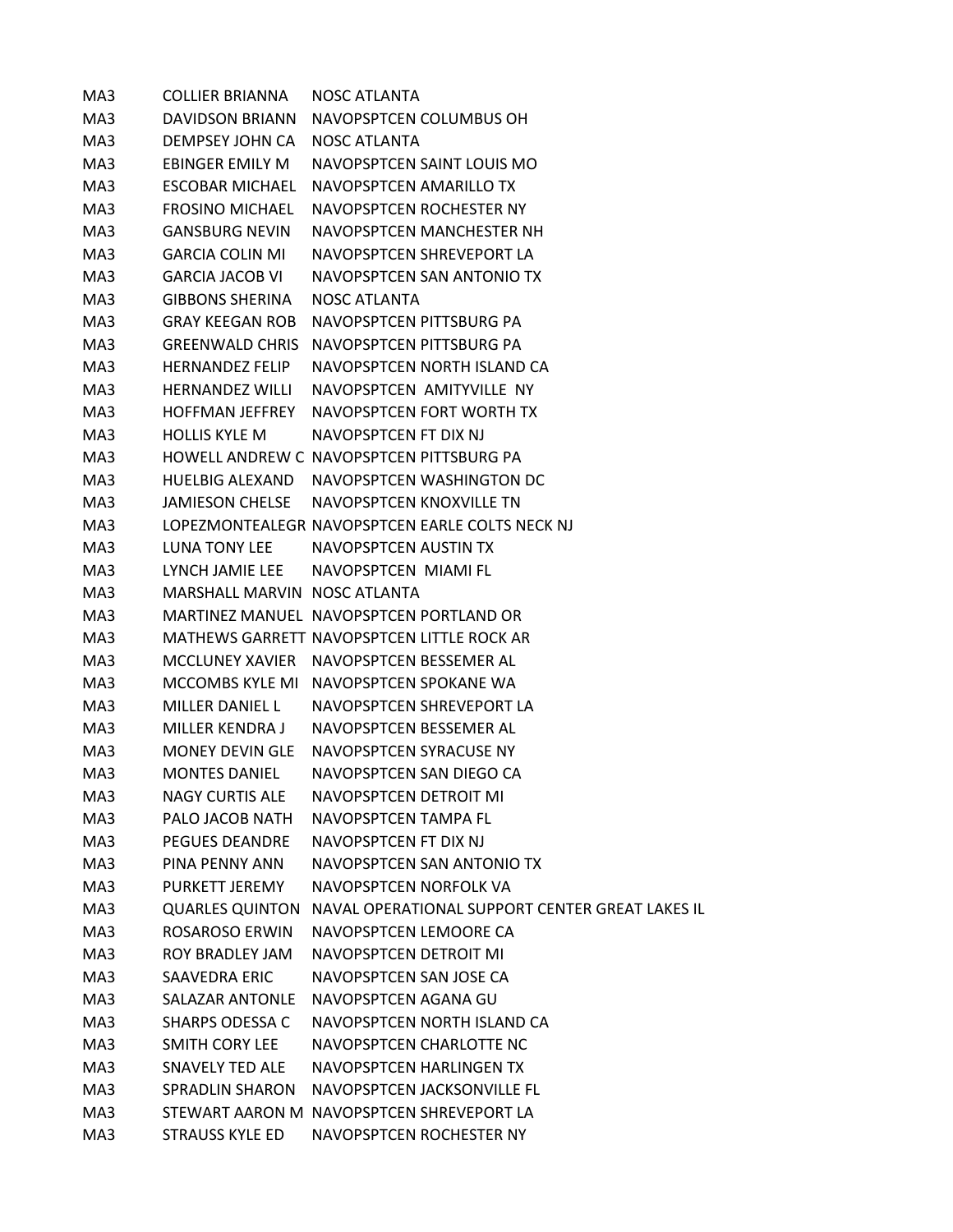| MA3             | <b>TAYLOR VINCENT</b>  | <b>NOSC ATLANTA</b>                             |
|-----------------|------------------------|-------------------------------------------------|
| MA3             | THOMAS TRINICHA        | NOSC ATLANTA                                    |
| MA3             | WERSHILA CHALAL        | NAVOPSPTCEN PEORIA IL                           |
| MA3             | <b>WILKINS BRANDON</b> | 84358                                           |
| MA3             | WILLIAMS JOSHUA        | NAVOPSPTCEN BALTIMORE MD                        |
| MA3             |                        | WILLIAMSON NATA NAVOPSPTCEN HOUSTON TX(UC)      |
| MA3             | YODER ANTHONY E        | NAVOPSPTCEN HARRISBURG PA                       |
| MC2             |                        | HAYES AMANDA AL VAQRON TWO ZERO NINE            |
| MC2             |                        | KRETSCHMER EUGE NAVOPSPTCEN SACRAMENTO CA       |
| MC <sub>2</sub> | <b>MURILLO NATALIA</b> | PERSUPP DET NAVSTA SAN DIEGO CA                 |
| MC2             | PRESLEY ANTHONY        | NAVAL OPERATIONAL SUPPORT CENTER GREAT LAKES IL |
| MC <sub>2</sub> | RODRIGUEZ PATRI        | NAVOPSPTCEN PENSACOLA FL                        |
| MC3             |                        | STRICKLAND MAGA NAVOPSPTCEN CHATTANOOGA TN      |
| MM1             | ANDRES DAVID AL        | NAVOPSPTCEN SACRAMENTO CA                       |
| MM1             | <b>BENNETT FTHAN F</b> | NAVOPSPTCEN FORT WORTH TX                       |
| MM1             | <b>BULL BRENDON MI</b> | NAVOPSPTCEN BALTIMORE MD                        |
| MM1             | <b>CABALLERO BRYCE</b> | PERSUPP DET EVERETT WA                          |
| MM1             | CASTANEDA JEREM        | NAVOPSPTCEN HOUSTON TX(UC)                      |
| MM1             | <b>COSTA BRENT ALE</b> | NAVOPSPTCEN BALTIMORE MD                        |
| MM1             | <b>DAVIS CLARENCE</b>  | NAVOPSPTCEN BESSEMER AL                         |
| MM1             | DOHONEY BLISS A        | NAVOPSPTCEN MORENO VALLEY CA                    |
| MM1             | DUVAL GREGORY K        | NAVOPSPTCEN BANGOR WA                           |
| MM1             | <b>GISHARD ELSPETH</b> | NAVOPSPTCEN MANCHESTER NH                       |
| MM1             | <b>GONZALEZ PEDRO</b>  | COMMAREXSECRON ELEVEN SEAL BEACH CA             |
| MM1             | <b>GROSS MICAH JON</b> | NAVOPSPTCEN PITTSBURG PA                        |
| MM1             | KIDD HOUSTON TY        | NAVOPSPTCEN RALEIGH NC                          |
| MM1             | KING JAMEL D           | NAVOPSPTCEN BANGOR WA                           |
| MM1             | LAGUERRE EDELYN        | NAVOPSPTCEN JACKSONVILLE FL                     |
| MM1             | LATHAM MICHAEL         | NAVOPSPTCEN AMARILLO TX                         |
| MM1             | LEWIS JAMES CHA        | NAVOPSPTCEN ROCHESTER NY                        |
| MM1             |                        | LOUGHBOM ROBERT NAVOPSPTCEN PORTLAND OR         |
| MM1             | <b>MAHER KYLE PATR</b> | NAVOPSPTCEN BALTIMORE MD                        |
| MM1             | MCCORD SCOTT TH        | NAVOPSPTCFN AMITYVILLF NY                       |
| MM1             |                        | MCHALE CONOR FR NAVOPSPTCEN BUFFALO NY          |
| MM1             | NEW TRISTEN ROB        | NAVOPSPTCEN BANGOR ME                           |
| MM <sub>1</sub> | <b>NIX DOUGLAS AAR</b> | NAVOPSPTCEN BANGOR WA                           |
| MM1             | PADILLA NATHAN         | NAVOPSPTCEN ALAMEDA CA                          |
| MM1             | PIN ROBERT E           | <b>NAVOPSPTCEN NORFOLK VA</b>                   |
| MM1             | PRICE MICHAEL N        | NAVOPSPTCEN BALTIMORE MD                        |
| MM1             | <b>RIVERA MATTHEW</b>  | NAVOPSPTCEN TAMPA FL                            |
| MM1             | ROWLAND RAMSEY         | NAVOPSPTCEN FORT WORTH TX                       |
| MM1             | <b>SERRANO ALFRED</b>  | <b>NAVOPSPTCEN BRONX NY</b>                     |
| MM1             | SMITH SCOTT MIC        | NAVOPSPTCEN EARLE COLTS NECK NJ                 |
| MM1             | TILLEY JAMES PA        | NAVOPSPTCEN NORFOLK VA                          |
| MM1             | <b>VALITON CHRISTO</b> | PERSUPP DET EVERETT WA                          |
| MM <sub>2</sub> | ANTAYA JAZMIN G        | NAVOPSPTCEN AGANA GU                            |
| MM <sub>2</sub> | <b>BAKER CLAYTON B</b> | NAVOPSPTCEN HOUSTON TX(UC)                      |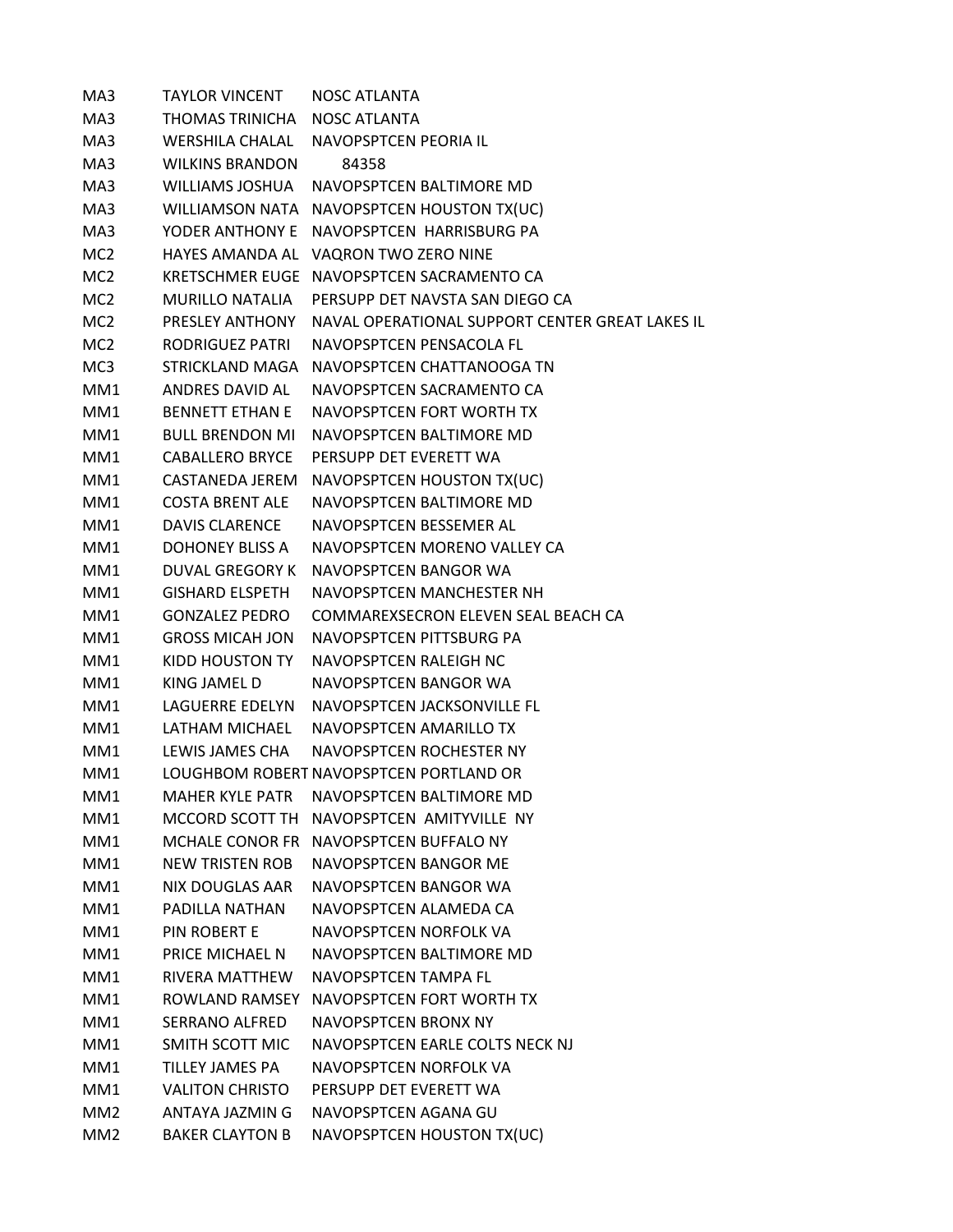MM2 BLACK AMBER MAR NAVOPSPTCEN NORFOLK VA MM2 BLANCOHERNANDEZ NAVOPSPTCEN PUERTO RICO MM2 BOGLE JASON AND NAVOPSPTCEN FT DIX NJ MM2 BROWNE LORTOU L NAVOPSPTCEN BALTIMORE MD MM2 CAMERON CASEY D NAVOPSUPPCEN LOUISVILLE KY MM2 CARMONA ALFREDO NAVOPSPTCEN SAN DIEGO CA MM2 CHARLES MATTHEW NAVOPSUPPCEN LOUISVILLE KY MM2 CHAVEZ ISABEL NAVOPSPTCEN NORTH ISLAND CA MM2 DAIGLE MORGAN R NAVOPSPTCEN CHARLESTON SC MM2 DUNCAN NICHOLAS NAVOPSPTCEN CHARLOTTE NC MM2 FOKSINSKI MICHA NAVOPSPTCEN DETROIT MI MM2 FORD SHAIN R JR NAVOPSPTCEN DECATUR IL MM2 FOSTER THOMAS A COMMAREXSECRON ELEVEN SEAL BEACH CA MM2 FRANCO LUIS NAVOPSPTCEN PORTLAND OR MM2 GALLO MARCKGADL NAVOPSPTCEN ALBANY NY MM2 HALL SHANELL LA NAVOPSPTCEN PORT HUENEME CA MM2 HULL LYNNETTE G NAVOPSPTCEN SAN DIEGO CA MM2 JOHNSON CHADD A NAVOPSPTCEN DETROIT MI MM2 JOHNSON NAKEA D NAVOPSPTCEN MIAMI FL MM2 LIU PEIYUAN COMMAREXSECRON ELEVEN SEAL BEACH CA MM2 MALDONADO TIFFA NAVOPSPTCEN BANGOR WA MM2 MCCORMICK CORIN NAVOPSPTCEN SAGINAW MI MM2 MEZA EDDIE ALEX NAVOPSPTCEN LEMOORE CA MM2 MUNTZ NICKOLI J NAVOPSPTCEN ALLENTOWN PA MM2 NELSON KAYLA AL NAVOPSPTCEN NORFOLK VA MM2 PIERCE TYJA DES NAVOPSPTCEN TAMPA FL MM2 RODRIGUEZBURGOS NAVOPSPTCEN OMAHA NE MM2 SARTAIN DYLAN L NAVOPSPTCEN NASHVILLE TN MM2 SCHLAPAK STERLI NAVOPSPTCEN SACRAMENTO CA MM2 SMILEY TYREE JA NAVOPSPTCEN BANGOR WA MM2 SOLIVAR ERIC PL NAVAL OPERATIONAL SUPPORT CENTER GREAT LAKES IL MM2 TRAN TIMOTHY CH NAVOPSPTCEN DENVER CO MM2 VANDERVORT SUZA NAVOPSPTCEN BATTLE CREEK MI MM2 WATERS JASMINE NAVOPSPTCEN TALLAHASSEE FL MM2 WELLS SARAH ELI NAVOPSPTCEN JACKSONVILLE FL MM2 WHITCOMBE JOSHU NAVOPSPTCEN FORT WORTH TX MM2 WILLIAMS CHARLE NAVOPSPTCEN AKRON OH MM2 WILLIAMS DAQUAN NAVOPSPTCEN JACKSONVILLE FL MM3 BAUMANN DALTON NAVOPSPTCEN SAN ANTONIO TX MM3 BRALEY BRIAR CH NAVOPSPTCEN ELEANOR WV MM3 CASTILLO ANSON NAVOPSPTCEN PORT HUENEME CA MM3 CHRISTIANSEN JA NAVOPSPTCEN BOISE ID MM3 CHRISTIE AARON NAVOPSPTCEN ROCHESTER NY MM3 CUARA GUSTAVO NAVOPSPTCEN MORENO VALLEY CA MM3 DACUNHA JOAO MA NAVOPSPTCEN FARGO ND MM3 DAVIS SHAWN MIC NAVOPSPTCEN HOUSTON TX(UC) MM3 DEMETERIO JEFRE NAVOPSPTCEN HOUSTON TX(UC)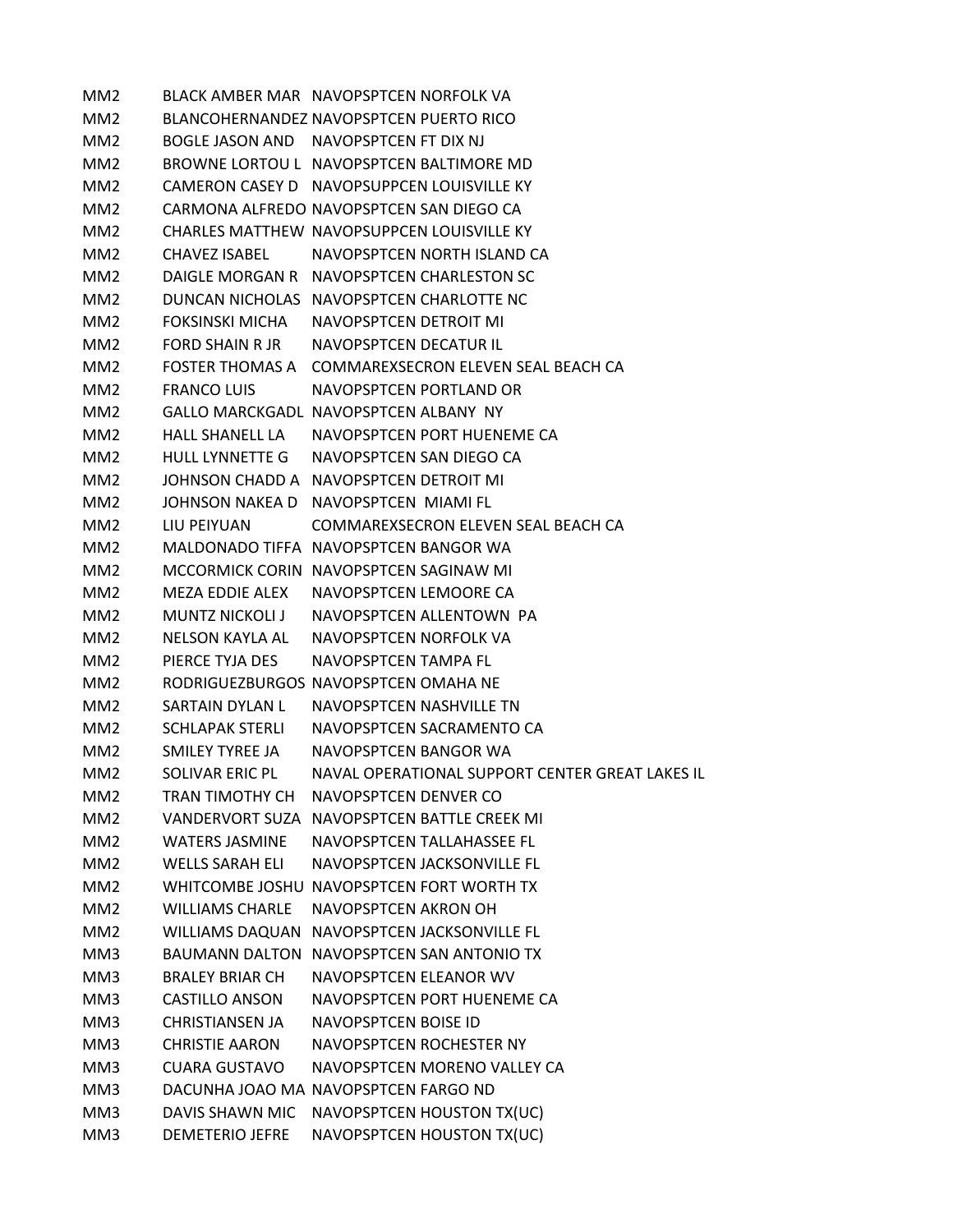MM3 DEWAR DEIONTE J NOSC ATLANTA MM3 FERNANDEZ CYNTH NAVOPSPTCEN BALTIMORE MD MM3 GADISON TAI TRE NAVOPSPTCEN AUSTIN TX MM3 GILL PEYTON ELI NAVOPSPTCEN NEW ORLEANS LA MM3 GONZALES JAMESO NAVOPSPTCEN NORTH ISLAND CA MM3 HOAGLAND MICHAE NAVOPSPTCEN FT DIX NJ MM3 HUSSMAN JOHN CA NAVOPSPTCEN BOISE ID MM3 HUXFORD TYLER J NAVOPSPTCEN GREEN BAY WI MM3 KEITH FRANCHESK NAVOPSPTCEN RALEIGH NC MM3 KNIGHT CORY ALL NAVOPSPTCEN WICHITA KS MM3 KUEHN TAYLOR WI NAVOPSPTCEN BILLINGS MT MM3 MACHIA THORNTON NAVOPSPTCEN ALBANY NY MM3 MORPHEW CHRISTO NAVOPSPTCEN ALBUQUERQUE NM MM3 MUELLER BRENDAN NAVOPSPTCEN ROCHESTER NY MM3 NEWMAN IAN THOMNAVOPSPTCEN CHATTANOOGA TN MM3 ORTEGA JONATHAN NAVOPSPTCEN MORENO VALLEY CA MM3 PADILLA CLINTED NAVOPSPTCEN RENO NV MM3 PANKOW JOSHUA M NAVOPSPTCEN DETROIT MI MM3 POWERS NATHAN A NAVOPSPTCEN DECATUR IL MM3 ROSALES NICHOLA NAVOPSPTCEN FORT WORTH TX MM3 SALLEY ROBERT F NAVOPSPTCEN PITTSBURG PA MM3 SAUSEDA NICHOLE NAVOPSPTCEN PORTLAND OR MM3 SEO WONSUK NAVOPSPTCEN PORT HUENEME CA MM3 SHRESTHA NISHAN NAVOPSPTCEN FORT WORTH TX MM3 UKAEGBU PAUL IK NAVAL OPERATIONAL SUPPORT CENTER GREAT LAKES IL MM3 WALLSMITH MATTH NAVOPSPTCEN DECATUR IL MM3 WAMBOLDT MANDY NAVAL OPERATIONAL SUPPORT CENTER GREAT LAKES IL MM3 WIN THIDA NAVOPSPTCEN ALAMEDA CA MMW2 GARLIN ADAM MIC NAVOPSPTCEN SYRACUSE NY MN1 BECKER HENRY AD NAVOPSPTCEN EARLE COLTS NECK NJ MN1 KINCAID JAMES A NAVOPSPTCEN CHARLESTON SC MN1 MADDOCK KEVIN L NAVOPSPTCEN SHREVEPORT LA MN2 ARNDT JEFFREY M NAVAL OPERATIONAL SUPPORT CENTER GREAT LAKES IL MN2 CAMACHO ULISES NAVOPSPTCEN SAN DIEGO CA MN2 CROITOR GOSHA I NAVOPSPTCEN DENVER CO MN2 DANIEL ZACHARY NAVOPSPTCEN SAINT LOUIS MO MN2 DEAN EDWARD JAM NAVOPSPTCEN PHOENIX AZ MN2 DELGADOSOTELO R COMMAREXSECRON ELEVEN SEAL BEACH CA MN2 EDWARDS ADAM DI NAVOPSPTCEN NORTH ISLAND CA MN2 GARCIA SANTIAGO NAVOPSPTCEN ALBUQUERQUE NM MN2 GUZIK ANTHONY J NAVOPSPTCEN HONOLULU HI MN2 HAMMERSLEY CHRI NAVOPSPTCEN COLUMBUS OH MN2 LAMBERT ZECHARY NAVOPSPTCEN COLUMBUS OH MN2 LITTLETON DARRE NAVOPSPTCEN WASHINGTON DC MN2 MELENDEZ JORDAN NAVOPSPTCEN DENVER CO MN2 PULLAM PHILIP M NAVOPSPTCEN JACKSONVILLE FL MN2 RICARDO JONATHO NAVOPSPTCEN JACKSONVILLE FL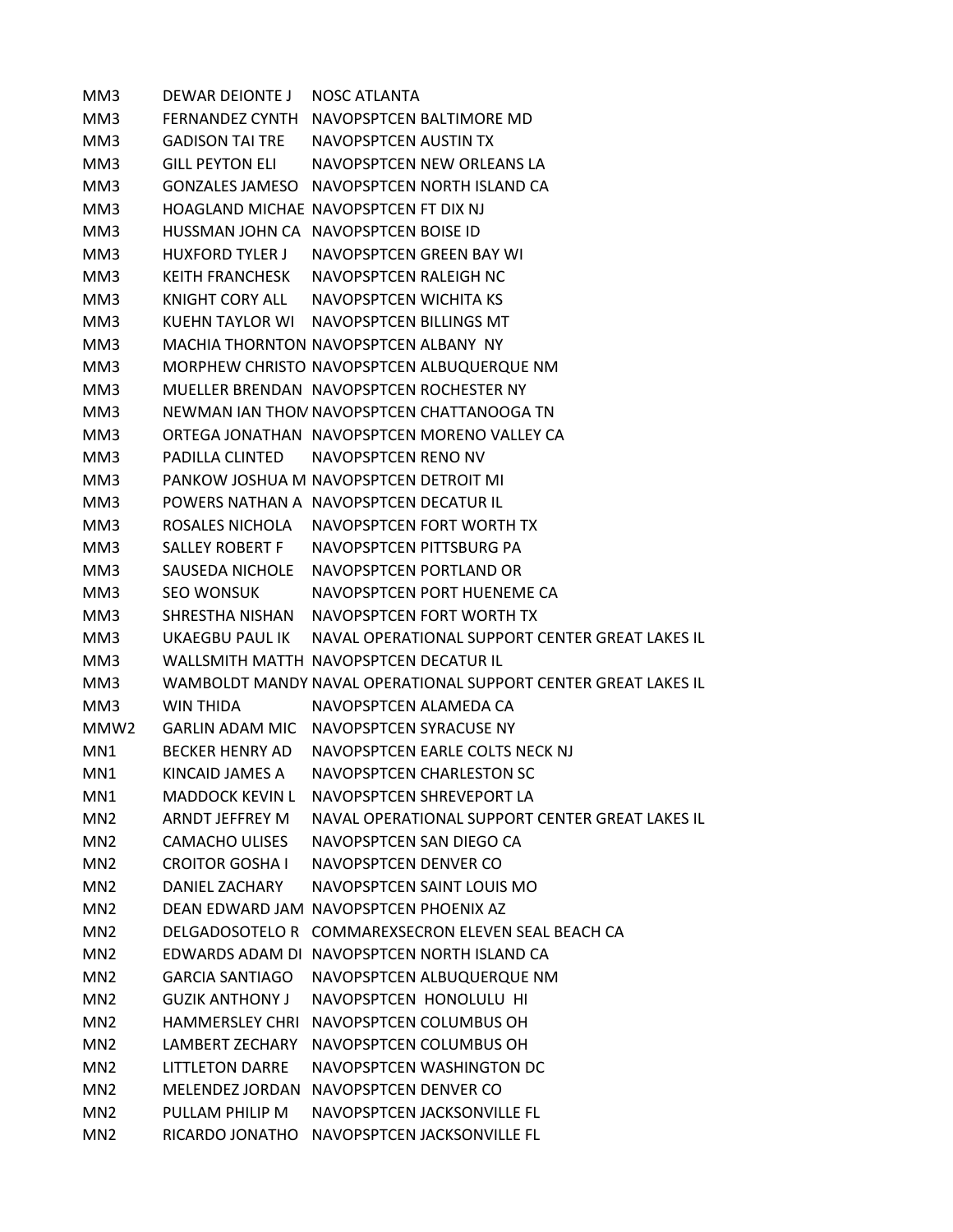| MN <sub>2</sub> | <b>SANCHEZ DANIEL</b>  | NAVOPSPTCEN LOS ANGELES CA                                      |
|-----------------|------------------------|-----------------------------------------------------------------|
| MN <sub>2</sub> | <b>WILLIAMS BENJAM</b> | NAVOPSPTCEN CORPUS CHRISTI TX                                   |
| MN <sub>2</sub> | WILLIAMS JOHN D        | NAVOPSPTCEN SAINT LOUIS MO                                      |
| MN <sub>2</sub> | <b>WITT DANIEL LOU</b> | NAVOPSPTCEN PHOENIX AZ                                          |
| MN3             | AGUILAR CESAR J        | NAVOPSPTCEN HOUSTON TX(UC)                                      |
| MN3             | ALCARAZLOPEZ FR        | NAVOPSPTCEN LOS ANGELES CA                                      |
| MN3             | ALLO JUSTIN FLO        | NAVOPSPTCEN NEW ORLEANS LA                                      |
| MN3             | AMES KYLE CHRIS        | NAVOPSPTCEN SPRINGFIELD MO                                      |
| MN3             | <b>BISCO ERNESTJEA</b> | PERSUPP DET NAVSTA SAN DIEGO CA                                 |
| MN3             |                        | CHANCE EVAN LEW NAVOPSPTCEN DENVER CO                           |
| MN3             | <b>CLARK EUGENE DE</b> | NAVOPSPTCEN NEW LONDON CT                                       |
| MN3             | <b>CLINGAN DILLON</b>  | NAVOPSPTCEN SPOKANE WA                                          |
| MN3             |                        | FERNANDEZ MICHA NAVOPSPTCEN OKLAHOMA CITY OK                    |
| MN3             |                        | GADSON ELDRIDGE NAVOPSPTCEN CHARLESTON SC                       |
| MN3             | <b>GERST DALTON TY</b> | NAVOPSPTCEN TAMPA FL                                            |
| MN3             |                        | HALAMA THOMAS M NAVOPSPTCEN MINNEAPOLIS MN                      |
| MN3             | <b>HORNE KEITH NIC</b> | NAVOPSPTCEN ALBANY NY                                           |
| MN3             |                        | MARVEL MARCUS L NAVOPSPTCEN FORT WORTH TX                       |
| MN3             | <b>MITCHELL TREY T</b> | NAVOPSPTCEN INDIANAPOLIS IN                                     |
| MN3             | <b>MORRIS PRESTON</b>  | NAVOPSPTCEN SPRINGFIELD OR                                      |
| MN3             | <b>ORLOFF ROBERT J</b> | NAVOPSPTCEN BRONX NY                                            |
| MN3             | RIVERA NELSON M        | NAVOPSPTCEN ORLANDO FL                                          |
| MN3             |                        | SANTIAGO MANUEL NAVOPSPTCEN FORT WORTH TX                       |
| MN3             |                        | STANTON MICHAEL NAVOPSPTCEN CHARLESTON SC                       |
| MN3             |                        | THOMPSON SAMUEL NAVOPSPTCEN INDIANAPOLIS IN                     |
| MN3             |                        | TRAHAN JOSEPH A NAVOPSPTCEN NEW LONDON CT                       |
| MN3             |                        | WARREN DAVID CL NAVOPSPTCEN SPOKANE WA                          |
| MN3             |                        | WEEMS MATTHEW T NAVOPSPTCEN SHREVEPORT LA                       |
| MN3             | <b>WILLIAMS JUSTIN</b> | NAVOPSPTCEN GREENVILLE SC                                       |
| MN3             |                        | WIMBLEY RAY CHA NAVAL OPERATIONAL SUPPORT CENTER GREAT LAKES IL |
| MN3             |                        | YEUNG YUEN CHEU NAVOPSPTCEN BALTIMORE MD                        |
| MR1             | <b>FORBUS DANIELLE</b> | NAVOPSPTCEN BALTIMORE MD                                        |
| MR <sub>2</sub> | RANSOM LANCE JA        | NAVOPSPTCEN SAGINAW MI                                          |
| MR3             | <b>FRANCIS TREVIAN</b> | NAVOPSPTCEN HOUSTON TX(UC)                                      |
| ND1             | <b>CAVES DYLAN CRA</b> | NAVOPSPTCEN ORLANDO FL                                          |
| ND1             | MILLER DILLAN J        | NAVOPSPTCEN NEW ORLEANS LA                                      |
| ND1             | <b>MILLIKEN KIEL C</b> | NAVOPSPTCEN QUINCY MA                                           |
| ND1             | <b>TOMOLAK JOSHUA</b>  | NAVOPSPTCEN SAN DIEGO CA                                        |
| ND <sub>2</sub> | <b>ORTIZTORRES JAS</b> | NAVOPSPTCEN SAN ANTONIO TX                                      |
| ND <sub>2</sub> | <b>SWAB KEVIN LEE</b>  | NAVOPSPTCEN AKRON OH                                            |
| OS1             | <b>BRANDY LAVESE H</b> | NAVOPSPTCEN JACKSONVILLE FL                                     |
| OS1             | <b>FLORES LORENA</b>   | NAVAL OPERATIONAL SUPPORT CENTER GREAT LAKES IL                 |
| OS1             | <b>GERTEN ABIGAIL</b>  | NAVAL OPERATIONAL SUPPORT CENTER GREAT LAKES IL                 |
| OS1             | LAMPL REBECKA L        | PERSUPP DET NAVSTA SAN DIEGO CA                                 |
| OS <sub>1</sub> |                        | MCCONNELL KAREN NAVOPSPTCEN JACKSONVILLE FL                     |
| OS <sub>1</sub> | PECORE CHRISTOP        | NAVOPSPTCEN MINNEAPOLIS MN                                      |
| OS <sub>1</sub> | <b>REED RODERICK M</b> | NAVOPSPTCEN MIAMI FL                                            |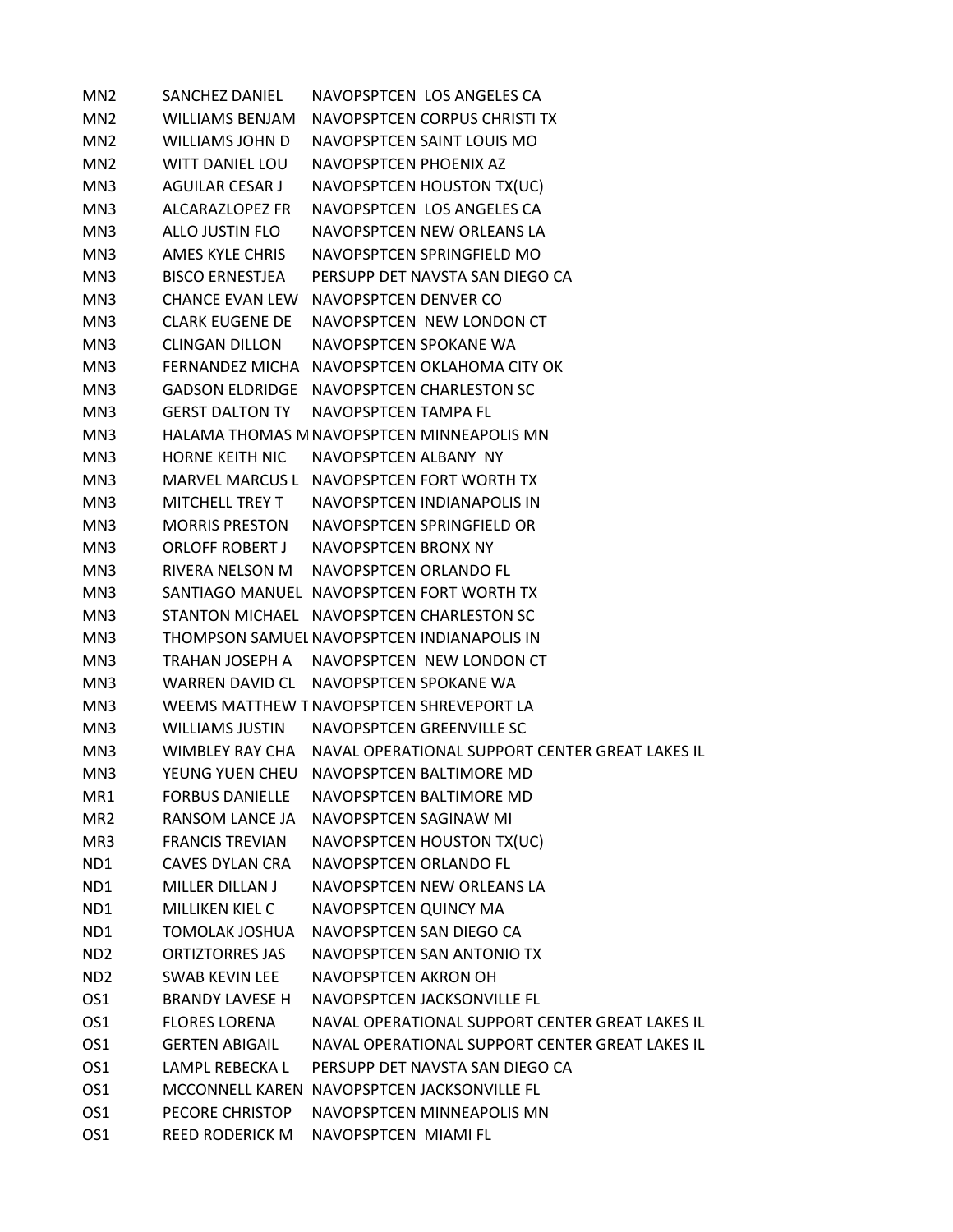| OS1             | <b>SEITZ MITCHELL</b>     | NAVOPSPTCEN SAN DIEGO CA                                        |
|-----------------|---------------------------|-----------------------------------------------------------------|
| OS <sub>1</sub> | SOLIS JAVIER JR           | NAVOPSPTCEN SAN DIEGO CA                                        |
| OS <sub>2</sub> |                           | ALANIS ROSALIO NAVOPSPTCEN FORT WORTH TX                        |
| OS <sub>2</sub> |                           | BEDNARKIEWICZ H NAVOPSPTCEN FORT WORTH TX                       |
| OS <sub>2</sub> |                           | CHOK TYLER KOMA NAVOPSPTCEN PORTLAND OR                         |
| OS <sub>2</sub> | <b>COCHRAN XAVIER</b>     | NAVOPSPTCEN RALEIGH NC                                          |
| OS <sub>2</sub> |                           | COLWELL COLEY M PERSUPP DET NAVSUPPACT MEMPHIS TN               |
| OS <sub>2</sub> |                           | DONNO ANTHONY J NAVOPSPTCEN NORTH ISLAND CA                     |
| OS <sub>2</sub> |                           | DURHAM ANGELA M NAVOPSPTCEN CINCINNATI OH                       |
| OS <sub>2</sub> | HALL SHENERA SH           | NAVOPSPTCEN NORFOLK VA                                          |
| OS <sub>2</sub> |                           | JOHNSON DOUGLAS NAVOPSPTCEN FORT WORTH TX                       |
| OS <sub>2</sub> |                           | LABANSAT RICHAR NAVOPSPTCEN SAN DIEGO CA                        |
| OS <sub>2</sub> |                           | LE JIMMIE CUONG NAVOPSPTCEN SAN JOSE CA                         |
| OS <sub>2</sub> | MCLAURIN TONY L USS PONCE |                                                                 |
| OS <sub>2</sub> |                           | OLVERA ALANNA M NAVOPSPTCEN NASHVILLE TN                        |
| OS <sub>2</sub> |                           | RICHARD ALFXAND NAVOPSPTCFN CHARLOTTF NC                        |
| OS <sub>2</sub> | ROBINSON JEFFRE           | NAVOPSPTCEN COLUMBUS GA                                         |
| OS <sub>2</sub> |                           | WORNICK CLAYTON NAVOPSPTCEN FORT WORTH TX                       |
| OS <sub>3</sub> | ANDRESDIEGO FRA           | PERSUPP DET NORTH ISLAND CA                                     |
| OS <sub>3</sub> | BARCENAS KEVIN            | NAVOPSPTCEN BRONX NY                                            |
| OS <sub>3</sub> |                           | BELUS DOMINIC A NAVOPSPTCEN ALAMEDA CA                          |
| OS <sub>3</sub> |                           | BYAS CHRISTOPHE NAVOPSPTCEN HOUSTON TX(UC)                      |
| OS <sub>3</sub> |                           | CASTLE TOMIKA R NAVOPSPTCEN MIAMI FL                            |
| OS <sub>3</sub> |                           | CIAFFONI JILLIA NAVOPSPTCEN PITTSBURG PA                        |
| OS <sub>3</sub> |                           | COLEMAN BREANNA NAVOPSPTCEN BANGOR WA                           |
| OS <sub>3</sub> |                           | GIRAYVILLALVA N NAVOPSPTCEN LEMOORE CA                          |
| OS <sub>3</sub> |                           | HARGROVE BARBAR NAVAL OPERATIONAL SUPPORT CENTER GREAT LAKES IL |
| OS <sub>3</sub> | JUAREZ ANIBAL R USS PONCE |                                                                 |
| OS <sub>3</sub> | MEZA DANIEL               | NAVOPSPTCEN AKRON OH                                            |
| OS <sub>3</sub> |                           | OWEN MICHAEL AL NAVOPSPTCEN ERIE PA                             |
| OS <sub>3</sub> |                           | PIERCE KEITH DE NAVOPSPTCEN HOUSTON TX(UC)                      |
| OS <sub>3</sub> | <b>ROBINSON EDDIE</b>     | NAVOPSPTCEN COLUMBUS GA                                         |
| OS <sub>3</sub> | <b>SCHMIDT KARL GL</b>    | NAVOPSPTCEN ALBANY NY                                           |
| OS <sub>3</sub> | TREJOMORALES BR           | NAVOPSPTCEN WASHINGTON DC                                       |
| PR <sub>3</sub> |                           | BARRAZA MALLESS NAVOPSPTCEN LOS ANGELES CA                      |
| PR <sub>3</sub> | <b>BUGGS ADRIAN MI</b>    | NAVOPSPTCEN HOUSTON TX(UC)                                      |
| PR <sub>3</sub> | FRANCESCHIBECAL           | NAVOPSPTCEN BOISE ID                                            |
| PS1             | ALEXANDER TANGY           | NAVAL OPERATIONAL SUPPORT CENTER GREAT LAKES IL                 |
| PS1             | <b>BURK TIMOTHY MI</b>    | <b>CAMP LEMONNIER DJIBOUTI</b>                                  |
| PS1             | CALOSA ARIEL UN           | NAVOPSPTCEN LOS ANGELES CA                                      |
| PS1             | <b>HARRIMAN JODY L</b>    | NAVOPSPTCEN ROCK ISLAND IL                                      |
| PS1             | <b>HELMS ROBERT MI</b>    | NAVOPSPTCEN SPRINGFIELD OR                                      |
| PS1             | LEE SAVANNAH              | NAVOPSPTCEN FT DIX NJ                                           |
| PS1             |                           | LUCIANO DAYANAR NAVOPSPTCEN MIAMI FL                            |
| PS1             | RANDALL VINCENT           | NAVOPSPTCEN SAN DIEGO CA                                        |
| PS1             | ROBERTS TANYA A           | NAVOPSPTCEN MIAMI FL                                            |
| PS1             |                           | RUMPHREY AMBER NAVOPSPTCEN WASHINGTON DC                        |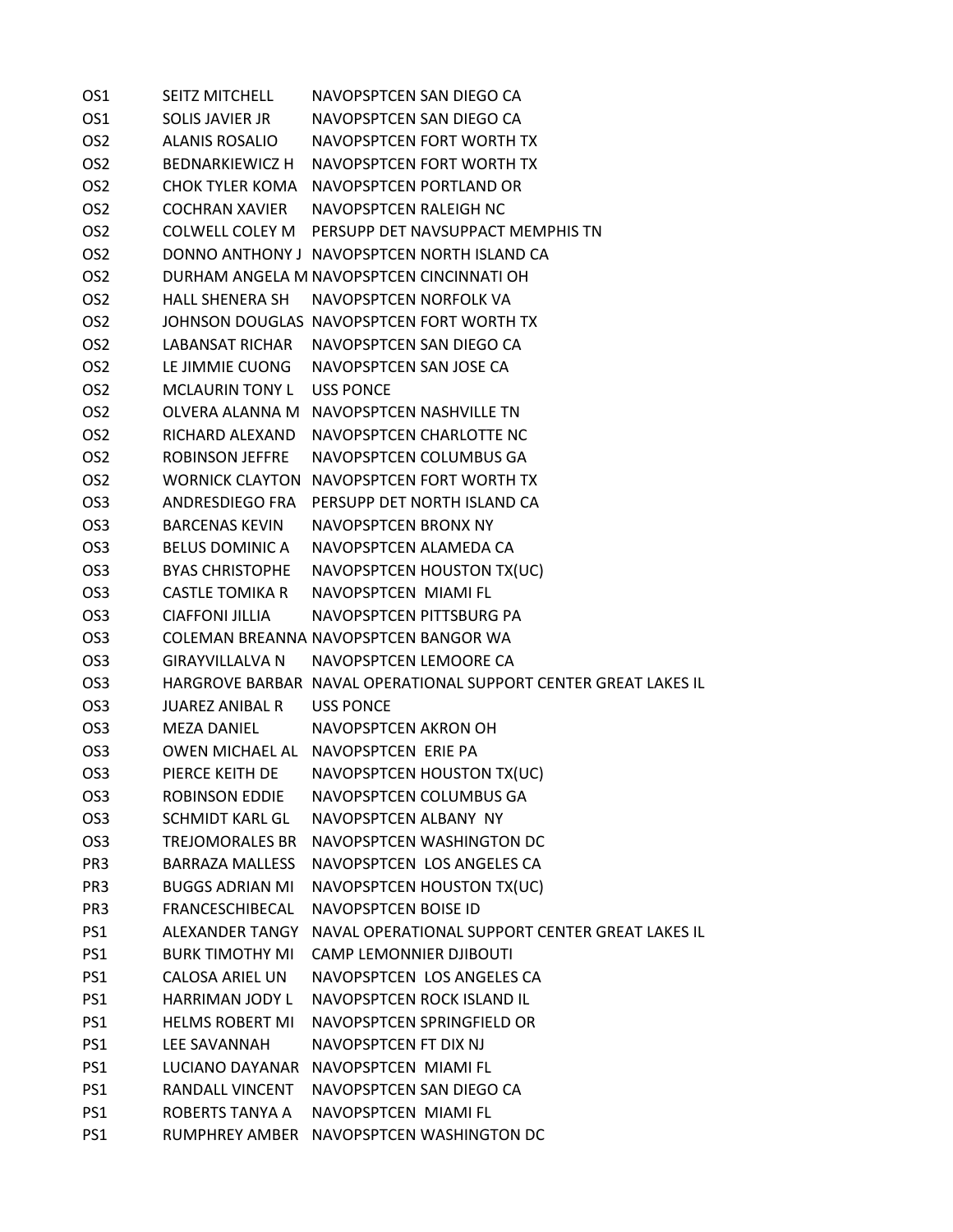PS1 SAISA JOSEPH PERSUPP DET WILLOW GROVE PA PS1 SOTO JONATHAN D NAVOPSPTCEN AUSTIN TX PS1 SPINELLI CASSID NAVOPSPTCEN SAN DIEGO CA PS1 VELOZ STEPHANIE NAVOPSPTCEN WACO TX PS1 WILLIAMS THEODO COMNAVREG MIDLANT NORFOLK VA PS1 WOOD AMANDA LAUNAVOPSPTCEN NEWPORT RI PS2 ALEXANDER JONAT NR SANA TRNG UNIT PS2 CABILING ANTERA NAVOPSPTCEN SACRAMENTO CA PS2 WILSON HORACE J NAVOPSPTCEN ALBANY NY QM1 BOUDREAUX DAVID NAVOPSPTCEN NORTH ISLAND CA QM1 CASTILLO CHRIST NAVOPSPTCEN MIAMI FL QM1 COATS ERICA NAVOPSPTCEN HOUSTON TX(UC) QM1 DOTY NICHOLAS P COMNCWRON TWO ONE ADMIN NEWPORT RI QM1 FEAZELL ROOSEVE NAVOPSPTCEN NORTH ISLAND CA QM1 HERNANDEZBARRER NAVOPSPTCEN NORTH ISLAND CA QM1 LISMAN DARIUS J NAVOPSPTCEN PLAINVILLE CT QM1 MCDONALD SAGE L MAREXSECDET TWO THREE ONE QM1 MENICE ANDRE PA NAVOPSPTCEN RICHMOND VA QM1 NEWBANKS TYLER NAVOPSPTCEN SALT LAKE CITY UT QM1 SEQUEIRA MELISS PERSUPP DET EVERETT WA QM2 ANYACHONKEYA OC NAVOPSPTCEN CHARLESTON SC QM2 BOSEMAN CRUZ JO NAVOPSPTCEN SAN DIEGO CA QM2 BUTLER DAVID AL NAVOPSPTCEN NORFOLK VA QM2 HARDEN SALATHIA NOSC ATLANTA QM2 MOSSMITCHELL FA NAVOPSPTCEN HOUSTON TX(UC) QM3 AMYX NATHAN ELI NAVOPSUPPCEN LOUISVILLE KY QM3 BYERS DANIEL IS NAVOPSPTCEN BESSEMER AL QM3 DENNIS DASHAWN NAVOPSPTCEN WILMINGTON DE QM3 DORSEY KALEAH NAVOPSPTCEN NEW ORLEANS LA QM3 GADDIE MALCOLM NAVOPSPTCEN NORFOLK VA QM3 GARCIA JOHN IGN NAVOPSPTCEN SAN DIEGO CA QM3 MARTELL CAREY G NAVOPSPTCEN ALLENTOWN PA QM3 MITCHELL DONALD NAVOPSPTCEN EBENSBURG PA QM3 MOLINA RAMON J NAVOPSPTCEN PUERTO RICO QM3 PERKINS AUSTIN NAVOPSUPPCEN LOUISVILLE KY QM3 POWELLCUMBERLANNAVOPSPTCEN BRONX NY QM3 ROBINSON CARRIN NAVOPSPTCEN FORT WORTH TX QM3 THORNTON MALIK NAVOPSPTCEN ALLENTOWN PA QM3 TRUJILLO VICTOR NAVOPSPTCEN LAS VEGAS NV QM3 VALDEZ ADAM EPH NAVOPSPTCEN ALBUQUERQUE NM QM3 VANNESS DEVON R NAVOPSPTCEN BRONX NY RP1 ALVARADO CHRIST NAVOPSPTCEN NORFOLK VA RP1 HURD WENDY KATH CAMP LEMONNIER DJIBOUTI RP1 KENAGY TODD MYL NAVOPSPTCEN SPOKANE WA RP1 OTTERS NORMAN R NAVOPSPTCEN WILMINGTON NC RP2 CASTILLO MIGUEL NAVOPSPTCEN MORENO VALLEY CA RP2 DOLLINGER SEAN NAVOPSPTCEN PORT HUENEME CA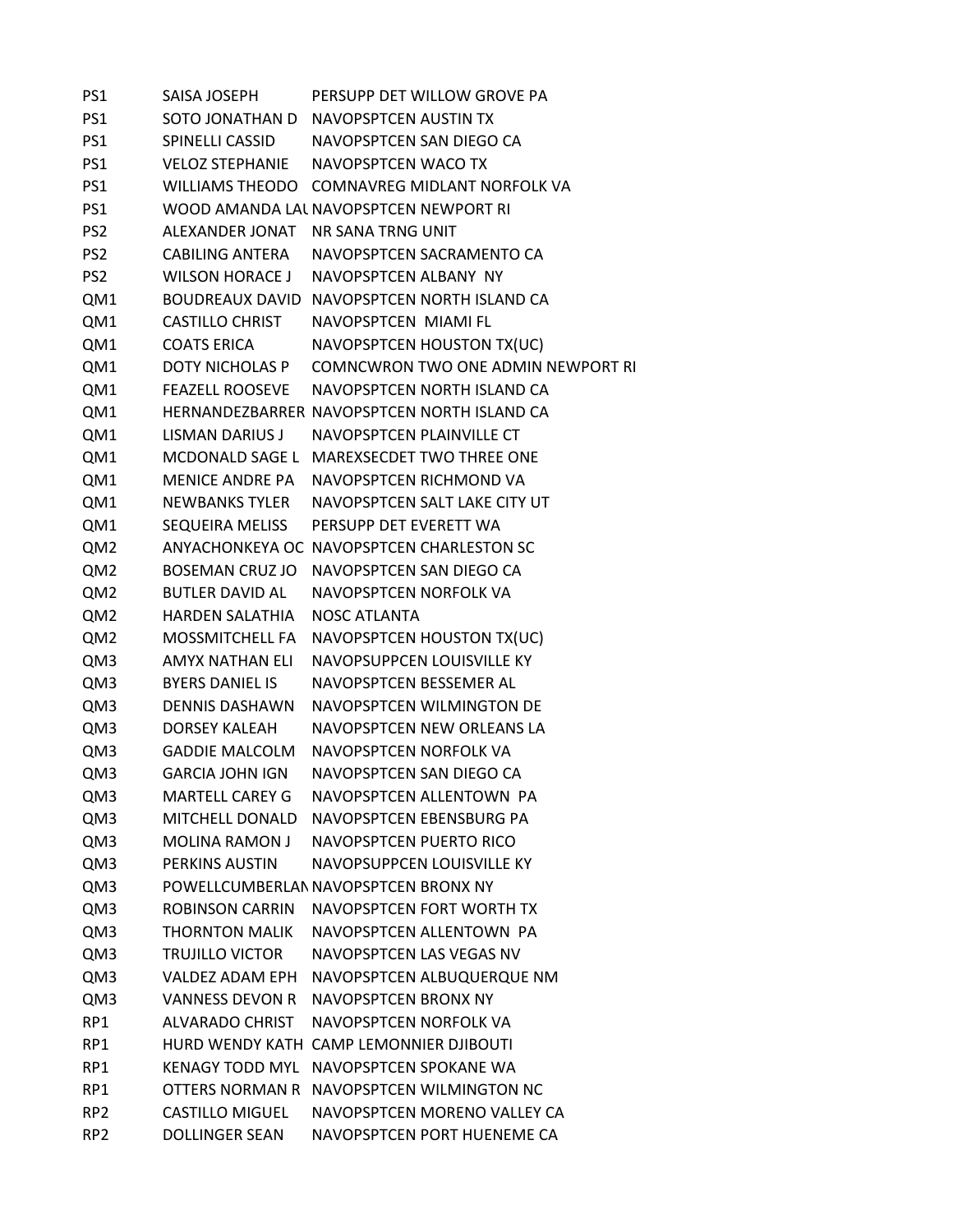| RP3             | <b>COLE ZACHARY CL</b> | NAVOPSPTCEN KNOXVILLE TN                        |
|-----------------|------------------------|-------------------------------------------------|
| RP3             | FREEMAN SCOTT A        | NAVOPSPTCFN TALLAHASSFF FL                      |
| RP3             | <b>JONES JOSHUA TA</b> | NAVAL OPERATIONAL SUPPORT CENTER GREAT LAKES IL |
| RP3             | <b>MARTIN ERIC ANT</b> | NAVOPSPTCEN TUCSON AZ                           |
| RP3             | <b>MELENDEZ ARIEL</b>  | NAVOPSPTCEN PLAINVILLE CT                       |
| RP3             | <b>MUSHILL JUSTIN</b>  | NAVOPSPTCEN SAINT LOUIS MO                      |
| RP3             |                        | THORN MACKENZIE NAVOPSPTCEN SAINT LOUIS MO      |
| SB <sub>1</sub> |                        | POHLMAN WILLIAM SEAL TEAM SEVENTEEN CORONADO CA |
| SB1             | <b>SPRIGGS JOSEPH</b>  | NAVOPSPTCEN TOLEDO OH                           |
| SH <sub>3</sub> | RIVERA EMANUEL         | NAVOPSPTCEN BESSEMER AL                         |
| SH <sub>3</sub> | <b>VENTURACEDILLOS</b> | NAVOPSPTCEN WASHINGTON DC                       |
| SH <sub>3</sub> | ZHONG HONG HAO         | NAVOPSPTCEN BRONX NY                            |
| STG1            | DANSBY ADRIAN A        | NAVOPSPTCEN BESSEMER AL                         |
| STG1            | LUNA LABELLA CL        | NAVAL OPERATIONAL SUPPORT CENTER GREAT LAKES IL |
| STG1            | <b>ORTIZ FREDDY</b>    | NAVOPSPTCEN TUCSON AZ                           |
| SW <sub>2</sub> | <b>CANGELOSE TODD</b>  | NAVOPSPTCEN FORT WORTH TX                       |
| SW <sub>2</sub> | <b>HEINZMAN KYLE W</b> | NAVOPSPTCEN AKRON OH                            |
| SW <sub>2</sub> | <b>VISCONTE ALAINA</b> | NAVOPSPTCEN ROCHESTER NY                        |
| SW <sub>3</sub> | <b>ANDRADE HUNTER</b>  | NAVOPSPTCEN PORT HUENEME CA                     |
| SW <sub>3</sub> | <b>BLETH HANNAH LO</b> | NAVOPSPTCEN PENSACOLA FL                        |
| SW <sub>3</sub> | <b>BURTON TRAVIS C</b> | NAVOPSPTCEN PORT HUENEME CA                     |
| SW <sub>3</sub> | <b>JEFFERSON JARED</b> | NAVOPSPTCEN BESSEMER AL                         |
| SW <sub>3</sub> | <b>KELLOGG CASEY L</b> | TWO ZERO SEABEE READINESS GROUP GULFPORT MS     |
| SW <sub>3</sub> | <b>MARTINEZ SHARAI</b> | NAVOPSPTCEN FORT WORTH TX                       |
| SW <sub>3</sub> | <b>ZANIBONI JOSH F</b> | NAVOPSPTCEN NEWPORT RI                          |
| SW <sub>3</sub> | <b>ZERBINI ANGELO</b>  | NAVOPSPTCEN SACRAMENTO CA                       |
| UT1             | LAMARCA EDWARD         | NAVOPSPTCEN WILMINGTON NC                       |
| UT <sub>2</sub> | <b>CURRERI FRANK J</b> | NAVOPSPTCEN ALLENTOWN PA                        |
| UT <sub>2</sub> | <b>FRANKLIN BENJAM</b> | TWO ZERO SEABEE READINESS GROUP GULFPORT MS     |
| UT <sub>2</sub> | <b>MONTES ADRIAN</b>   | NAVOPSPTCEN HARLINGEN TX                        |
| UT <sub>2</sub> | NGUYEN TRI PHUO        | NAVOPSPTCEN PLAINVILLE CT                       |
| UT <sub>2</sub> | RODRIGUEZ JORGE        | TWO ZERO SEABEE READINESS GROUP GULFPORT MS     |
| UT <sub>2</sub> | SANCHEZ JEROME         | TWO ZERO SEABEE READINESS GROUP GULFPORT MS     |
| UT <sub>2</sub> | <b>TESNEAR MICKEY</b>  | NAVOPSPTCEN KNOXVILLE TN                        |
| UT3             | CANO JESSIE JR         | NAVOPSPTCEN LOS ANGELES CA                      |
| UT3             |                        | CASTELLONFERNAN NAVOPSPTCEN BALTIMORE MD        |
| UT3             | <b>CHALLA AKSHAY</b>   | NAVOPSPTCEN PORT HUENEME CA                     |
| UT3             | <b>ECHOLS ISREAL L</b> | NAVOPSPTCEN NEW ORLEANS LA                      |
| UT3             | HILL ROBERT JOS        | NAVOPSPTCEN NASHVILLE TN                        |
| UT3             | LESLIE ZAKARY J        | NAVOPSPTCEN PENSACOLA FL                        |
| UT3             | LINDSEY JOSEPH         | <b>NOSC ATLANTA</b>                             |
| UT3             | <b>MITCHELL LOUIS</b>  | <b>NOSC ATLANTA</b>                             |
| UT3             |                        | MOHD AHMAD ALI NAVOPSPTCEN MORENO VALLEY CA     |
| UT3             | REFFITT MARGARE        | NAVOPSPTCEN COLUMBUS OH                         |
| UT3             |                        | SUMNER JONATHAN NAVOPSPTCEN PENSACOLA FL        |
| UT3             |                        | WATSON TANGELA NAVOPSPTCEN WEST PALM BEACH FL   |
| YN1             | AVALOS LAURA           | NAVAL OPERATIONAL SUPPORT CENTER GREAT LAKES IL |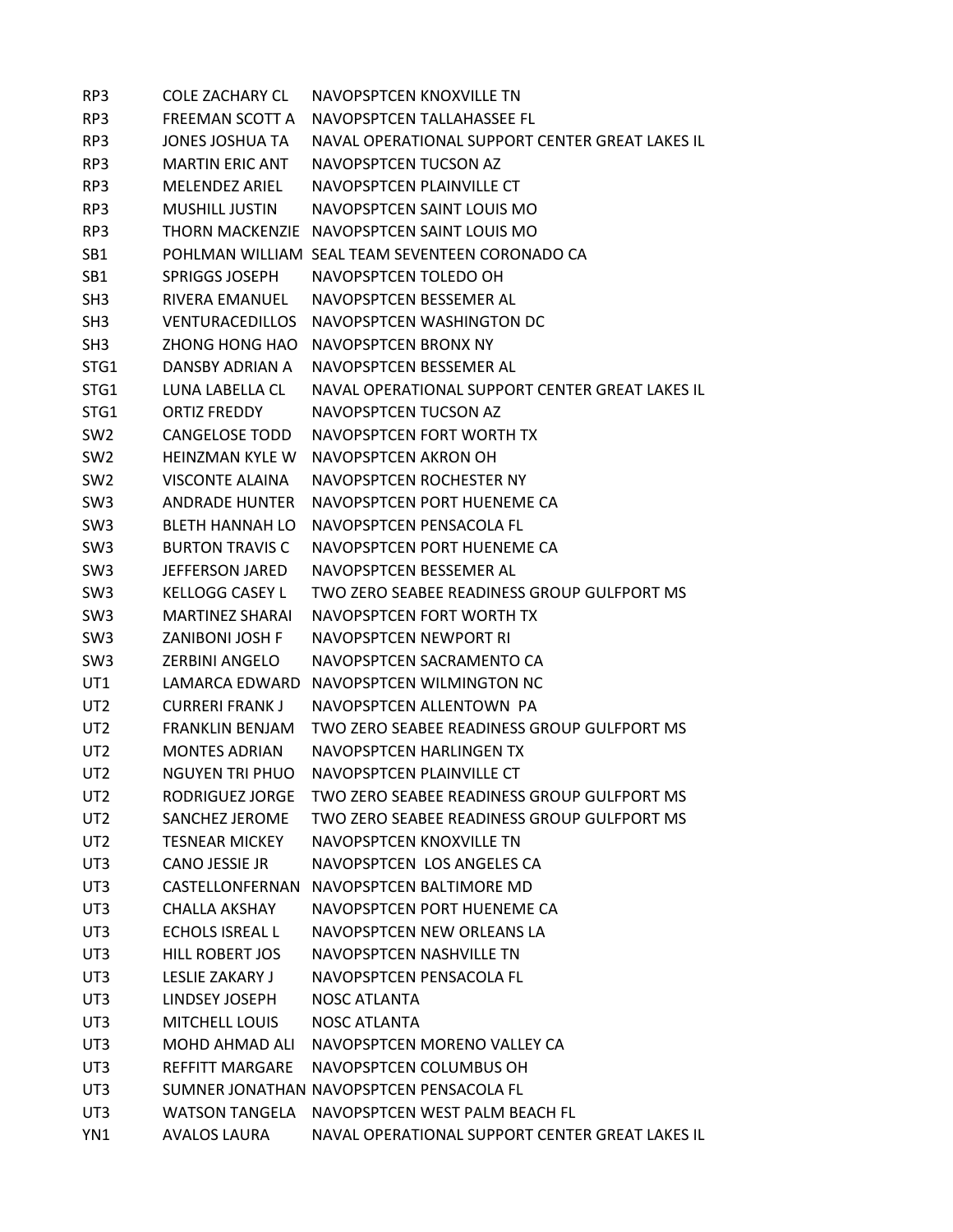YN1 BATTIN BRIAN AL NAVOPSPTCEN NORFOLK VA YN1 BLAKEMAN BENJAM NAVOPSPTCEN AUSTIN TX YN1 BRAGG RICHARD D CAMP LEMONNIER DJIBOUTI YN1 BROWN WHITNEY A PERSUPP DET JACKSONVILLE FL YN1 CEESAY BUBACARR NAVAL OPERATIONAL SUPPORT CENTER GREAT LAKES IL YN1 DELAO ALEX SPEN NAVOPSPTCEN TAMPA FL YN1 DUNCAN DEREK AL NAVOPSPTCEN COLUMBUS OH YN1 EDWARDS JENNIFE NAVOPSPTCEN BOISE ID YN1 FARR DONALD HOW NOSC ATLANTA YN1 GREENSPAN DANIE NAVOPSPTCEN WASHINGTON DC YN1 HAMILTON KURT D PERSUPP DET LITTLE CREEK VA YN1 HOLT KENYATTA D NAVOPSPTCEN COLUMBUS GA YN1 HURLEY DAVID SC NAVOPSPTCEN ALLENTOWN PA YN1 KAY JOSH NAVOPSPTCEN ALBANY NY YN1 KAZMARK SEAN MI NAVOPSPTCEN AMITYVILLE NY YN1 KING CHRISTOPHE NAVOPSPTCEN INDIANAPOLIS IN YN1 LORIO AVERY PAU PERSUPP DET LITTLE CREEK VA YN1 MILLARD AUSTIN NAVOPSPTCEN MINNEAPOLIS MN YN1 NARDONE KOLMAN NAVOPSPTCEN ORLANDO FL YN1 OSINUBI TEMILOL NOSC ATLANTA YN1 OUTLAND ELEANOR NAVOPSPTCEN RICHMOND VA YN1 PEREZ ALEJANDRO NAVOPSPTCEN SACRAMENTO CA YN1 RILEY CECILIA L NAVOPSPTCEN SAN DIEGO CA YN1 SHEPARD MARY AN SEAL TEAM EIGHTEEN YN1 STAHL ANTHONY J NAVOPSPTCEN MINNEAPOLIS MN YN1 SWAIN JOSEPH SP NAVOPSPTCEN JACKSONVILLE FL YN1 TETREAU JOHN JO NAVOPSPTCEN GULFPORT MS YN1 TRIMBOLI MICHAE NAVOPSPTCEN SAN DIEGO CA YN1 VILLAVICENCIO M NAVOPSPTCEN SAN DIEGO CA YN1 WALLACE LAUREL NAVOPSPTCEN SAN DIEGO CA YN2 ALVARADO ALEXA NAVOPSPTCEN NASHVILLE TN YN2 BAILEY STARKISH NAVOPSPTCEN ALAMEDA CA YN2 BURNETT TANIA N NAVOPSPTCEN CHARLOTTE NC YN2 CANALEJO ANTHON NAVOPSPTCEN OKLAHOMA CITY OK YN2 CANALEJO THOMAS NAVOPSPTCEN OKLAHOMA CITY OK YN2 CAREY RICHARD L NAVOPSPTCEN NORTH ISLAND CA YN2 CAVAZOS GUSTAVO NAVOPSPTCEN HOUSTON TX(UC) YN2 CLEMMONS ELISH NOSC ATLANTA YN2 DALFONSO JADA L NAVOPSPTCEN FT DIX NJ YN2 DANGELO JOSEPH NAVOPSPTCEN GREEN BAY WI YN2 DAVIS MICHAEL D NAVOPSPTCEN PEORIA IL YN2 DIXON JOSIAH JA NAVOPSPTCEN FT CARSON CO YN2 FIMBRES MICHELL NAVOPSPTCEN SAN DIEGO CA YN2 GARVER TRAVIS A NOSC ATLANTA YN2 GATELEY THOMAS NAVOPSPTCEN PHOENIX AZ YN2 GRIFFINJEWETT C NAVOPSPTCEN ALAMEDA CA YN2 HARRIS JOHN EZE NOSC AUGUSTA GA